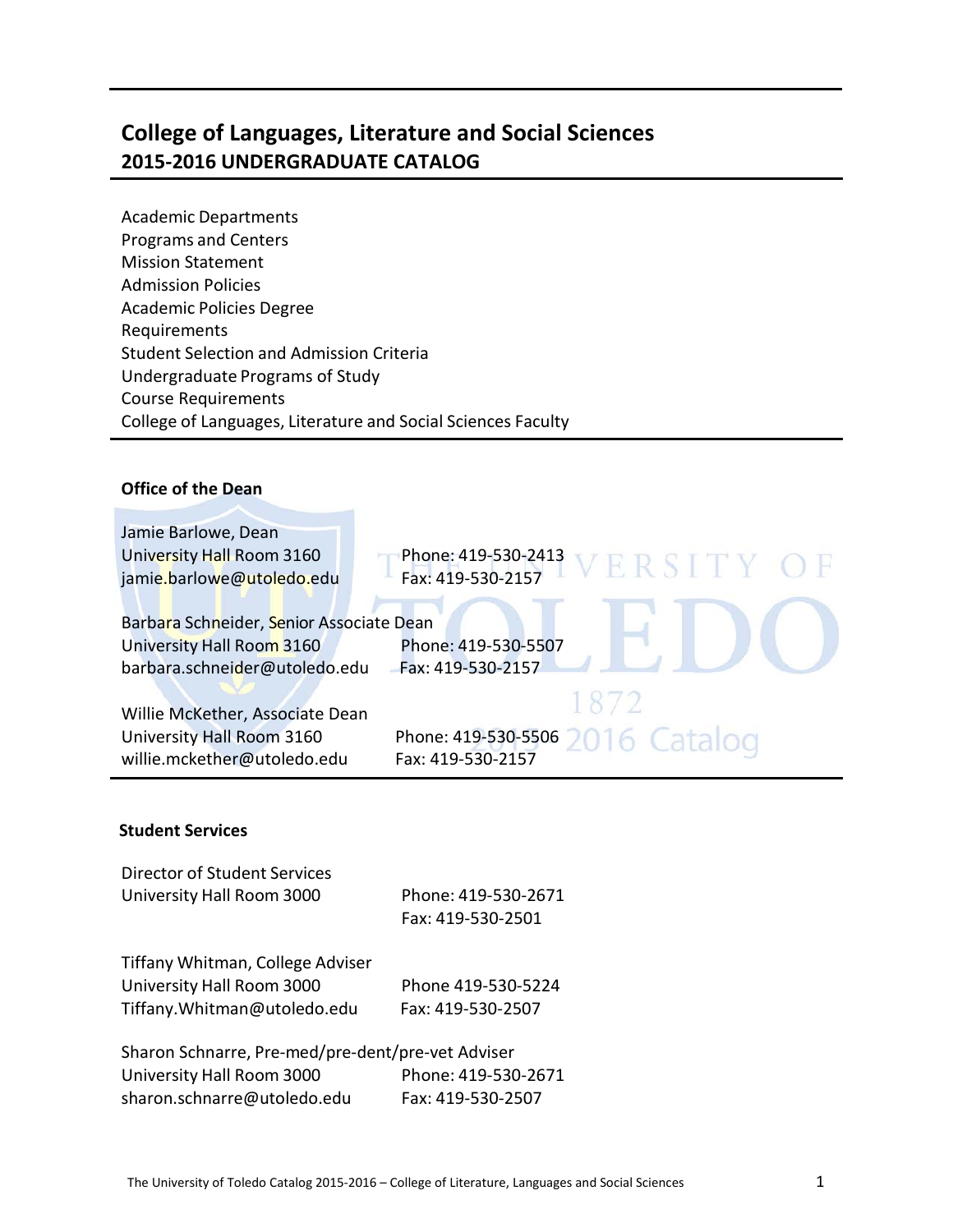#### **Academic Departments**

Department of Economics

Michael Dowd, Chair [michael.dowd@utoledo.edu](mailto:michael.dowd@utoledo.edu) Fax: 419-530-7844

Department of English

Sara Lundquist, Chair Field House Room 1500J Phone: 419-530-2318 [sara.lundquist@utoledo.edu](mailto:sara.lundquist@utoledo.edu) Fax: 419-530-4440

University Hall Room 4120 Phone: 419-530-2572 & 419-530-4603

Department of Foreign Languages

Ruth Hottell, Chair Field House Room 2400F Phone: 419-530-2606 [ruth.hottell@utoledo.edu](mailto:ruth.hottell@utoledo.edu) Fax: 419-530-4954

Department of Geography and Planning

Patrick Lawrence, Chair Snyder Memorial Hall Room 3000 Phone: 419-530-2545 [patrick.lawrence@utoledo.edu](mailto:patrick.lawrence@utoledo.edu) Fax: 419-530-7919

Department of History

Charles Beatty Medina, Chair University Hall Room 5420A Phone 419-530-2845 charles.beattymedina@utoledo.edu Fax: 419-530-4539

Catalog

UNIVERSITY

Department of Philosophy and Religious Studies

John Sarnecki, Chair University Hall Room 4680 Phone: 419-530-6190 [john.sarnecki@utoledo.edu](mailto:john.sarnecki@utoledo.edu) Fax: 419-530-6189

Department of Political Science and Public Administration

Sam Nelson, Chair Snyder Memorial Hall Room 3000 sam.nelson@utoledo.edu Phone: 419-530-4151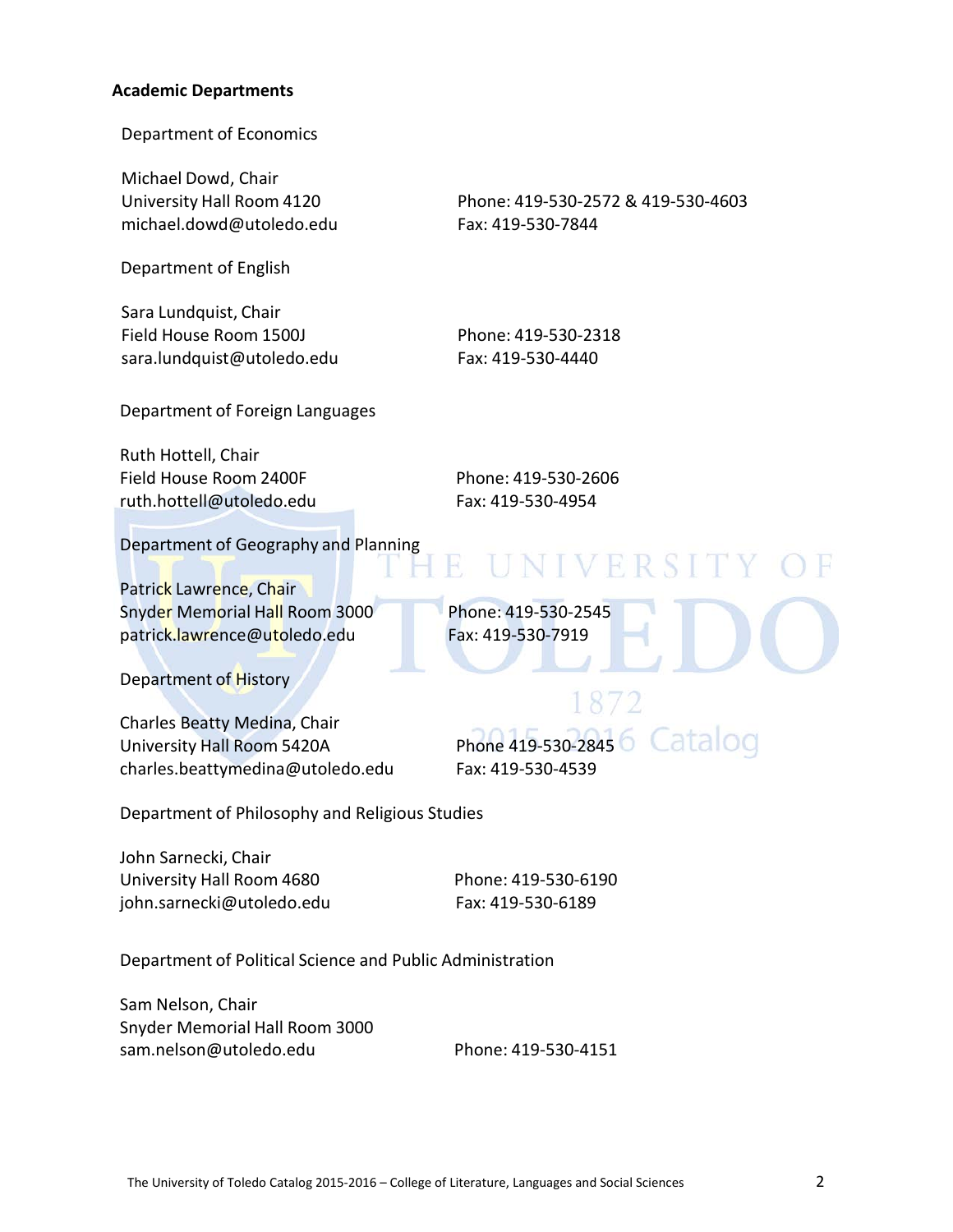Department of Psychology Fax: 419-530-4199

A. John McSweeny, Chair University Hall Room 5020A Phone: 419-530-2717 [John.McSweeny@utoledo.edu](mailto:jjasper@utoledo.edu) Fax: 419-530-8479

Department of Sociology and Anthropology

Patricia Case, Chair University Hall Room 2520 Phone: 419-530-4665 [Patricia.case@utoledo.edu](mailto:Patricia.case@utoledo.edu) FAX: 419-530-8406

Department of Women's and Gender Studies

Asma Abdel Halim, Interim Chair and Adviser University Hall 4260A Phone: 419-530-2233 [Asma.Halim@utoledo.edu](mailto:Asma.Halim@utoledo.edu) Fax: 419-530-4411

#### **Academic Programs and Centers**

Africana Studies

Angela Siner, Director University Hall Room 2370 Phone: 419-530-7253 Angela.siner@utoledo.edu [F](mailto:rubin.patterson@utoledo.edu)ax: 419-530-8406

American Studies

Elliot Adams, Director and Adviser Memorial Field House 1400E Phone: 419-530-2943 [Elliot.adams@utoledo.edu](mailto:Elliot.adams@utoledo.edu) Fax: 419-530-6189

Asian Studies

Gene Chang, Director University Hall Room 4140F Phone: 419-530-4677 [gene.chang@utoledo.edu](mailto:gene.chang@utoledo.edu) Fax: 419-530-7844

Disability Studies

THE UNIVERSITY OF

 $(115 -$ 

James Ferris, Ability Center of Greater Toledo Endowed Chair University Hall Room 4390B Phone: 419-530-7245 [jim.ferris@utoledo.edu](mailto:jim.ferris@utoledo.edu) Fax: 419-530-7238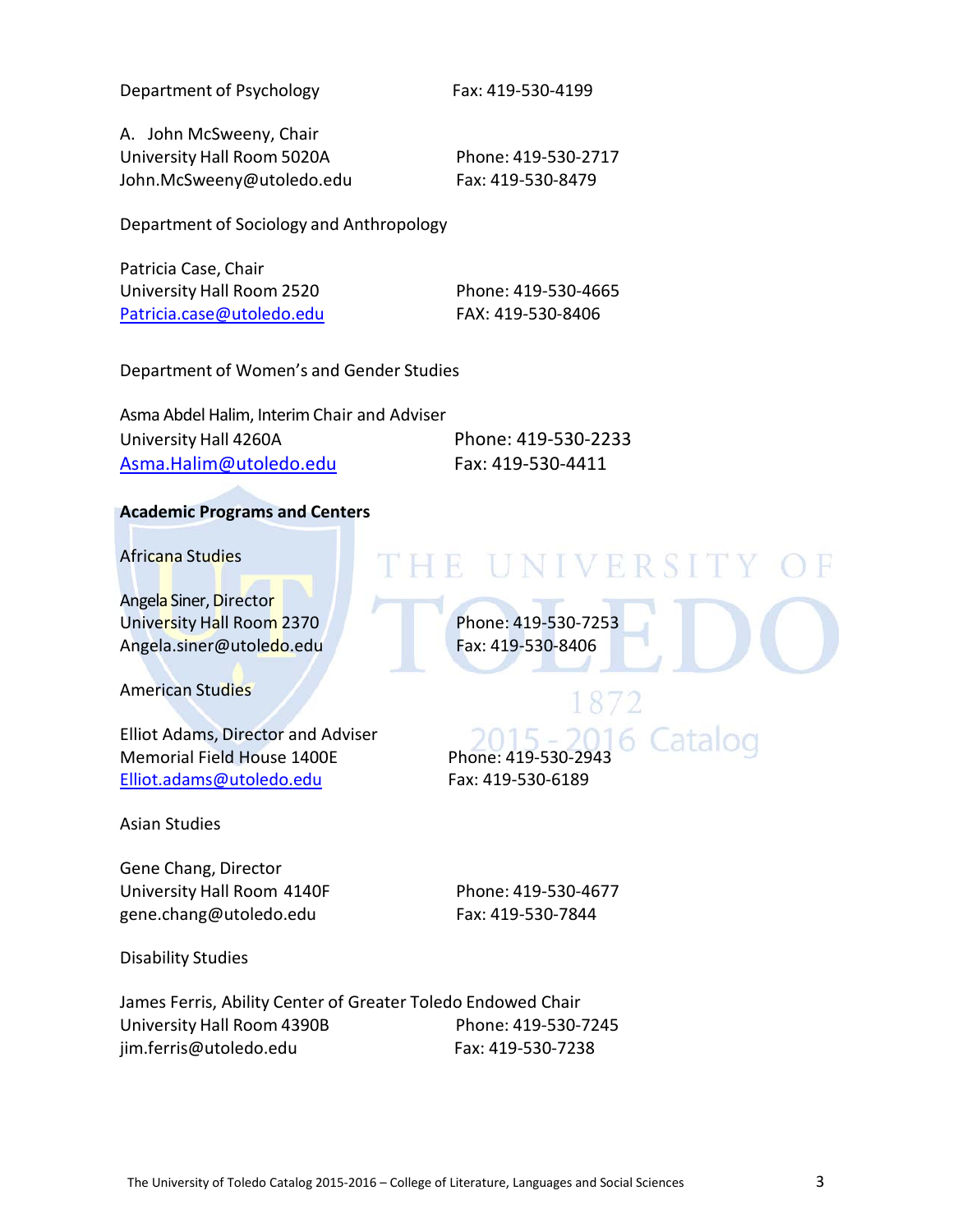#### Global Studies

Jetsabe Caceres, Director Snyder Memorial Hall Room 3002 Phone: 419-530-2265 jetsabe.caceres@utoledo.edu Fax: 419-530-4199

#### Humanities

Christina Fitzgerald, Director Memorial Field House, 1500E Phone: 419-530-4407 christina.fitzgerald@utoledo.edu Fax: 419-530-4440

Law and Social Thought

Renee Heberle, Co-Director Snyder Memorial 3008 Phone: 419-530-4061 [renee.heberle@utoledo.edu](mailto:renee.heberle@utoledo.edu) Fax: 419-530-4199

Jerry Van Hoy, Co-Director University Hall 2100 Phone 419-530-7268 [jerry.vanhoy@utoledo.edu](mailto:jerry.vanhoy@utoledo.edu) Fax: 419-530-7277

Middle East Studies

Gaby Semaan, Director Memorial Field House 2400N Phone: 419-530-2546 [gaby.semaan@utoledo.edu](mailto:enigem@utoledo.edu) Fax: 419-530-4954

Spatially Integrated Social Sciences

Kevin Czakowski Snyder Memorial 3020 Phone: 419-530-4287 peter.lindquist@utoledo.edu Fax: 419-530-7919

Urban Studies

Neil Reid, Director Snyder Memorial 3024 Phone: 419-530-3593 Neil.reid@utoledo.edu Fax: 419-530-3548

Center for Religious Understanding

Jeanine Diller, Director University Hall Room 4640 Phone: 419-530-6187 [jeanine.diller@utoledo.edu](mailto:jeanine.diller@utoledo.edu) Fax: 419-530-6189

**RSITY** 

2015 - 2016 Catalog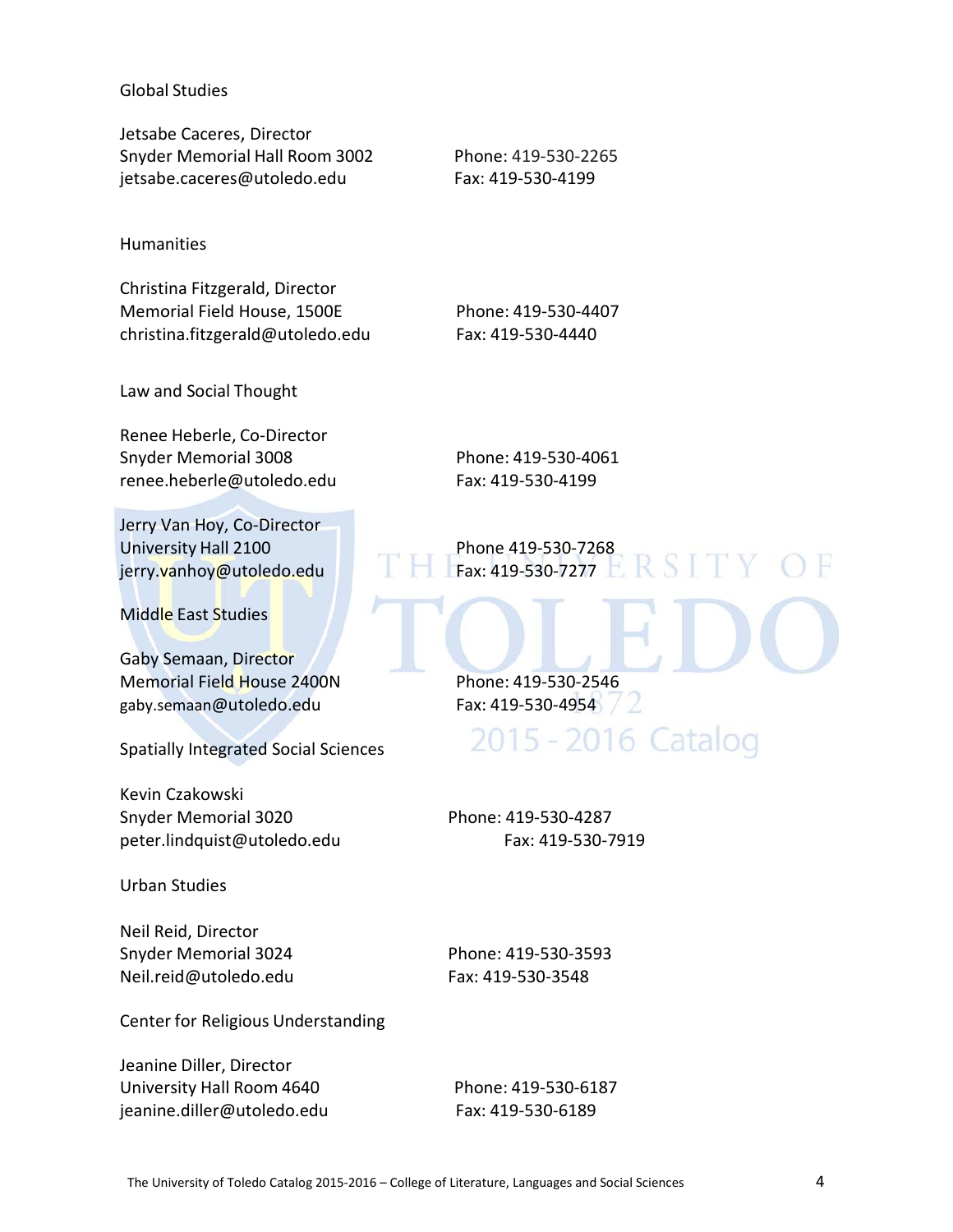#### **Mission Statement**

The College of Languages, Literature, and Social Sciences is dedicated to offering a rich and unified environment that is deftly responsive to change, student need, and higher education in the 21st century, to promoting the value of liberal education, to excelling in research in the liberal arts, humanities, social sciences, and interdisciplinary studies, and to outreach and engagement that serves the university, the global and local community, and the professions.

#### **Admission Policies**

New first-year students must (1) submit a college test score (ACT or SAT) and (2) have either a 2.5 high school GPA or ACT composite of 20 (or SAT combined reading and math score of 950) to be admitted to the College of Languages, Literature, and Social Sciences. Applicants not meeting these standards will be admitted to the Department of Exploratory Studies in the College of Languages, Literature, and Social Sciences.

To be considered for admission to the pre-med, pre-dent and pre-vet programs, students will need a minimum high school cumulative GPA of 3.2 and an ACT composite score of 25 (or minimum SAT combined reading and math score of 1150). Students should also have successfully completed a minimum of three years of high school mathematics (algebra I, algebra II and geometry) and high school chemistry. Applicants not meeting these standards but meeting the Languages, Literature, and Social Sciences college admission standards will be admitted to the College of Languages, Literature, and Social Sciences degree program of their choice as BA (undecided) majors.

1872

#### **Change of College**

Students in good standing (i.e., with a cumulative GPA of 2.0 or higher) who wish to change from another college of The University of Toledo to the College of Languages, Literature, and Social Sciences should make an appointment with a college Adviser in the College Student Services Office to discuss their transfer and have their academic records reviewed. External transfer course work previously evaluated by other UT colleges will be re-evaluated. All college requirements, including core, distributive, major and related requirements, must be fulfilled as specified in the catalog for the year in which the student enters the College of Languages, Literature, and Social Sciences. Credit restrictions and level requirementsfor College of Languages, Literature, and Social Science students will apply. Continuing UT students seeking admission to pre-medical, pre-dental and preveterinary programs must have a 3.0 cumulative college GPA and have completed CHEM 1090 or 1230 and MATH 1320 or higher with a B or better.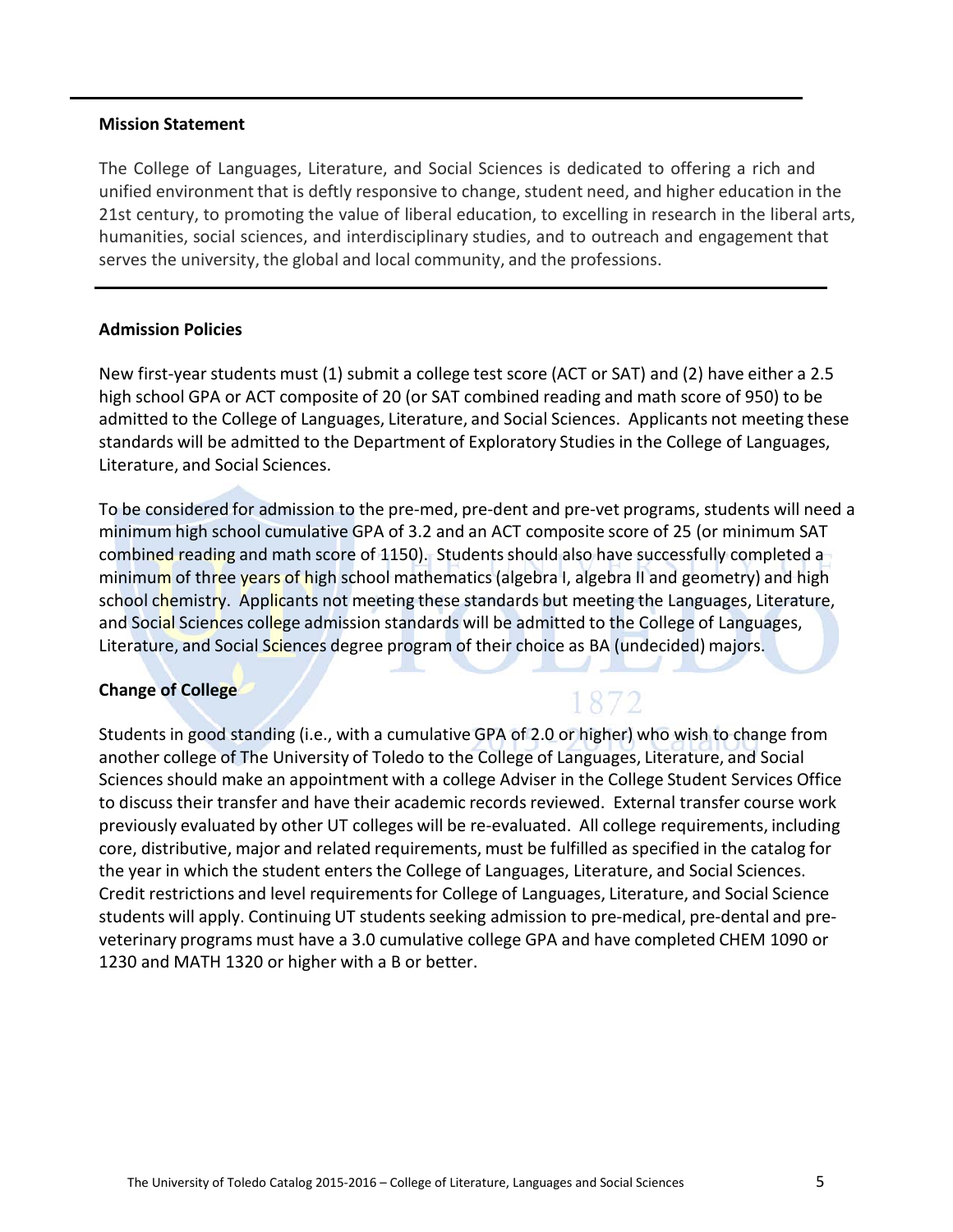#### **Admission with Transfer Credit from Another Institution**

No more than 94 semester hours of credit earned at other institutions may apply toward a degree in the College of Languages, Literature, and Social Sciences. Course work from other institutions is accepted at the level of the UT course equivalent. Students with transfer credit are generally expected to fulfill all University and college course requirementsfor a degree in the College of Languages, Literature, and Social Sciences as specified in the catalog for the year in which they enter the College of Languages, Literature, and Social Sciences. In some cases, not all the credits that transfer into The University of Toledo will apply toward a degree in the College of Languages, Literature, and Social Sciences, e.g., developmental courses and excess credits in the major and in technical subjects. Transfers from other institutions shall take at least 30 semester hours at The University of Toledo, including 12 semester hours of work in their major field and 9 semester hours in their minor field, regardless of the number of hours transferred.

Students transferring to the University of Toledo in Spring 2007 or later, including transfer readmits, must meet minimum GPA requirementsin their Languages, Literature, and Social Sciences majors and minors with both (1) the grades of all courses attempted at UT and (2) in a second calculation, the grades of all courses attempted at all institutions(including UT). The grades of all courses (from all institutions) that are used by those studentsto satisfy UT general education competency requirements must be used in the calculation of the UT general education GPA.

UT students who attend other institutions as guests or transient students in Fall 2008 or later must also meet minimum GPA requirements in their Languages, Literature, and Social Sciences majors and minors with (1) the grades of all courses attempted at UT and (2) in a second calculation, the grades of all courses attempted at all institutions (including UT). For students admitted prior to Fall 2012, the grades of all courses (from all institutions) that are used by those students to satisfy UT Core requirements must be used in the calculation of the UT Core GPA. For students admitted Fall 2012 or later, grades of all courses used to satisfy general education competency and distributive requirements must be used. 2015 - 2016 Catalog

Transfer students should note that The University of Toledo will include all course work taken at all institutions of higher education in the calculation to determine if a student will graduate with honors. All college course work ever taken is computed in determining eligibility for graduation with honors, although no student will be awarded a level of honors above that indicated by The University of Toledo cumulative grade point average (GPA). Note: The University of Toledo requires a minimum of 30 semester hours of standard letter graded courses from UT in order to qualify for graduation with honors.

An applicant who has undertaken courses at a regionally accredited college or university and who submits through the Office of Undergraduate Admission for Adult, Transfer and International Students an official transcript listing courses and grades and giving evidence of good standing will be admitted to the College of Languages, Literature, and Social Sciences, provided the student has maintained a minimum GPA of 2.0 on a 4.0 scale.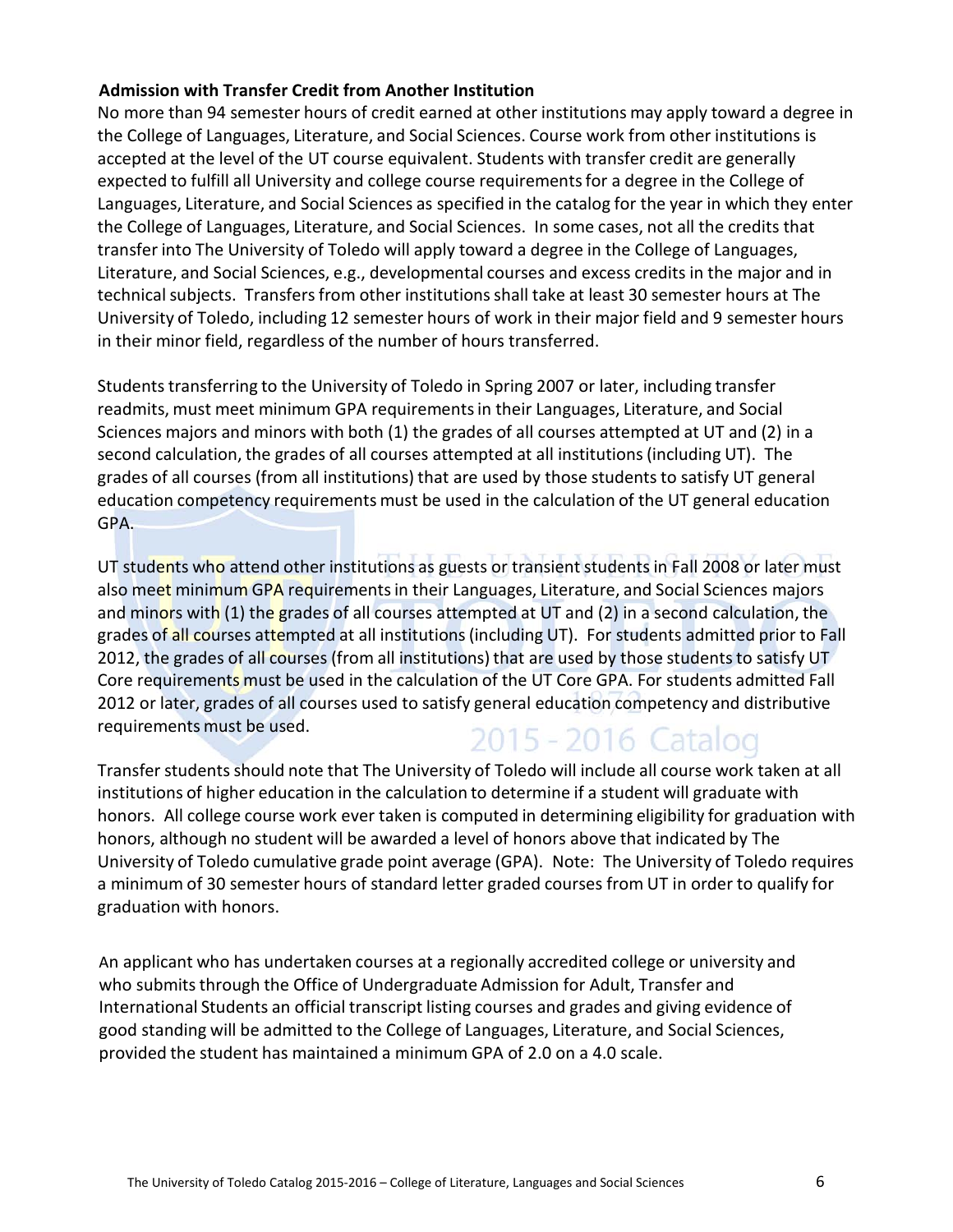Exceptionsto this minimum admission requirement for academic majors are rarely made and require the applicant to demonstrate, in a written petition to the committee on academic standing, that there are special circumstancesthat warrant waiver of the requirement. Approval of the petition is not automatic, and those students who are admitted by petition will be placed on special probationary status and must meet certain conditionsto remain enrolled.

If the college from which the applicant transfers lacks proper accreditation, the student may be denied transfer credit on the basis of the transcript, but may be allowed to obtain credit by passing advanced standing examinations with at least a C grade. Official transcripts of records from all schools previously attended must be on file with the Office of Undergraduate Admission for Adult, Transfer and International Students before the student will be permitted to register.

#### **A Second Degree at The University of Toledo**

A student earning a first degree at The University of Toledo in a college other than Languages, Literature and Social Sciences may earn a second bachelor's degree in the College of Languages, Literature, and Social Sciences by satisfying all requirementsfor both degrees. An undergraduate with a degree from another institution is considered a transfer student. Such a student is then considered a candidate for a second degree. See requirementsfor admission with transfer credit from another institution. See also sections on majors and minors for restrictions.

#### Requirements for Students with an Associate's Degree NTVFRSTTYOF

Students holding an Associate of Arts or Associate of Science degree from an accredited college are encouraged to enroll in the College of Languages, Literature, and Social Sciences and, in many instances, may expect to earn an appropriate baccalaureate upon completion of two years of fulltime study. Students with an Associate's degree in a technical program will likely require more time to complete a bachelor's degree. The following regulations apply:

 $2015$  $20161$  $int_{0}^{1}$ • Students must complete the equivalent of the specified University and college general education and distributive requirementsfor a bachelor's degree. In all baccalaureate programs, a minimum of 64 hours must be taken at the 2000 to 4000 levels; of these, a minimum of 32 hours must be taken at the 3000 to 4000 levels in baccalaureate degree - granting colleges. Course work from other institutions is accepted at the level of the UT course equivalent.

• Students may enroll in any departmental, interdepartmental or interdisciplinary program for which they meet the admission criteria. All of the usual major and related area requirements must be fulfilled as specified in the catalog for the year in which the student entered the College of Languages, Literature, and Social Sciences.

• For students with an Associate's degree in a technical program, no more than six additional hours of credit outside the college may apply toward graduation.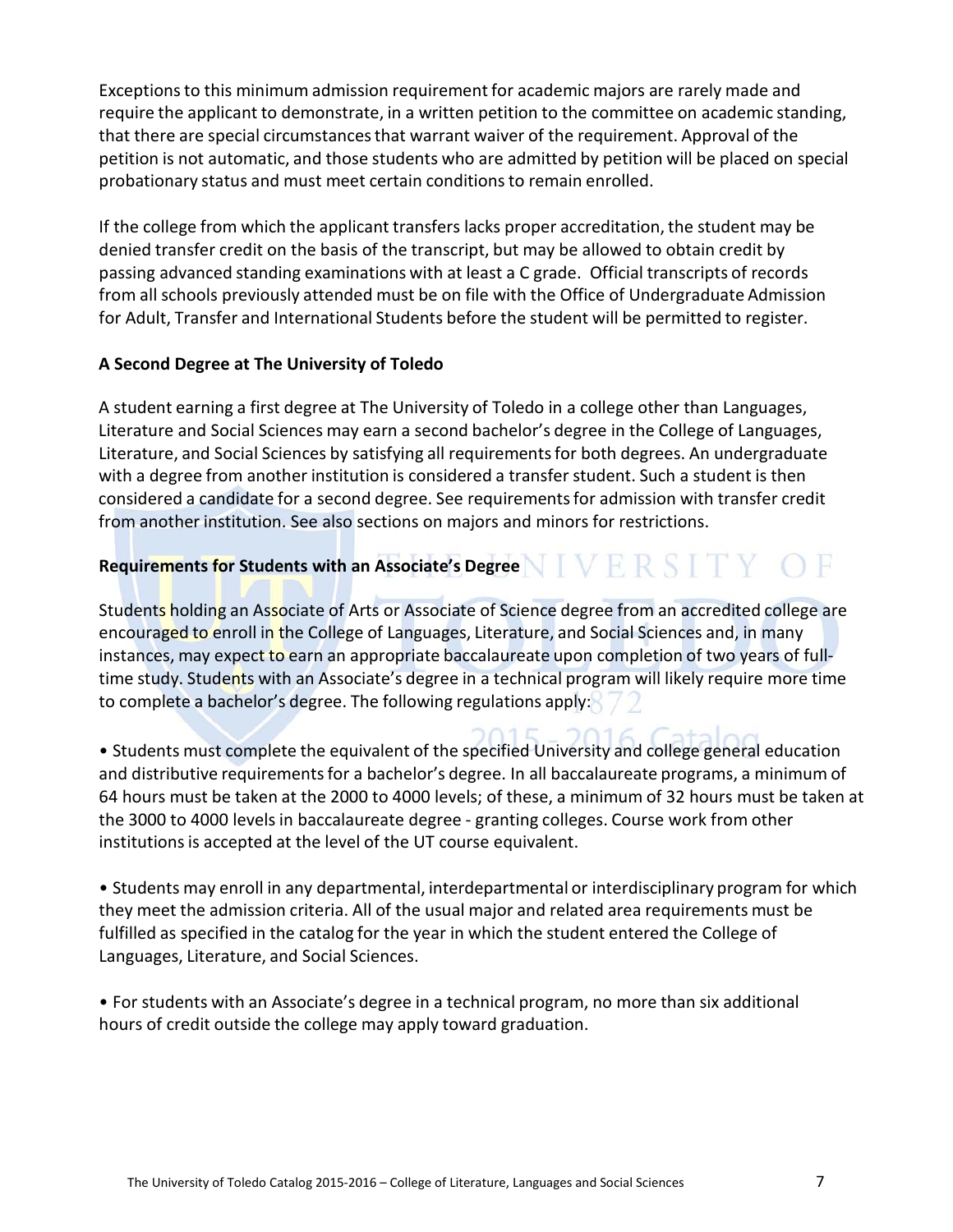#### **Readmission of Former Arts and Sciences or College of Languages, Literature, and Social Sciences Students**

Students who have withdrawn from the former College of Arts and Sciences or the College of Languages, Literature, and Social Sciences and The University of Toledo and have not attended any other institution in the interim may be readmitted, provided they were eligible to continue enrollment in the college at the time they discontinued attendance. Such students should readmit at the College Student Services Office. Students who have been suspended from the former College of Arts and Sciences or the College of Languages, Literature, and Social Sciences must submit a written letter of petition. Students who readmit after more than 12 consecutive months' absence must comply with existing college requirements at the time of readmission.

#### **Academic Policies**

Refer to UT Policy website [\(http://www.utoledo.edu/policies/\)](http://www.utoledo.edu/policies/) for academic policies that apply to all students.

#### **Academic Advising**

Academic advising is a process intended to help students derive as many benefits as possible from their education. This occurs when Advisers help students develop and reach academic and career goals. While the ultimate responsibility for making personal and educational decisions rests with the student, Advisers assist by helping to identify and assess alternatives and the consequences of decisions. Advising can be much more than selecting courses. The more frequently students arrange to meet with their Advisers; the better their needs can be served. New students, transfer students, students changing colleges, and continuing general studies students are advised in the College of Languages, Literature, and Social Sciences Student Services Office, University Hall Room 3000, by college staff Advisers. Students with declared majors and/or minors are advised by departmental major or program Advisers, faculty who provide general information as well as more specialized information about majors and minor programs, departmental course offerings, and career and graduate opportunities. They help students select courses for general, major, related, and other requirements. Students seeking more than one major or degree, a minor, or admission to professional school should meet periodically with one or more additional Advisers. A complete list of academic Advisers is available on the College website or in the College office.

#### **Student Responsibilities**

Students are responsible for correctly selecting courses for their programs of study each semester and for fulfilling all degree requirements. Although Advisers will assist wherever possible, the final responsibility rests with the student. Students are expected to make sure that they are fulfilling all degree requirements, as published in the issue of the catalog of the former College of Arts and Sciences or the College of Languages, Literature, and Social Sciences under which they entered. Students who have been out of the former College of Arts and Sciences or the College of Languages, Literature, and Social Sciences for 12 consecutive months are responsible for the requirements in the University catalog under which they reenter.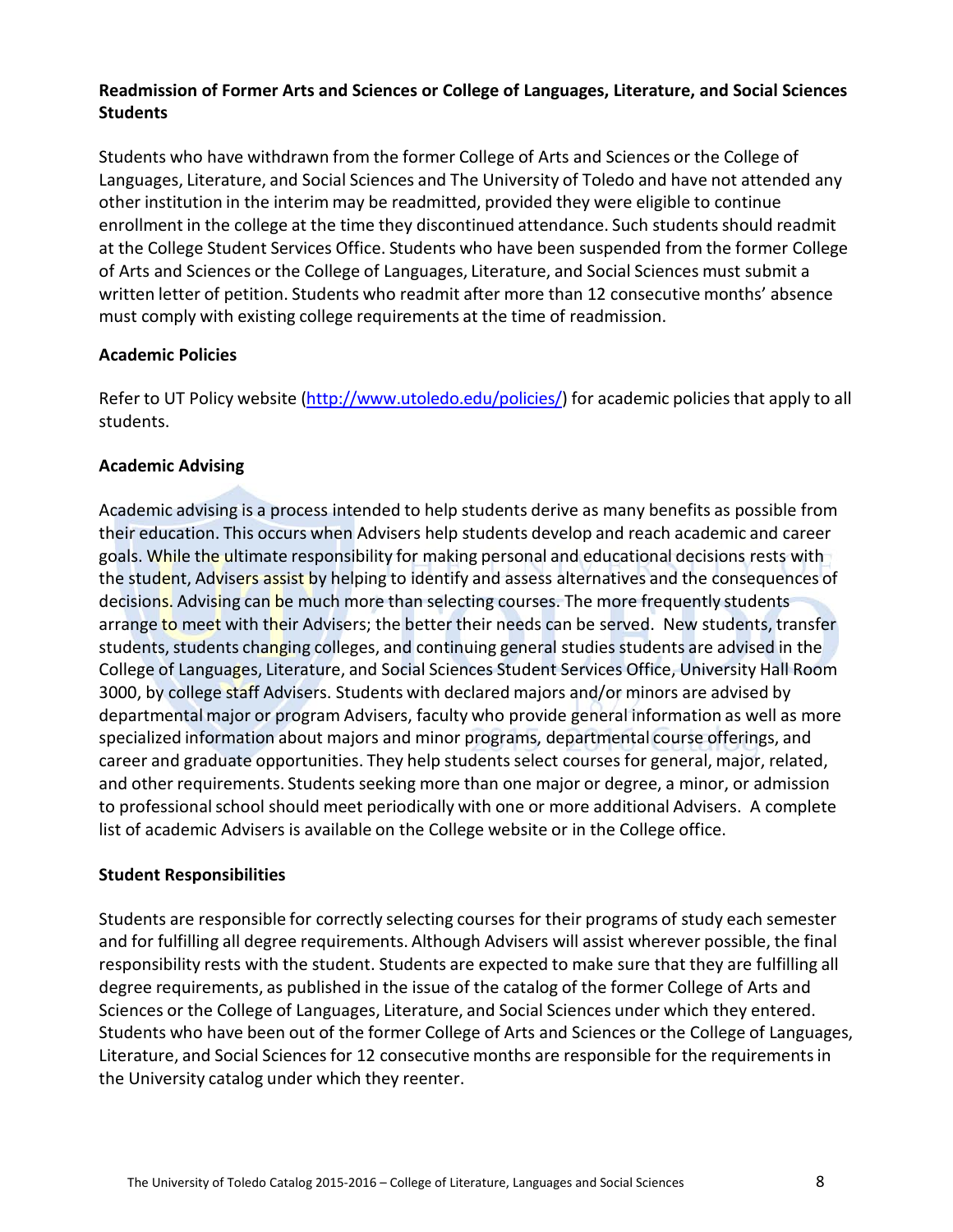#### **Transcripts and Degree Audit Reports**

A transcript is a complete chronological list of a student's academic course work (including all courses attempted and grades earned). It does not show how specific courses apply or do not apply to University and college requirements as stipulated in this catalog. For example, developmental, excess technical, non-repeatable and certain other courses are not counted toward minimum credits for degrees, but appear on transcripts.

The Degree Audit Report (DAR) details all requirements applicable to a student's academic program (degree, major, minor) and appliesthe student's courses on the transcript (including transfer credit) to those requirements. The DAR should be used to identify requirements remaining when all registered courses are completed. The College of Languages, Literature, and Social Sciences Student Services Office (UH Room 3000) will provide an unofficial transcript and DAR to a College of Languages, Literature, and Social Sciences student presenting a picture ID. Students also may view their transcript and DAR through the myUT portal with Student Self-Service.

#### **Declaring or Changing a Major or Minor**

To declare a major or minor or change one previously declared, students must fill out a form that is available in the College Student Services Office. Once students admitted as Exploratory Students have chosen a major, they must see an academic adviser in the college that houses the major and complete the change of college forms.

#### **Sequence of Courses**

There is no single prescribed sequence of courses, except that all first-year students should take LLSS 1000 Orientation, College Composition I and II, and any developmental courses required on the basis of placement testing and/or high school deficiencies. Studentsshould consult the later sections of the catalog devoted to programs of study and course offerings, and they should review their programs with their academic Advisers to ensure they complete courses in the proper sequences. In addition, students should use their Degree Audit Reports to track their progress.

Students majoring in the areas of humanities and social sciences are expected to defer most of their major work until the junior and senior years, except for courses prerequisite to the 3000 and 4000 level courses in their fields. Outside the major, during the first two years, they should be sure to take those courses in the general requirements that are prerequisite to courses they wish to take as juniors and seniors.

#### **Study Abroad or Study Away**

Students who plan to study abroad or away must be sure that their proposed course of study is properly accredited. Its academic acceptability should be verified by the college before departure. Students also should ascertain in advance from their Advisers whether the course work will count toward their general requirements, majors, or related areas or only be regarded as elective. Credit for foreign language study is subject to the approval and recommendation of the department of foreign languages.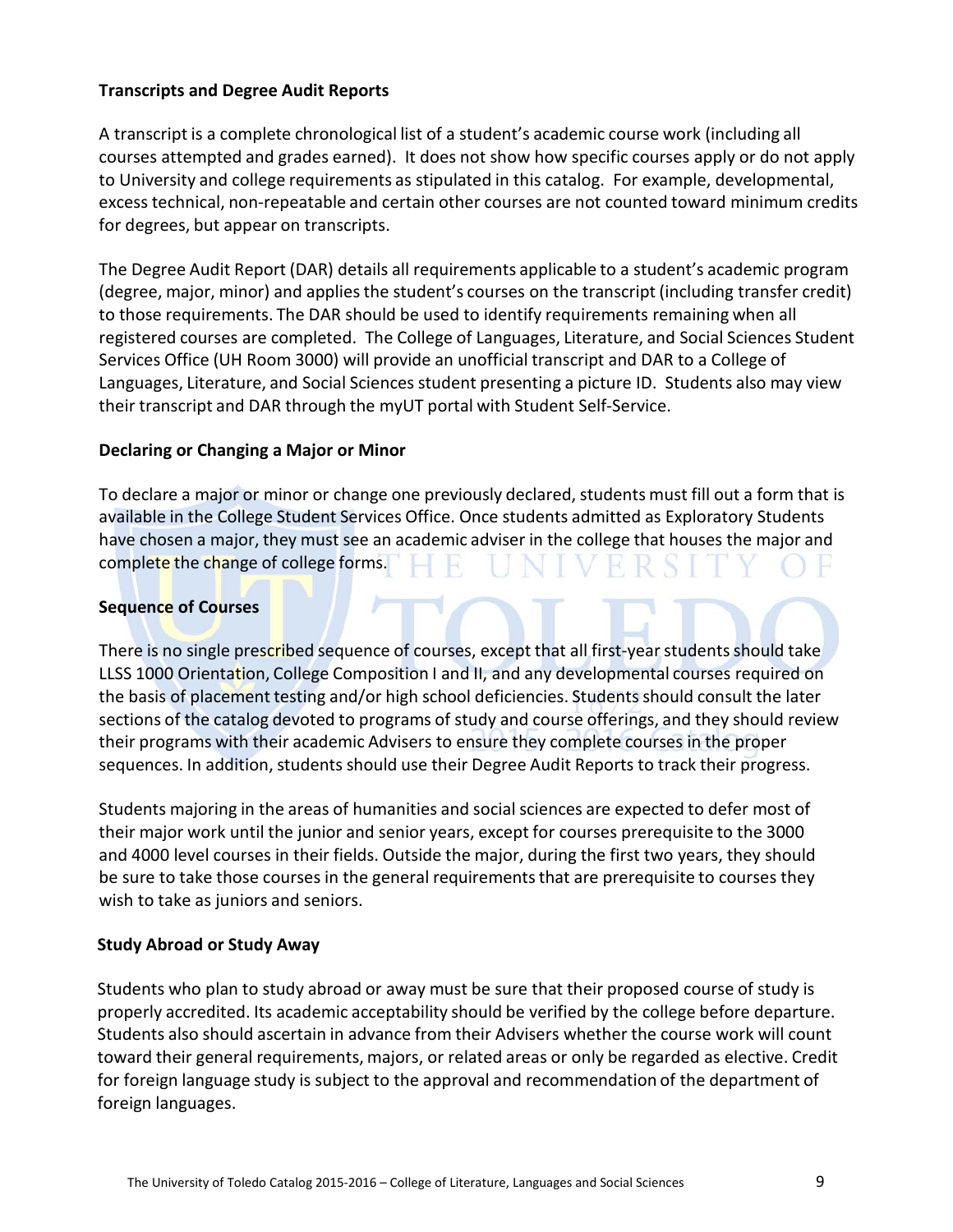Information about study abroad programs is generally available from Advisers in many college programs and departments and from the Center for International Studies and Programs, Snyder Memorial, suite 1000.

#### **Transient (Guest) Enrollment at Another Institution**

College of Languages, Literature, and Social Sciences students must have advance permission both to enroll elsewhere as a guest and to take specific courses. The Transient Student form for this purpose is available in the College Student Services Office and on the college website. Students enrolling without permission will be considered transfer readmits upon their return to UT. LLSS students enrolled as transients or guests at another institution must submit an official transcript to the UT Office of Admission at the conclusion of the enrolled term. Grades of all courses attempted in the major, minor, and UT Core will be used in cumulative GPA calculationsfor students admitted prior to Fall 2012. For students admitted Fall

2012 or later, the second calculation will be based on all courses attempted in the major, minor, and general education competency requirements.

#### **GPA Recalculation for Repeated Courses**

The College of Languages, Literature, and Social Sciences permits a maximum of 12 semester hours or the equivalent of 18 quarter hours of course work to be deleted from the GPA calculation. Students who have had their GPAs recomputed under the Academic Forgiveness Policy are not eligible for grade deletions. Criteria governing GPA recalculation are given in the General Section of this catalog. Students should check with the College Student Services Office for more specific information on this policy. Students may not use repeat courses taken at other institutions to qualify for a GPA recalculation.

#### **Withdrawal Policy** (W, IW, DR Grades)

The number of credit hours of W, IW and DR is limited to 22 hours for all undergraduate studentsin degree programsin the College of Languages, Literature, and Social Sciences. Once a student has accumulated 22 hours of W, IW or DR, further withdrawals will be counted as F's in computation of the student's GPA for purposes of probation or suspension. In addition, students who receive financial aid risk the loss of financial aid if they accumulate excessive hours of W, IW and DR.

Students who transfer into the College of Languages, Literature, and Social Sciences from another college at The University of Toledo will bring with them the number of W's, IW's and DR's accumulated in their previous work.

**Note**: Assignment of the IW and DR grades has been discontinued. A student wanting to be withdrawn from a course must file a petition in the Registrar's Office by the deadline in the term of enrollment.

#### **Academic Probation**

A student whose cumulative GPA is less than 2.0 is automatically placed on probation until a 2.0 cumulative GPA is achieved (See Withdrawal Policy above). It is recommended that a student on probation not enroll for more than 12 to 14 credits.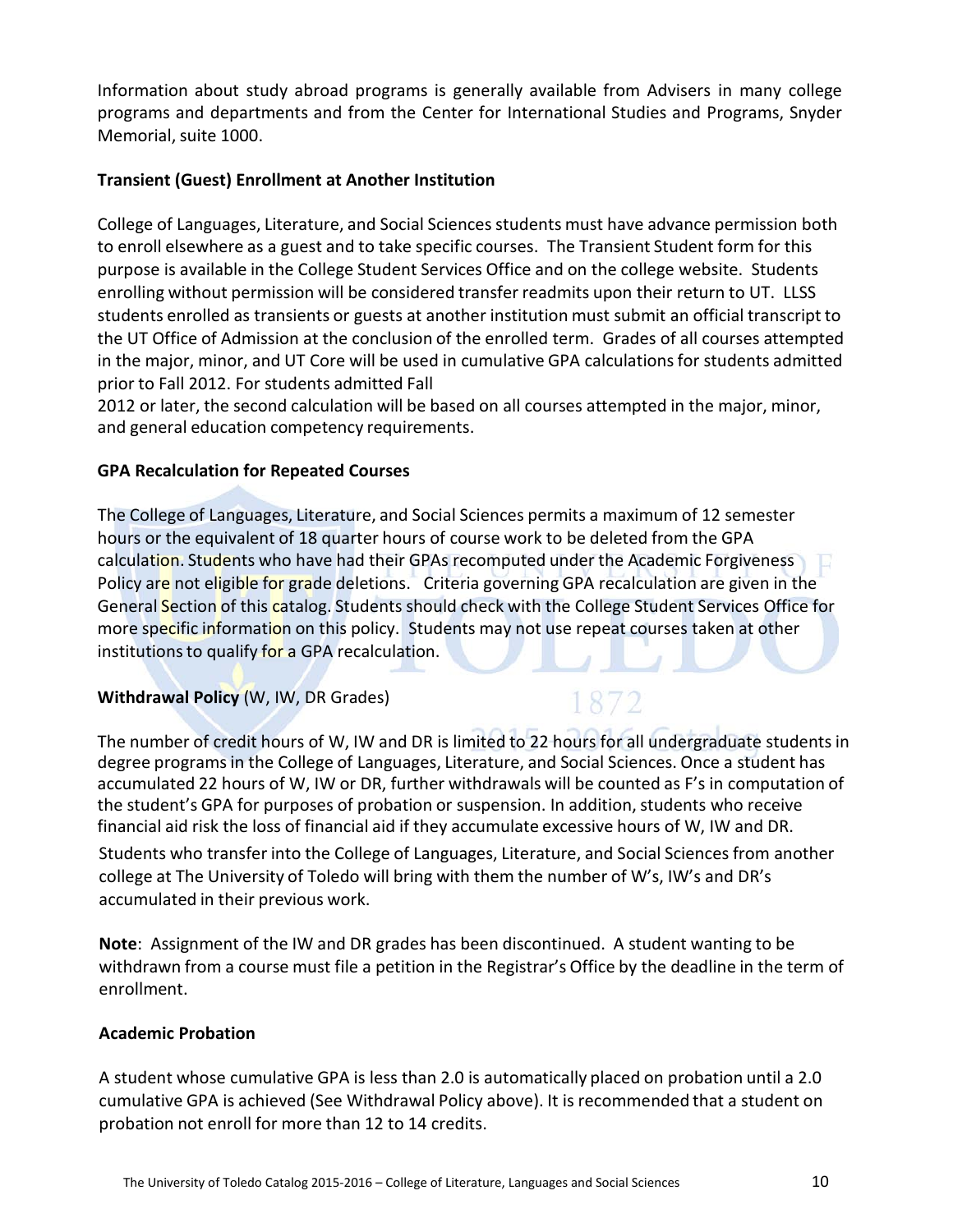#### **Academic Suspension**

Academic suspension means that a student is prohibited from registering at The University of Toledo for a period of at least one semester. Students are subject to academic suspension if their GPA falls below the minimum GPA listed below or if they fail to make sufficient progress toward attainment of the degree. (See Withdrawal Policy). Students may remove Incompletes while under suspension.

A student is subject to academic suspension if the cumulative GPA is less than:

- 1.0 for 10 to 19 hours attempted
- 1.5 for 20 to 29 hours attempted
- 1.7 for 30 to 39 hours attempted
- 1.8 for 40 to 49 hours attempted
- 1.9 for 50 to 59 hours attempted
- 2.0 for 60 or more hours attempted
- After accumulating 60 credit hours without suspension, a student may be suspended if the cumulative GPA falls below 2.0 for two consecutive semesters.

#### **Trial Readmission Policy**

After the required suspension period, a student may petition for readmission to the College of Languages, Literature, and Social Sciences committee on academic standing.(See <http://www.utoledo.edu/llss/des/iarp.html> for form). The petition must be received at least one month before the beginning of the semester in which the student wishes to readmit. If the petition is accepted, the college committee will determine the terms of the conditional registration agreement, under which the student will be permitted to re-enroll. Suspended students who are granted readmission must maintain the designated GPA for each semester thereafter and meet the conditions of their readmission agreement. Students failing to meet these conditions are subject to a one-year suspension.

## 2015 - 2016 Catalog

#### **Dismissal Policy**

Students who fail to meet the conditions for readmission after their second suspension are subject to dismissal and are not eligible for readmission to the College of Languages, Literature, and Social Sciences for at least three years. *Refer to the General Section of this catalog for information on the Academic Forgiveness Policy.*

#### **Academic Grievance**

A student has the responsibility and right to call to the attention of an instructor any grade that the student believes to be in error or unfair. A student may appeal the decision of the instructor, in order, to the department Chair, the Dean, then to the college appeals committee if the problem is not resolved. If the problem is not resolved at the college level, the student may appeal to the student grievance council (*See also The University of Toledo Student Handbook*). A student must begin the appeals process no later than the end of the semester following the one in which the grievance arose.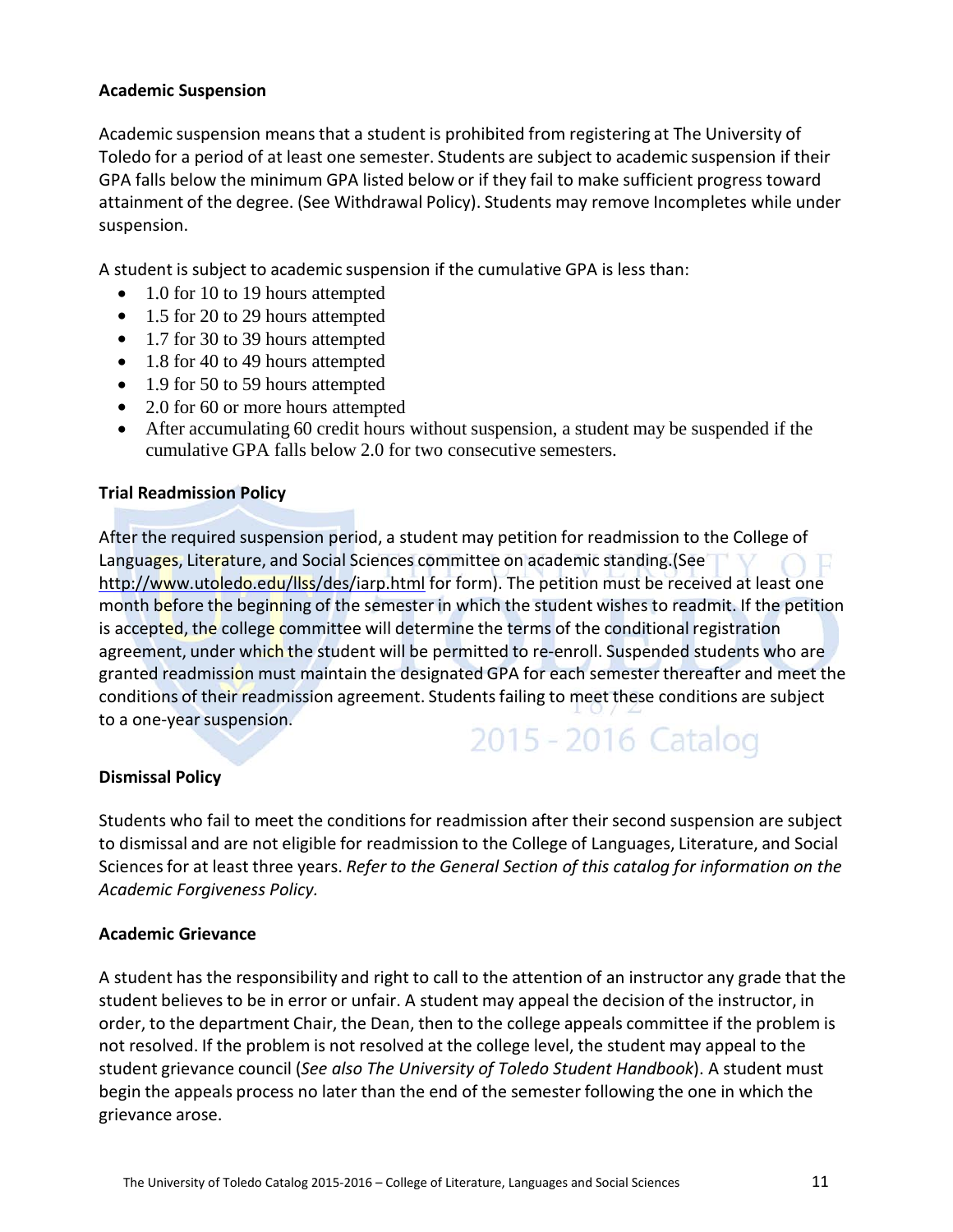#### **Statement on Academic Dishonesty**

A student found to be academically dishonest by a faculty member may appeal, in order, to the department Chair, the Dean, the college appeals committee and the University student grievance council. The proceduresfor making an appeal to the student grievance council may be found in The University of Toledo Student Handbook. *Refer to the General Section of this catalog for the policy statement on academic dishonesty*.

#### **College Level Examination Program (CLEP)**

The College of Languages, Literature, and Social Sciences will accept a maximum of 21 semester hours of CLEP through successful completion of the four general examinations. Additional credit may be earned through satisfactory scores on individual subject examinations. Required minimum scores and credits awarded are as follows:

#### **General Examinations**

**Humanities:** For a score of 50, a student will receive six hours credit for College of Languages, Literature, and Social Sciences distributive requirementsin the humanities.

**College mathematics:** For a score of 65, a student will receive three hours credit for MATH 1180.

**Natural sciences:** For a score of 50, a student will receive six hours credit for College of Languages, Literature, and Social Sciences distributive requirements in the natural sciences.

**Social sciences and history:** For a score of 50, a student will receive six hours credit for College of Languages, Literature, and Sciences distributive requirements in the social sciences.

**Subject Examinations**

## 2015 - 2016 Catalog

**American government:** For a score of 50, a student will receive three hours credit for PSC 1200.

**Biology:** For a score of 50, a student will receive three hours credit for BIOL 1120.

**Calculus:** For a score of 65, a student will receive four hours credit for MATH 1850.

**Chemistry:** For a score of 50, a student will receive eight hours credit for CHEM 1230 and CHEM 1240.

**College algebra:** For a score of 65, a student will receive three hours credit for MATH 1320.

**French language:** For a score of 50, a student will receive four hours credit for FREN 1500. For a score of 62, a student will receive seven hours credit for FREN 1500 and FREN 2140.

**German language:** For a score of 50, a student will receive four hours credit for GERM 1500. For a score of 62, a student will receive seven hours credit for GERM 1500 and GERM 2140.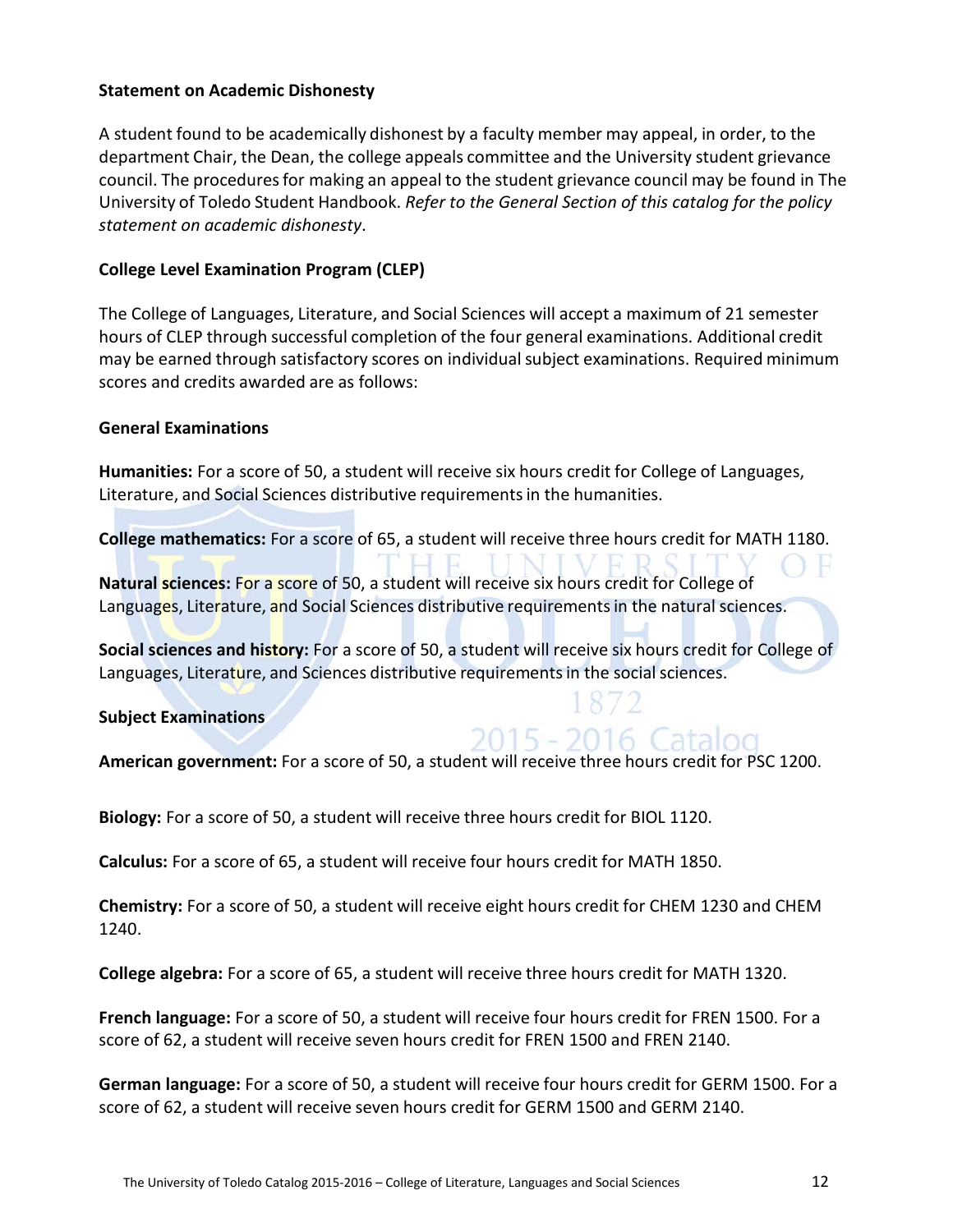**Human growth and development:** For a score of 50, a student will receive three hours of credit for PSY 2510.

**Introductory psychology**: For a score of 50, a student will receive three hours of credit for PSY 1010.

**Introductory Sociology**: For a score of 50, a student will receive three hours credit for SOC 1010.

**Pre-calculus**: For a score of 65, a student will receive four hours of credit for MATH 1340.

**Principles of macroeconomics:** For a score of 50, a student will receive three hours credit for ECON 1150.

**Principles of microeconomics:** For a score of 50, a student will receive three hours credit for ECON 1200.

**Spanish language:** For a score of 50, a student will receive four hours credit for SPAN 1500. For a score of 66, a student will receive seven hours of credit for SPAN 1500 and SPAN 2140.

#### **Advanced Placement Program**

Refer to the University of Toledo Office of the Registrar webpage at http://www.utoledo.edu/offices/registrar/student\_records/advan\_credits.htmlfor specific information on minimum scores and credits awarded for Advanced Placement examinations administered by the College Board Advanced Placement Program.

#### **Pass/No Credit Option**

Refer to the General Section of this catalog for an explanation of the pass/no credit grading option. Refer to programs of study in the College of Languages, Literature, and Social Sciences section of this catalog for the limitations on pass/no credit grading in effect for different majors. Undecided students, as a general rule, should not elect pass/no credit grading in major-level courses.

#### **Graduation Evaluation Requirements**

Two or three semesters before a student intends to graduate, the student and the student's major Adviser should complete a Graduation Quick Check. This process is initiated by the student. Students with more than one major or one or more minors should be evaluated for the completion of each major and minor. Detailed instructions on planning for graduation and ensuring the completion of requirements are available on the college services website.

#### **Field Experience/Internship**

Policies and procedures for incorporating field experiences or internships in academic programs vary from major to major. Some majors require a field experience or internship; for other majors, they are optional. Students should seek information from their major departments and obtain advance approval for all field experiences or internships.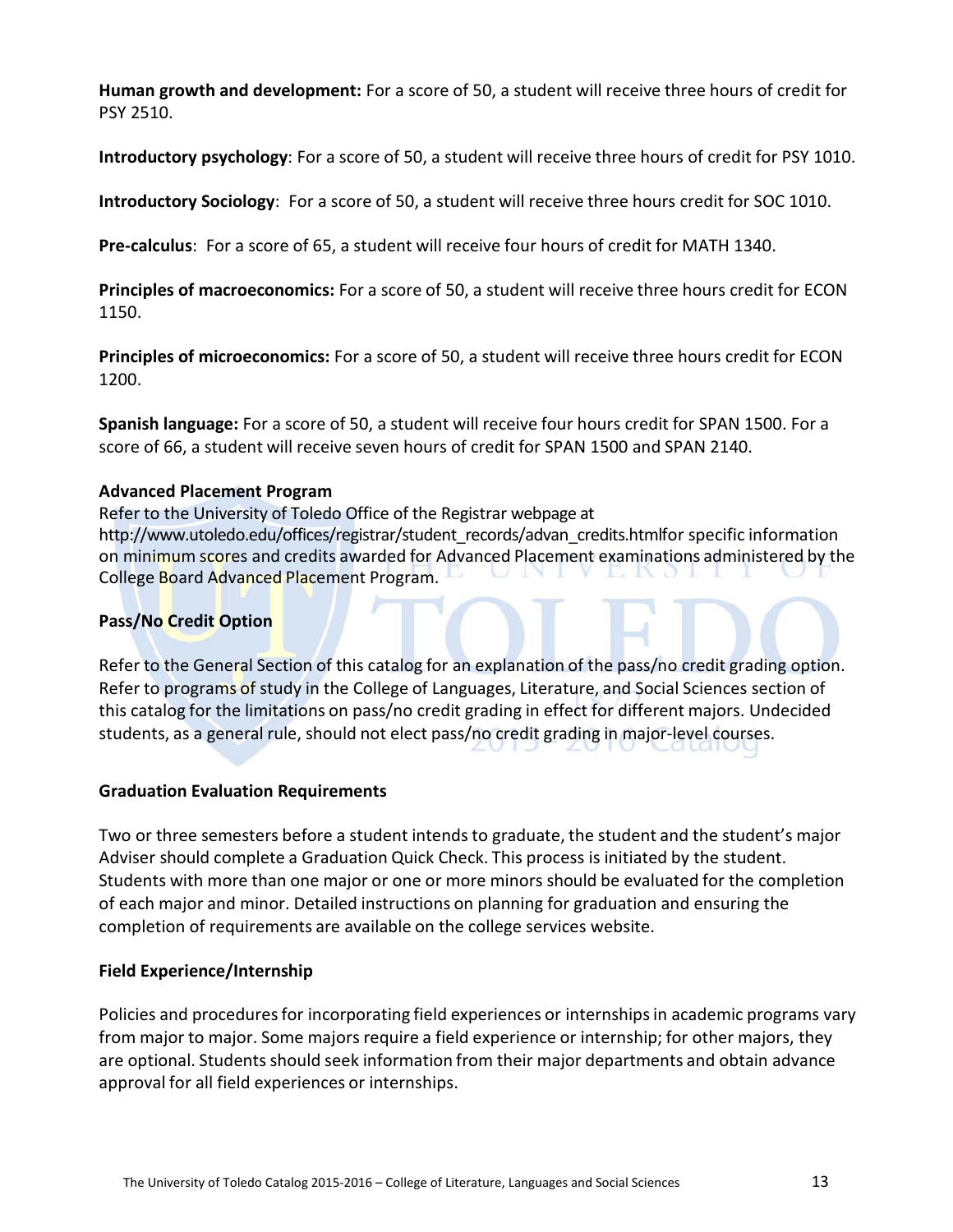#### **Degree Requirements**

#### **A. Grade Point Averages**

A cumulative grade point average (GPA) reflects all grades earned, including grades of F and grades in repeated courses. Candidates must earn a minimum overall cumulative GPA of C (that is, a 2.0 GPA on a 4.0 scale) for all UT course work. In addition, candidates must earn a minimum cumulative GPA of C in the major, minor (optional) and UT general education competency and distributive requirements with the grades of all courses attempted at all institutionsincluded in the GPA calculation. Some programsrequire a higher GPA in the major. *Refer to the General Section of this catalog for information on grade deletions and academic forgiveness.*

#### **B. Residency Requirement**

Students transferring from other institutions must earn at least 30 hours of credit at The University of Toledo; at least 12 of these must be in the major area, and for students pursuing a minor, at least 9 hours must be earned at The University of Toledo. Full-time students must take their last semester, and part-time students their last 12 hours, in residence, unless alternative arrangements have been made in advance with the Dean of the College of Languages, Literature, and Social Sciences.

#### **C. Credit Hours and Levels**

## THE UNIVERSITY OF

1. Students must complete a minimum of 124 hours of course work that must include the University and college general education competency and distributive requirements, and either an area of concentration (major) and course work related to the major, or an interdisciplinary program.

2. In all baccalaureate programs, a minimum of 64 hours must be taken at the 2000 to 4000 levels; of these a minimum of 32 hours must be taken at the 3000 to 4000 levels. (Courses transferred from community, junior or technical colleges offering Associate degrees will count at the levels of their UT equivalents.)

3. Students are cautioned to make use of their degree audit and review remaining requirements with their Adviser before every registration in order to make progress toward completion of their requirements in an orderly, timely manner.

4. Insofar as a student can complete the basic courses and the courses required for a chosen major (as outlined in sections E - K below) in fewer than the 124 hours required for a degree, the student must choose elective courses to complete the total of 124 hours, subject to the restrictions outlined below.

#### **D. Credit Restrictions**

Total earned hours shown on a student's transcript may not all be applicable to the minimum 124 credits required for a degree, as follows:

1. Students with entrance deficienciesin mathematics and other students who are required or choose to take developmental course work will need to complete additional hours.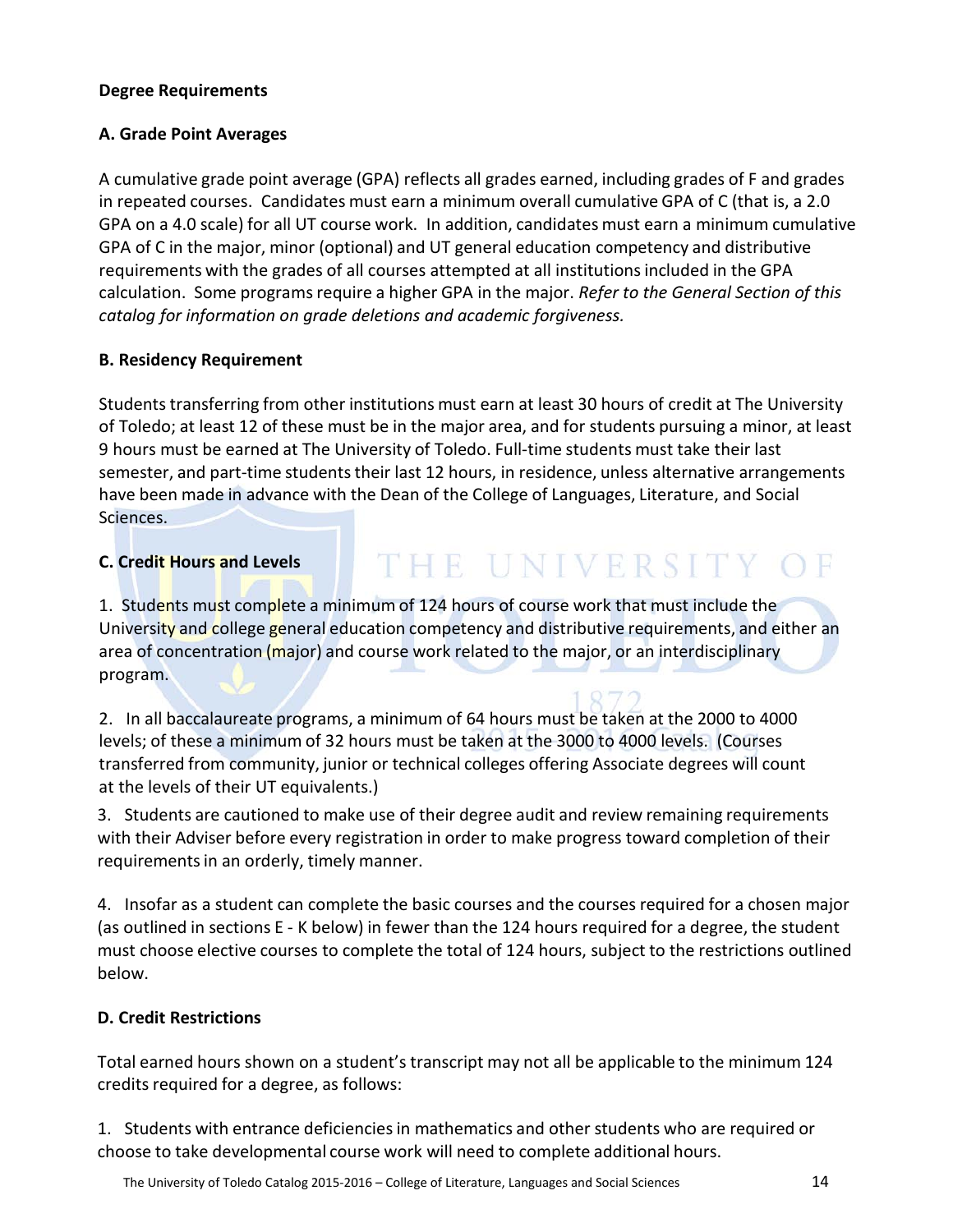2. No more than four hours of credit in performing ensembles(MUS 3010/3190) will apply toward the degree.

3. No courses in typing, shorthand or keyboarding will apply toward the degree.

4. No more than two hours in skill courses in physical education or recreation courses at the 1000 level will apply toward the degree.

5. No more than two hours in Student Leadership Development I and II will apply toward the degree.

6. Restriction on technical electives – no more than 15 hours of credit earned in colleges other than the College of Languages, Literature, and Social Sciences, either at The University of Toledo or elsewhere, will apply toward the degree. Exceptionsto this restriction include courses approved for UT General Education requirements and courses which are required or approved by departmentsto satisfy related requirements. In addition, College of Languages, Literature, and Social Sciences students participating in the Law School Three plus Three program will be permitted to apply Law School credits earned to their degree, and those taking a business minor will be permitted to take 21 hours of business courses. However, no additional technical electives beyond these 21 hours will apply to the degree.

7. Duplicate credit – except for courses identified as repeatable courses, students will not receive credit for repeated courses (taking the same course twice), whether taken at The University of Toledo or elsewhere.

8. The college reserves the right to deny credit for other specific courses (including most SKLS and some AL courses) and for blanket technical credit not applicable to a student's specific program.

## **E. University General Education Competency and Distributive Requirements**

Students earning baccalaureatesin all colleges and programs are required to complete between 27 and 30 credit hours of courses that comprise the general education competency and distributive requirements. Those courses are distributed in the areas of English composition, humanities/fine arts, social sciences, natural sciences and mathematics, and multicultural studies (see the General Section of this catalog for details). Some colleges and programs require courses in these areas above those required to fulfill University Core requirements. Students should contact their academic department or college office for specific details.

#### **F. Orientation (LS 1000) – 1 hour**

All new first-year students are required to take LS1000 Orientation. The course is optional for transfer students.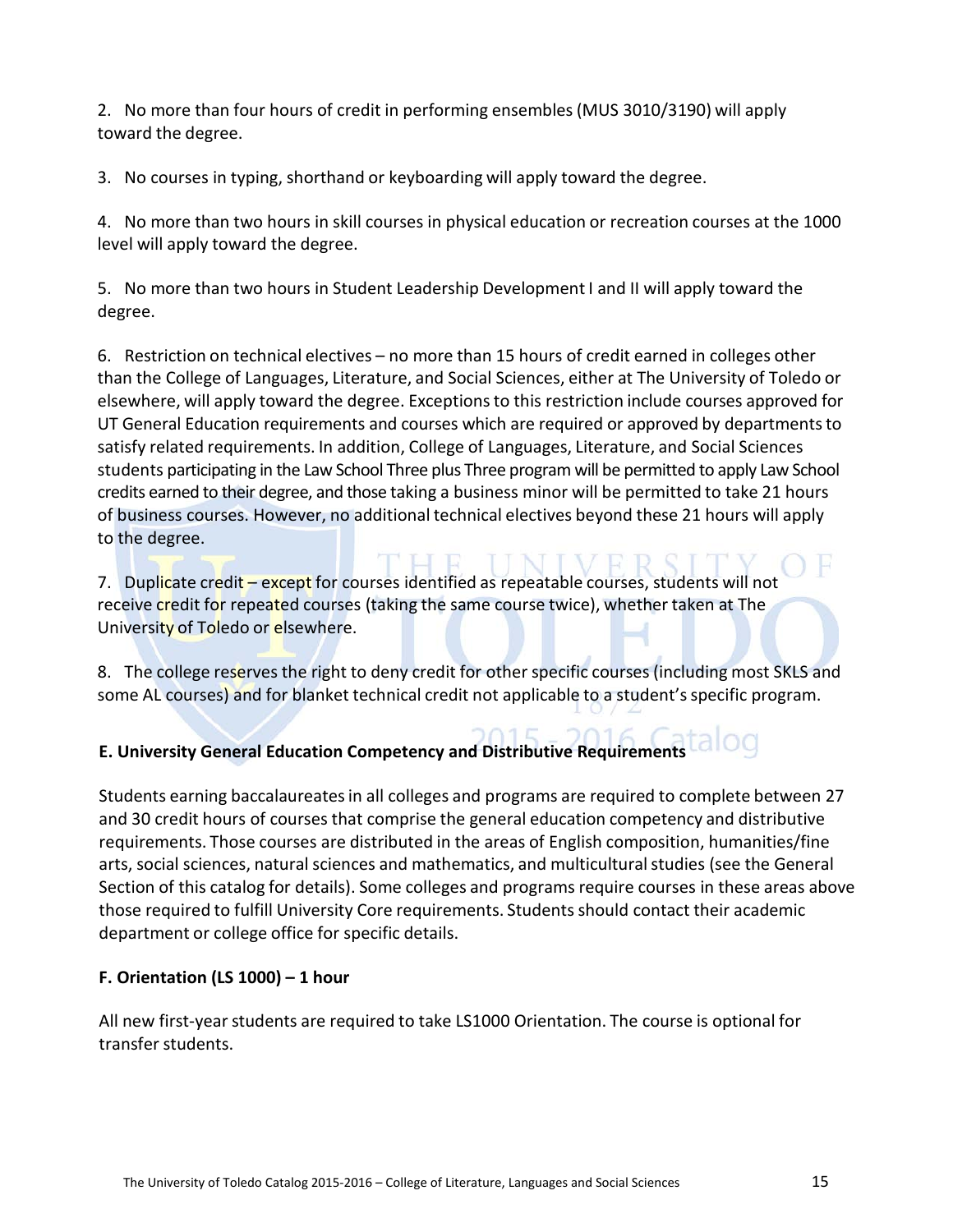#### **G. Languages, Literature, and Social Sciences Skill Areas Requirements**

1. **English Composition** (University of Toledo core and College of Languages, Literature, and Social Sciences requirement) – 6 hours. Students must pass Composition I and Composition II with a grade of C or better.

a. Native speakers track (for students for whom English is a first language).

#### **ENGL 1110 – 3 hours**

College Composition I: Students may complete this course either in a traditional class setting or in the Writing Studio. See class description.

#### **ENGL 1130 (or 1140 or 1150) – 3 hours**

College Composition II

b. Nonnative speakerstrack (for studentsfor whom English is a second language) Students will take an English placement test to determine appropriate level.

#### **ENGL 1020 – 3 hours**

Writing and Grammar for English as a Second Language

#### **ENGL 1110 – 3 hours**

Composition I Note: Non-native speakers of English should choose an ESL designated section of ENGL1110.

#### **ENGL 1130 (or 1140 or 1150) – 3 hours**

Composition II (A maximum of three hours of ENGL 1020 and ENGL 1120 will count toward the degree.) THE UNIVERSITY OF

#### 2**. Mathematics**

Students are placed into mathematics courses by ACT scores or placement tests. **Mathematics 1180** (UT core and College of Languages, Literature, and Social Sciences requirement) – 3 hours (may replace with any mathematics course greater than MATH 1180, except MATH 2280).

3. **Foreign Languages** Students are placed into foreign language courses through placement testing. College of Languages, Literature, and Social Sciencesrequirement – 0 to 14 hours (foreign languages 1110, 1120, 1500, 2140, 2150). Every student is required to demonstrate proficiency in a single foreign language (Arabic, Chinese, French, German, Japanese, Latin or Spanish) through the intermediate (foreign languages 2150) level by successfully completing a foreign language course at this level or by achieving an appropriate score on a proficiency/placement test administered by the department of foreign languages that reflects the equivalent.

Students beginning a foreign language should enroll in their chosen language at the elementary 1110 level and take four semesters of foreign language. Those continuing a foreign language or attempting to demonstrate competency by examination should take a proficiency/placementtest. Students with two or more years of French, German or Spanish in high school who place below an intermediate course may enroll in an intensive review course (foreign languages 1500) that covers the material in the first two semesters (foreign languages 1110 and 1120), and then complete the second-year courses (foreign languages 2140 and 2150).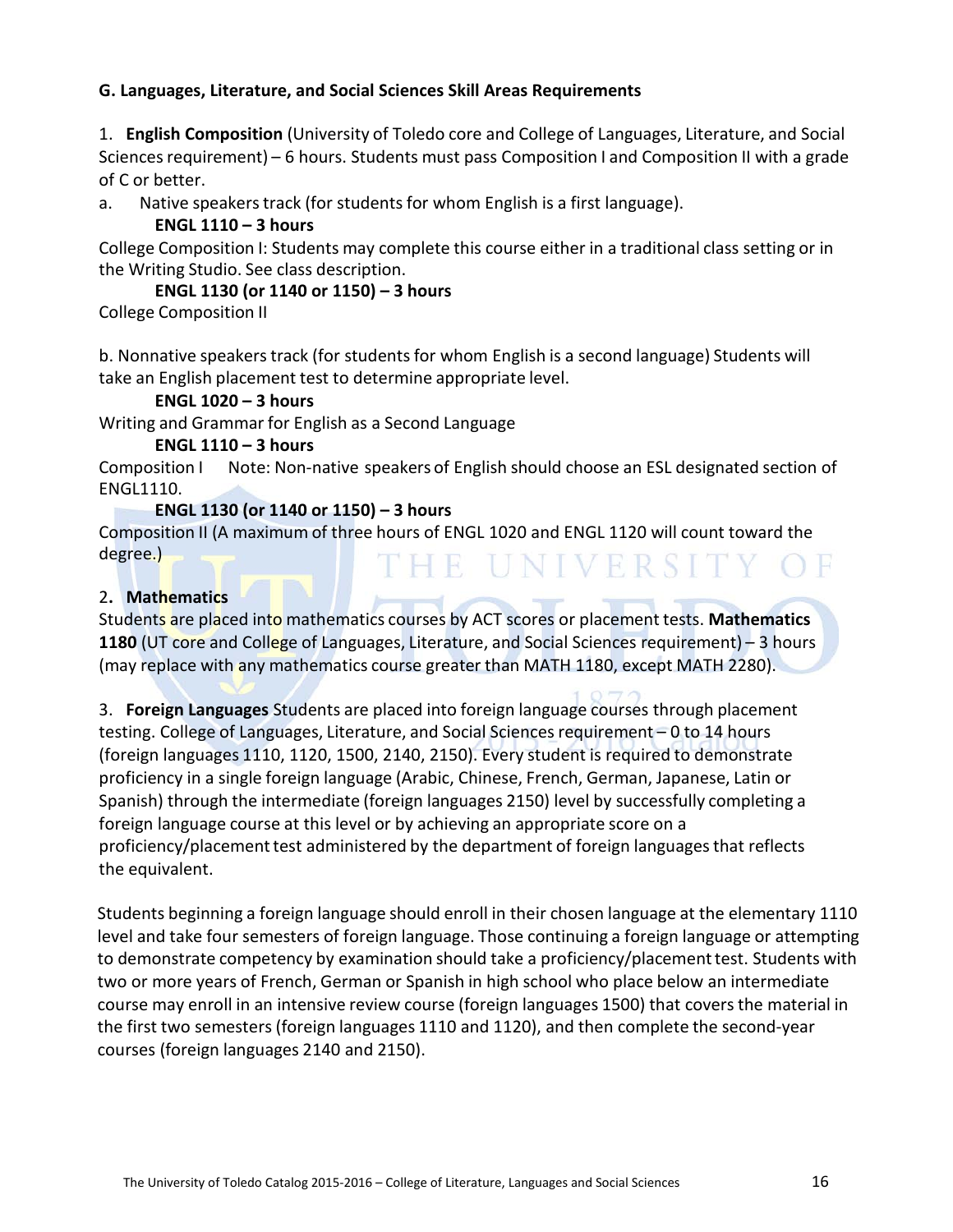#### **H. Languages, Literature, and Social Sciences Distributive Requirements**

Students should consult with their Advisers in selecting courses that will meet distributive requirements. With their Adviser's approval, students may select higher-level courses for which they have the prerequisites. With careful planning, students will be able to satisfy UT Core Curriculum and College of Languages, Literature, and Social Sciences requirements by taking the minimum required hours. A student may take no more than two courses (or two courses and one lab for natural sciences) under each departmental code in satisfying the general education distributive requirements.

**I. Humanities and Fine Arts** UT general education competency and distributive requirement is two courses for six hours; College of Languages, Literature, and Social Sciences requires nine to 12 hours, depending on student's major. Students not majoring in the humanities or fine arts will take four courses (12 hours) in the humanities in addition to those taken to meet the English composition and foreign language requirements. Students majoring in the humanities or fine arts will be required to complete one history course, one literature course and one fine arts course. Students may select humanities courses that also will satisfy a UT general education distributive humanities or multicultural requirement.

**Required Courses** (for all majors) – 9 hours (see suggested courses listed below): **English Literature – 3 hours History** – 3 hours **Fine Arts** – 3 hours (course must be an appreciation or theory course, not a studio or skills course) **Electives** (for students not majoring in humanities or fine arts) – one course for 3 hours

Students may select courses from art, art history, communication, English, film, foreign languages (courses higher than 2150 or culture courses 1080 and 1090, or a second foreign language), history, humanities, music, philosophy, religious studies and theatre.

Among the courses with minimal or no prerequisites are the following: ARTH 1500; CLC 1010; COMM 1010, 2000; ENGL 2710, 2720, 2730, 2740 and 2760; FILM 1310; FREN 1080 and 1090; GERM 1080 and 1090; HIST 1000 through 1200; HUM 1010, 1200, 2220, 2010 and 2020; JAPN 1080 and 1090; MUS 2200, 2210, 2220, 2240, 2250 and 2420; PHIL 1010, 1020, 2200 and 2400; REL 1220 and 2000; SPAN 1080, 1090 and 1100; and THR 1010 and 1100. However, higher-level humanities courses will satisfy these requirements and may be taken if student has met the prerequisites.

2. **Natural Sciences** UT general education distributive requirement and the College of Languages, Literature, and Social Sciences requirement is two courses for a minimum of 6 hours and must include one laboratory course). Students must take two courses from two different departments.

Students may select courses from astronomy, biology, chemistry, geology, mathematics and physics. Among the courses with minimal or no prerequisites are as follows: ASTR 1010, 2010, 2020 and 2050; BIOL 1120, 1140, 1150, 1340, 2010 and 2020; CHEM 1100 and 1150; EEES 1010, 1020, 1030, 1050, 1130, 1140, 1150, 1160 and 1170; and PHYS 1050, 1300, 1310, 1320, 1330 and 1750. However, higher-level natural sciences courses will satisfy this requirement and may be taken if the student has met the prerequisites.

Latalod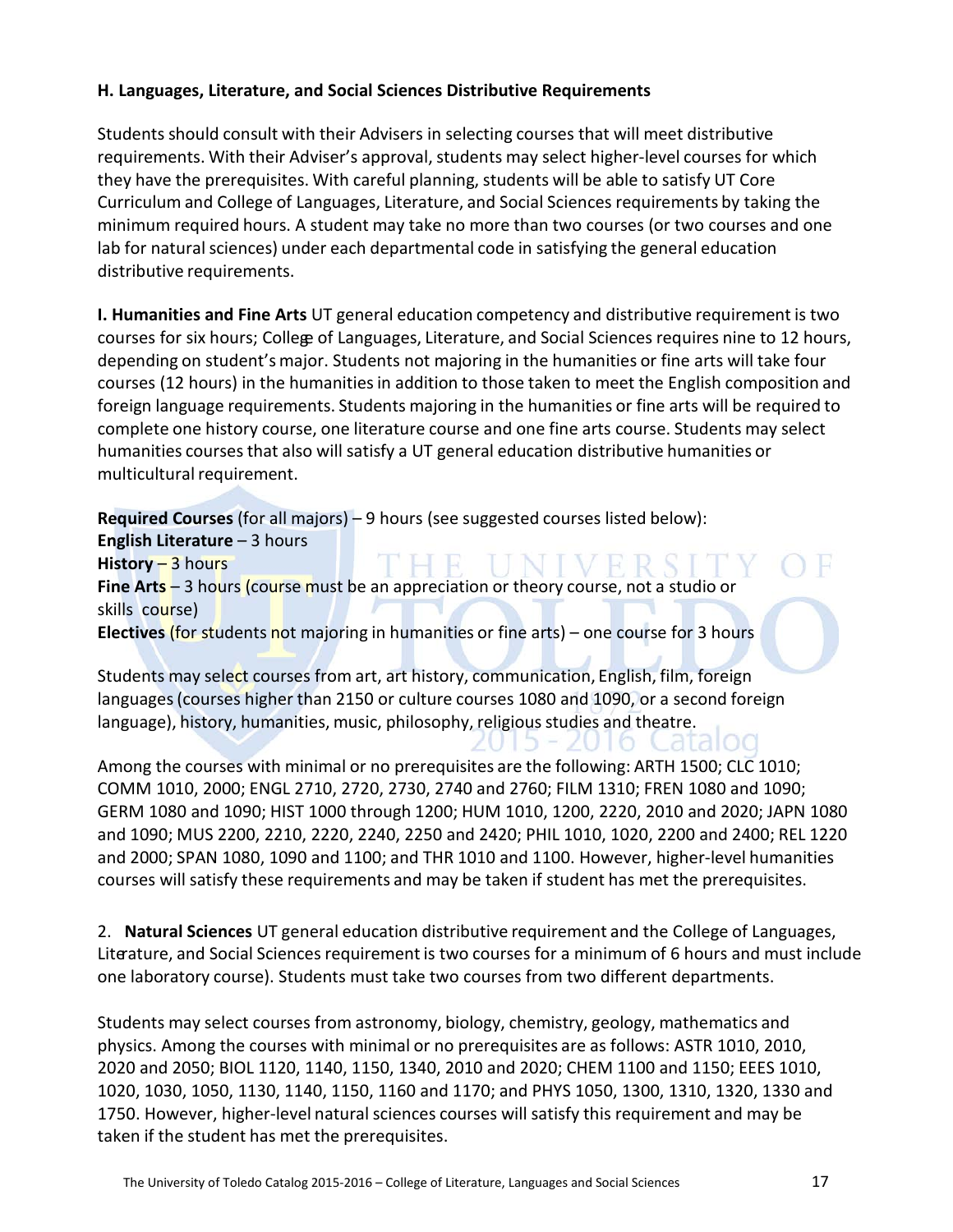3. **Social Sciences** UT general education distributive requirement is two courses for six hours; the Languages, Literature, and Social Sciences requirement is three courses for nine hours.

Students majoring in a social science will need to take six hours from The University of Toledo general education competency social sciencesrequirements. Students not majoring in a social science will take nine hours of courses in social sciences. Students may select socialscience courses that also will meet a UT general education competency distributive social science requirement and one multicultural requirement.

Students may select courses from anthropology, economics, geography, political science, psychology, and sociology. Among the courses with minimal or no prerequisites are as follows: ANTH 1020, 2020, 2800, and 2900; ECON 1010, 1150 and 1200; GEPL 1010 and 1100; PSC 1200, 1300, 1400 and 1710; PSY 1010; and SOC 1010 and SOC 1750.

#### **I. Writing Across the Curriculum**

Students must pass both Composition I and II with a C or better. The College of Languages, Literature, and Social Sciences recommendsthat these requirements be met before completing 45 hours of course work. Studentsin the Honors Program will complete HON 1010 and 1020 to meet the Composition I and II requirement.

After completing Composition I and II (or HON 1010 and HON 1020 for Honors Program students) with a C or better, students must pass two writing intensive courses approved by their Adviser. The College of Languages, Literature, and Social Sciences recommends that the first of these writing courses be completed within the first 65 hours of course work, and the second within the first 90 hours. One of these courses must be taken within the student's major. Students with dual majors must take a writing intensive course in each major. Students with interdisciplinary majors will meet this requirement by selecting courses in consultation with their Advisers, who will monitor students' progress to help them complete these requirements in a timely fashion.

Transfer students from institutions that have required writing intensive courses should have their former institution certify that they have completed writing intensive courses comparable to those required in the College of Languages, Literature, and Social Sciences. Transfer students who have not taken writing intensive courses must meet the College of Languages, Literature, and Social Sciences Writing Across the Curriculum requirements.

#### **J. Major Area**

Every student must complete either a departmental major or an interdepartmental or interdisciplinarymajor. Courses given in other colleges of the University may be credited to the major only with the approval of the Dean of the College of Languages, Literature, and Social Sciences upon recommendation of the Department Chair. Waiver of a required course or the substitution of a course from another department does not necessarily reduce the minimum credits required in the major.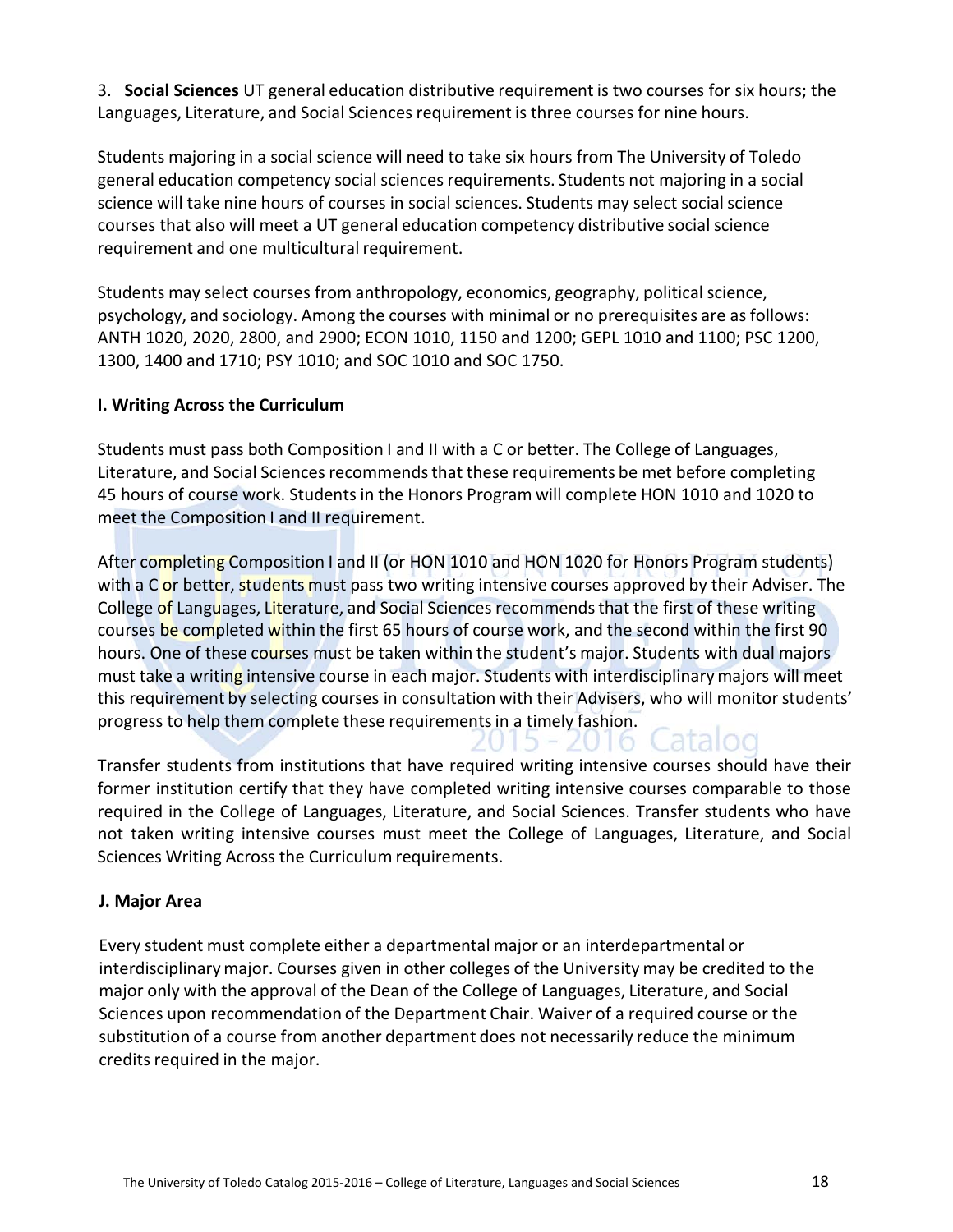#### **1. Departmental Major**

#### **See the complete list of departmental majors under "Degrees Offered" in the College of Languages, Literature, and Social Sciences section of this catalog.**

The minimum number of semester hours a student must complete for a departmental major is prescribed by the department, but rarely exceeds 34 hours. The maximum number of hours a student may elect for the major within the total 124 hours for a Bachelor of Arts degree is 45 hours. A student may have two majors from two different departments, provided the requirements of both programs are satisfied. Work in the second major may be accepted as fulfilling the related course requirement upon the approval of the Advisers in both departments. A student cannot use courses from the first major to satisfy the second and vice-versa. See section on "Earning a Second Degree" for statement on requirements when two or more desired major programs are offered as different degrees.

#### **2. Interdisciplinary Majors**

A student may complete one of the interdisciplinarymajors if accepted into that particular program. A student completing a departmental major and a second major in an interdisciplinary or interdepartmental major cannot use courses from the first major to satisfy the second or viceversa. See the complete list of interdisciplinary majors under "Degrees Offered" in the College of Languages, Literature, and Social Sciences section of this catalog.<br> **EXPERISTY OF** 

#### **3. Interdepartmental Major**

A student who chooses an interdepartmental major must complete at least 60 hours divided approximately equally among three related departments. These 60 hours are in lieu of the prescribed hours in a departmental major and the 18 hours in related courses (see K below).

The student must have at least a C average in all courses attempted in each of the three departments of the interdepartmental major. In planning a program, the student must consult with the interdepartmental Adviser of the college to select courses in each area that have the approval of the appropriate department Chair.

The three departments selected from the list of departmental majors (found under "Degrees Offered" in the College of Languages, Literature, and Social Sciences section of this catalog) are subject to the approval of the Dean and the department Chairs concerned. A student completing a departmental major and second major in an interdisciplinary or interdepartmental major cannot use courses from the first major to satisfy the second or vice-versa.

#### **K. Related Courses**

Every student who chooses a departmental major and studentsin some interdisciplinarymajors also must complete a minimum of 18 hours in courses related to the major. These 18 hours must be in addition to courses taken to fulfill the basic requirements listed above. Each department defines the areas from which courses may be chosen by its majors, and these listings are given in the later sections of this catalog under Programs of Study. Related courses must be chosen from courses acceptable for credit in a College of Languages, Literature, and Social Sciences major. Generally, these are upper-level courses.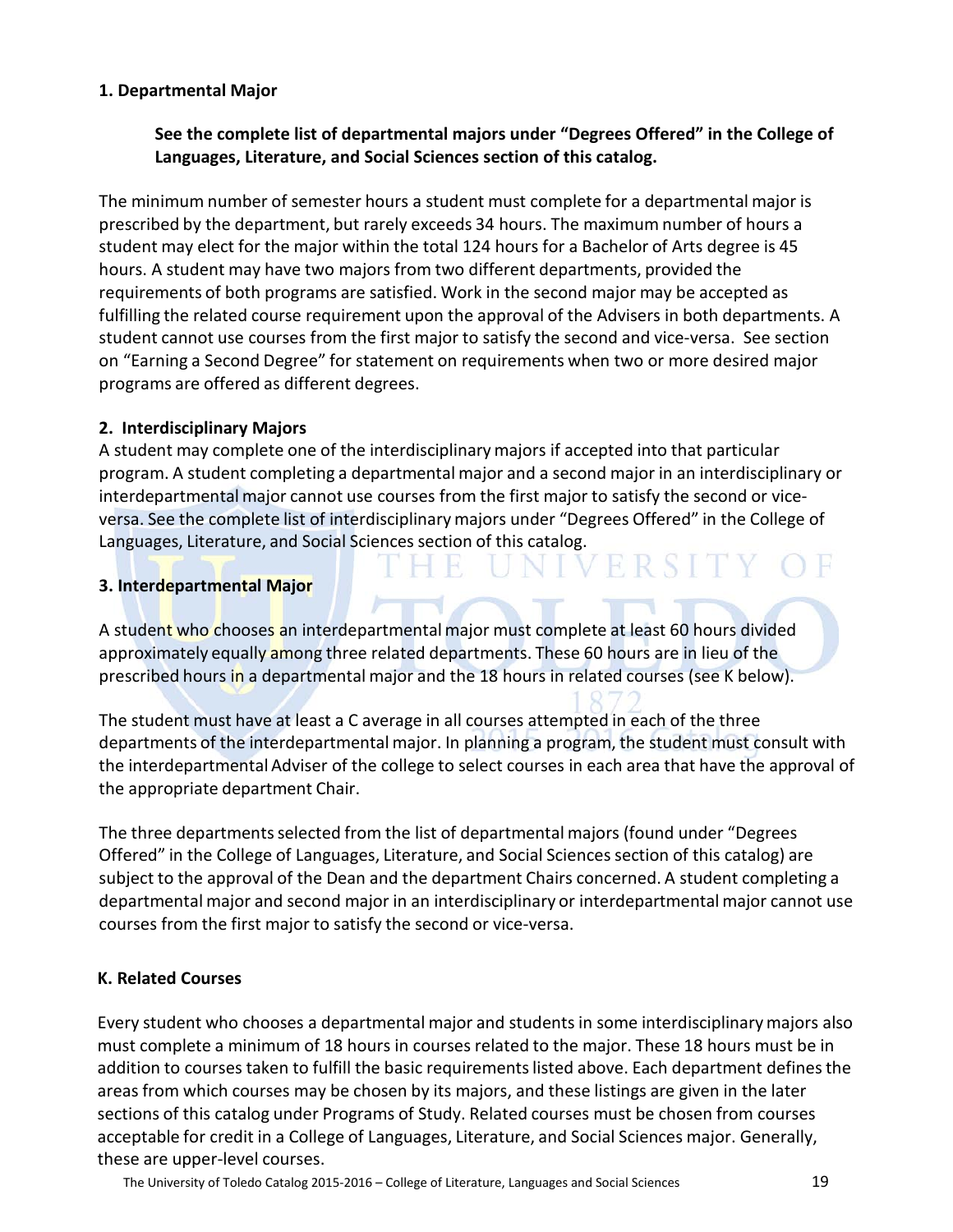Courses given in other colleges of the University may be credited to the major or to related courses only with the approval of the Dean of the College of Languages, Literature, and Social Sciences upon recommendation of the department Chair.

#### **L. Minors**

Many College of Languages, Literature, and Social Sciences departments offer minors. Departmental requirements for particular minors are given in later sections of the catalog under Programs of Study. Students wishing to pursue minors should consult with their primary program Advisers and then with an Adviser in the Languages, Literature, and Social Sciences college office. Not all minors can be added to all degree programs. Courses selected for the minor must be chosen from courses acceptable for credit toward a major in that department. In meeting requirementsfor some majors, work in the minor may be accepted as fulfilling the 18 hours of related courses, but only with the approval of the student's major Adviser. Students completing a minor cannot use courses from their minor to satisfy requirementsin the major. No more than six hours of courses taken for minor credit may be applied to the total College of Languages, Literature, and Social Sciences distributive requirements. A minimum GPA of 2.0 is required in the minor. Credit hours required for minor vary from 18 to 22 hours, depending on the minor. At least nine of those hours must be completed at The University of Toledo.

#### **Premedical, Predental and Preveterinary Program**

Sharon L. Schnarre, Adviser

Students interested in professional medical, dental or veterinary careers may choose to apply for the premedical, predental and preveterinary programs. **Students choosing this option must also complete the requirements for a major in a specific discipline or in an interdisciplinary baccalaureate program.** 2015 - 2016 Catalog

**IVERSITY OF** 

Because admission to a professional school is very competitive, students need to maintain high GPAs, both cumulative and in the sciences. The premedical/predental Adviser will continually monitor a student's academic performance and make recommendations as to whether this program should be continued. If at any time a student's GPA drops below a 3.0, the student will be dropped from the program, unless extenuating circumstances exist, in which case the student will be placed on a probationary status until the grades improve.

The premedical/predental Adviser will assist the student in determining the entrance requirements of the professional school being considered, since these requirements vary among schools. In general, these professional schools specify for entrance a core set of science courses that include one year (two semesters) each of biology, general chemistry, organic chemistry, physics and mathematics. Most schools recommend that candidates plan a broad course of study leading to either a B.A. or a B.S. degree in any discipline.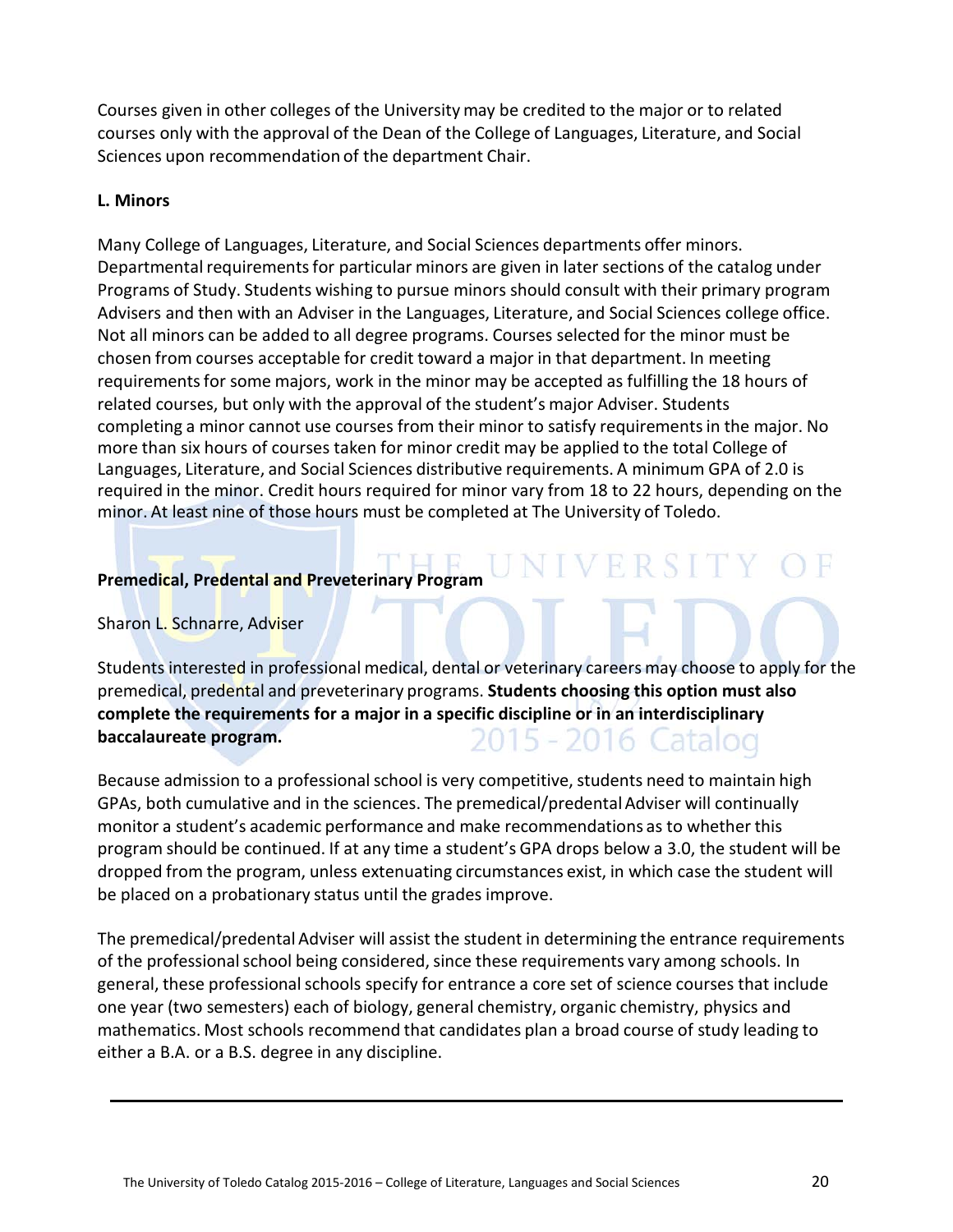#### **Honors**

Honors work in the College of Languages, Literature, and Social Sciencesis available to academically talented students. The college Honors Program is offered as part of the Jesup Scott Honors College; departmental honors are offered by individual departments within the college.

#### **Languages, Literature, and Social Sciences Honors Program**

#### **Student Selection and Admission**

Admission to the Honors Program of the College of Languages, Literature, and Social Sciences is competitive and limited to academically talented students. Students entering directly from high school are admitted based on a review of application materials, which include a high school transcript, references, an essay, an extracurricular resume, and ACT or SAT scores. Students with an ACT composite score of 28 or higher (SAT composite of 1240 or higher) and a high school GPA of 3.75 or higher are encouraged to apply. Highly motivated students with an ACT composite of at least 25 (SAT composite of at least 1140) and a minimum high school GPA of 3.5 also are considered for admission to the program.

Currently enrolled University of Toledo students and transfer students may apply for admission to the College Honors Program if they have completed at least 15, but not more than 60, graded semester hours of college work, and earned a minimum GPA of 3.3 (4.0 scale).

Students are admitted to the College Honors program on a space-available basis.

#### **Program Requirements**

In order to graduate with College of Languages, Literature, and Social Sciences Honors, a student must: 2015 - 2016 Catalog

- Complete all requirements for an approved degree program within the college.
- Complete a minimum of 33 semester hours of honors courses, which must include:
	- a. Six semester hours of HON 1010 and HON 1020 (Ideas, Innovation, and Society I and II).

b. A minimum of three semester hours selected from HON 2020 (Multicultural Literatures: The North American Experience) or HON 2030 (Multicultural Literatures: The Non-European World).

c. A minimum of six semester hours earned by successful completion of two upperdivision interdisciplinary seminars offered through the Honors program (HON 4950 and 4960).

d. All of the requirements for departmental honors in the student's major. This includes the completion of an honors thesis or project supervised by a faculty member in the major department. Note: For a student pursuing more than one major or an interdepartmental major, the departmental honors requirement may be fulfilled through meeting requirements for one of the student's majors or in an interdisciplinarymanner through a program of selected upper-division course work

• Earn a minimum overall GPA of 3.3.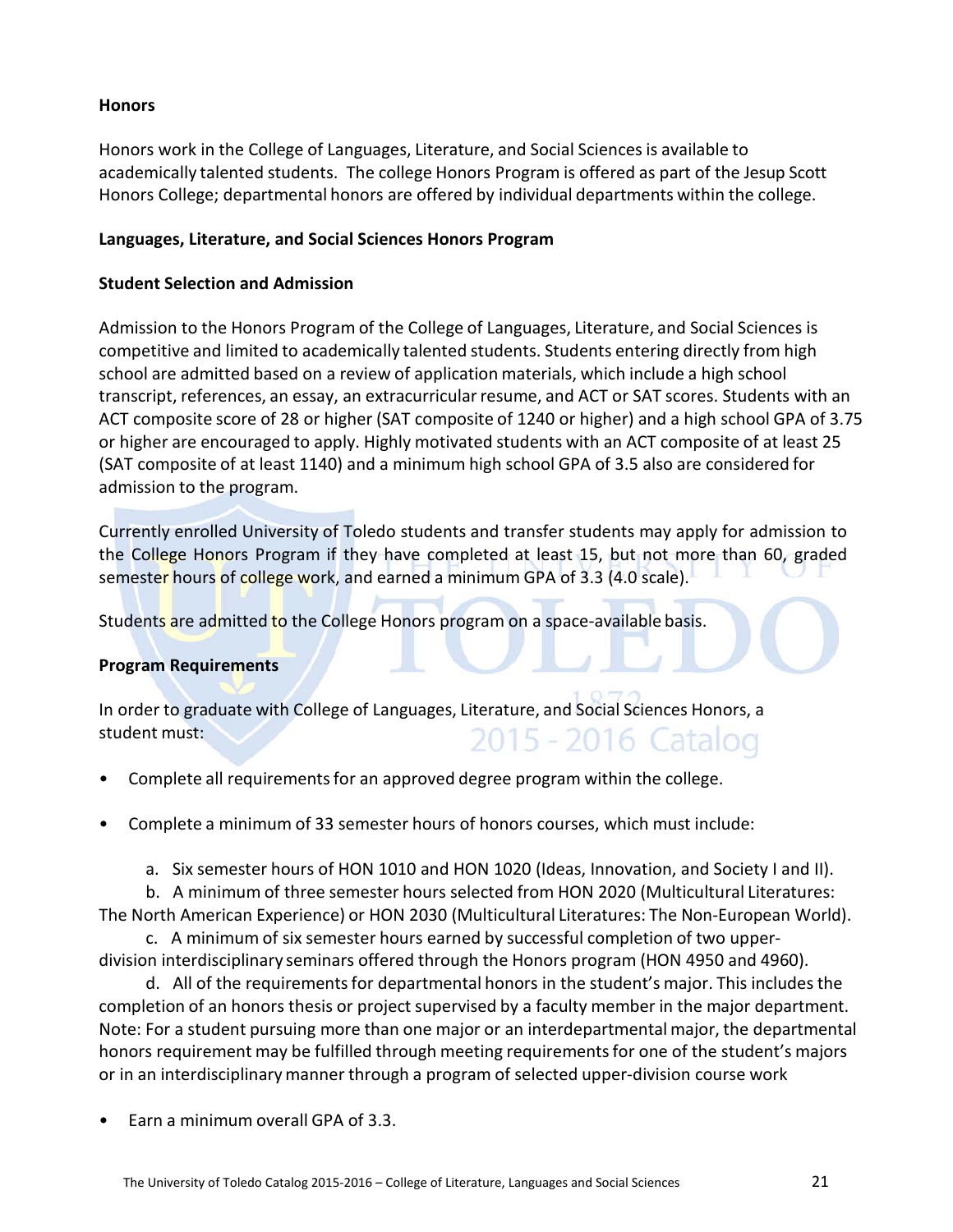#### **Retention Standards**

To remain in good standing in the college Honors Program, a student must:

• Earn a minimum overall GPA of 3.0 by the end of the first year (typically at least 30 semester hours); 3.1 by the end of the second year (typically at least 60 semester hours); and 3.2 by the end of the third year (typically at least 90 semester hours).

Make satisfactory progress toward fulfillment of the requirements for a degree with honors in the college.

#### **Honors Courses (HON)**

Honors courses are of two kinds – those offered by the Jesup Scott Honors College and those offered by various departments and colleges. Consult the appropriate portion of this catalog for a listing.

#### **Departmental Honors**

Requirementsfor departmental honors designations are set by the various College of Languages, Literature, and Social Sciences departments and are described under the departmental entries in this catalog. All departments, however, require successful completion of an honors thesis or project supervised by a faculty member in that department.

It is possible for a student to fulfill all departmental requirements and earn the departmental honors citation upon graduation without participating in the college Honors Program as part of the University Honors Program. The reverse is not possible, however, as the requirements for departmental honors are an integral part of the college Honors Program. Students with two majors may earn departmental honors in one or both areas of study. They also may pursue an interdisciplinary honors Thesis; permission of department or program honors Advisers is required.

#### **Africana Studies Program**

## 2015 - 2016 Catalog

#### **Interdisciplinary Major**

Angela Siner, Director and Adviser

**Degrees Offered**: Africana Studies offers a program for a bachelor of arts.

#### **Requirements for the Undergraduate Major**

A major in Africana Studies consists of a minimum of 33 hours of coursework, 15 required hours of Africana Studies and an additional 18 elective hours, at least 15 of which must be at the 3000/4000 level. Students can choose from the following subjects to fulfill the 15 required hours of the Africana Studies major:

AFST 1100 Introduction to Africana Studies-3 hours

AFST 1200 Introduction to the African Experience-3 hours *or*

AFST 2100 Foundations of Black Intellectual History-3 hours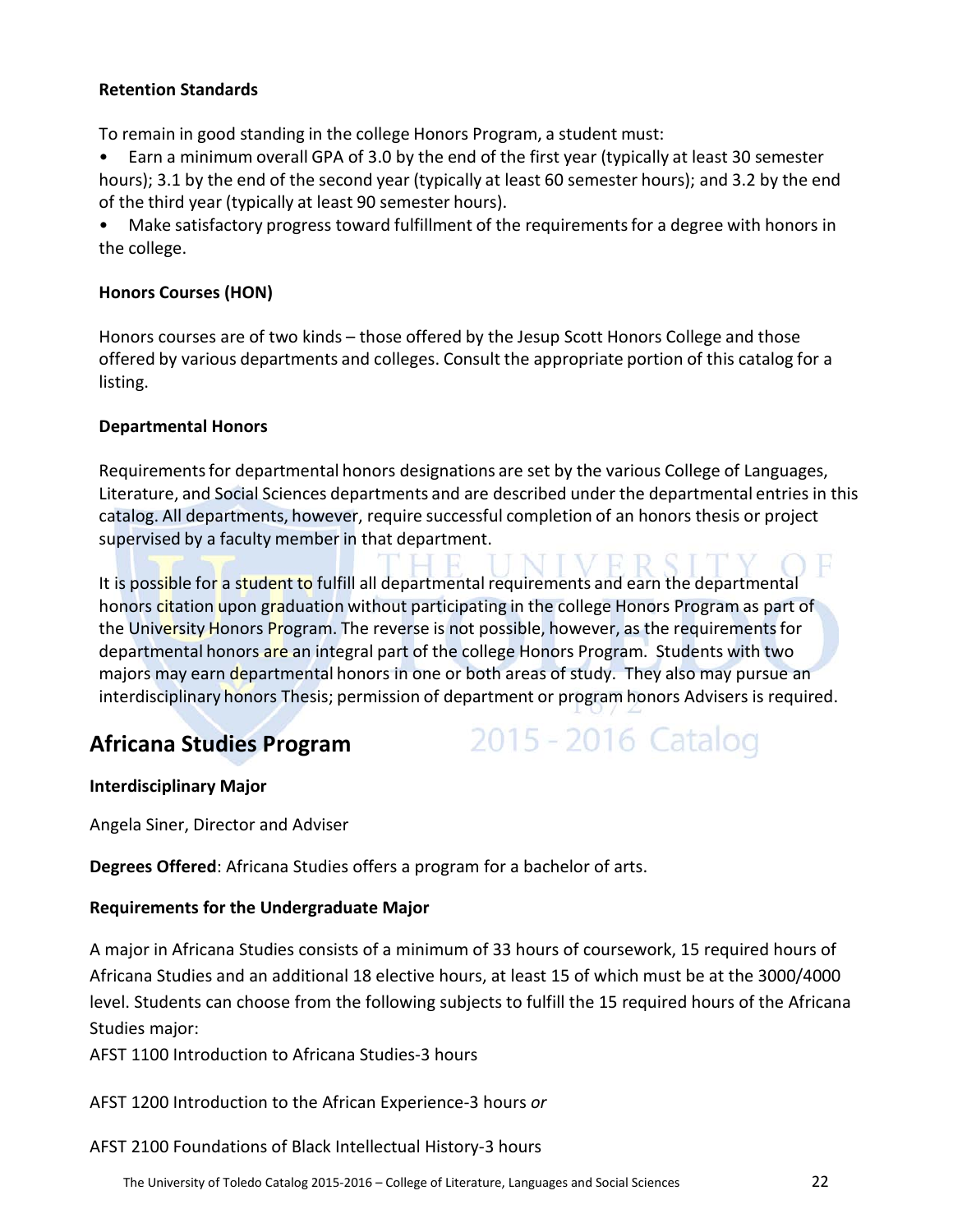AFST 2300 Black Community Research Methods-3 hours

AFST 3500 Environmental Inequalities & Opportunities-3 hours *or* 

AFST 3600 Entrepreneurship in the Black Community-3 hours

AFST 4900 Senior Seminar-3 hours

Course work in related disciplines: 18 hours

#### **Requirements for the Minor**

To earn a minor in African studies, students must complete a total of 21 hours of course work in Africana studies: 9 hours of required courses in Africana Studies, and an additional 12 hours of advanced courses at the 3000/4000 level in Africana Studies.

Required Courses: 9 hours from the following compose the core courses for the minor in Africana Studies.

**NIVERSIT** 

AFST 1100 Introduction to Africana Studies

AFST 1200 Introduction to the African Experience

*Or*

AFST 2100 Foundations of Black Intellectual History

AFST 2300 Black Community Research Methods

Advance Courses: With the approval of the program adviser, select a minimum of 12 hours of ataiou coursework at the 3000/4000 level in Africana Studies

#### **Honors in Africana Studies**

Majors in Africana Studies are strongly encouraged to pursue program honors. In order to earn program honors, the student must:

1. Have a minimum AFST GPA of 3.3 and a minimum cumulative GPA of 3.0.

2. Submit two papers from different, advanced AFST courses to Program Director. These courses will also satisfy the AFST elective or upper division seminar requirements.

3. Write a thesis or complete a service-learning project under the direction of an AFST-affiliated faculty member. Students must enroll in Honors Thesis in AFST. Participation in the University Honors College is not required for those seeking program honors.

4. Honors Thesis AFST (3 hours) will count as an elective course in the required courses for the major.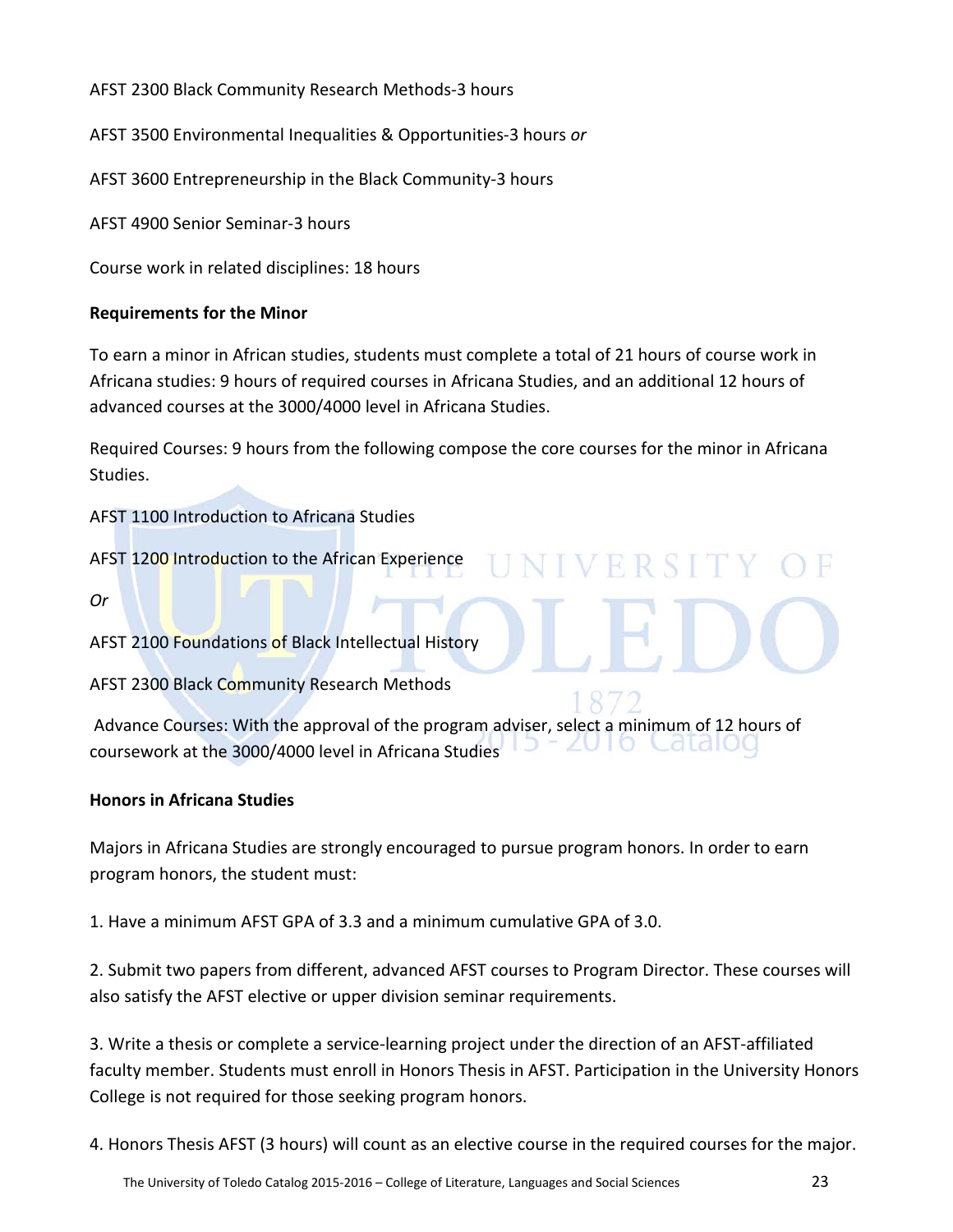#### **American Studies Program**

#### **Interdisciplinary Major**

Elliot Adams, Director and Adviser

**Degrees Offered**: American studies offers a program for a bachelor of arts.

#### **Requirements for the Undergraduate Major**

A major in American Studies consists of a minimum of 33-36 hours of coursework selected from two or three Languages, Literature, and Social Sciences departments in consultation with the American Studies director: 15-18 required hours of American Studies, which includes 10 credits for designing and writing an extended research paper on some aspect of American culture, and an additional 18 elective hours, at least 15 of which must be at the 3000/4000 level.

The Program in American Studies provides students with a broad understanding and appreciation of American life and culture(s). It is an interdisciplinary major in which work is done independently with a faculty adviser shaping a curriculum to suit a student's individual interests and goals. Majors are exposed to various methodologies they learn how historians, geographers, philosophers, literary critics, writers, film makers, social scientists, and artists practice their disciplines. They also have the opportunity to work closely with a faculty adviser in researching and writing a senior thesis. The major is for students who want a multifaceted college experience rather than the traditional single focus of one academic department. Some typical areas of emphasis for American Studies are:

**Culture and Community**-This emphasis is for students whose interests lie in the study of subcultures within American society. Options include occupational, regional, religious, gender, or age groups and the disciplinary orientations might include geography, folklore, women's studies, and/or cultural anthropology.

**Society and Social Institutions** -Students choosing this emphasis draw their methodology and content from sociology, political science, history, and philosophy and look at the larger social and political forces at work at the macro level of American society.

**Artists' Expressive Culture** -This emphasis focuses on American art, music, dance, literature, and film as revelatory of national and regional culture and/or subcultures.

#### **Honors in American Studies**

Qualified students are invited to pursue Honors in American Studies and thereby earn the degree designation of "Program Honors" upon graduation. Formal application for Program Honors must be made to the Director of the Program; normally, a petition for honors admission should be made near the end of the sophomore year. Students do not have to be enrolled in the College Honors program to pursue departmental Honors. In order to earn Program Honors, the student must have: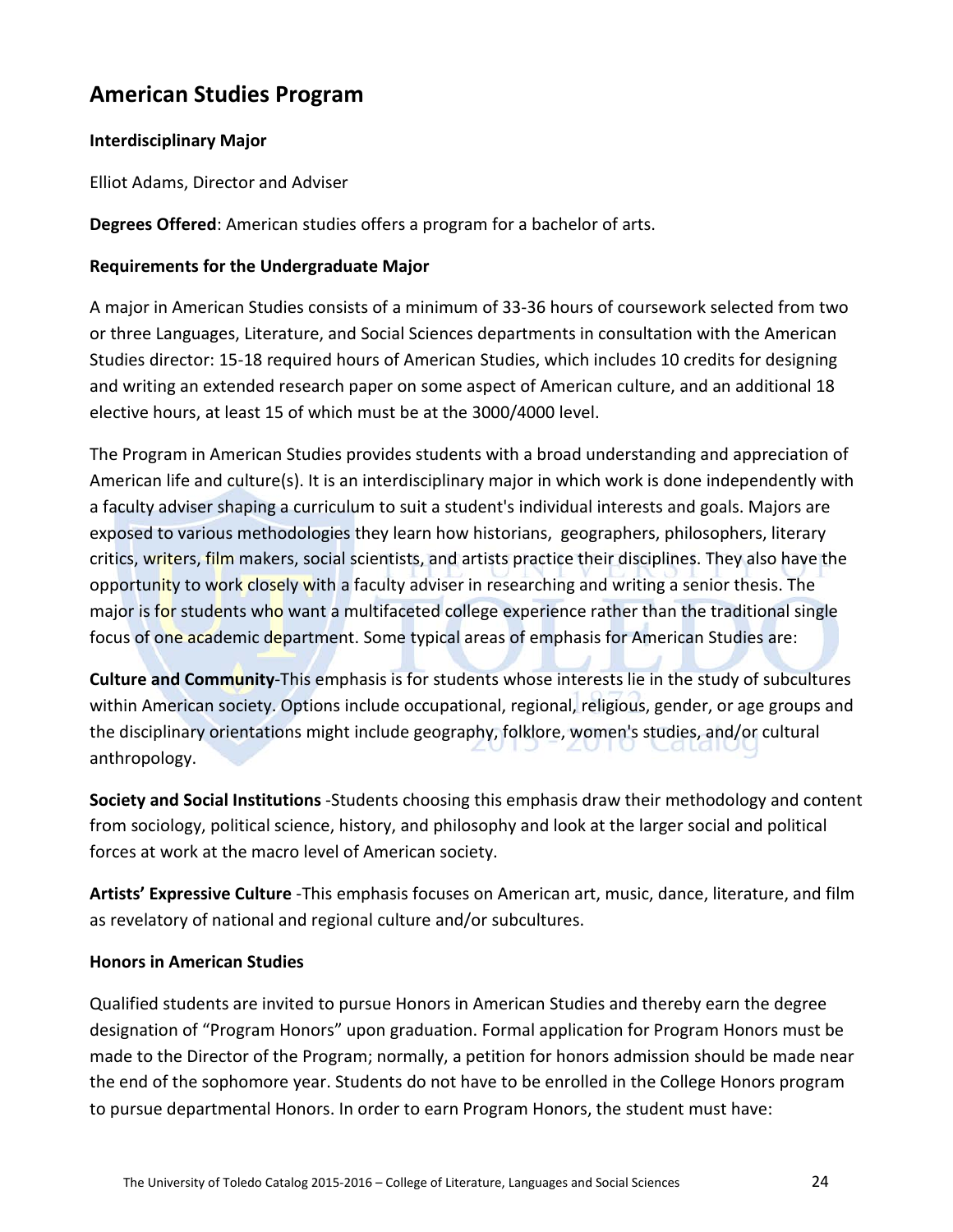- 1. A minimum American Studies GPA of 3.4 and a minimum cumulative GPA of 3.0.
- 2. Junior or Senior standing.
- 3. Received honors recognition in two American Studies courses. Honors recognition courses are regularly scheduled 3000 to 4000 level courses in which special recognition is achieved by reading, research, and writing in addition to the normal requirements of the course. These additional requirements will be outlined in a contract between the student and the faculty member teaching the course.
- 4. An interview with the Adviser.
- 5. Received an A on the senior thesis.

#### **Anthropology**

(Administered by the **Department of Sociology and Anthropology**)

Patricia Case, Chair

Shana Arps, Adviser

**Degrees Offered**: Anthropology offers a program for a bachelor of arts.

#### **Requirements for the Undergraduate Major**

A major in anthropology consists of a minimum of 33 hours of coursework: 21 hours of core courses in anthropology and an additional 12 hours of elective courses at the 3000/4000 level in anthropology. Also required are 18 hours of related course work in other fields.

UNIVERSITY OF

The undergraduate major of 33 hours must include the following:

| <b>ANTH 2700</b> | Human Evolution, 3 hours<br>2015 - 2016 Cataloo            |
|------------------|------------------------------------------------------------|
| <b>ANTH 2750</b> | World Prehistory, 3hours                                   |
| <b>ANTH 2800</b> | Cultural Anthropology, 3 hours                             |
| <b>ANTH 3520</b> | Qualitative Approaches in Social Science Research, 3 hours |
| <b>ANTH 3850</b> | Peoples of the World, 3 hours                              |
|                  | <b>OR</b>                                                  |
| <b>ANTH 3290</b> | Indians of North America, 3 hours                          |
|                  | <b>OR</b>                                                  |
| <b>ANTH 3940</b> | People of Sub-Saharan Africa, 3 hours                      |
| <b>ANTH 4200</b> | History of Anthropological Theory-WAC, 3 hours             |
| <b>ANTH 2000</b> | Proseminar I, 1 hour                                       |
| <b>ANTH 4000</b> | Proseminar II, 2 hours                                     |
|                  |                                                            |

The University of Toledo Catalog 2015-2016 – College of Literature, Languages and Social Sciences 25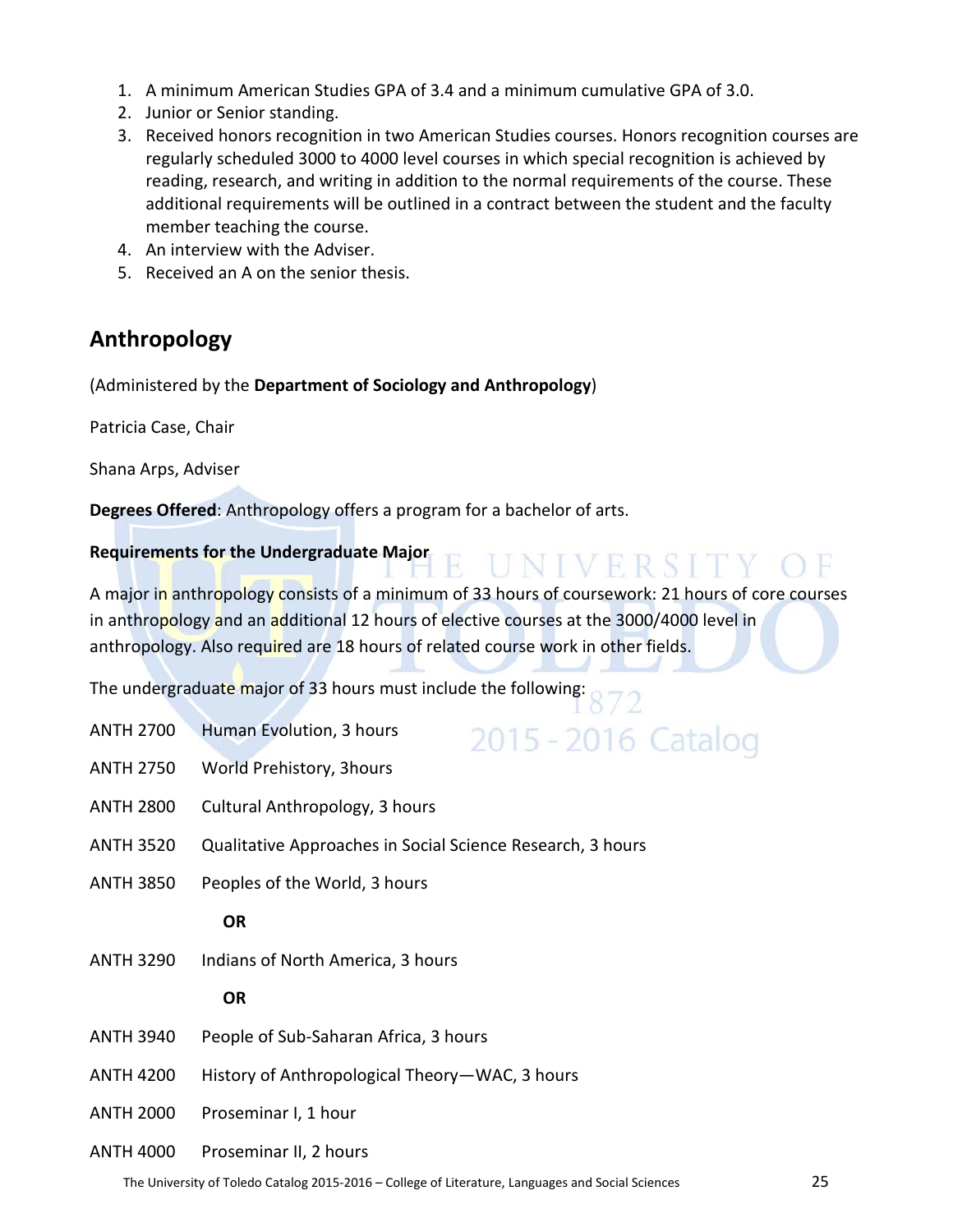#### 1 WAC in discipline

12 additional elective hours of anthropology courses. Courses in the subfields of anthropology not listed in the catalog can sometimes be arranged through independent study (ANTH 4910, 4920 or 4990) with departmental faculty. Other options may be:

| ANTH 4860 - Irish American Experience - WAC        | Independent Readings |
|----------------------------------------------------|----------------------|
| ANTH 3500 - Cultural Diversity in Business         | Independent Research |
| ANTH 4790 - Urban Anthropology: Exploring the City | <b>Study Abroad</b>  |

Students should discuss their personal and professional interests with the undergraduate adviser before selecting elective courses to complete the major.

#### **Related Hours**

The requirement of 18 related hours is to be met with ARTH 2200 (Ethnographic Art) or ARTH 3270 (Topics in Ethnographic Art), LING 3150 (Linguistic Principles), and 12 hours of electives. In special circumstances, the undergraduate adviser may approve alternatives to those courses listed above. Students may not take P/NC in major or related courses.

## Requirements for the Undergraduate Minor in Anthropology  $VERS I Y$  OF

To complete a minor in Anthropology, students must complete a minimum of 24 hours of course work-15 hours of core courses in Anthropology and an additional nine hours of advanced course work at the 3000 to 4000 levels in Anthropology. л

| Required         |                               |                     |
|------------------|-------------------------------|---------------------|
| <b>ANTH 2100</b> | Human Society through Film    | 2015 - 2016 Catalog |
| <b>ANTH 2700</b> | <b>Human Evolution</b>        | 3                   |
| <b>ANTH 2800</b> | <b>Cultural Anthropology</b>  | 3                   |
| <b>ANTH 3520</b> | <b>Qualitative Approaches</b> | 3                   |
|                  | In Social Science Research    |                     |
| <b>ANTH 3850</b> | Peoples of the World          | 3                   |
| Or               |                               |                     |
| <b>ANTH 3290</b> | Indians of North America      | 3                   |

**Advanced course**- with the approval of the departmental advisor, select nine hours of course work at the 3000 to 4000 levels in anthropology.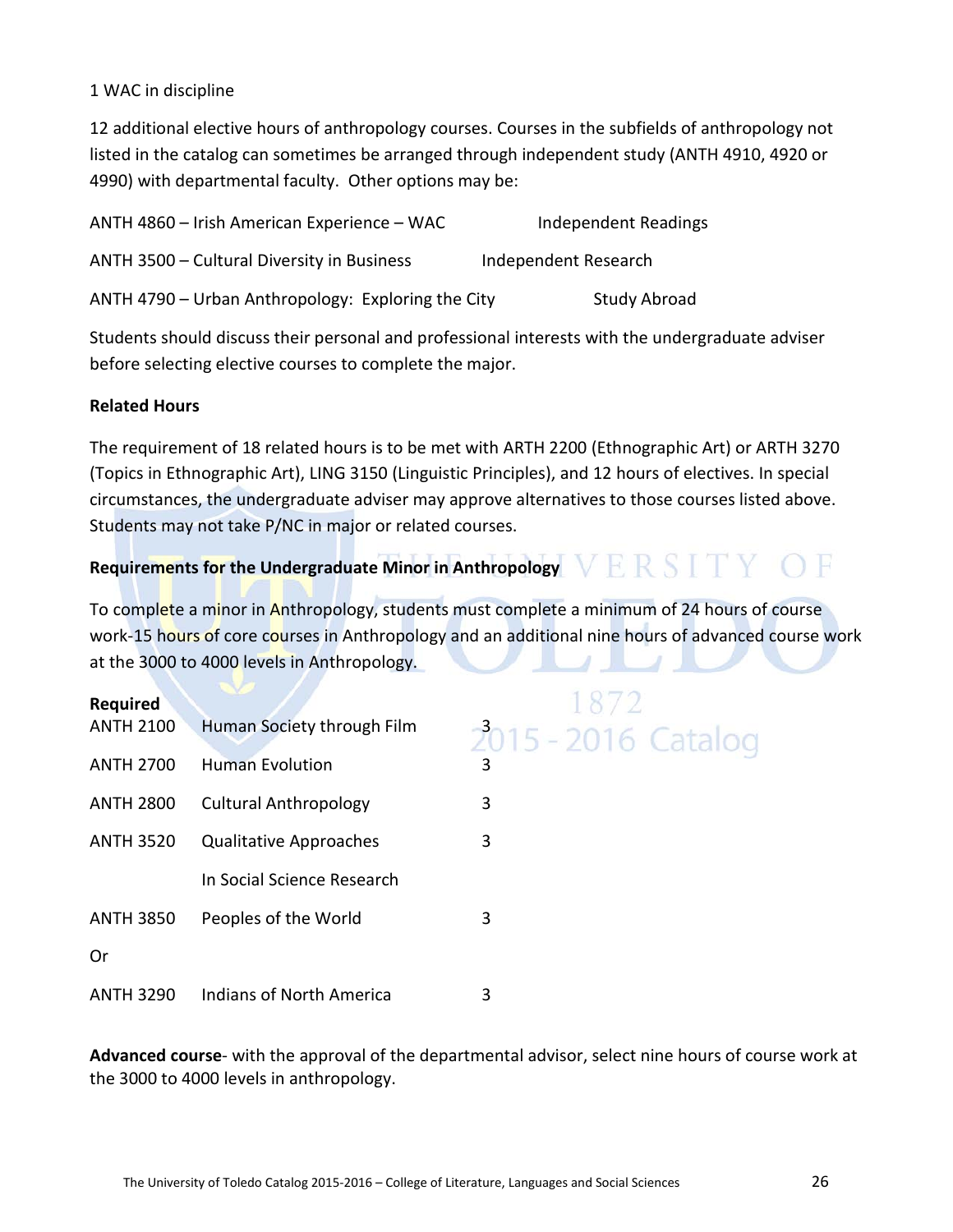#### **Honors in Anthropology**

Qualified juniors and seniors may apply to work for honors in anthropology. The following are requirements for entrance into the Honors Program in anthropology.

- A. Admission
- 3.3 minimum GPA in anthropology courses
- 3.0 minimum cumulative GPA
- 12 hours completed work in anthropology

Qualification as an anthropology major

B. Requirements

A student must complete 9 hours of independent work in anthropology. During the final quarter before graduation, the student must pass a comprehensive examination or submit a completed honors thesis. Students should discuss their special interests with faculty members or with the honors adviser, who will help identify an appropriate faculty member to guide the honors work.

E UNIVERSITY

 $15 - 20$ 

16 Catalog

#### **Asian Studies Program**

**Interdisciplinary Major**

Gene Chang, Director and Adviser

**Degrees Offered**: Asian Studies offers a program for a bachelor of arts.

#### **Requirements for the Undergraduate Major**

This program is designed to provide the student with a comprehensive and systematic training in Asian affairs for a liberal education and career preparation. Emphasis is placed on political science, economics, history, geography, etc. In addition to academic courses, activities in the Institute for Asian Studies conducted through the Center for International Studies and Programs include lectures, seminars, and study abroad programs in Asia as well as selected exchanges in the region.

In addition to the general education requirements of the University of Toledo and the College of Languages, Literature, and Social Sciences, students will take 30 hours in Asian Studies selected from (but not limited to) the list of courses below. Students must select courses from a minimum of three different departments; no more than 15 hours of course work from one department will count toward the Asian Studies major.

**Major Courses:** ASST 2100, 3010, 4910, 4920, 4980; ARTH 2100, 3250; ECON 3500; GEPL 3120; HIST 2700, 2710, 2720, 2730, 4720, 4740 and 4750; PHIL 3500 and 4500; PSC 2680, 4690, 4780 and 4900; REL 3510; Japanese and Chinese, all courses above the 2000 level.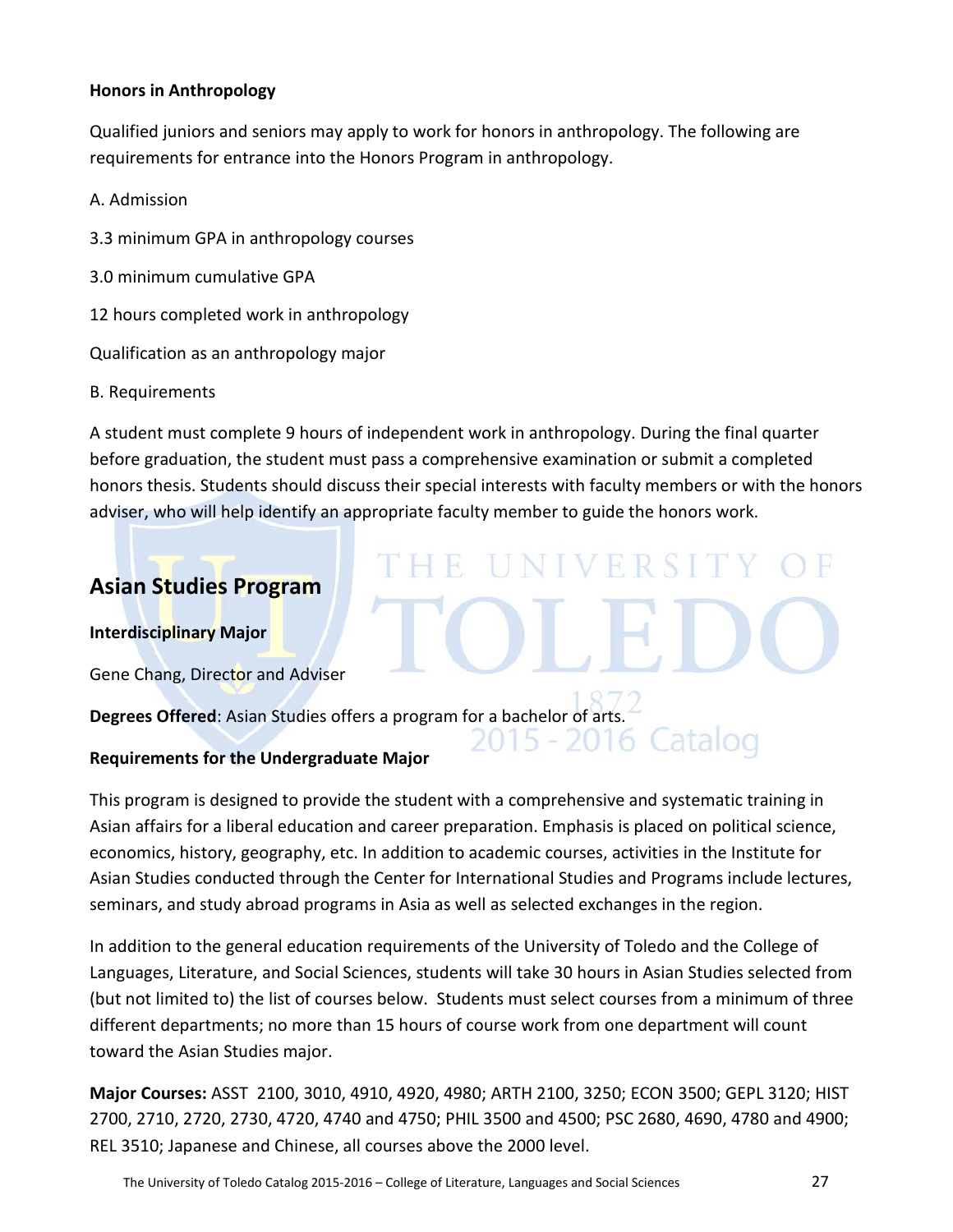With the approval of the adviser, a maximum of six elective hours may be chosen from independent study courses offered by various departments (other than ASST 4910 and 4920). This general distributive pattern is designed to encourage the student to examine the various aspects of Asian Studies. Asian Studies majors are encouraged to take Japanese, (or Chinese or other Asian languages, if offered) for their foreign language requirement.

In addition to the 30 hours in the major, students are required to take 18 hours in related courses in humanities, social sciences, natural sciences, business, law and other areas chosen in consultation with the adviser. Under special circumstances, certain courses in other colleges may be used to satisfy the related requirement.

UNIVERSIT

2015 - 2016 Catalog

#### **Disability Studies Program**

#### **Interdisciplinary Program**

James Ferris, Ability Center of Greater Toledo Endowed Chair and Adviser

**Degrees Offered**: Disability Studies offers a program for a bachelor of arts.

#### **Requirements for the Undergraduate Major**

The major in Disability Studies (DST) consists of a minimum of 33 credit hours

Required courses for DST major (21 credit hours)

DST 2020 Disability in the US

DST 3020 Definitions of Disability

DST 3030 Issues in Disability Studies

DST 3060 US Disability History

DST 4890 Research and Methodologies in Disability Studies

DST 4940 Internship

DST 4990 Capstone in Disability Studies

Electives (minimum of 12 hours required)

- DST 2410 Introduction to Deaf Studies
- DST 2980 Special Topics in DST

#### DST 3250 Disability & Life Narrative

The University of Toledo Catalog 2015-2016 – College of Literature, Languages and Social Sciences 28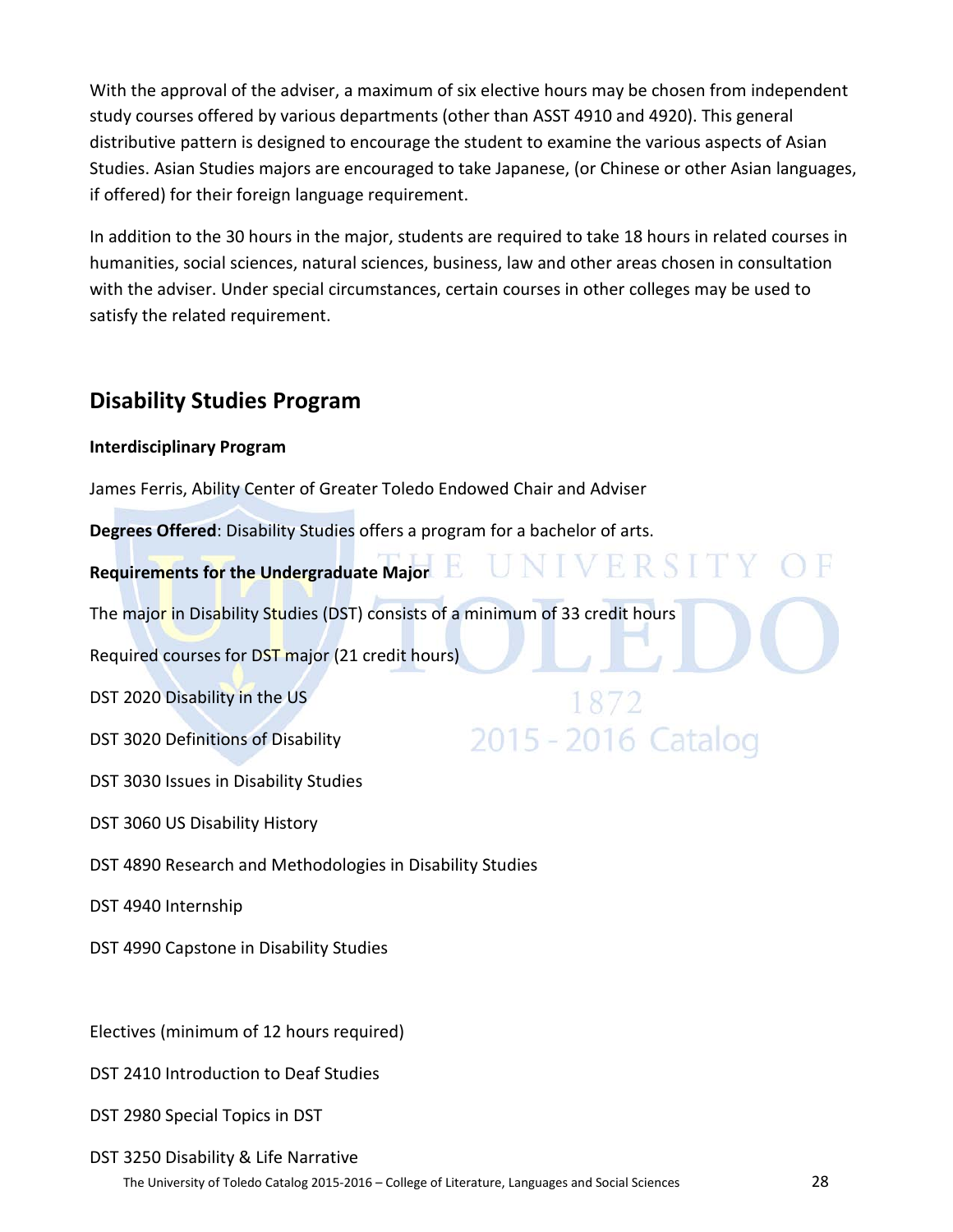DST 3980 Special Topics in DST

- DST 4200 Crip Art, Crip Culture
- DST 4400 Gender and Disability
- DST 4800 Autism and Culture
- DST 4850 Disability, War, and the Veteran
- DST 4980 Special Topics in DST

Related course work: (minimum of 18 credit hours required)

AFST 4530 Civil Rights

ANTH 4760 Medical Anthropology

COMM 3820 Persuasion Theory

COMM 4820 Family Communication

COMM 4830 Gender, Culture & Communication

ECON 4750 Health Economics

ENGL 3050 Persuasive Writing

ENGL 3730 Folklore

GEPL 3750 Transportation Geography

GEPL 3810 Political Geography

GEPL 4530 Principles of Urban Planning

GEPL 4550 Community Economic Planning

GEPL 4600 Urban Design

HIST 4830 Theory of Public History

PHIL 3310 Science and Society

PHIL 3370 Medical Ethics

- PSC 3520 Constitutional Law and Politics II
- PSC 3800 Sexual Politics

**IINIVERSIT** 

2015 - 2016 Catalog

R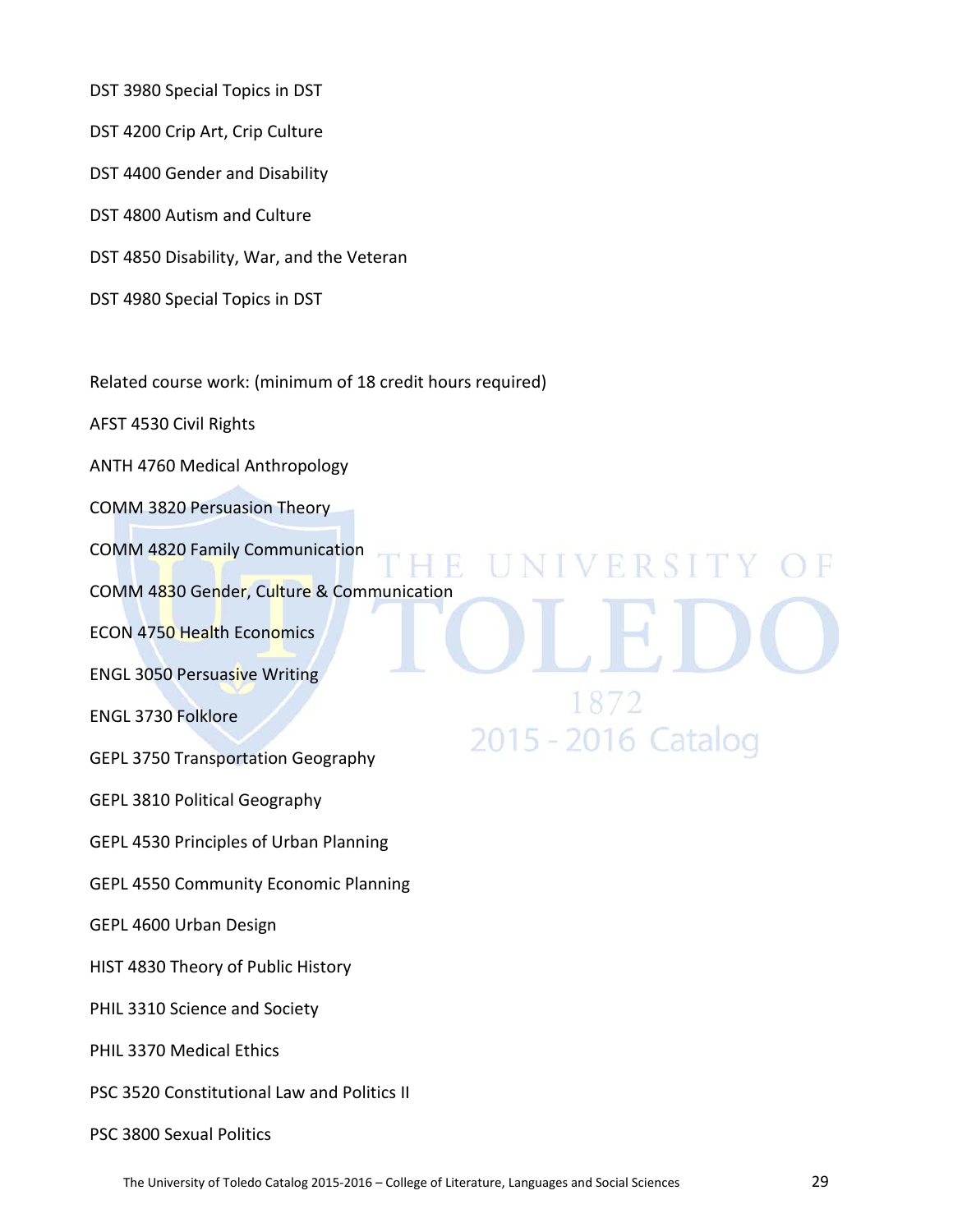PSC 4220 Interest Groups in American Politics

PSC 4350 Health Care Delivery Systems

PSC 4530 Civil Rights

PSC 4860 Feminist Political Theory

PSC 4590 Law, Policy, and the Politics of Sexuality

PSY 3200 Personality and Individual Differences

PSY 3210 Clinical Psychology

PSY 3320 Psychopathology of Childhood

RCRT 3310 Inclusive Recreation

SOC 4180 Medical Sociology

SPED 3690 American Sign Language III

SPED 3700 American Sign Language IV

WGST 4170 Mental Health and Gender

WGST 4880 Queer Theory

WGST 4980 Feminism and Disability

#### **Disability Studies Minor**

The minor in the Program of Disability Studies consists of a minimum of 12 hours of required courses and at least 9 hours of upper-division electives (3000 level or above) chosen in consultation with the Disability Studies Program adviser. A list of potential electives is below.

2015 -

**IINIVERSIT** 

#### **Suggested Introductory Course for Disability Studies**

DST 2020\* Disability Studies in the U.S.

\*Does not count toward minor, but can be used to count as a U.S. diversity course

#### **Required Disability Studies Courses**

DST 3020 Definitions of Disability

- DST 3030 Issues in Disability Studies
- DST 4890 Disability Studies Research and Methodologies

#### DST 4940 Internship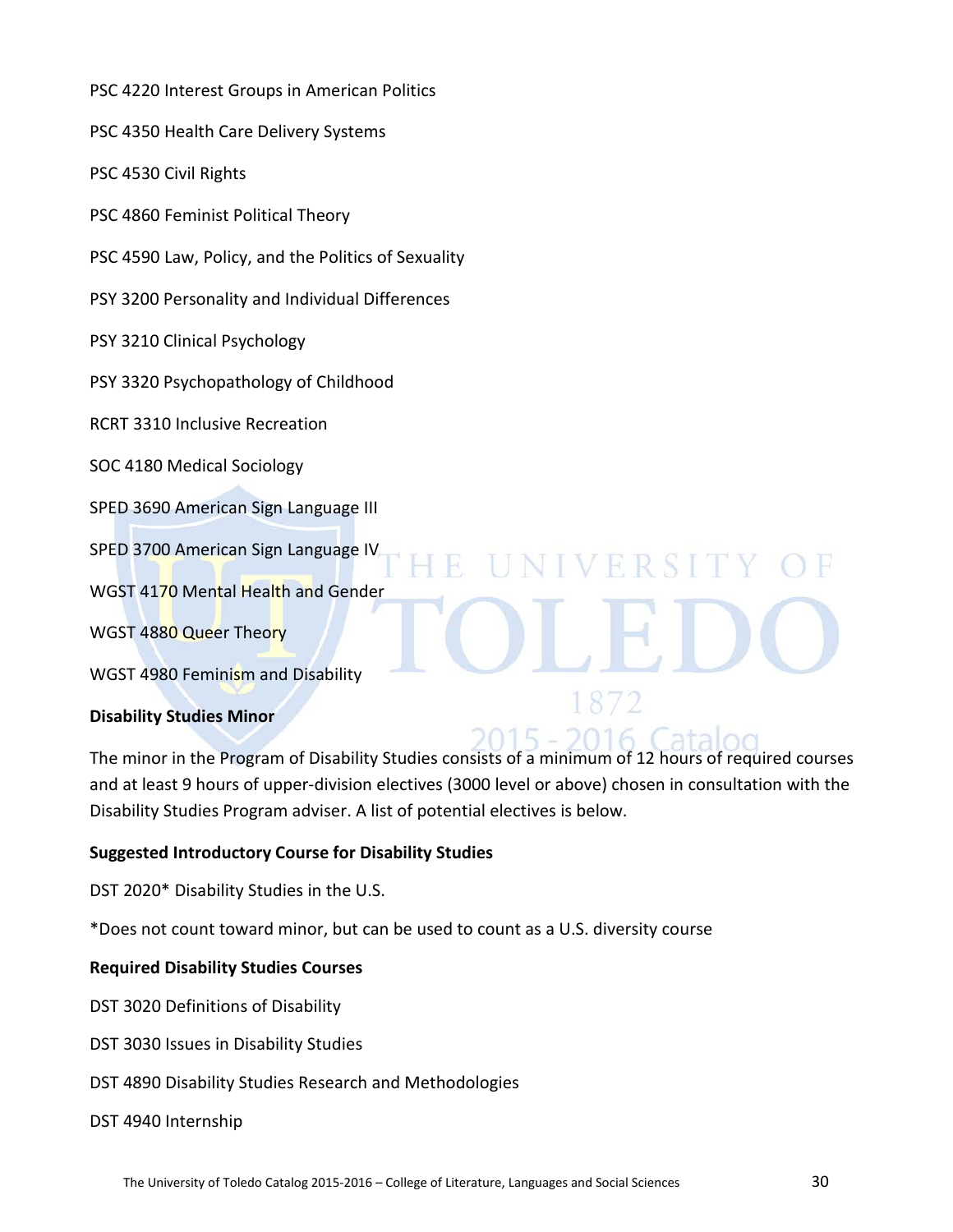#### **Suggested Electives**

#### **DST**

DST 3060 US Disability History

DST 3250 Disability and Life Narratives

DST 3980 and 4980 Special Topics in Disability Studies

DST4200 Crip Arts, Crip Culture

DST4400 Gender and Disability

DST4640 Disability Law and Human Rights

DST4800 Autism and Culture

#### **Humanities**

AFST 4530 Human Rights

ENGL 3050 Persuasive Writing

ENGL 3730 Folklore

HIST 4830 Theory of Public History

PHIL 3310 Science and Society

PHIL 3370 Medical Ethics

WGST 3010 Issues in Women's Studies

WGST 4170 Mental Health and Gender

WGST 4880 Queer Theory

WGST 4980 Feminism and Disability

**Social Sciences**

ANTH 4760 Medical Anthropology

COMM 3820 Persuasion Theory

COMM 4820 Family Communication

COMM 4830 Gender, Culture, & Communication

ECON 4750 Health Economics

GEPL 3750 Transportation Geography

GEPL 3810 Political Geography

# **HE UNIVERSITY** 2015 - 2016 Catalog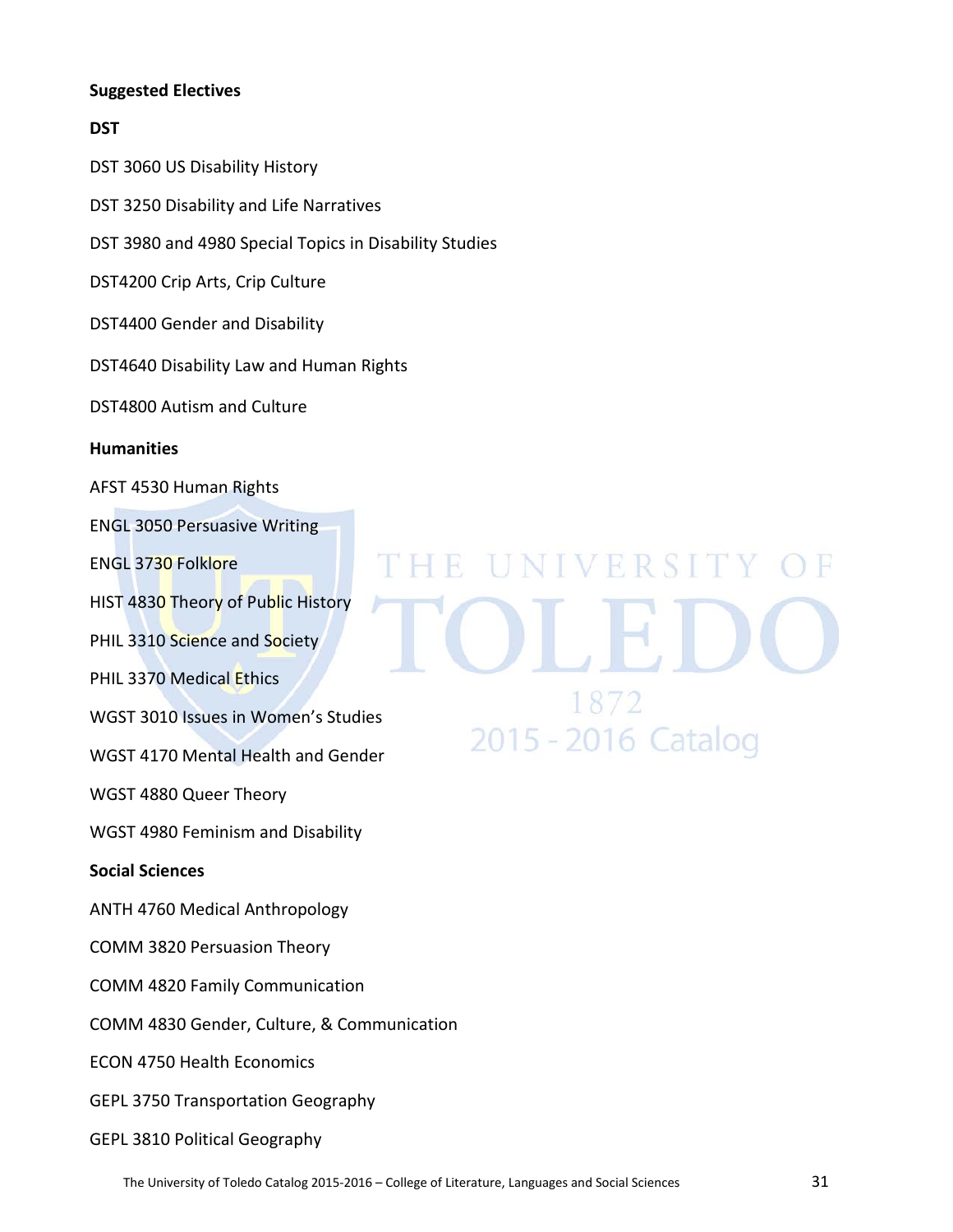| GEPL 4530 Principles of Urban Planning                      |
|-------------------------------------------------------------|
| <b>GEPL 4550 Community Economic Planning</b>                |
| GEPL 4600 Urban Design                                      |
| PSC 3520 Constitutional Law and Politics II                 |
| PSC 3800 Sexual Politics                                    |
| PSC 4220 Interest Groups in American Politics               |
| PSC 4330 Health Care Policy                                 |
| PSC 4350 Health Care Delivery Systems                       |
| PSC 4410 Management of Non-Profit Organizations             |
| PSC 4530 Civil Rights                                       |
| PSC 4860 Feminist Political Theory                          |
| PSC 4590 Law, Policy, and the Politics of Sexuality         |
| PSY 3200 Personality and Individual Differences<br>NIVERSIT |
| PSY 3210 Clinical Psychology                                |
| PSY 3320 Psychopathology of Childhood                       |
| SOC 4180 Medical Sociology                                  |
| 1872<br>SPED 3690 American Sign Language III                |
| 2015 - 2016 Cata<br>SPED 3690 American Sign Language IV     |
| <b>Honors in Disability Studies</b>                         |

Qualified juniors and seniors are invited to work for the citation "honors in Disability Studies."

A. Admission: The Honors Program is open to all undergraduate Disability Studies majors whether or not they are enrolled in College Honors. Students who have shown superior ability in their freshman and sophomore years and who show promise of continuing good performance in the major should apply to the Disability Studies Program for enrollment in the DST Honors Program. Ordinarily, the student must have a minimum cumulative GPA of 3.0.

B. Requirements: To be awarded honors in Disability Studies, the student must complete a senior thesis and must take nine of the 33-hour major requirements in the honors and honors recognition courses offered by the department. Every regularly scheduled 3000- or 4000-level course can be given honors recognition by assigning readings and research in addition to the normal requirements of the course. To remain in the program, the student ordinarily must maintain a minimum GPA of 3.3 in the major.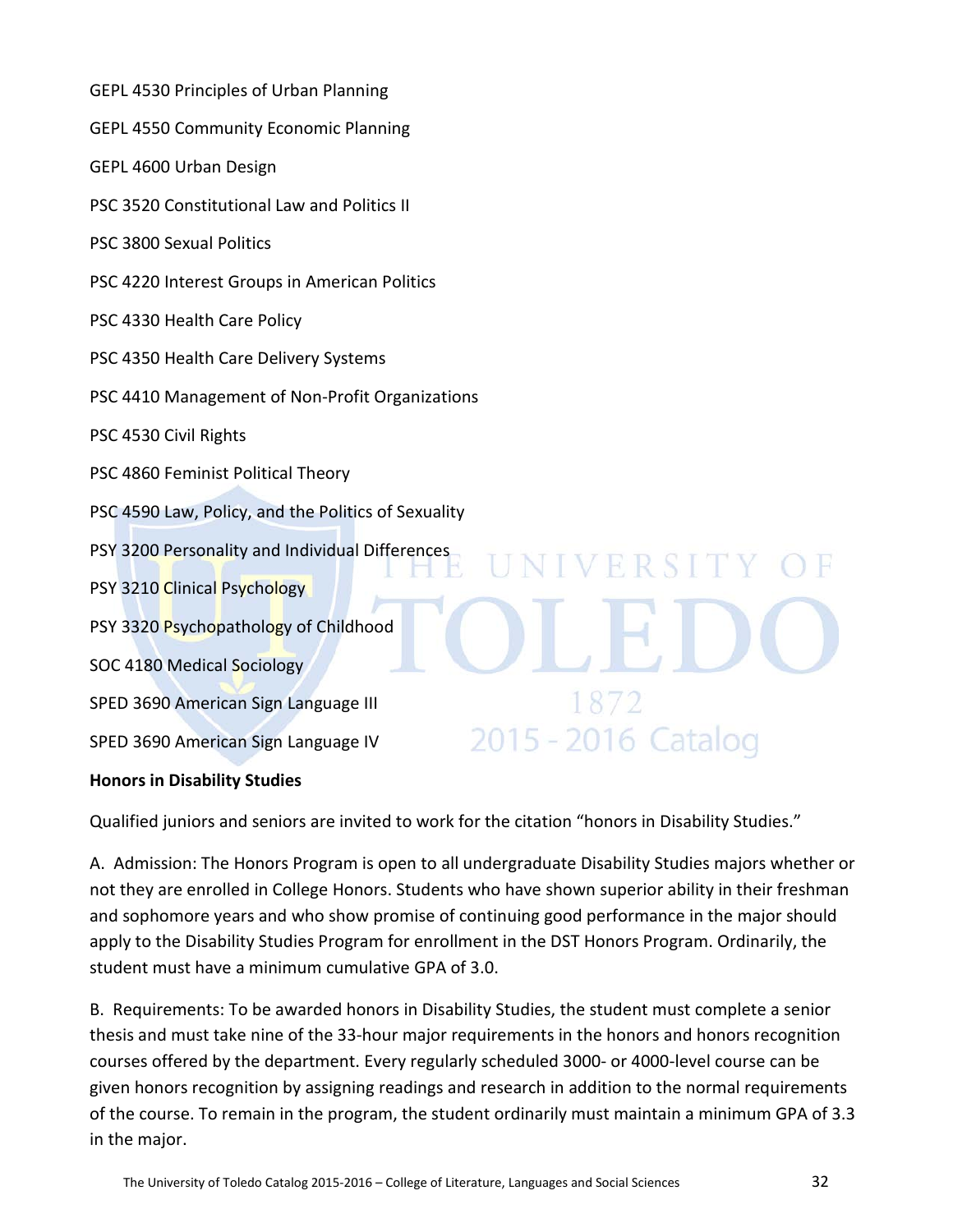### **Department of Economics**

Michael Dowd, Chair

Kristen Keith, Adviser

**Degrees Offered**: Economics offers a program for a bachelor of arts.

#### **Requirements for the Undergraduate Major**

The requirement of 30 hours in economics must include, from among the following, 15 hours of core courses and 15 hours of electives including at least one WAC course in Economics.

Economics majors are required to take the following courses:

ECON 1150: Principles of Macroeconomics

ECON 1200: Principles of Microeconomics

ECON 2810: Introduction to Econometrics

ECON 3150: Intermediate Macroeconomic Theory

ECON 3200: Intermediate Microeconomic Theory

**Economics electives:** 15 hours, chosen in consultation with the Economics Adviser

**Related courses** required for an economics major: Majors are encouraged to meet the mathematics and statistics requirements at an early stage of their course work.

UNIVERSITY OF

Students must meet those requirements by choosing one calculus and one statistics course from the following:

MATH 1850: Calculus I

or

MATH 1730: Calculus with Applications to Business and Finance or equivalent

MATH 2600: Introduction to Statistics

or

MATH 2600: Introduction to Statistics

or

BUAD 2060: Data Analysis for Business or equivalent

In the major area, 21 hours are to be taken under the regular grading system; the P/NC option is available for the remaining 9 hours and for all related courses.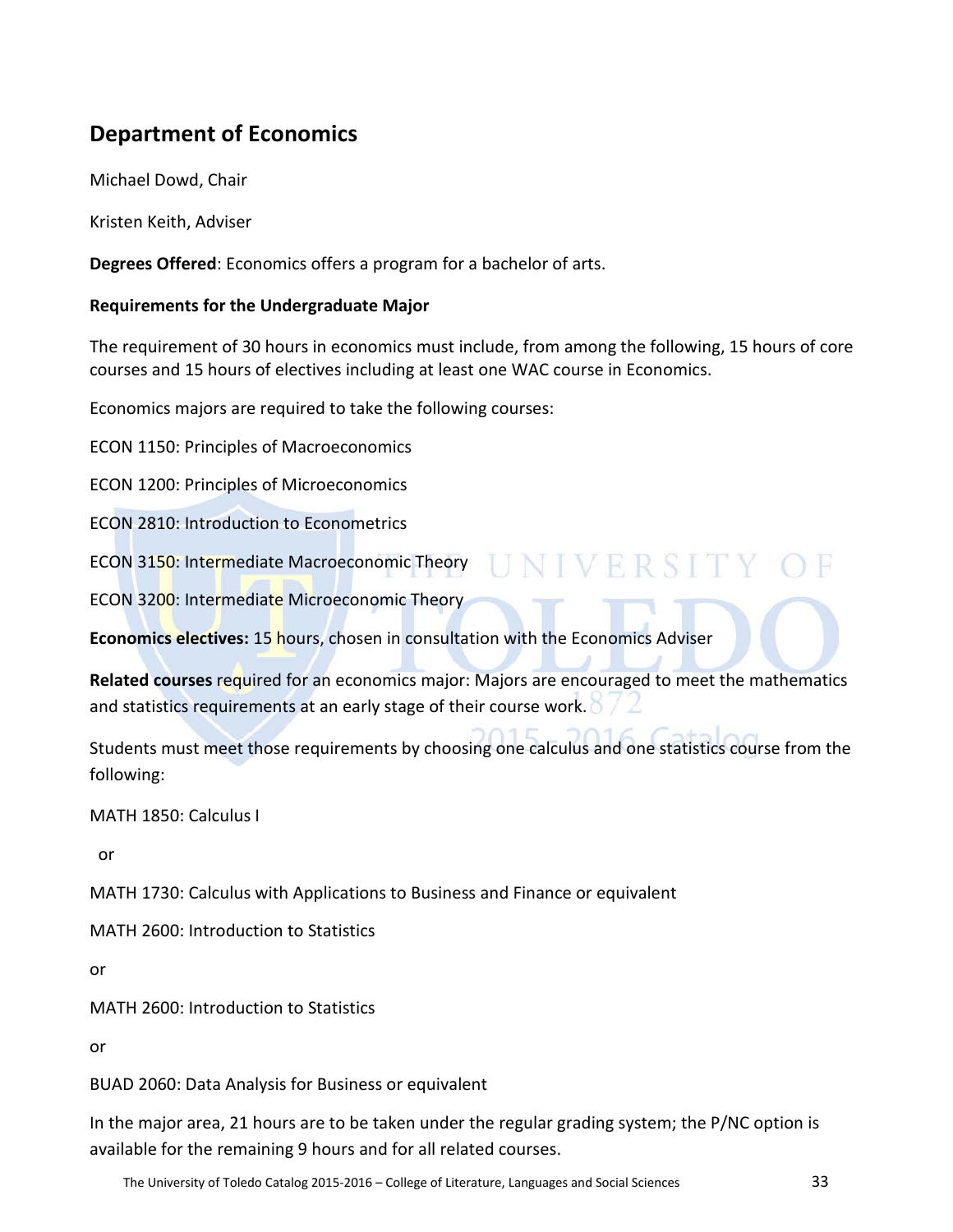#### **Optional Concentration in Environmental Economics**

To earn the concentration in environmental economics, students must complete four of these elective courses as part of their major

ECON 3240: Environmental Economics OR ECON 3270: Natural Resource Economics.

ECON 3300: Cost-Benefit Analysis (WAC)

ECON 4/5240: Applied Environmental OR alternative economics course at 3000 level or above chosen in consultation with the undergraduate economics adviser.

ECON 4/5660: Public Finance Economics OR alternative economics course at 3000 level or above chosen in consultation with the undergraduate economics adviser.

The department will award credit after reviewing the advanced placement tests. Students with a score of 3, 4, or 5 will receive credit for ECON 1150 if the macroeconomics portion of the test was taken and ECON 1200 if the microeconomics portion of the test was taken.

#### **Undergraduate Research**

The department of economics offers students the opportunity to gain research experience under faculty guidance. Research topics can be theoretical analysis, empirical analysis or both. Further options regarding the level of research are available, as the department offers junior- and senior-level courses – ECON 3900, 3910, 4910 and 4920. A student interested in conducting research needs to register for one of those four courses with the consent of a faculty member who agrees to direct the student's research. Students may enroll in these courses more than once. If they do, however, they are encouraged to work with different faculty members to obtain more diverse research experiences.

2015 - 2016 Catalog

#### **Requirements for a Minor in Economics**

Students electing to minor in economics must complete a minimum of 18 hours of course work. The 9 hours of required course work listed below for a minor in economics provide the theoretical and quantitative skills essential for a fundamental understanding of the discipline of economics and a rigorous background for an in-depth appreciation of upper division courses. Each program of study for a minor must receive the prior approval of the departmental Adviser. A minimum GPA of 2.0 must be achieved in courses within the minor.

#### **Courses required for a minor in economics**:

ECON 1150: Principles of Macroeconomics

ECON 1200: Principles of Microeconomics

One of ECON 3150: Intermediate Macroeconomic Theory or

ECON 3200: Intermediate Microeconomic Theory

or another macro or micro course chosen with the consent of the undergraduate Adviser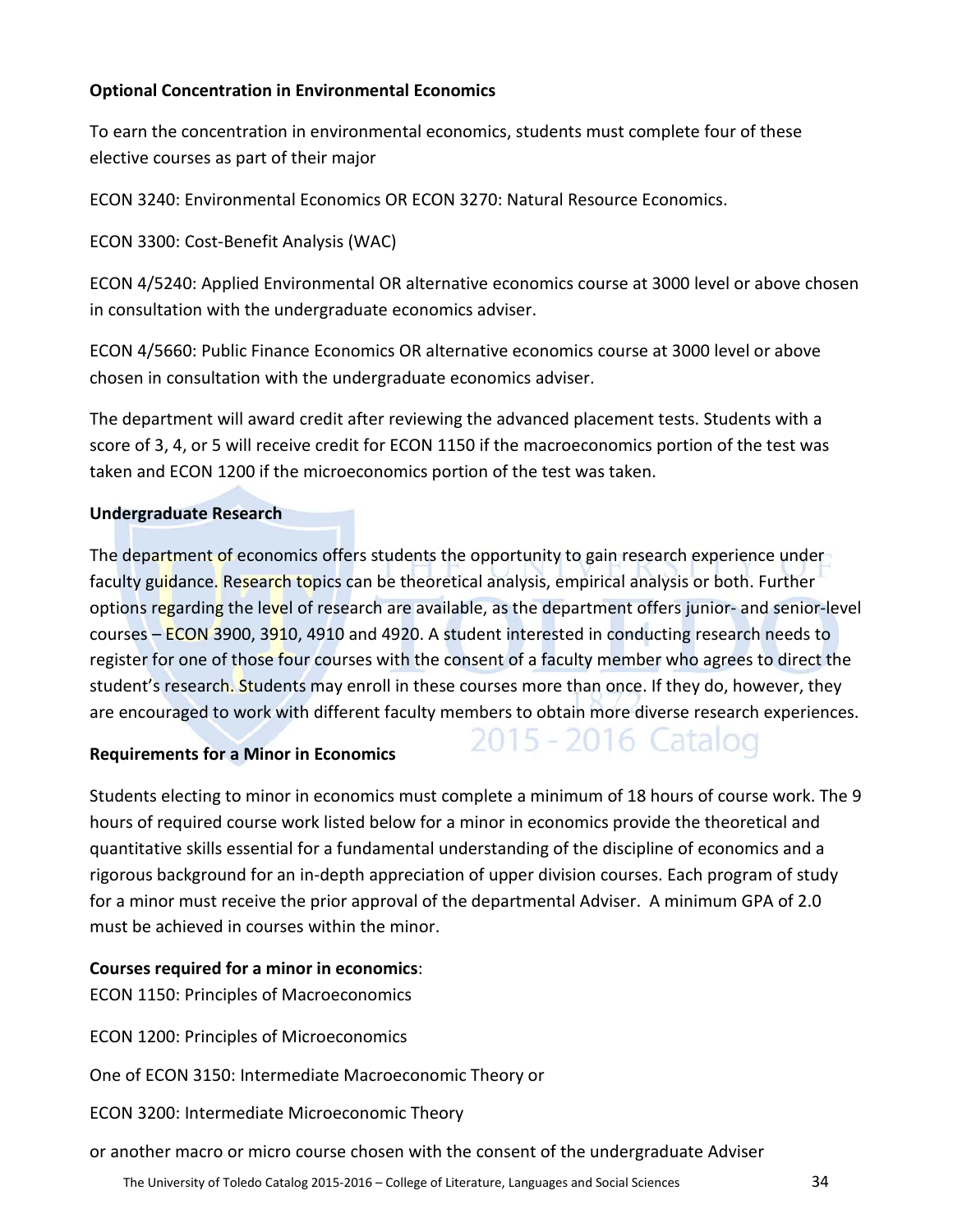#### **Minor Electives**

Additional nine hours from course work in economics at the 3000 to 4000 levels, chosen in consultation with the undergraduate advisor. No more than three hours of ECON 4910 or 4920 may be included in the nine hours of additional course work.

#### **Honors in Economics**

Qualified juniors and seniors are invited to work for the citation "honors in economics."

**A. Admission:** The Honors Program is open to all undergraduate economics majors whether or not they are enrolled in College Honors. Students who have shown superior ability in their freshman and sophomore years and who show promise of continuing good performance in the major should apply to the department for enrollment in the departmental Honors Program. Ordinarily, the student must have a minimum cumulative GPA of 3.0.

**B. Requirements:** To be awarded departmental honors in economics, the student must complete a senior thesis and must take nine of the 30-hour major requirements in the honors and honors recognition courses offered by the department. Every regularly scheduled 3000 or 4000-level course can be given honors recognition by assigning readings and research in addition to the normal requirements of the course. To remain in the program, the student ordinarily must maintain a minimum GPA of 3.3 in the major.

#### **Early Admission to Master's Degree Program in Economics**

A special opportunity exists for undergraduate students at the University of Toledo interested in pursuing a Master's of Arts Degree in Economics. Being evaluated by the same criteria as graduate students, undergraduate students have the opportunity to apply advanced-level work to their undergraduate degree requirements while, at the same time, securing a significant "head start" toward satisfying the requirements for a master's degree in Economics. Qualifying undergraduate students are allowed to apply particular courses (and associated credit hours) towards both their undergraduate and graduate degree requirements.

If accepted into this program, undergraduate students may register for up to 3 graduate-level Economics courses (9 credit hours). Because the M.A. degree in Economics requires 30 credit hours of graduate-level work, students who complete 9 of those hours as an undergraduate student have to complete only 21 additional credit hours as a graduate student to receive their master's degree.

Undergraduate students with a declared major in Economics and a cumulative GPA in Economics courses of 3.3 or higher are eligible for this program. Students accepted into this program must consult and receive prior approval from the Department of Economics' graduate director as to which courses at the University of Toledo may be applied for dual credit toward both undergraduate and graduate degree requirements. Students interested in this program are encouraged to speak with the Department of Economics' Chair, graduate director, or undergraduate advisor for additional information and the application form for this program.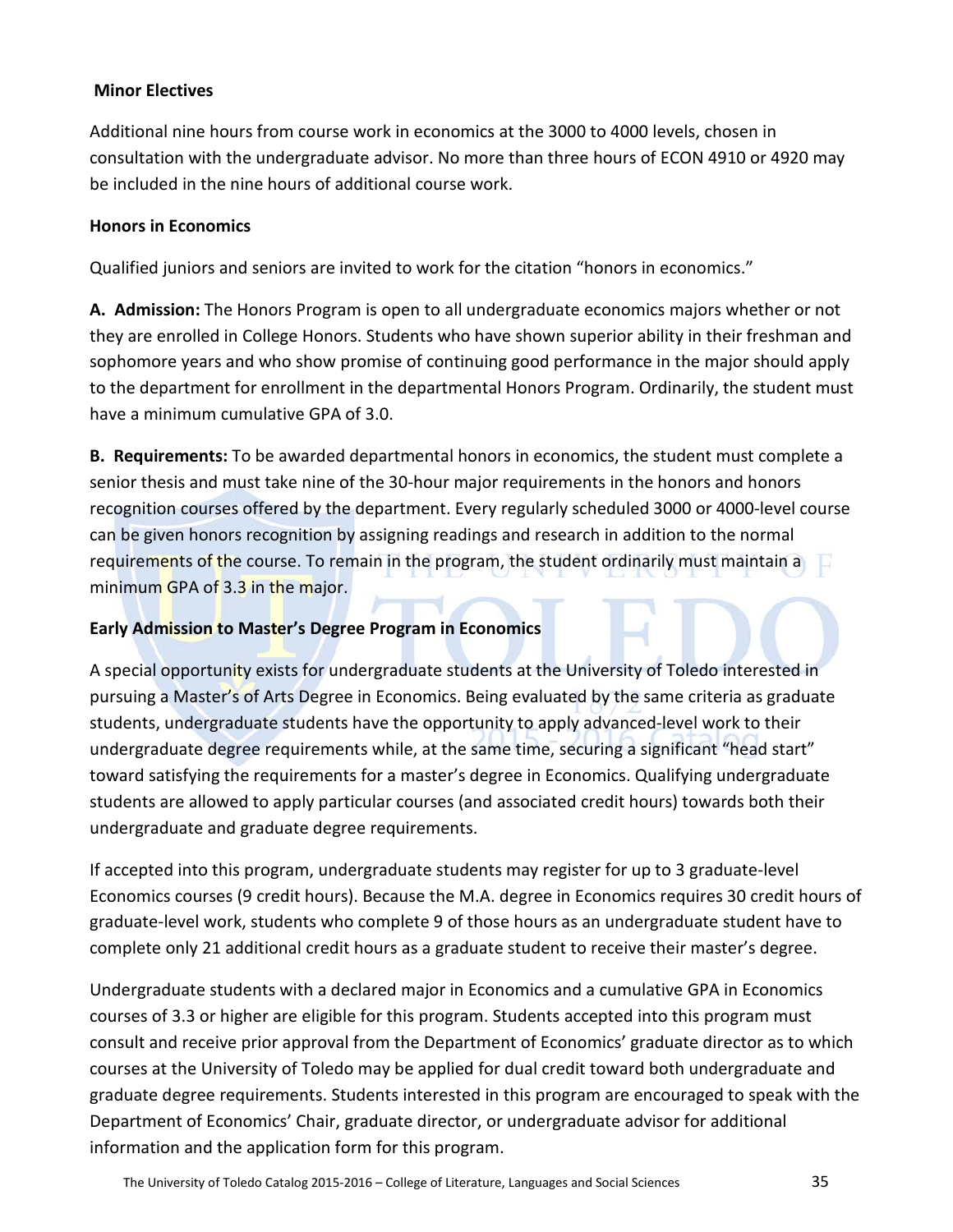#### **Department of English Language and Literature**

Sara Lundquist, Chair

Andrew Mattison, Associate Chair, Director of Undergraduate Studies, Adviser

Benjamin Stroud, Adviser

Melissa Gregory, Honors Adviser

Anthony Edgington, Director of Composition

Degrees Offered: English offers a program for a bachelor of arts.

Advanced Placement Program

Refer to the University of Toledo's Registrar page at https://www.utoledo.edu/offices/registrar/student\_records/advan\_credits.html for specific information on minimum scores and credits awarded for Advanced Placement examinations administered by the College Board Advanced Placement Program

Requirements for the Undergraduate Major in English

The English major offers two concentrations: General Literature and Creative Writing

Both concentrations require a minimum of 36 credit hours, and the major core is required of both concentrations. These courses are offered at least once a year.

ENGL 3790: Foundations of Literary Study.

ENGL 3670: Literature of Postcolonial, Diasporic, and Non-White Communities

ENGL 3810: Shakespeare.

Specific concentration requirements:

General Literature Concentration:

English Major Core as above (9 credits)

ENGL 3600: American Literary Traditions OR ENGL 3610 British Literary Traditions (3 credits)

One 4000-level course in British literature before 1800 (3 credits)

One 4000-level course in British literature after 1800 (3 credits)

One 4000-level course in American literature (3 credits)

One 4000-level course examining single author in depth (3 credits)

Four 3000-4000 level ENGL electives (12 credits)

The University of Toledo Catalog 2015-2016 – College of Literature, Languages and Social Sciences 36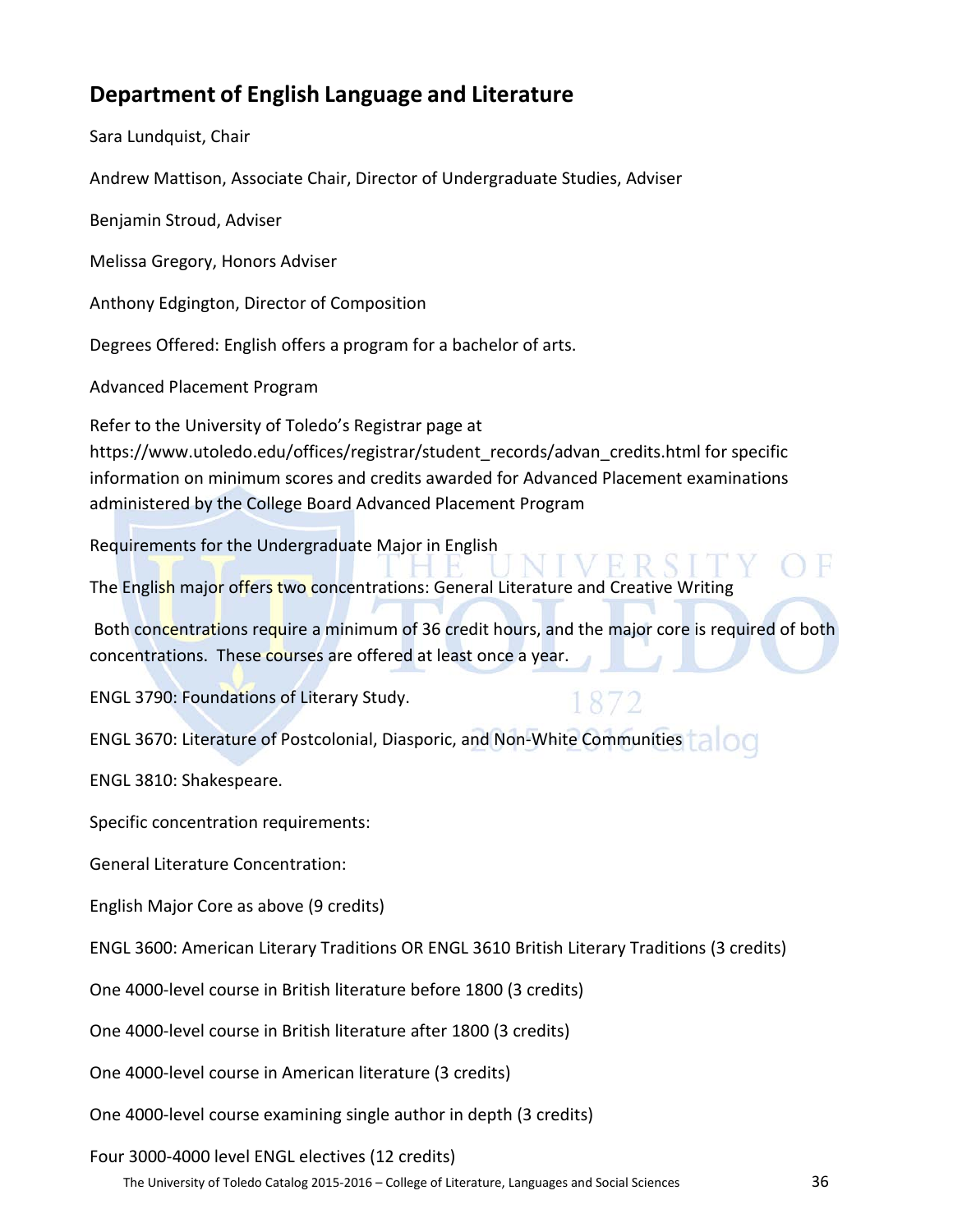Creative Writing Concentration:

English Major Core as above (9 credits)

ENGL 3010: Creative Writing (3 credits)

ENGL 3020: Readings for Writers (3 credits)

Three 4000-level ENGL courses including British, American, and single author (9 credits)

Three workshops in Fiction, Poetry, or Creative Non-Fiction (9 credits)

One writing elective (3 credits)

Related fields:

The major requires 18 total credit hours in related fields outside of English, half of which must be on the 3000- or 4000-level. These are usually chosen from the other humanities, the social sciences, and interdisciplinary programs. The related fields requirement may also be satisfied by taking a minor.

VERSIT

2015 - 2016 Catalog

Requirements for the minor in English, minimum of 18 credits

1. One course from the following:

ENGL 3600 American Literary Traditions

ENGL 3601 British Literary Traditions

ENGL 3760 Postcolonial, Diasporic and Non-White Literature

ENGL 3770 World Literature

ENGL 3810 Shakespeare

2. One course from the following:

ENGL 2800 Writing About Literature

ENGL 3010 Creative Writing

ENGL 3020 Reading for Writers

ENGL 3790 Foundations of Literary Study

3. At least three English courses at the 4000-level. At least one must be a literature course (numbered between 4200 and 4890).

4. English elective at the 3000- or 4000- level.

The University of Toledo Catalog 2015-2016 – College of Literature, Languages and Social Sciences 37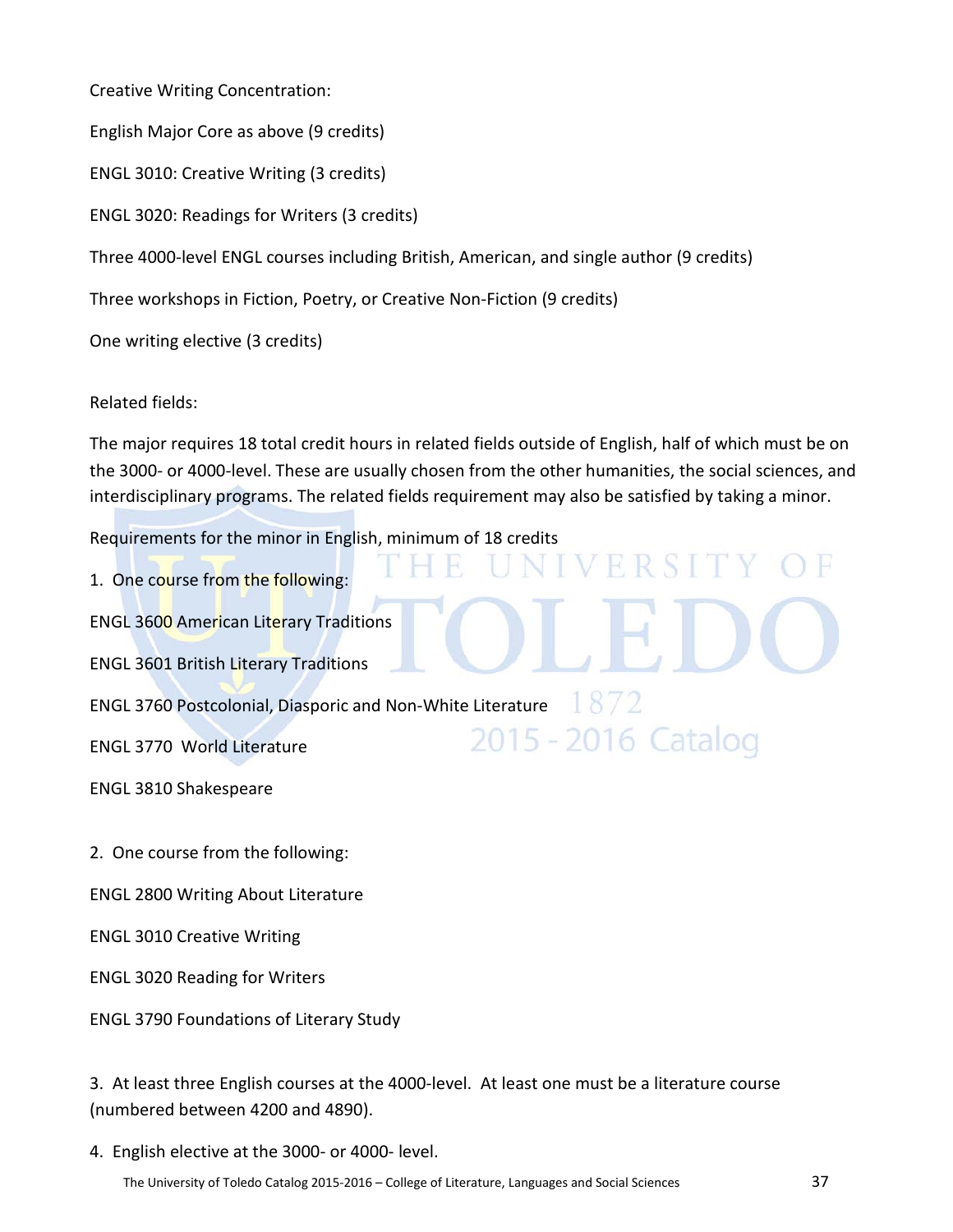# **Honors in English**

An English honors candidate must be a junior or senior, have completed 15 hours of 3000-4000 level English courses, and have a GPA of 3.6 or higher in these courses. He/she must discuss the possibility of departmental Honors with the English Honors adviser prior to enrolling in ENGL4900 and ENGL 4960. In order to receive the designation of honors, the student must fulfill the departmental Honors requirements in addition to the hours required for the major, and receive an A on the thesis. Students do not have to be enrolled in the College Honors program to pursue departmental Honors.

# **Department of Foreign Languages**

Ruth Hottell, Chair Freiederike Emonds, Undergraduate Adviser, German Oscar Lepeley, Undergraduate Adviser for Minors, Spanish Juan Martin, Undergraduate Adviser, Spanish (A-H) Linda Rouillard, Undergraduate major and minor, French Gaby Seeman, Undergraduate Adviser for Minors, Arabic VERSITY OF Kathleen Thompson-Casado, Undergraduate Adviser, Spanish (I-Z) **Degrees Offered:** The Department of Foreign Languages offers a program for a bachelor of arts.

The Department of Foreign Languages offers instruction in the following foreign languages: Arabic, Chinese, French, German, Japanese, Latin, and Spanish. A major can be earned in the areas of French, German, and Spanish; Departmental Honors can be pursued in these same areas. A Minor can be earned in any of the major fields as well as Arabic and Japanese. **The Catalog** 

# Advanced Placement Program

Refer to the University of Toledo's Registrar page at https://www.utoledo.edu/offices/registrar/student\_records/advan\_credits.html for specific information on minimum scores and credits awarded for Advanced Placement examinations administered by the College Board Advanced Placement Program

# **Requirements for the Major in French, German, and Spanish**

A minimum of 34 hours is required for the undergraduate major German and Spanish beginning at the 3000 language level. French, German, and Spanish offer two tracks for majors, the general and the applied language or business track.

A minimum of 34 hours is required courses for the general French major, beginning at FREN 2140. Required courses are: FREN 3010, 3020, 3210, 3220, 3410, 3420, 4010, 4020; and additional 3000- 4000 level courses with adviser's approval.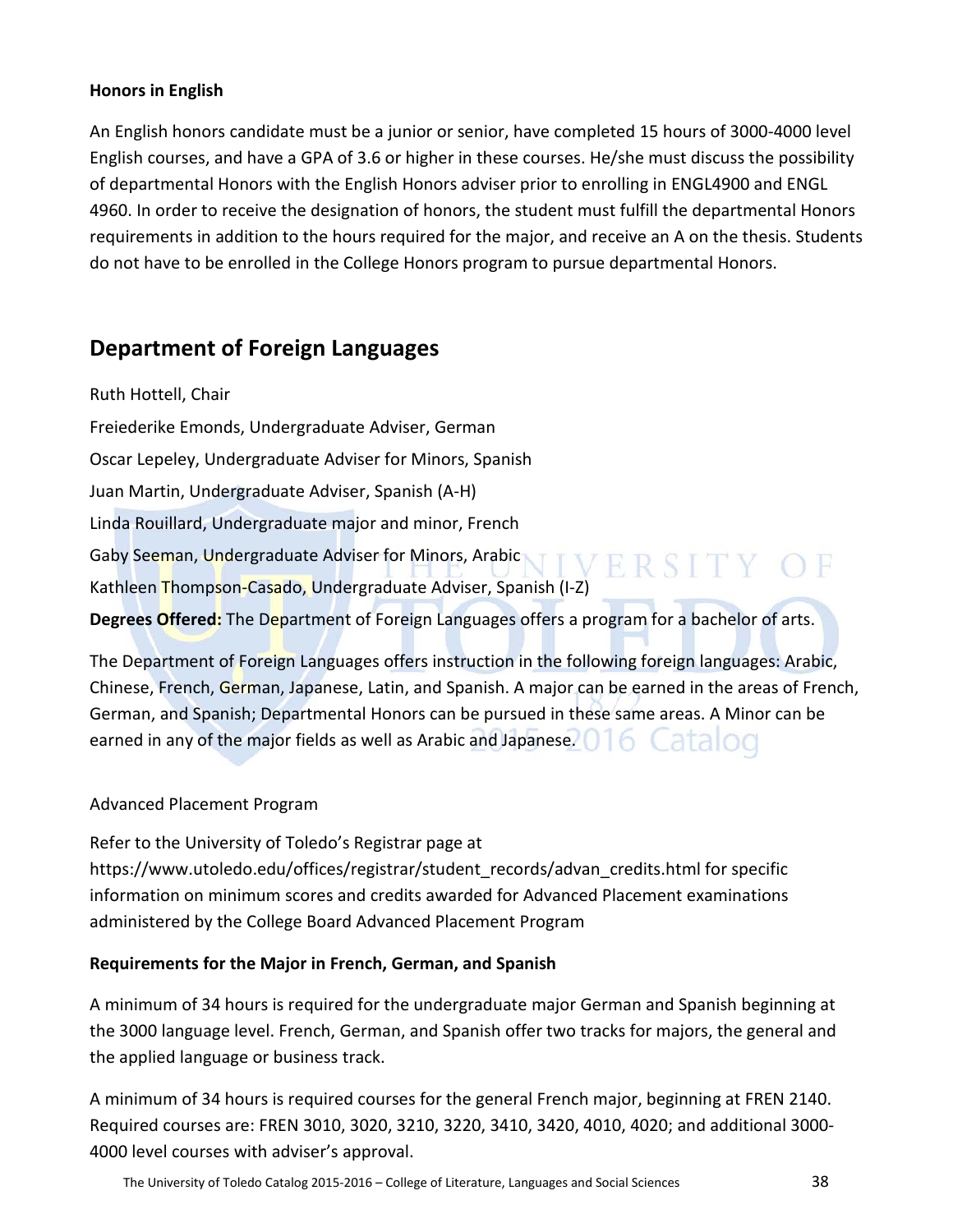Required courses for German are: GERM 3010, 3020, 3200, 3410 or 3420, 4010, 4020, and additional 3000-4000 level courses with adviser's approval.

Required course for Spanish are: SPAN 3000, 3010, 3020 (or 3270, 3280), 3410 (or 3420), 4010 (or 4110), and additional 3000-4000 level courses with adviser's approval.

Required courses for Applied French major are: FREN 3010, 3020, 4010, 4020; 3220 or other literature course; 2 courses from: 3410, 3420, 4200 or 4980 culture topics course; 3170 and one of the following: 4070, 4190, or 4980 applied course work topics; and additional 3000-4000 level courses.

Required courses for the Applied German major are: GERM 3010, 3020, 4010, 4020; 3200 or other literature course; 2 courses from: 3410, 3420, 4200, or 4980 culture topics course; 2 courses from: 3170, 3180, 4940, or 4980 applied course work topics 3170 or 3180 must be taken); and additional 3000-4000 level courses.

Required courses for Business Spanish major are: SPAN 3000, 3010, 3020, 4000 (or 4010), either 3220 or 3280; 3410 and 3420; 3170 and 4370; and additional 3000-4000 level courses.

# **Honors in Foreign Languages**

Qualified students are invited to pursue Honors in a French, German, or Spanish major and thereby earn the degree designation of "Departmental Honors" in their specific field upon graduation. Formal application for Departmental Honors must be made in the Department Office (Field House Room 2400). Normally, a petition for admission to the program should be made near the end of the sophomore year. Formal acceptance is based on the following: 1) Junior or senior standing; 2) A GPA of 3.3 overall in the major; and 3) Approval by the language Honors adviser and the Chairperson of the Department of Foreign Languages. 2015 - 2016 Catalog

To graduate with the degree designation of "Departmental Honors," the student must: 1) Satisfy the standards requirements listed above for the major; 2) Maintain a GPA of 3.3 overall and in the major; 3) Satisfactorily complete a minimum of 12 hours of departmental honors course work at the 3000 or 4000 level; and 4) include among the 12 hours the Honors Research course (FREN, GERM, or SPAN 4910) that normally leads to the completion of an Honors thesis.

# **Minor in Foreign Languages**

A minimum of 22 hours is required for the Minor in French, German and Japanese. A minor in Spanish requires 21-22 hours).. All course work must be in the same language and at the 3000 level or higher. A minimum of 18 hours is required for the Minor in Arabic. Required courses include the following:

Arabic Minor

ARBC 2140 3 hours ARBC 2150 3 hours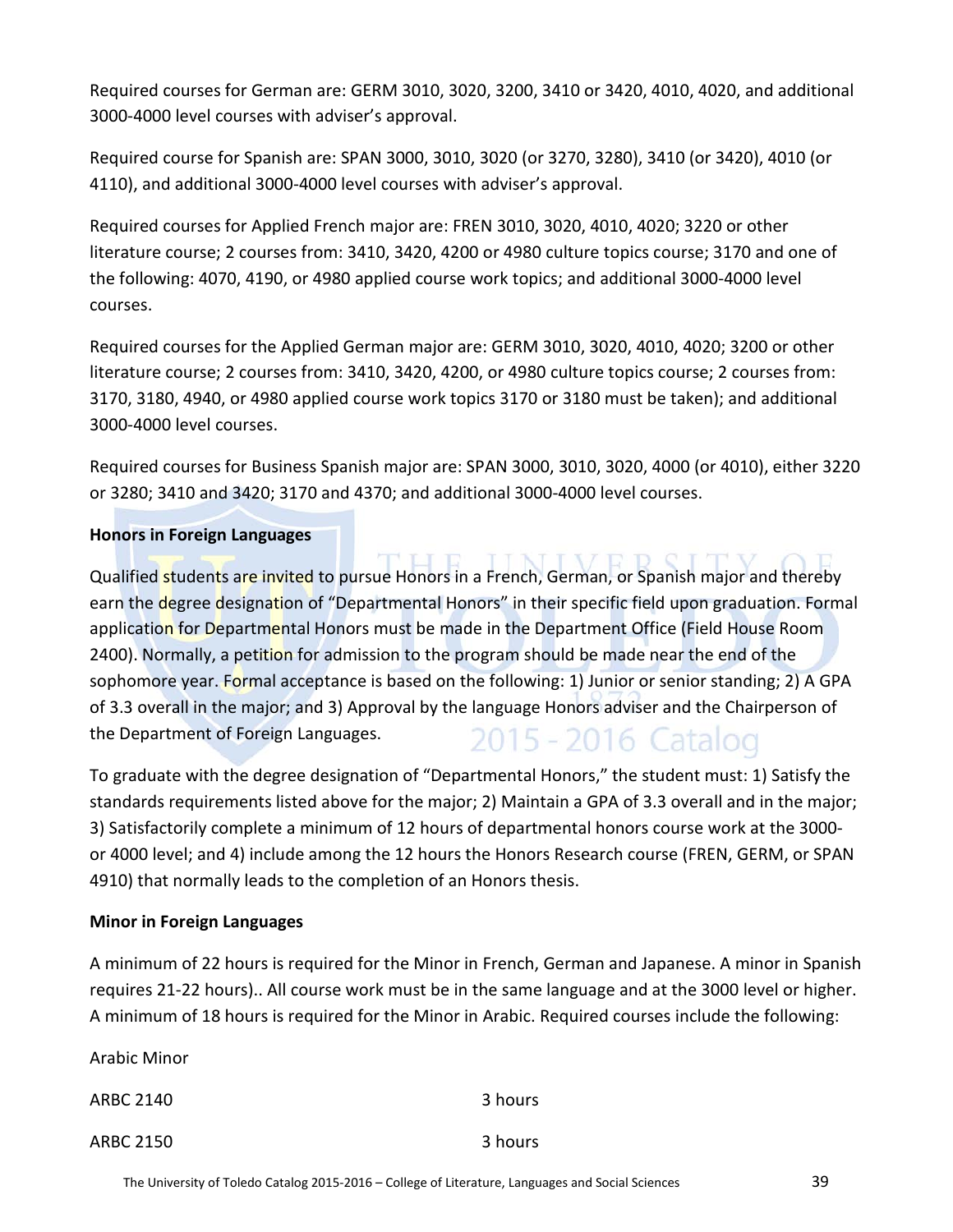| <b>ARBC 3010</b>                            | 3 hours                           |
|---------------------------------------------|-----------------------------------|
| <b>ARBC 3020</b>                            | 3 hours                           |
| Electives 3000-4000 Levels                  | 6 hours                           |
|                                             |                                   |
| General and Applied French Minor            |                                   |
| FREN 3010, 3020                             | 6 hours                           |
| FREN 4010, 4020                             | 7 hours                           |
| Electives                                   | 9 hours                           |
|                                             |                                   |
| <b>General German Minor</b>                 |                                   |
| GERM 3010, 3020                             | 6 hours                           |
| GERM 3200, 3410, 3420, or 4200              | 3 hours                           |
| GERM 4010, 4020                             | 7 hours IVERSITY<br>$\rightarrow$ |
| <b>Electives</b>                            | 6 hours                           |
| <b>Applied German Minor</b>                 |                                   |
| GERM 3010, 3020                             | 1872<br>6 hours                   |
| GERM 3410, 3420, 4200, 4980 (as applicable) | 2016 Catalog<br>3 hours           |
| GERM 3170 or 3180                           | 3 hours                           |
| GERM 4010, 4020                             | 7 hours                           |
| Electives                                   | 3 hours                           |
|                                             |                                   |
| Japanese Minor                              |                                   |
| JAPN 3010, 3020                             | 6 hours                           |
| JAPN 4010, 4020                             | 7 hours                           |
| Electives                                   | 9 hours                           |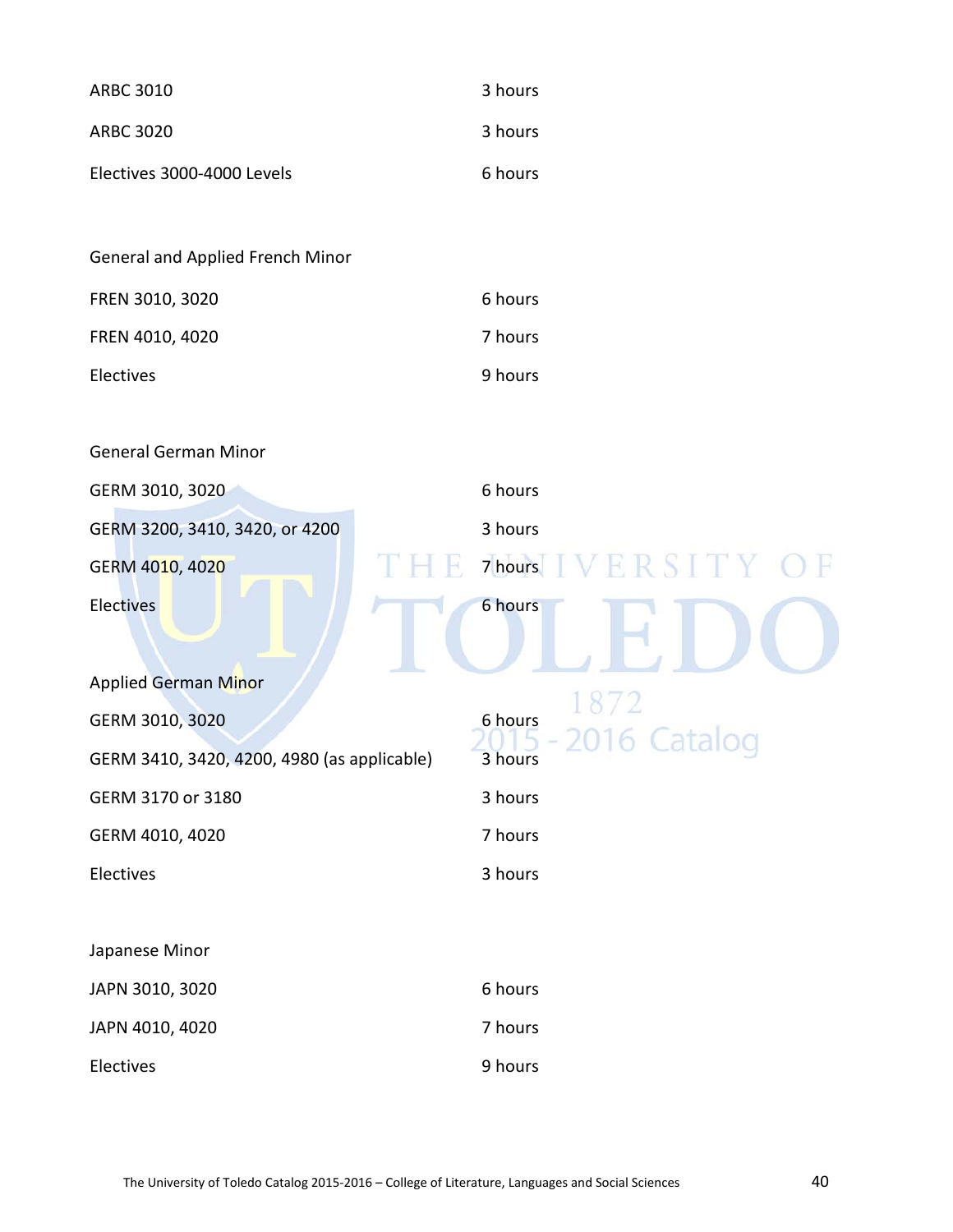Spanish Minor

| <b>SPAN 3000</b>               | 3 hours   |
|--------------------------------|-----------|
| SPAN 3010, 3020                | 6 hours   |
| SPAN 3210, 3220, 3270, or 3280 | 3 hours   |
| SPAN 3410 or 3420              | 3 hours   |
| SPAN 4010 or 4020              | 3-4 hours |
| Electives                      | 3-4 hours |

Total required for each = 22 hours (Spanish 21-22 hours)

Students wishing to receive a minor in Foreign Languages have the responsibility, in consultation with the adviser in their major, to see that the necessary course work is included in the total number of undergraduate courses taken. Students outside the College of Languages, Literature, and Social Sciences should make sure that the minor in Foreign Languages is an approved program within their college.

Candidates for the minor in Foreign Languages must have their course work verified and approved by a Foreign Language Department adviser or that department's chairperson at the time they make formal application for graduation. A form for this verification can be obtained from the college or department office.

Courses required for either the major or minor may not be taken P/NC; however, up to 12 hours of P/NC course work may be included in the related area. 15 - 2016 Catalog

# **Study Abroad**

Credit for foreign language study abroad will be given only for those accredited courses or programs approved in advance. Students should apply for approval at the Department of Foreign Languages at least one month prior to the anticipated date of departure. Credit will be granted only upon presentation of a formal certificate indicating the hours completed and examinations passed.

# **Department of Geography and Planning**

Patrick Lawrence, Chair

David J. Nemeth, B.A. Coordinator, Undergraduate Adviser

**Degrees Offered**: Geography and Planning offers a Bachelor of Arts in Geography

# Advanced Placement Program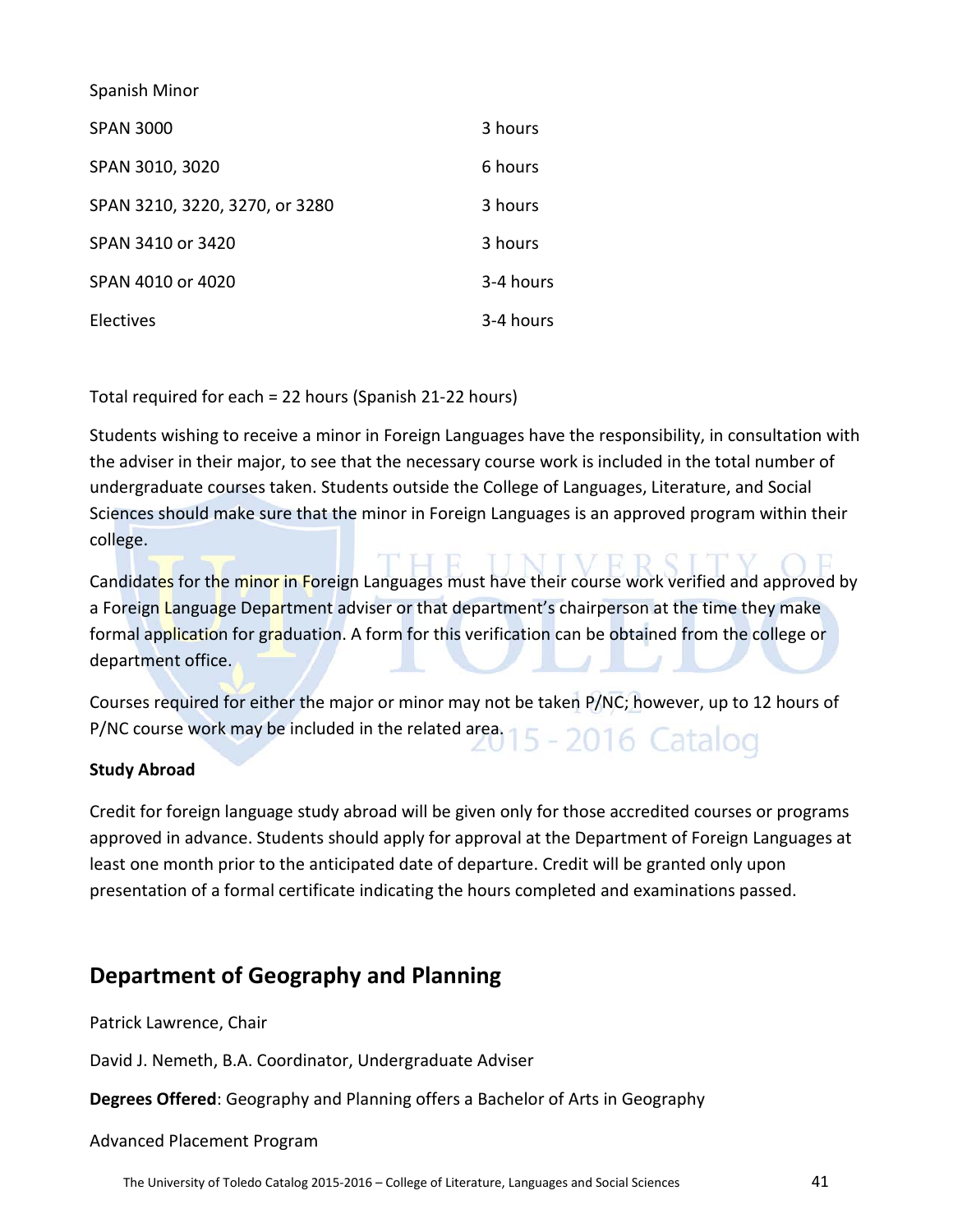Refer to the University of Toledo's Registrar page at

https://www.utoledo.edu/offices/registrar/student\_records/advan\_credits.html for specific information on minimum scores and credits awarded for Advanced Placement examinations administered by the College Board Advanced Placement Program

# **Requirements for the Undergraduate Major**

# **31 Hours Required**

- a) Environmental Geography & Planning one of:
- GEPL 3610, Conservation and Resources
- GEPL 4540, Weather and Climate
- GEPL 4650, Physical Geography
- b) Human-Economic Geography one of:
- GEPL 2030-4990 except GEPL 3610, GEPL 4540, GEPL 4650, GEPL 4490, GEPL 4500, GEPL 4520

H.

ER S

- Required for both:
- c) GEPL 4420, Quantitative Methods
- d) GEPL 2010, Fundamentals of Geography
- e) Elective Hours (remainder of hours)

# **Concentration in GIS**

- A Bachelor of Arts in Geography with Concentration in Geographic Information Science
- GEPL 2010, Fundamentals of Geography
- GEPL 4420, Quantitative Methods and Mapping
- GEPL 4110, Geographic Information Systems
- GEPL 4180, Geographic Information Systems Applications
- GEPL 4490, Remote Sensing Environment
- GEPL 4500, Digital Image Analysis
- GEPL 4520, Analytical and Computer Cartography
- GEPL 4580, Location Analysis

# **Concentration in Planning**

A Bachelor of Arts in Geography with Concentration in Planning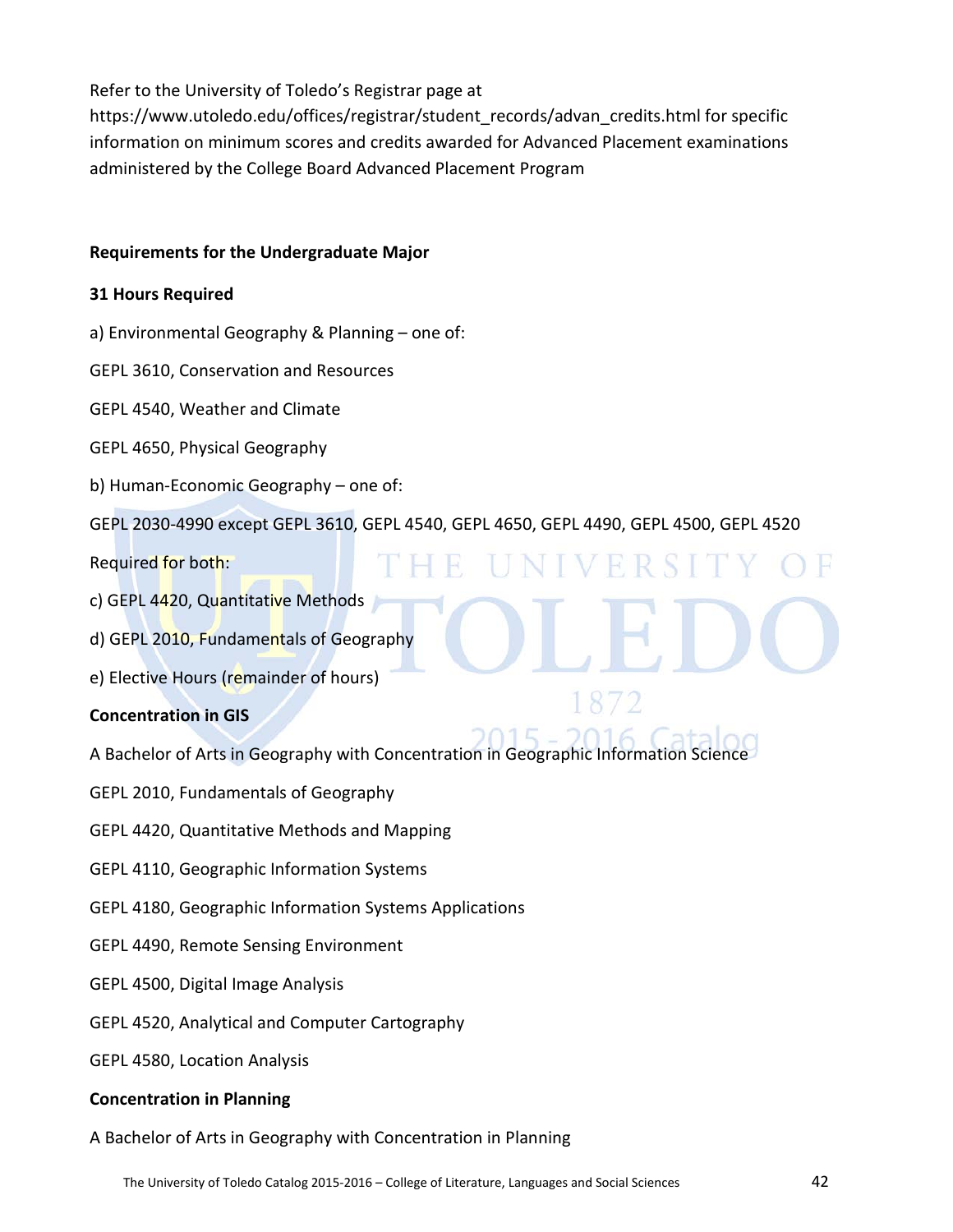Required Core Courses (19 hours) GEPL 2010, Fundamentals of Geography GEPL 4420, Quantitative Methods and Mapping GEPL 4210, Land Use Planning GEPL 4530, Principles of Urban Planning GEPL 4600, Urban Design GEPL 4700, Community Planning Workshop Electives (12 hours) GEPL 3460, Geography of Housing GEPL 3610, Conservation and Resources GEPL 3900, Environmental Planning GEPL 4550, Community Economic Development GEPL 4570, Land Development and Planning **NIVERSITY** GEPL 4710, Urban Environments Total 31 hours **Minor in Geography** Core Curriculum: 2015 - 2016 Catalog GEPL 2010, Fundamentals of Geography GEPL 2030, Cultural Geography GEPL 4530, Principles of Urban Planning GEPL 4650, Physical Geography GEPL 4710, Urban Environments One Regional Course Selected from: GEPL 3030, Geography of Europe GEPL 3120, Geography of Asia GEPL 3300, Geography of Latin America GEPL 4060, Geography of Great Lakes One Planning Course Selected from: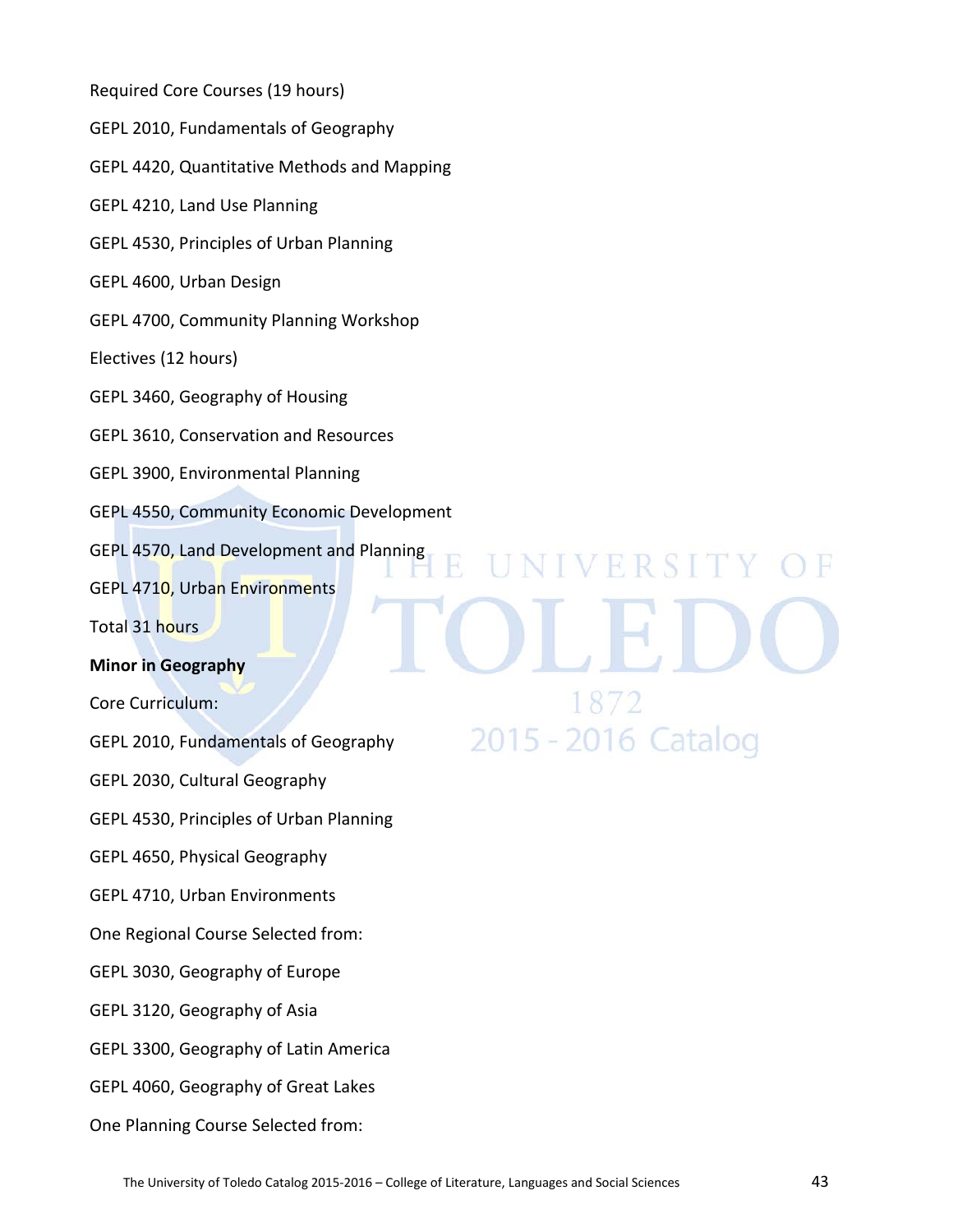GEPL 4210, Land Use Planning GEPL 4530, Principles of Urban Planning GEPL 4550, Community Economic Development GEPL 4570, Land Development and Planning GEPL 4600, Urban Design GEPL 4700, Community Planning Workshop **Minor in Geographic Information Science (GIS)** Required Courses (23 hours) GEPL 2010, Fundamentals of Geography GEPL 4110, Geographic Information Systems GEPL 4180, Geographic Information Applications GEPL 4490, Remote Sensing of the Environment GEPL 4500, Digital Image Analysis **NIVERSITY** GEPL 4520, Analytical and Computer Cartography **Minor in Planning** Core Curriculum (12 hours) GEPL 4210, Land Use Planning 2015 - 2016 Catalog GEPL 4530, Principles of Urban Planning GEPL 4600, Urban Design GEPL 4700, Community Planning Workshop Electives (10 hours) Selected from: GEPL 3460, Geography of Housing GEPL 3900, Environmental Planning GEPL 4550, Community Economic Development GEPL 4570, Land Development and Planning GEPL 4710, Urban Environments Total 22 hours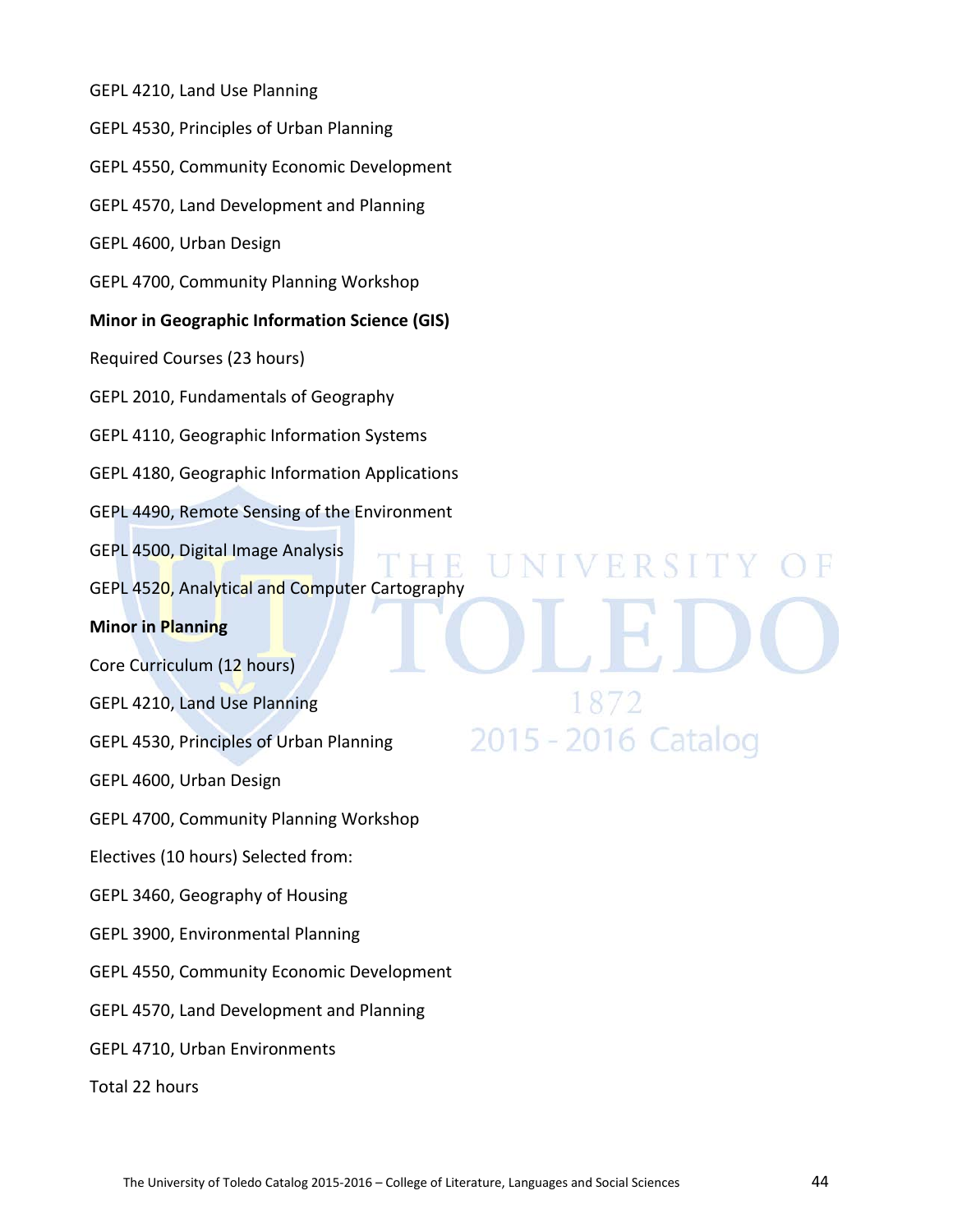# **Honors in Geography and Planning**

The honors program in Geography and Planning is open to all qualified undergraduate majors whether or not they are enrolled in College Honors. The following are requirements for entrance into the Honors program in Geography and Planning:

Admission:

- 1. The student must maintain a 3.5 minimum GPA in Geography and Planning courses.
- 2. The student must maintain a 3.3 minimum cumulative GPA.
- 3. 12 hours completed work in Geography and Planning
- 4. Qualification as a Geography and Planning major whether or not they are enrolled in College honors.

# Requirements:

A student must complete 9 hours in designated honors courses in Geography and Planning and a 4 hour senior honors thesis project. During the final year before graduation, the student will meet with the department's undergraduate advisor to select a faculty research advisor, complete and submit to the department's faculty for approval a senior honors project (GEPL 4960).

# Senior Honors Thesis

HE UNIVERSITY! The title of the senior honors thesis is reported to the undergraduate advisory who will then select a faculty research advisor for the student. The title of the honor's thesis must be filed no later than one semester prior to the expected date of graduation. A copy must also be filed in the library of the Department and students are also expected, as a courtesy, to provide members of their thesis committee with copies.

# 2015 - 2016 Catalog

# **Global Studies**

# **Interdisciplinary Major**

Jetsabe Caceres, Director

**Degrees Offered**: Global Studies offers a program for a bachelor of arts.

Global Studies is a major that allows students to study a variety of international processes in a comprehensive and multidisciplinary program of study. The curriculum is planned so that it offers students a background in global affairs in the broadest sense, as well as an opportunity to focus on one geographic area of the world and one international interest area.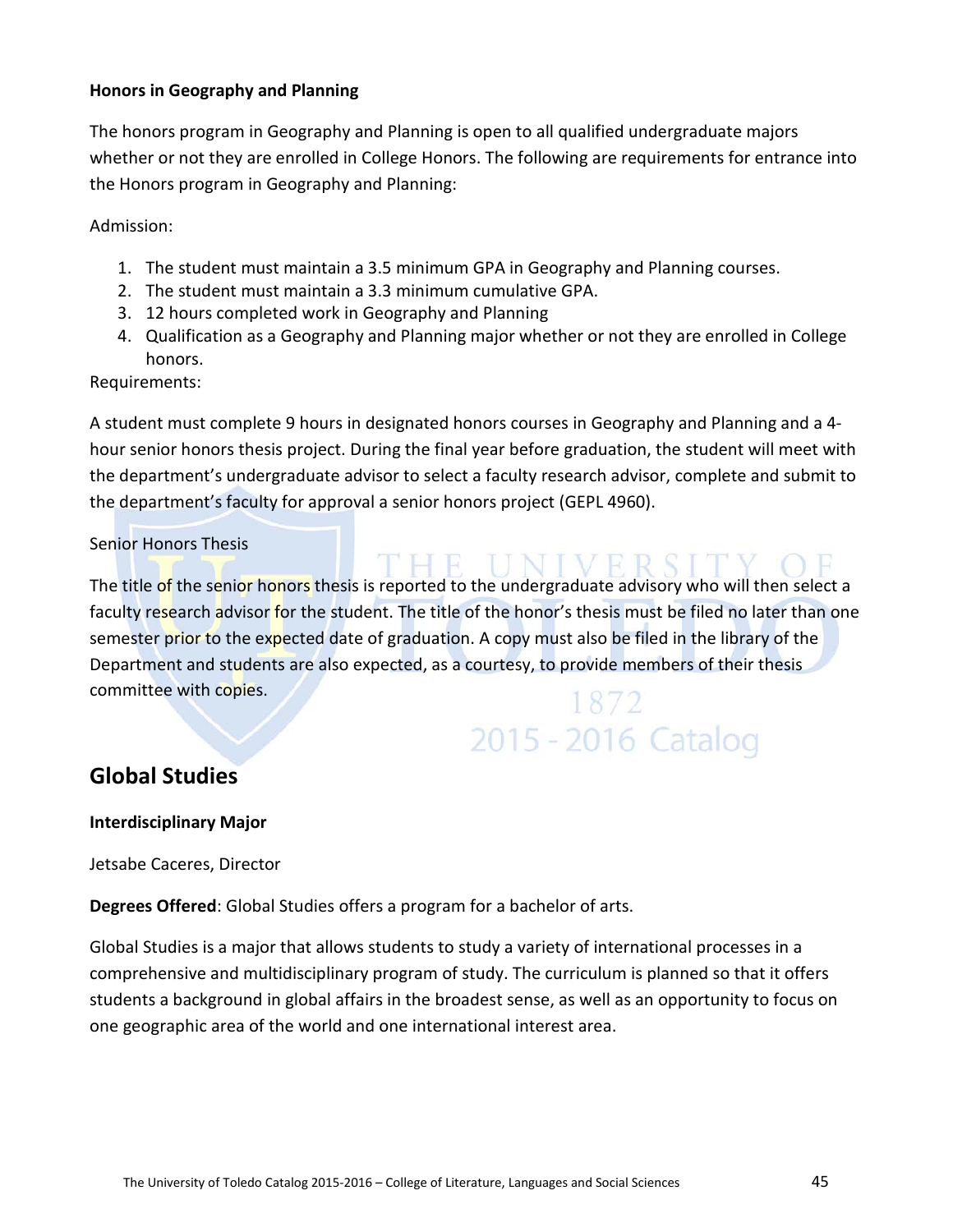# **Department of History**

Charles BeattyMedina, Department Chair

Todd Michney and Robert McCollough, Undergraduate Advisors

**Degrees Offered**: History offers a program for a bachelor of arts degree and an honors degree.

Advanced Placement Program

Refer to the University of Toledo's Registrar page at https://www.utoledo.edu/offices/registrar/student\_records/advan\_credits.html for specific information on minimum scores and credits awarded for Advanced Placement examinations administered by the College Board Advanced Placement Program

# **Requirements for the Undergraduate Major**

The major of 33 hours in History must be distributed as follows:

A. HIST 2000 (4 hours)

B. Of the remaining 29 hours, 12 to 16 hours (4 courses) must be at the 4000 level.

C. At least 9 of these 29 hours (3 courses) shall be in fields of United States history, and at least 9 (3 courses) must be in fields of non-United States history.

Additionally history majors must complete a minor, a second major, or meet the requirement of 18 hours in "related fields" courses. These classes are chosen from at least 3 of the following areas: economics, political science, English and American literature, foreign language, geography, philosophy, sociology, psychology, art history, music history or theatre history. Courses accepted to meet this requirement are listed in the student Degree Audit Report. At least 12 of the hours in related courses must be at the 3000 and 4000 levels.

The related fields course requirement may be met with completion of a minor in another discipline or a second major. However, students are required to meet with an advisor to verify and approve their selection in advance as most approved minors and second majors are in the Tri-colleges (Languages Literatures and Social Sciences, Natural Science and Math, or Communication and the Arts).

Student may not take P/NC for the minimum requirements for the major, but may opt for P/NC in related courses.

# **Requirements for the Undergraduate Minor in History**

The minor of 21 hours in History must be distributed as follows:

# A. HIST 2000 (4 hours)

B. Of the remaining 17 hours, 9 hours must be at the 4000 level.

Y OF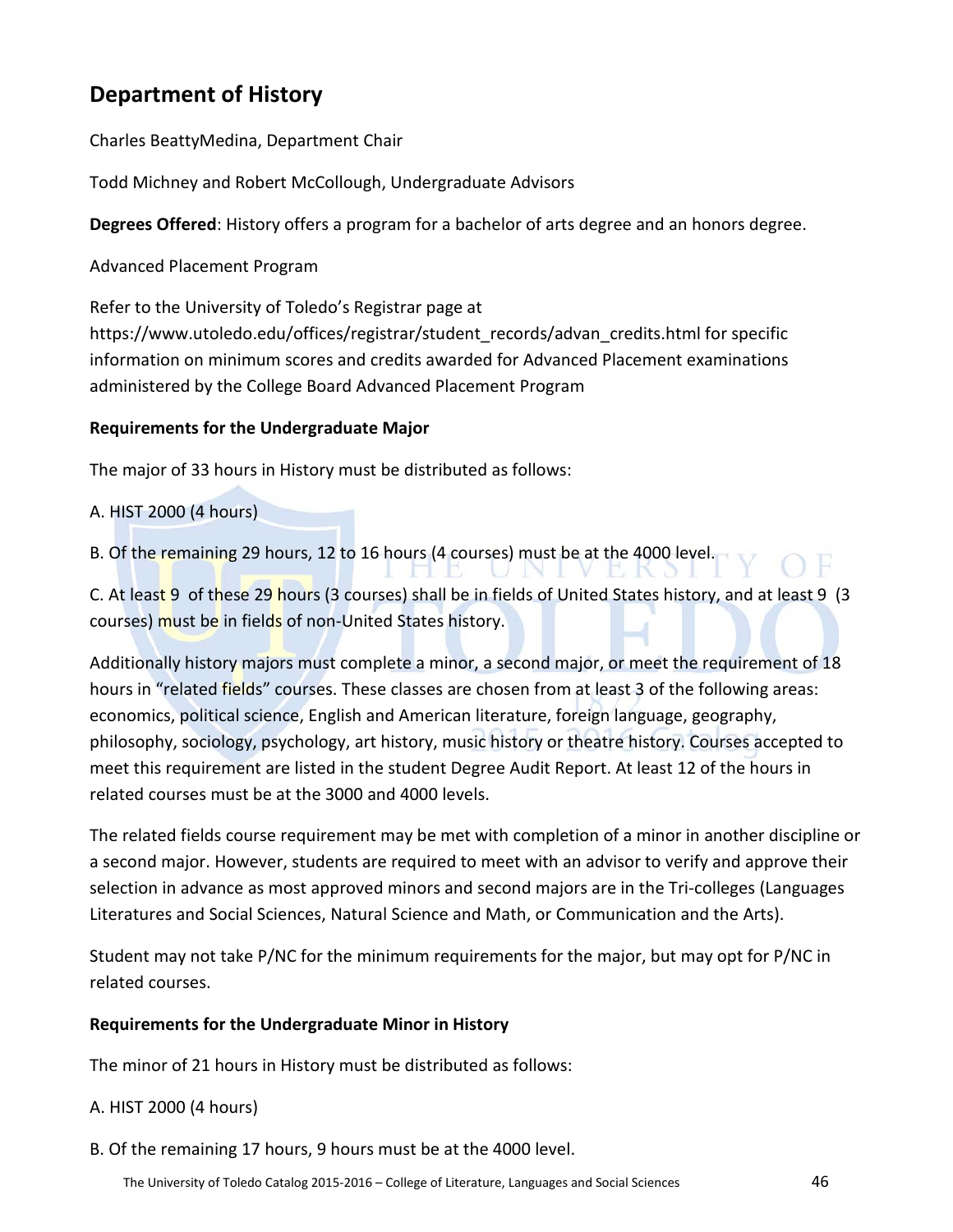# **Honors in History**

Qualified students are invited to work for the degree citation "honors in history."

A. Admission: History majors who demonstrate unusual promise in the study of history are invited by the department to enroll in the University Honors Program; departmental honors may be pursued concurrently. Admission to departmental honors is based on the following:

1. Sophomore standing

2. Overall minimum GPA of 3.0

3. A minimum GPA of 3.3 in all history courses (a minimum of 10 hours)

4. Recommendation from two professors

5. An interview with the Adviser

B. Requirements: To earn departmental honors in history, each student will satisfactorily complete the following. The required credit hours are included among the 33 hours necessary for the major in history.

1. Honors recognition in two history courses. Honors recognition courses are regularly scheduled 3000 to 4000 level courses in which special recognition is achieved by reading and research in addition to the normal requirements of the course.

2. Three hours of independent research under Junior Honors Research (HIST 3870).

3. Six hours of thesis under Senior Honors Research (HIST 4870, 4880) leading to the completion of a senior thesis.

4. Oral examination covering the area of the senior thesis.

# **Law and Social Thought**

# **Interdisciplinary Major**

Renee Heberle, Co-Director, Adviser

Jerry Van Hoy, Co-Director, Adviser

Sam Nelson, Pre-Law Adviser

**Degrees Offered**: Law and Social Thought offers a program for a bachelor of arts.

LST's Curriculum is strictly interdisciplinary. It provides students with tools for the appraisal of U.S. and other legal systems and the policies, practices and philosophies that underlie them. It encourages reflection on the values that shape citizenship in contemporary democracy. It also focuses on issues of law in relation to morality, politics, language and the arts of critical and creative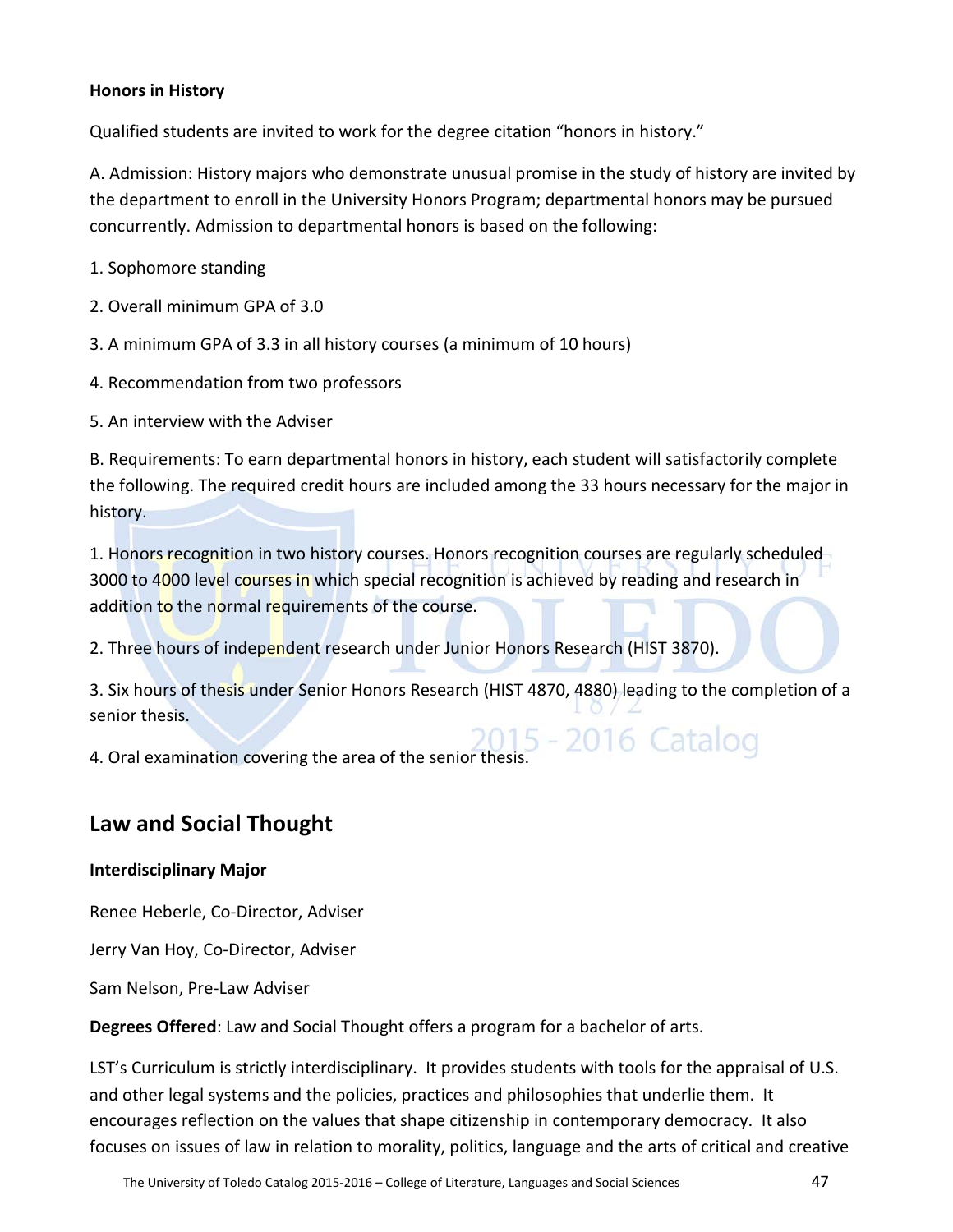thinking. LST students are given the responsibility of determining their path through LST, with handson advising from the co-directors, and are consulted on questions of program direction and course selection. Upper Division Seminars are selected by students in collaboration with faculty.

# **Requirements for the Undergraduate Major**

LST 2010, Gateway Course, 3 hours

LST 2500, 3500, Pro-seminars, 3 hours

LST Elective Courses/Cross-Listed Courses, 18 hours

Path 1: Law, History, and Theory

Path 2: Law, Difference, and Social Practices

Path 3: Law, Institutions, and Public Policy

Path 4: Comparative Law

LST 4900, Upper Division Seminars, 6 hours

LST 4990, Capstone Seminar, 3 hours.

LST 4940, Field Experience, 3-6 hours THE UNIVERSIT

Every LST student is required to turn in a graduation portfolio.

# **Concentrations**

Women's and Gender Studies

Disability Studies

# **Honors in LST**

Majors in Law and Social Thought are strongly encouraged to pursue program honors. In order to earn program honors, the student must:

2015 - 2016 Catalog

1. Have a minimum LST GPA of 3.4 and a minimum cumulative GPA of 3.3.

2. Submit two papers from different, advanced LST courses to Program Directors. These courses will also satisfy the LST elective or upper division seminar requirements.

3. Write a thesis under the direction of an LST-affiliated faculty member. Students must enroll in Honors Thesis in Law and Social Thought. Participation in the University Honors College is not required for those seeking program honors.

4. Honors Thesis in Law and Social Thought (3 hours) will count as an elective course in the required courses for the major.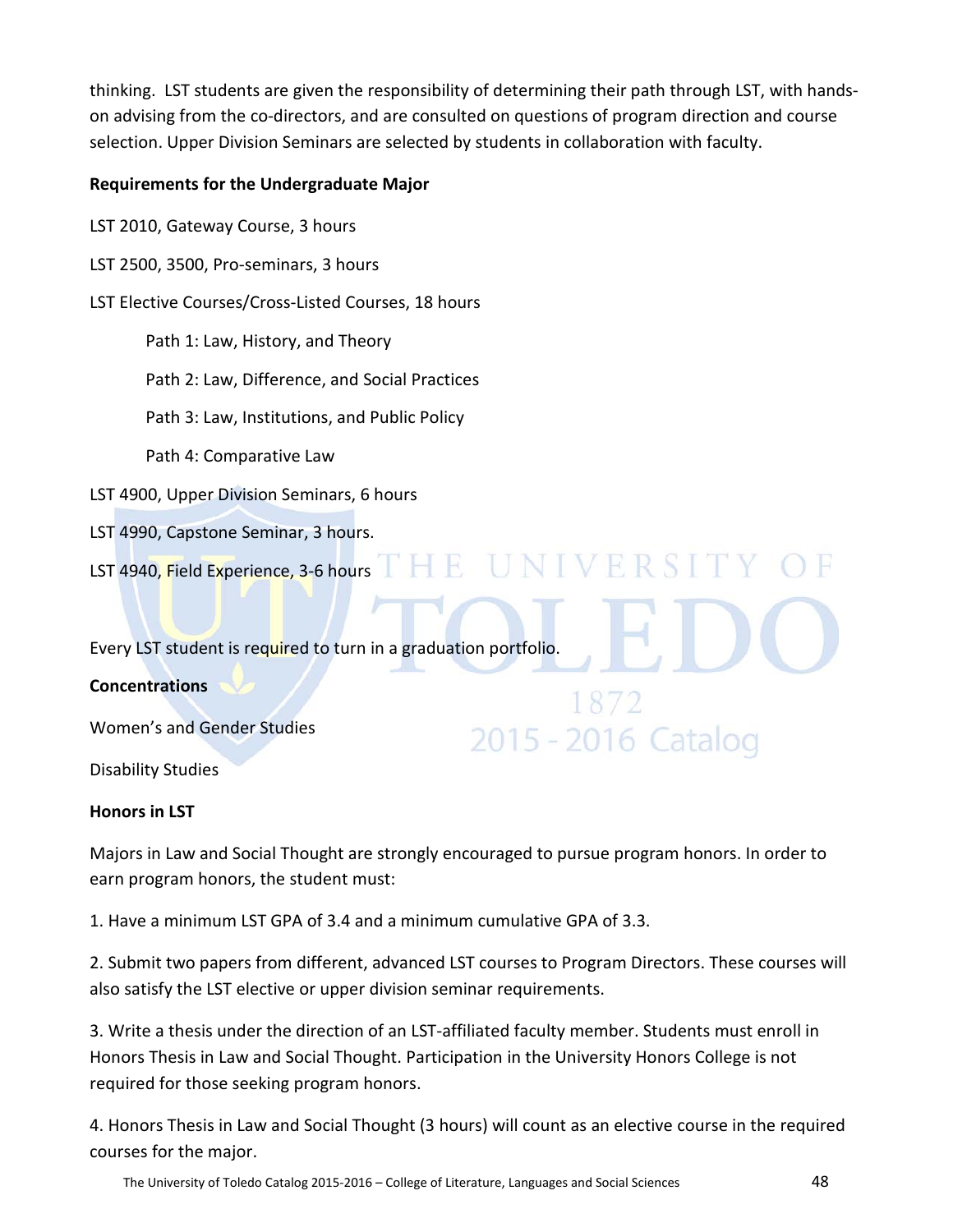# **Minor in Law and Social Thought**

Courses taken in the minor must come from a discipline other than the student's major discipline to ensure that the minor will provide intellectual breadth complementary to a specialized curriculum in a traditional discipline.

Core Requirements (6 hours):

LST 2010, Gateway Course, 3 hours

Critical Reasoning, 3 hours

Electives (15 hours):

Five electives cross-listed or taught for the Law and Social Thought program. Electives should be chosen from one of the four paths listed above in the degree requirements for Law and Social Thought majors.

At least one elective must be a law and social thought upper division seminar (LST 4900) compatible with the chosen path.

Independent Study

No more than one independent study will count toward completion of the minor.

Program of Study

The student's program of study must be approved by a program Adviser and verified before graduation.

Field Experience

Students working toward a minor in Law and Social Thought will be invited to participate in field experience, and elective credit will be offered depending on the student's level of involvement.

# **Middle East Studies**

# **Interdisciplinary Major**

# Gaby Semaan, Adviser

Middle East Studies is a specialization within the Global Studies major. Its offerings are designed to provide students an appropriate exposure to the history, religions, cultures, and socioeconomic systems of the Middle East, and in turn, that region's relations with the rest of the world, as well as to create balanced perceptions of the various factors and phenomena in the Middle East in historical and contemporary contexts.

The Middle East Studies program requires a total of 48 semester hours that must be completed in consultation with the adviser. The following courses are a guideline for students who are interested in Middle East Studies: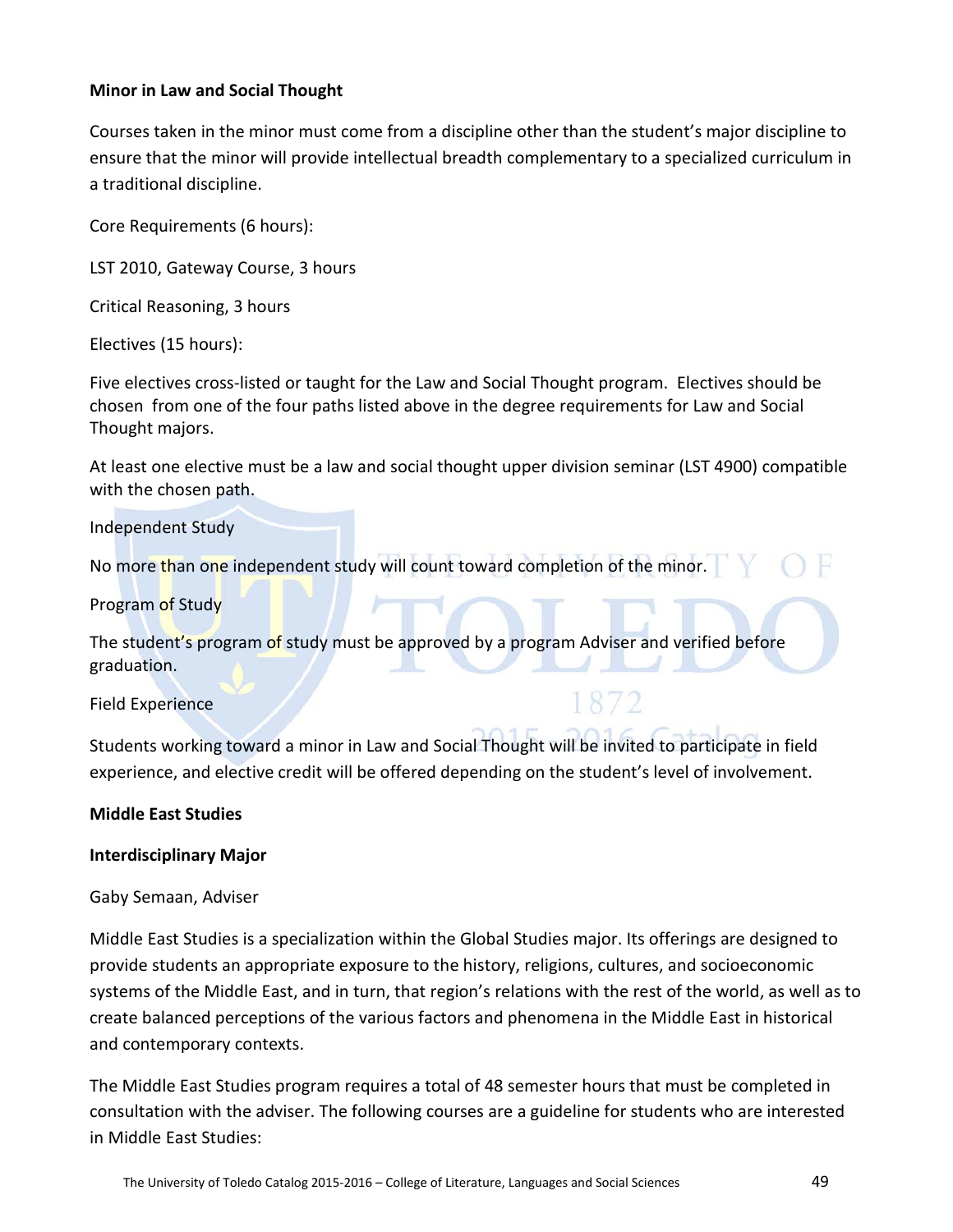21 Hours of Social Science Courses:

Required\*

PSC 4670, 3 hours

PSY 4740, 3 hours

\*if not offered (available) may be replaced with adviser permission.

Electives

ANTH 2750, 3 hours

ANTH 2800, 3 hours

ECON 4510, 3 hours

ECON 4520, 3 hours

GEPL 3810, 3hours

PSC 2700, 3 hours

PSC 4650, 3 hours

PSC 4730, 3 hours

PSC 4800, 3 hours

SOC 4340, 3 hours

SOC 4800, 3 hours

SOC 4830, 3 hours

SOC 4980, 3 hours

21 hours of History/Humanities Courses:

Required:

HIST 2040, 3 hours

Electives:

REL 4520, 3 hours HIST 3550, 3 hours ARBC 1110, 3 hours ARBC 1120, 3 hours HIST 2070, 3 hours PHIL 3500, 3 hours

# E UNIVERSITY OF 1872 2015 - 2016 Catalog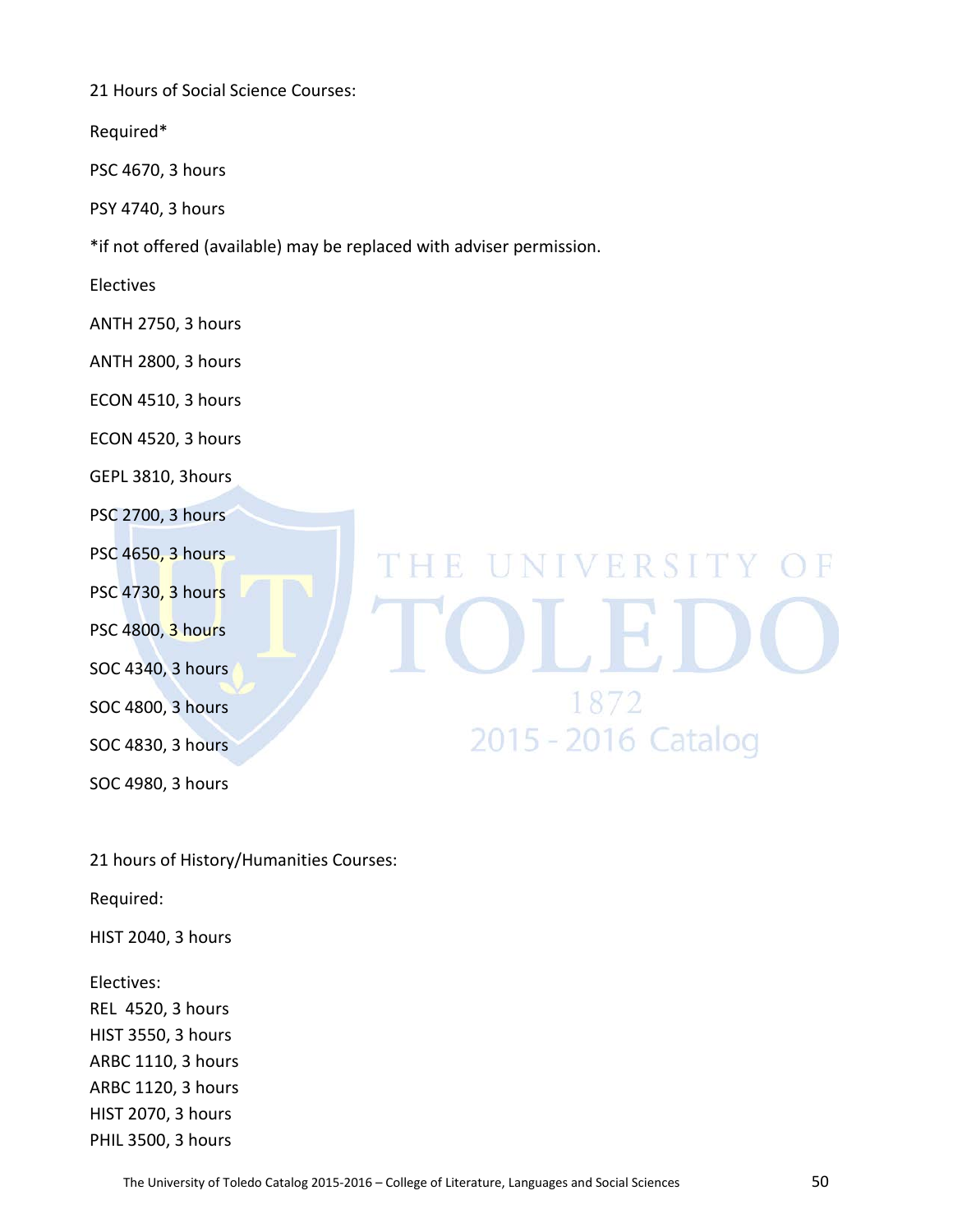PHIL 3570, 3 hours REL 3980, 3 hours REL 2310, 3 hours REL 3100, 3 hours REL 2500, 3 hours REL 3350, 3 hours ARBC 2140, 3 hours ARBC 2150, 3 hours ARBC 3010, 3 hours

Additional Requirements:

Approximately 6 hours of related courses chosen in consultation with the adviser.

Students are encouraged to take courses in foreign languages of the Middle East. Students should take HIST 1120 toward the college's distributive Humanities requirement.

2015 - 2016 Catalog

# **Department of Philosophy and Religious Studies**

John Sarnecki, Department Chair

**Degrees Offered**: Philosophy offers a program for a bachelor of arts.

**Requirements for the Undergraduate Major**

**1. Two Courses in History of Philosophy**

PHIL 3210 Ancient and Medieval Philosophy PHIL 3230 Modern Philosophy

# **2. At least one course in Analytical Philosophy**

PHIL 3000 Symbolic Logic

PHIL 3060 Philosophy of Language

# **3. At least one course in Ethical and Political Theory**

PHIL 3400 Ethical Theory PHIL 3750 Social & Political Philosophy (every year)

# **4. At least one course in Diverse Philosophical Traditions**

PHIL 3240 Existentialism PHIL 3250 Current European Philosophy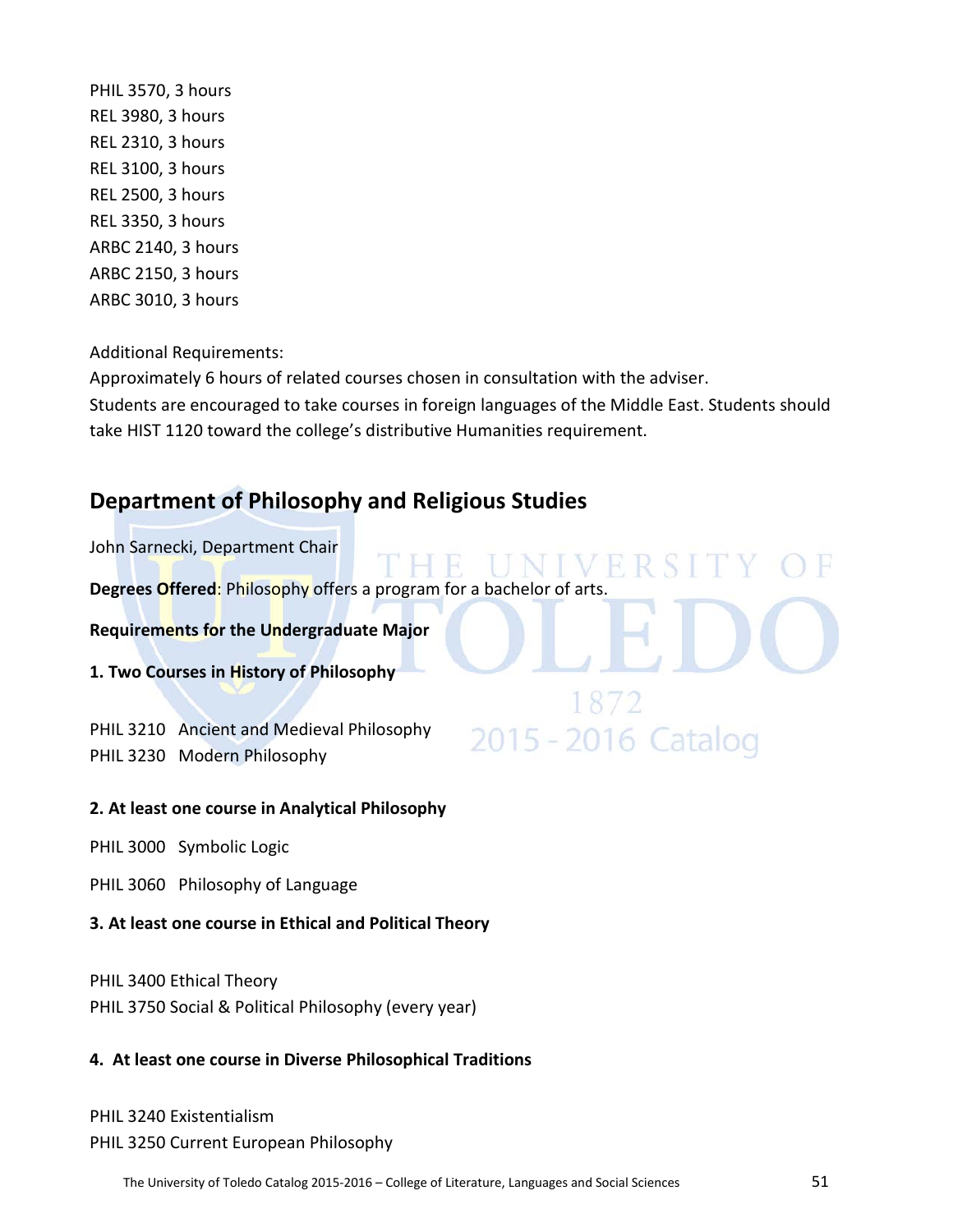PHIL 3500 Eastern Thought PHIL 3540 Philosophy of Love, Sex & Marriage PHIL 4240 19th Century European Philosophy PHIL 4250 Phenomenology PHIL 4260 Recent European Philosophy PHIL 4270 American Philosophy PHIL 4500 Buddhist Philosophy

# **5. At least two advanced classes**

Two 4000-level philosophy courses.

#### **Total: 30 credit hours in philosophy**

#### **6. Related Courses**

The student must also take 18 hours of related courses. These courses should be selected in consultation with the Adviser.

Majors planning to pursue graduate study in Philosophy are encouraged to take PHIL 3000, 3060, 3400 and 3750, as well as PHIL 3600 or 4000-level courses in these core areas of philosophy.

Specialized programs of study can be designed for majors preparing for professional careers in law, medicine, or business. See the undergraduate adviser for details.

# **Honors in Philosophy**

A. Admission: Junior and senior majors with an overall minimum GPA of 3.3 may work for the citation  $2010$ Catalou "honors in philosophy."

#### B. Requirements

Upon graduation, the student shall have a 3.6 GPA in philosophy courses. The student shall complete a substantial term paper in each of two courses with two different philosophy faculty members.

- 1. One paper shall be work completed for a regular 4000-level seminar.
- 2. One paper shall be an honors thesis completed while registered for PHIL 4990 under the direction of a second faculty member.

Upon the recommendation of the two respective instructors and with the approval of a majority of the philosophy faculty, the student shall be awarded the citation "honors in philosophy."

# **Minors in Philosophy**

A minor in Philosophy complements a variety of University major programs in the humanities, the social and natural sciences, education and business. All minors in Philosophy must meet the following requirements: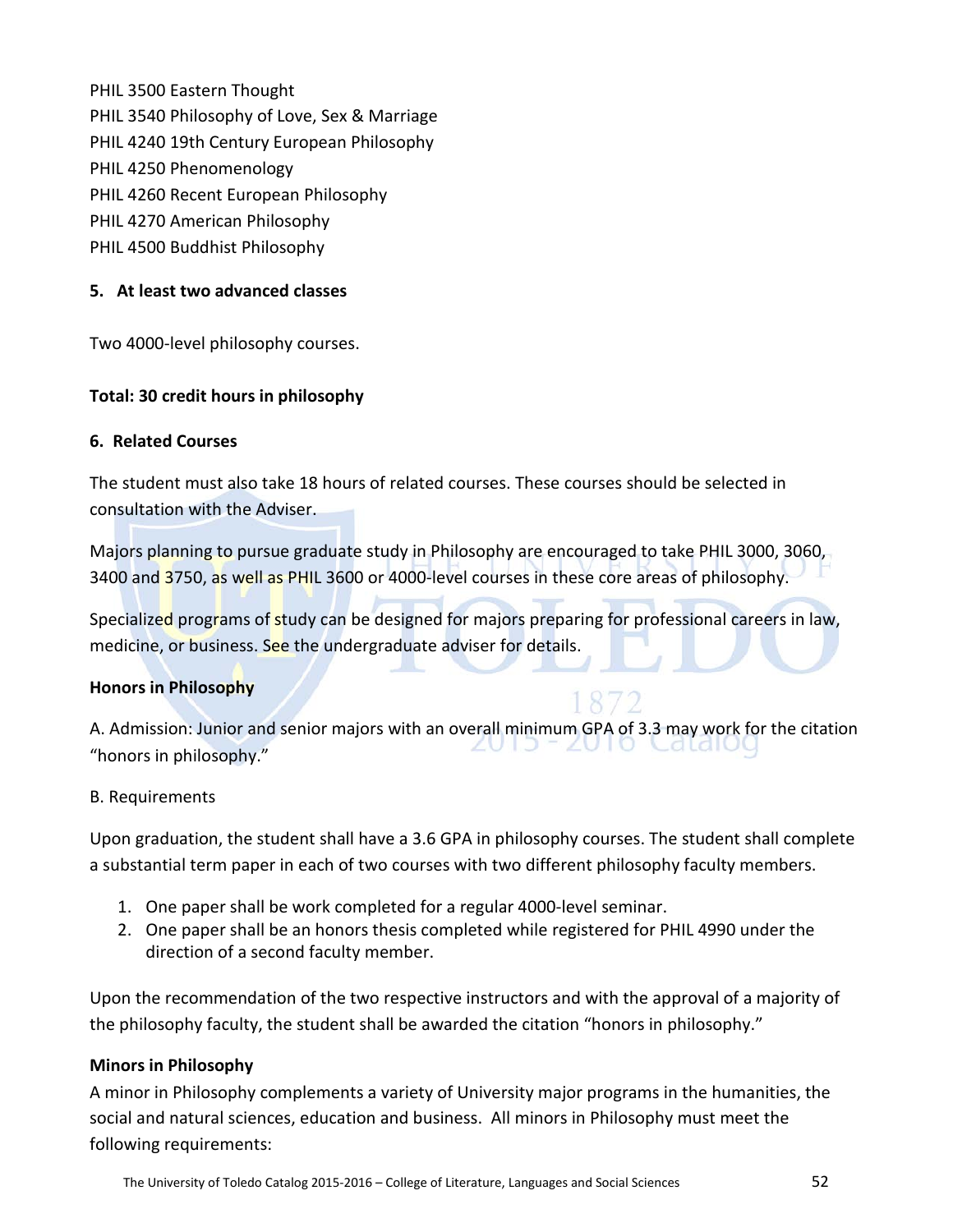1. 21 hours in philosophy with a minimum GPA of 2.0.

2. PHIL 3210 or 3230.

3. At least one course numbered 4000 or above.

4. No more than one independent study, PHIL 4920, will count toward the completion of the minor.

5. The program of study must be approved by the department undergraduate Adviser and verified before graduation.

Specific predesigned programs of study are available in the following areas:

Prelaw

Philosophy and medicine

Philosophy and education

Philosophy of natural science

Philosophy of social science

Also available is a philosophy minor with honors. Specific requirements are:

1. Requirements 1 through 5 above.

2. At least two courses at the 4000 level

3. Either an honors section of a 3000-level course or a 3000-level course taken under an honors contract.

2015 - 2016 Catalog

4. A minimum GPA of 3.3 in philosophy.

# **Department of Political Science**

# **Political Science**

Sam Nelson, Chair

Sam Nelson, Undergraduate Adviser, Pre-law Adviser

Renee Heberle, Undergraduate Honors in Political Science

Jami Taylor, Internship Coordinator

**Degrees Offered**: Political Science offers a program for a bachelor of arts.

Advanced Placement Program

Refer to the University of Toledo's Registrar page at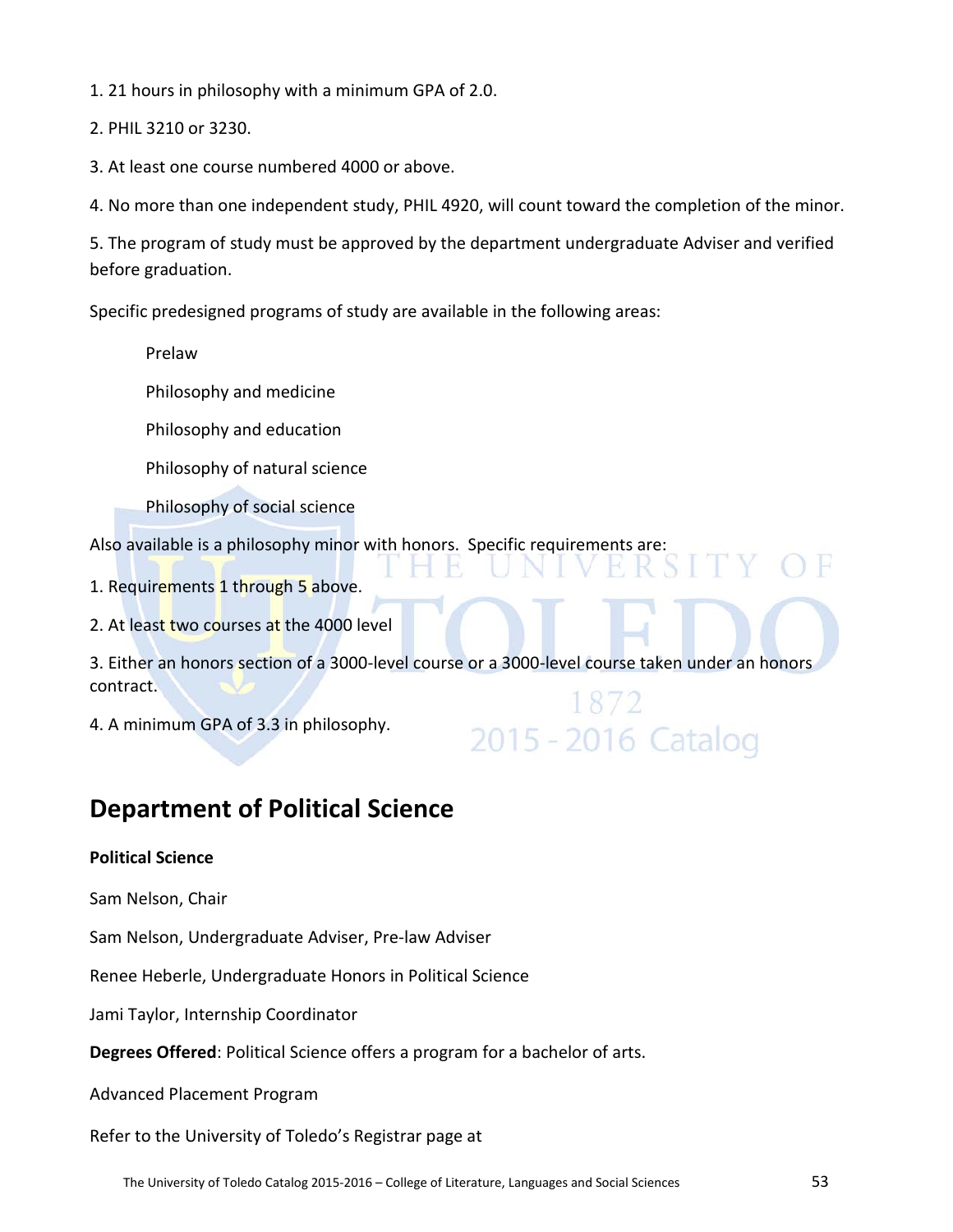https://www.utoledo.edu/offices/registrar/student\_records/advan\_credits.html for specific information on minimum scores and credits awarded for Advanced Placement examinations administered by the College Board Advanced Placement Program

# **Requirements for the Undergraduate Major**

Either PSC 1200, American National Government (3 cr.) or PSC 1400, Current Issues in U.S. Public Policy (3 cr.) plus a minimum of 30 additional hours in political science chosen in consultation with a departmental adviser.

In addition, students must take one course from the three fields.

Comparative Government

PSC 2600, Principles of Comparative Politics

International Relations

PSC 2700, International Relations, 3 hoursPolitical Theory

PSC 2800, Principles of Political Theory, 3 hours

Completion of additional courses in the department to satisfy the 30-hour requirement.

# **Related course work requirements**:

The required 18 hours of related course work should be chosen according to the student's interests and objectives. Selections should be made from 2000-level and higher courses in any other social science (anthropology, economics, geography, psychology and sociology), or in history, philosophy, Law and Social Thought, or Women's and Gender Studies in consultation with an adviser. Selected courses offered by the Department of Communication or in the College of Business Administration also may be chosen with the permission of an adviser. Completion of a minor or of a second major in any department of the university also will be accepted as completion of the Department's related requirement.

# **Concentration in Legal Studies**

This program is designed to allow students to focus their studies on law, legal processes, and legal institutions for careers in the legal profession, for leadership in public affairs, as well as for an interesting major. This solid liberal arts specialization provides excellent preparation for law school and a subsequent career as a lawyer or judge.

The concentration requires the completion of 33 hours in political science, as well as the related course work and other requirements that are normal in the College of Languages, Literature, and Social Sciences.

The foundation for this specialization is a B.A. in Political Science, within which the student must have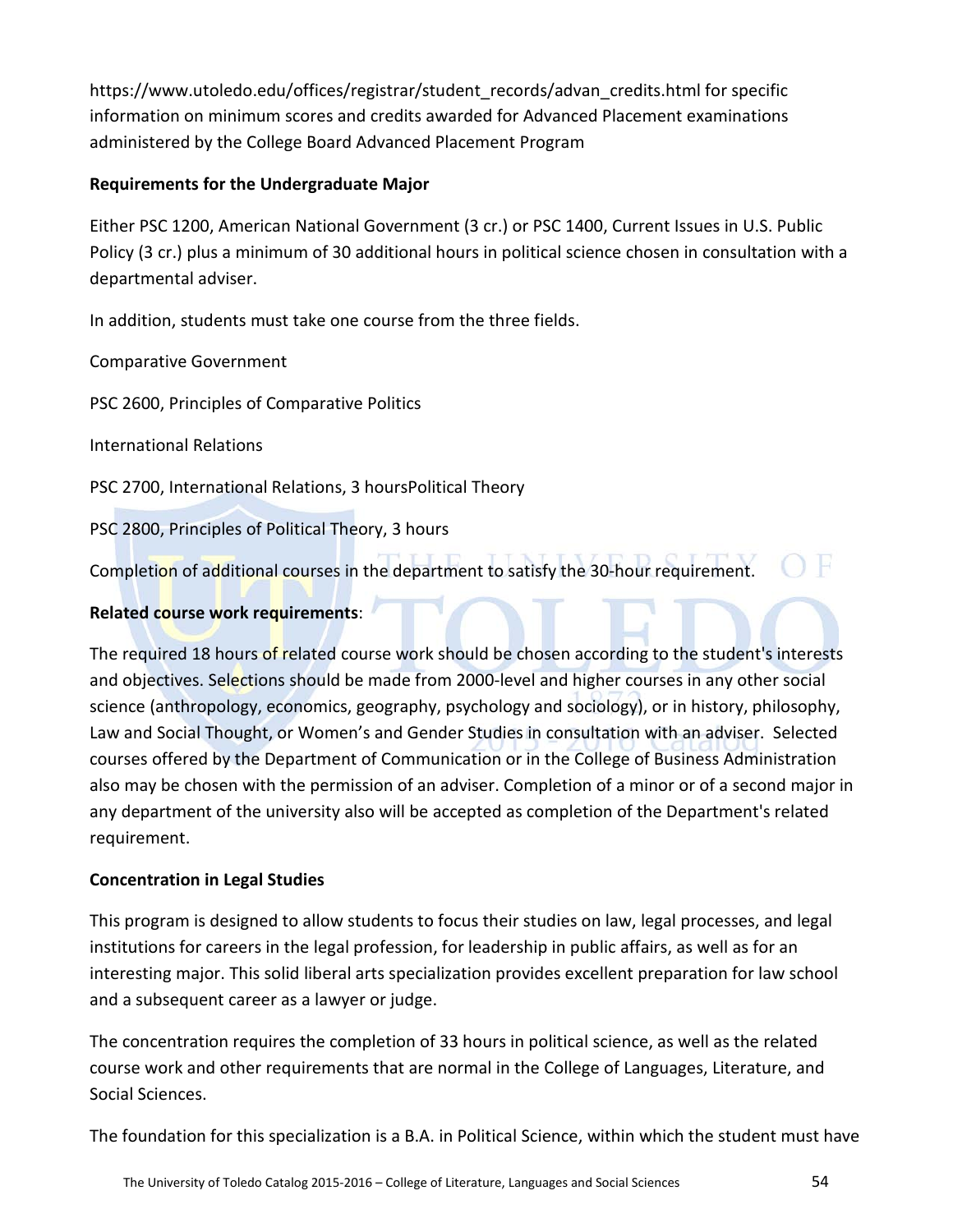included the following two courses:

PSC 1200, American National Government, 3 hours

PSC 3500, Principles of Law

In addition to this 6-credit core, students must take at least four courses from the department's specialized law and legal studies course offerings:

PSC 3510, Constitutional Law and Politics I, 3 hours

PSC 3520, Constitutional Law and Politics II, 3 hours

PSC 4530, Civil Rights, 3 hours

PSC 4550, Contemporary Issues in Law and Politics, 3 hours

PSC 4580, International Law, 3 hours

Nine of the remaining 15 hours required for a degree in political science must be earned by completing one course from within three of the "gateway" fields of the discipline: Comparative **Government** 

NIVERSIT

2015 - 2016 Catalog

PSC 2600, Principles of Comparative Politics

International Relations

PSC 2700, Principles of International Relations, 3 hours

Political Theory

PSC 2800, Principles of Political Theory, 3 hours

While only two additional electives within political science are required for the Legal Studies specialization, students may elect to complete additional classes in the discipline.

Students in the Legal Studies specialization must also complete the College of Languages, Literature, and Social Sciences related course requirements. This consists of 18 hours of upper level (2000 and above) courses in fields related to legal studies (for example, Law and Society, Criminology, Psychology and the Law, Philosophy of Law, Business Law, etc.) selected in consultation with an adviser.

# **Honors in Political Science**

Departmental Honors prepares majors for post-graduate study, for law school, for advanced work in policy research, and for other professional pursuits. It emphasizes intellectual organization and concept formation through the processes of research and writing. Honors work fosters intellectual growth through independent study, involves students in research, prepares students for the intellectual rigor of graduate study, and makes students more competitive for the best employment opportunities upon graduation.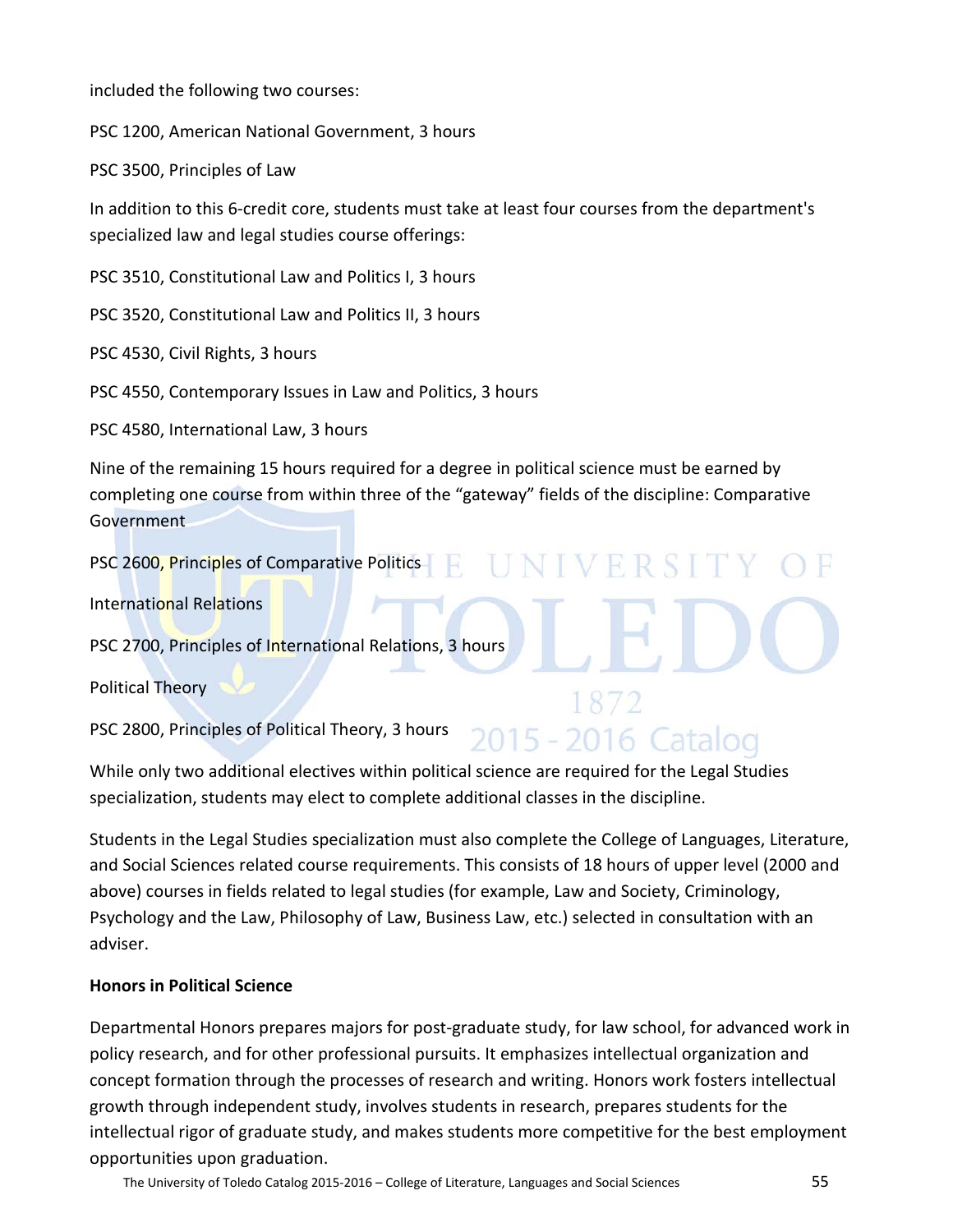These are the skills you will need in many professional positions—whether in governmental service, non-profit organizations, or the private sector. Departmental Honors offers the opportunity to specialize in one of the sub-disciplines of Political Science and to work closely with faculty in the Student's areas of interest.

If you aspire to do the kind of work required for Departmental Honors, we encourage you to contact the Honors Adviser (Dr. Heberle). Judge for yourself whether this individualized, intensive program is right for you.

Departmental Honors work is distinct from the University Honors Program, but works closely with it. You must have an overall UT GPA of at least 3.0 and a GPA of 3.3 or higher in the major and be in your third year of study to sign up for honors work. You must also complete PSC 4960 Senior Honors Thesis.

# **Minor in Political Science**

Students seeking a minor in political science must complete at least 21 hours of course work at the 2000 level or above in the discipline, chosen in consultation with a departmental adviser. It is recommended that minors include in their undergraduate program the introductory course in American Government (PSC 1200) and three of the four gateway subfields. At least 9 of the 21-credit hour minimum must be at the 3000-4000 levels. EKS

# **Minor in Public Administration** (not currently accepting new students)

The minor in public administration is comprised of 21 hours of course work. The minor is not available to undergraduate political science majors; political science majors with an interest in public administration should pursue the specialization in public administration. Students minoring in public administration should take the following courses:  $2015 - 2016$  Catalog

Required Courses (9 credits):

PSC 3420, Principles of Public Administration, 3 hours

PSC 3110, Social Science Statistics

# **Electives (12 credits):**

Part A – Two courses from the following:

- PSC 4370, Administrative Behavior, 3 hours
- PSC 4430, Public Personnel Administration, 3 hours
- PSC 4440, Budgeting and Financial Administration, 3 hours
- PSC 4460, Policy and Administration, 3 hours
- The University of Toledo Catalog 2015-2016 College of Literature, Languages and Social Sciences 56 PSC 4470, Public Organization Theory, 3 hours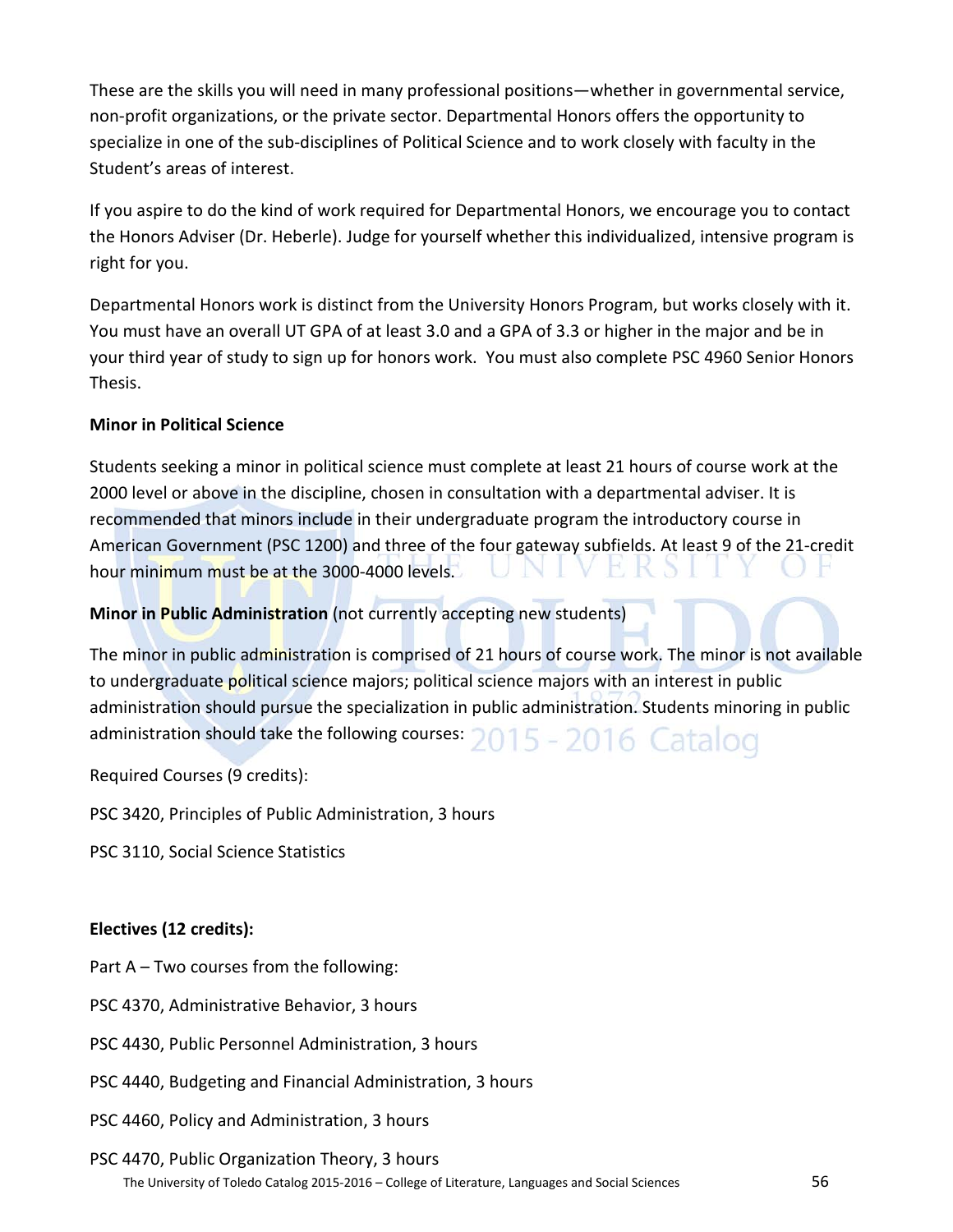Part B – Two courses from the following:

PSC 3260, Government and the Economy, 3 hours

PSC 3310, Municipal Government, 3 hours

PSC 3510, Constitutional Law I, 3 hours

PSC 3730, American Foreign Policy, 3 hours

PSC 4250, Intergovernmental Relations, 3 hours

PSC 4330, Health Care Policy, 3 hours

PSC 4340, Environmental Policy & Administration, 3hours

PSC 4350, Health Care Delivery Systems, 3 hours

PSC 4360, Ethics in Public Policy & Administration, 3 hours

PSC 4410, Management of Nonprofit Organizations, 3 hours

PSC 4480, Comparative Public Administration, 3 hours

PSC 4490, Current Topics in Public Administration, 3 hours

#### **Pre-Law**

Sam Nelson, Adviser

Unlike some pre-professional programs, there is no fixed pre-law curriculum. Critical reading, writing and speaking dominate legal practice and legal education; thus, the central theme of any pre-law course of study should be the development of these skills in the context of areas of substantive interest to the student. Clearly, a course of study designated "pre-law" may extend across a broad range of different disciplines and interests and contain a wide variety of courses. Each student's course of study will be different and should reflect, in consultation with advisors, the specific interests of the student and attention to the development of the critical and analytical skills necessary for success in law school and the legal profession.

R S LTE

# **Department of Psychology**

A. John McSweeny, Chair

Kamala London Newton, Associate Chair

Rickye Heffner, Undergraduate Coordinator and Director of Advising

#### Undergraduate Advising -University Hall 5030

The University of Toledo Catalog 2015-2016 – College of Literature, Languages and Social Sciences 57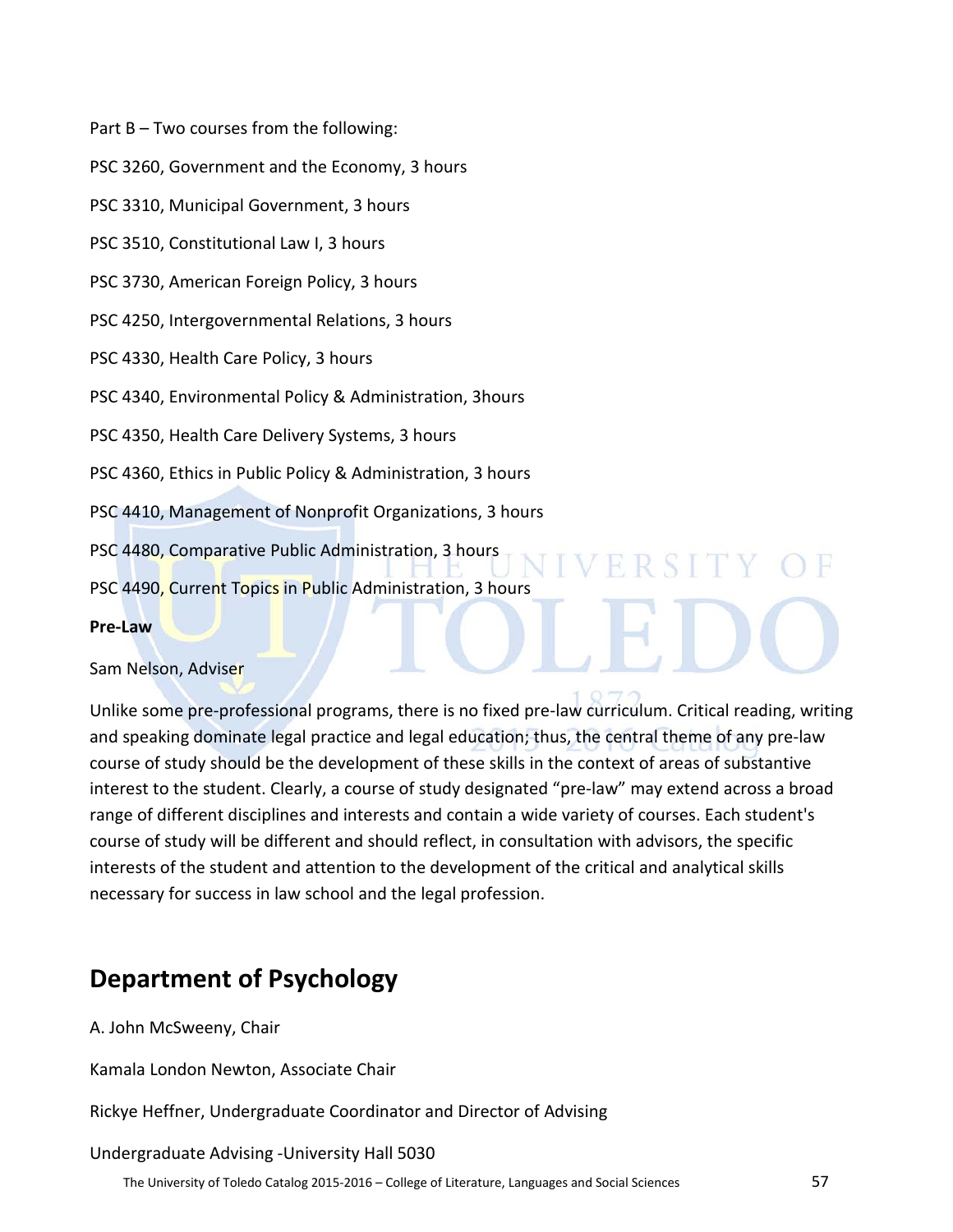The Psychology Advising Office is open on a walk-in basis. The graduate students in the advising intake office can answer basic questions about degree requirements, help you tailor your course selections to meet your goals, and fill out graduation progress evaluations.

**Degrees Offered**: Psychology offers a program for a bachelor of arts.

Advanced Placement Program

Refer to the University of Toledo's Registrar page at https://www.utoledo.edu/offices/registrar/student\_records/advan\_credits.html for specific information on minimum scores and credits awarded for Advanced Placement examinations administered by the College Board Advanced Placement Program

# **Requirements for the Undergraduate Major**

New undergraduates and some new transfers are admitted as pre-majors in Pre-Psychology. You cannot earn a degree in Pre-Psychology. To be fully admitted to the BA Psychology degree program, a student must have earned at least 30 hours of college credit and a cumulative UT GPA of 2.5 or higher.. Students who do not meet this requirement will be considered "Pre-Psychology" majors and will be advised by Psychology advisors. The major in Psychology requires a minimum of 34 semester hours of Psychology courses, with at least 22 of these hours taken at the University of Toledo, plus 18 hours of related courses. Courses for the major in Psychology cannot be taken as P/NC.

# **The B.A. Curriculum**

The B.A. degree in psychology is designed to provide a liberal arts education and to prepare students for graduate training either in a specialized area of psychology (e.g., Experimental or Clinical graduate programs), or for graduate work in related disciplines. Students will be exposed to all of the major fields of psychology. Related courses come from a list pre-approved by faculty in the department and available on the Psychology Department website. These courses are taught by other departments, but are relevant to various areas of psychology. Fundamentals of Biology or Biodiversity (BIOL 2150 or EEES 2150) with lab (BIOL 2160 or EEES 2160) is on the list and is the only related course required of all majors. Students who wish to do so can use these BIOL or EEES hours toward their natural science requirement. Students are free to choose any other courses from the related list, but should do so in consultation with their advisors.

The core psychology curriculum is as follows:

A. **Required** basic psychology courses: **15** hours (Students must select 5 of 6 courses)

PSY 2200 Abnormal Psychology

PSY 2400 Cognitive Psychology

PSY 2500 Developmental Psychology or PSY 2510 Lifespan Developmental

The University of Toledo Catalog 2015-2016 – College of Literature, Languages and Social Sciences 58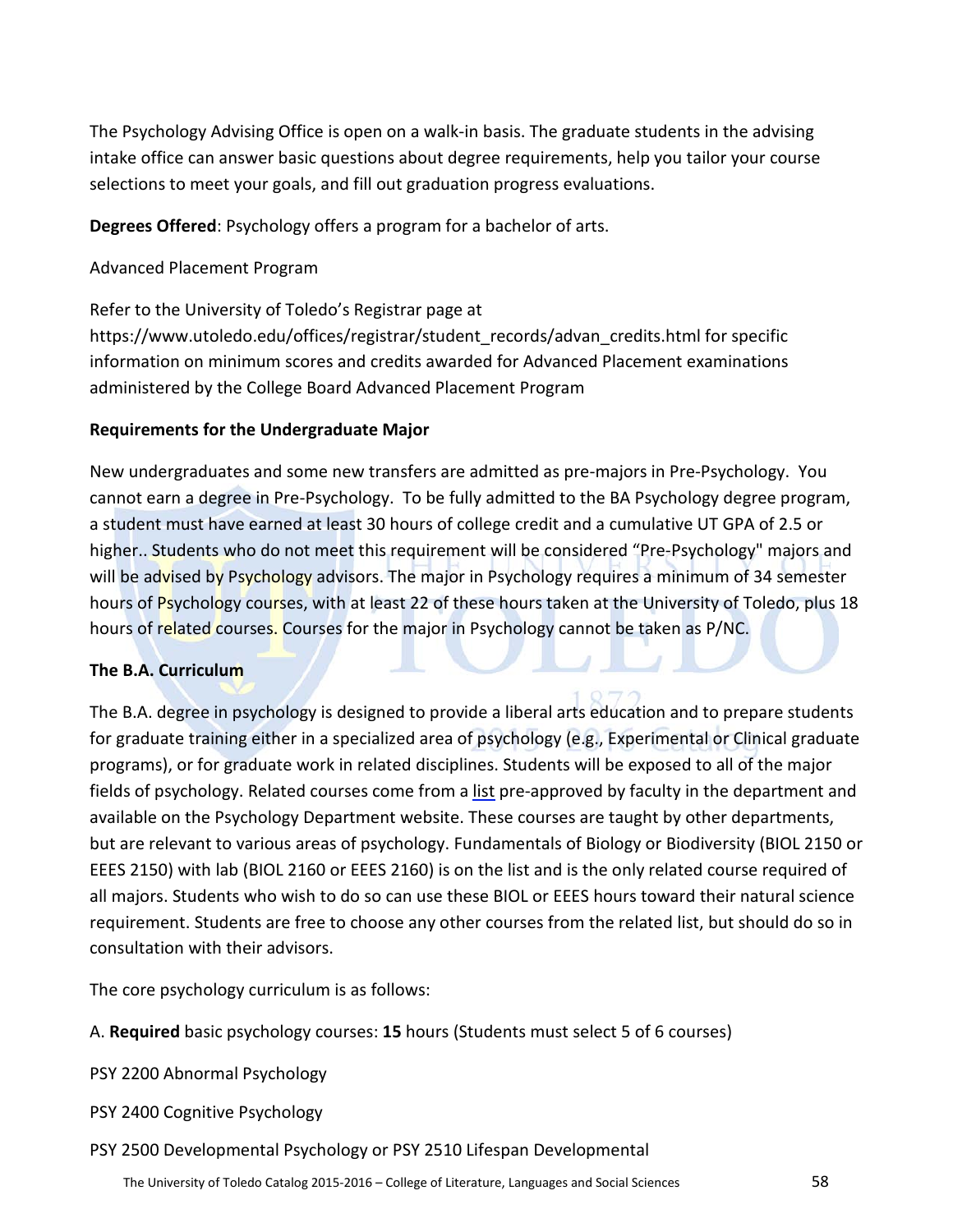PSY 2600 Psychobiology

PSY 2610 Learning and Motivation

PSY 2700 Social Psychology

B. **Required** methodological courses: **7** hours

PSY 2100 Statistical Methods\* (must earn a grade of C- or higher before taking PSY 3110)

PSY 3110 Research Methods in Psychology

**An Advanced Research Course is not required of all majors but s**tudents planning to pursue graduate work in psychology are strongly advised to take an advanced research course from the following list:

**IINIVERSIT** 

2015 - 2016 Cata

PSY 4100 Research Practicum

PSY 4200 Research in Clinical Psychology PSY 4400 Research in Cognitive Psychology PSY 4500 Research in Developmental Psychology PSY 4600 Research in Psycho biology and Learning PSY 4700 Research in Social Psychology PSY 4910 Independent Research PSY 4960 Honors Thesis

\* Students must have a C- or higher in MATH 1320 or higher before taking PSY 2100

C. **Elective** psychology courses: **12-18** hours

This category includes all Psychology courses at the 3000- or 4000-level that are not taken to meet requirements A and B. At least 12 hours of electives must be taken at a 3000-level or higher.

No more than a total of 8 hours of Externship in Psychology (PSY 3940), Research Practicum (PSY 4100), Independent Study (PSY 4990), Independent Research (PSY 4910), and/or Honors Thesis (PSY 4960) combined can count toward the Psychology major.

# D. **Related** courses: **18** hours

The 18 hours of related courses are taken outside the Department of Psychology, and must be on the related list and/or approved by the student's Department advisor.

At least 9 hours must be courses numbered 3000 or higher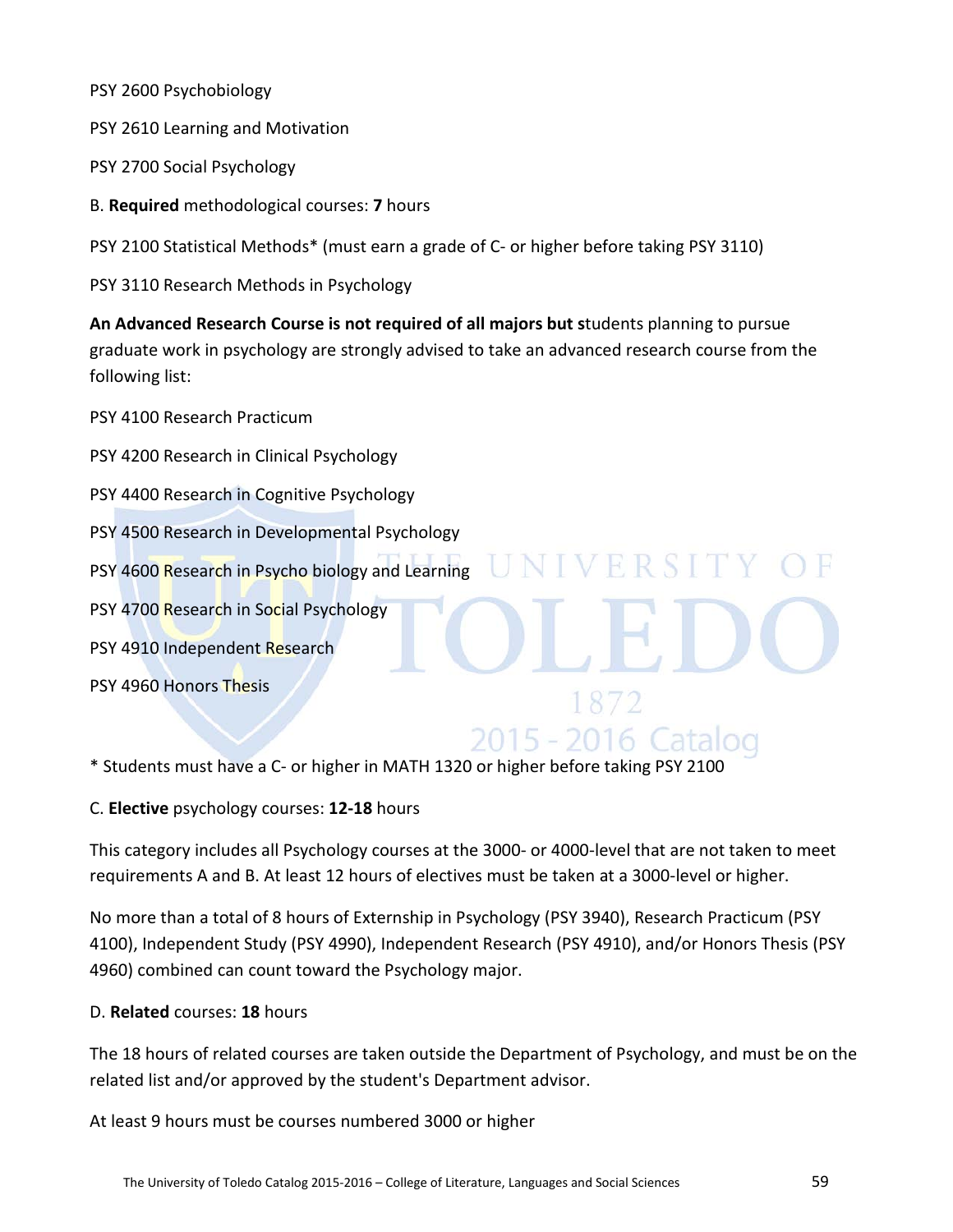Fundamentals of Biology (BIOL 2150) or Biodiversity (EEES 2150), with lab (BIOL 2160 or EEES 2160), must be included in the Related Courses category (or taken as part of the natural science requirement)

A minor in another department or a second major may be used to complete the remaining Related Courses requirement, with the advisor's approval.

# **Honors in Psychology**

# **Requirements for Admission**

Psychology majors are encouraged to earn the graduation citation "Honors in Psychology" through the Department of Psychology honors program. A student can be admitted at any time but no later than the end of the first semester of their junior year. The following criteria must be met for admission to the program:

An overall GPA of 3.8 or higher -*or*- Good standing in the College Honors program

A grade of B or higher in PSY 2100

A GPA in Psychology courses of 3.4 or higher

Recommendation by two Department faculty members  $\bf NIVERSITY \bf O F$ 

Check with your advisor about your suitability for honors. If interested, contact the Department Honors Advisor for application materials.

# **Requirements for Graduation with Honors in Psychology**

Once admitted, Honors students must meet all Requirements for the Undergraduate Major with the 15 - 2016 Cataloo addition of:

Honors Proposal PSY 3800: *Review a topic under the guidance of a faculty member and design and write a proposal for an empirical research project, 3 hr credit*

Honors Research PSY 3910: *Carry out the proposed research project, 3 hr credit*

Honors Thesis PSY 4960: *Analyze the data from the research project, write the results for a research publication in APA style, and present it formally to department faculty, 3 hr credit*

The final GPA in all Psychology courses must be 3.4 or higher.

# **Minor in Psychology**

Students electing to minor in psychology at the University of Toledo must complete a minimum of 21 semester hours of course work: 12 hours of basic courses in Psychology and an additional 9 hours of advanced Psychology courses. Each program of study must be approved by a department adviser. A minimum GPA of 2.0 must be achieved in courses within the minor. Courses in the minor may NOT be taken as P/NC.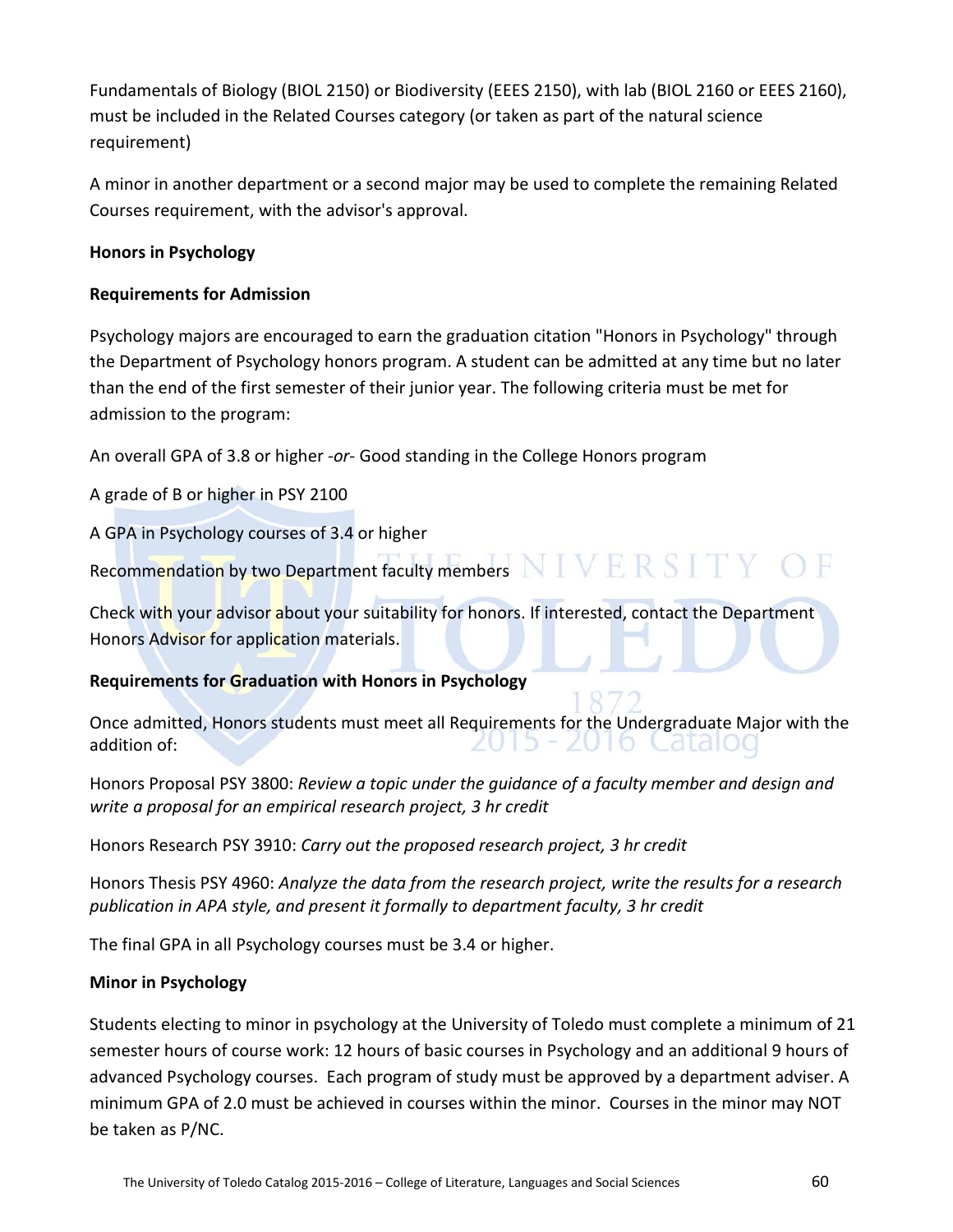The curriculum is as follows:

A. Basic psychology courses: 12 hours

With the approval of a Department advisor, the student must select 4 out of 5 of the following:

PSY 2200 Abnormal Psychology

- PSY 2400 Cognitive Psychology
- PSY 2500 Developmental Psychology or PSY 2510 Life span Developmental Psychology

PSY 2600 Psychobiology

PSY 2700 Social Psychology

B. Advanced courses: 9 hours

With the approval of a Department advisor, the student must select 9 hours of Psychology courses numbered 3000-4990. It should be noted that no more than a total of 4 hours of Research Practicum (PSY 4100), Independent Study (PSY 4990), and/or Independent Research (PSY 4910) may be included.

# **Religious Studies**

(Administered by the Department of Philosophy and Religious Studies)

John Sarnecki, Program Director and Chair

'HE UNIVERSIT

**Degrees Offered**: Religious Studies offers a program for a bachelor of arts. at alloc

#### **Requirements for the Undergraduate Major**

All students majoring in Religious Studies must take a minimum of 30 hours in Religious Studies plus 18 hours of related courses. The course requirements for the major are as follows:

# **A. Required courses (6 hrs.):**

REL 2000 Introduction to Religion, 3 hours

REL 3570 Philosophy of Religion, 3 hours

# **B. Distributive Requirements (12 hrs.)**

At least one course must be taken in each of the three areas listed below. The fourth course can be chosen from any of the three groups. At least one course must be taken at 3000-4000 level. The student may petition their advisor to have other courses substituted for the list below in fulfillment of the distribution requirement.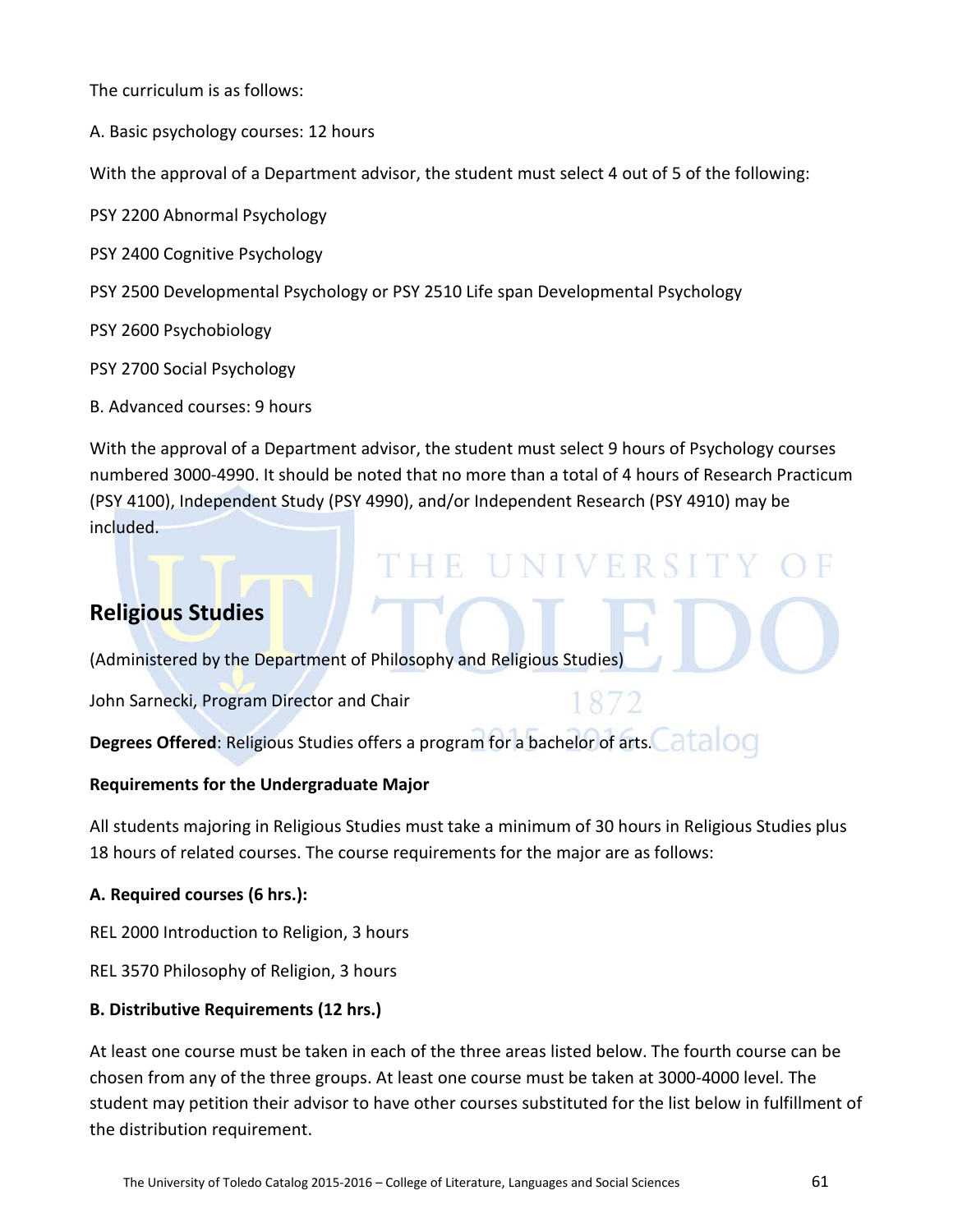# **1. Group One:**

REL 2310, Old Testament/Tanakh, 3 hours

REL 2330, New Testament, 3 hours

REL 2350, Authority and the Bible, 3 hours

REL 2410, Intro. to Christian Thought, 3 hours

REL 3420, Christian Ethical Perspectives, 3 hours

REL 3080, Jewish Biblical Studies, 3 hours

REL 3670, Christian Ritual and Worship, 3 hours

#### **2. Group Two:**

REL 2300, Understanding Monotheism, 3 hours

REL 2980, Intro. to Islam, 3 hours

REL 3350, Qur'an and Hadith, 3 hours

REL 3580, Cont. Issues in Islam, 3 hours

**3. Group Three:**

REL 3500, Eastern Thought, 3 hours

REL 3520, Zen Philosophy, 3 hours

# **C. Focal Area/Electives (12 hrs.)**

Students can choose courses around a desired focal area (e.g., Christian studies, Islamic Studies, Religion and Literature, Religion in America, Science and Religion) or some other area of interest to be determined in consultation with the Religious Studies advisor. At least 6 hours of these electives must be taken at the 4000 level.

R

**IINIVERSIT** 

1872

# **D. Related Courses (18 hrs.)**

As part of the general College of Languages, Literature, and Social Sciences requirements, the student must take 18 hours of related courses outside the Religions Studies program that have been approved by the student's advisor. A minimum of 9 of these hours must be taken at the 3000-level or above. A Minor in another department may be used to satisfy the related courses requirement.

#### **Honors in Religious Studies**

Requirements are:

3.4 in REL major courses at graduation

4000 level paper in a seminar course taken for honors credit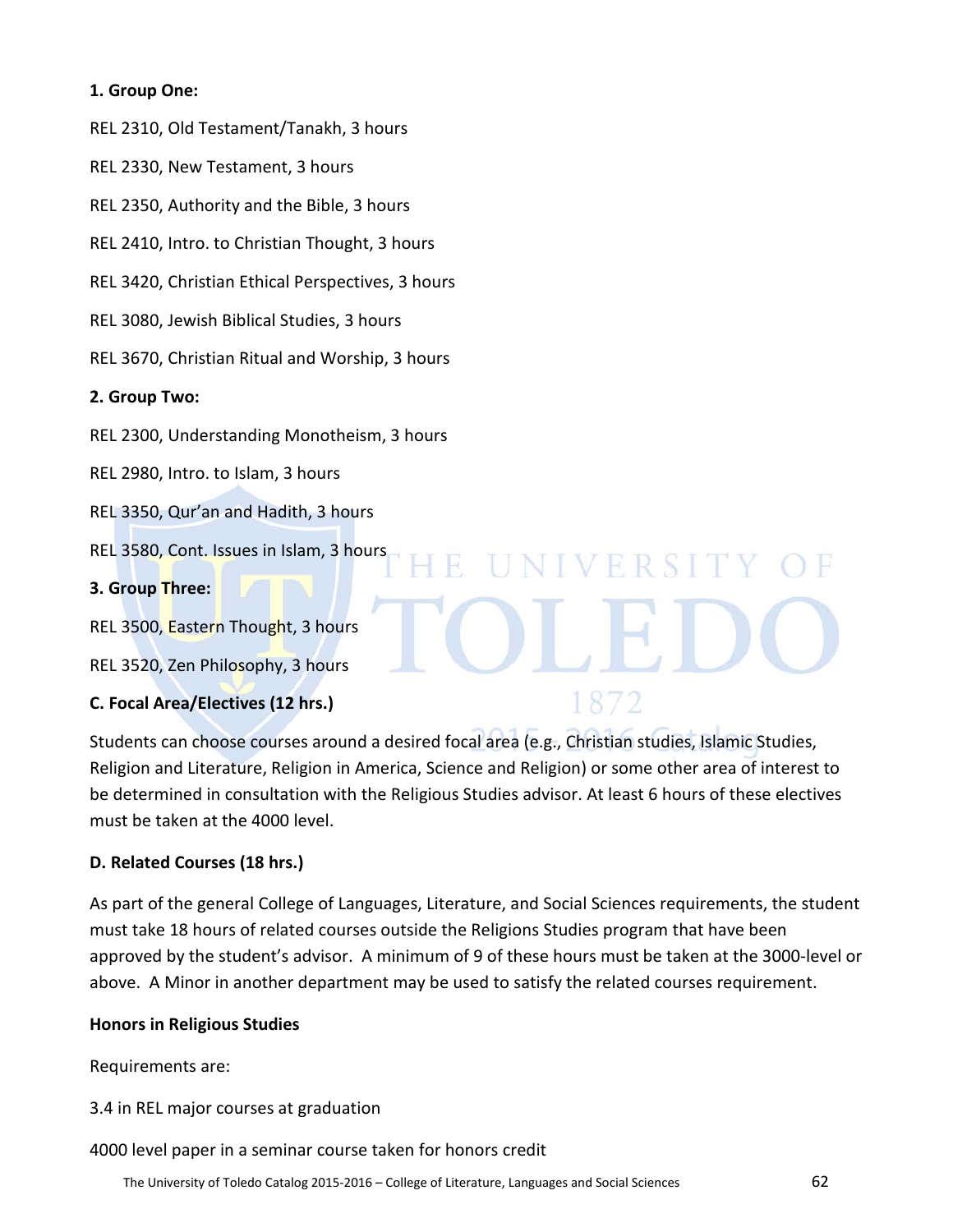REL 1960 Thesis for 3.0 credits

Recommendation of two faculty and majority approval of department faculty

# **Department of Sociology**

Patricia Case, Chair

Mark Sherry, Undergraduate Adviser

**Degrees Offered**: Sociology offers a program for a bachelor of arts.

# **Requirements for the Undergraduate Major in Sociology**

The undergraduate major of 33 hours must include the following:

SOC 2000 ProSeminar in Sociology I, 1 hour

SOC 3270 Social Research Methods, 3 hours

SOC 3290 Social Statistics, 3 hours

IE UNIVERSITY O SOC 4000 ProSeminar in Sociology II, 2 hours

SOC 4040 Classical Theory, 3 hours

21 additional elective hours of sociology courses, at least 15 of which must be at the 3000 or 4000 level.

Students should discuss their personal and professional interests with the undergraduate adviser before selecting elective courses to complete the major.

# **Related Hours**

The requirement of 18 related hours is met with electives taken from at least four of the following disciplines: Africana Studies, Anthropology, Communications, Economics, Geography, History, Political Science, Psychology and Women's and Gender Studies. Fifteen of these hours must be taken at the 3000 or 4000 level. Students may not take P/NC in major or related courses.

# **Honors in Sociology**

Qualified juniors and seniors may apply to work for honors in sociology. The following are requirements for entrance into the Honors Program in sociology:

# A. Admission

3.3 minimum GPA in sociology courses

Minimum cumulative GPA of 3.0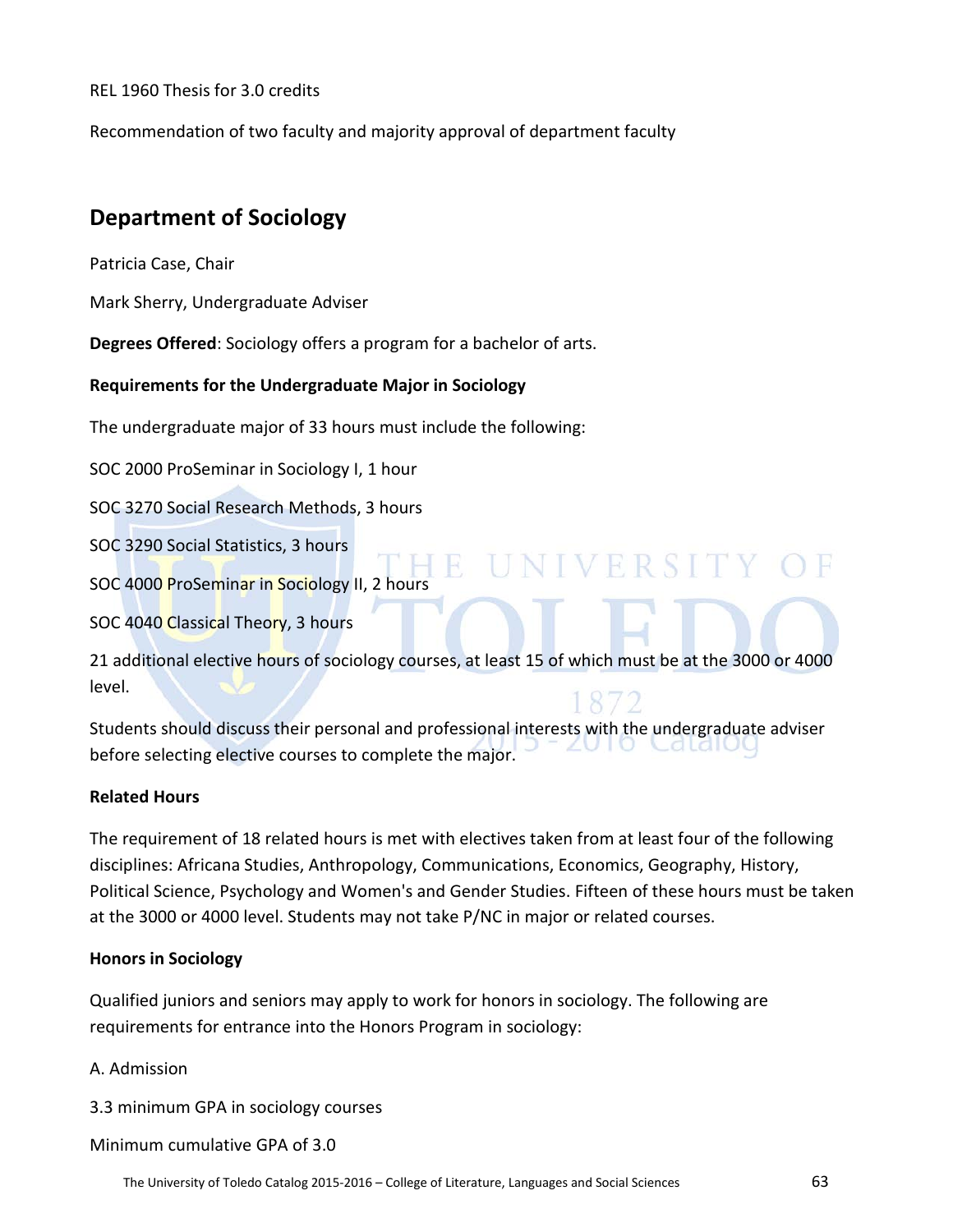Completion of 12 hours of sociology courses; and

Qualification as a sociology major

# B. Requirements

A student must complete nine hours of independent work in sociology. During the final semester before graduation, the student must complete an honors paper. The honors topic and paper are to be developed in close conjunction with a faculty adviser. Students should discuss their special interests with faculty members or with the honors adviser, who will help identify an appropriate faculty member to guide the honors work.

# **Undergraduate Minor in Sociology**

Requirements for the undergraduate minor must include 21 hours configured as follows:

SOC 3270 Social Research Methods, 3 hours

SOC 3290 Social Statistics, 3 hours

- SOC 4040 Classical Theory, 3 hours
- 12 additional elective hours of sociology courses at the 3000 or 4000 level.

# **Urban Studies**

**Interdisciplinary Major**

**Degrees Offered**: Urban Studies offers a program for a bachelor of arts.

# **Requirements for the Undergraduate Major in Urban Studies**

The Urban Studies program, totaling 48 credit hours, is an interdepartmental major with emphasis on urban-oriented courses in economics, geography, history, political science, and sociology. Its purpose is to provide a broadly based educational foundation for understanding the impact and scope of urbanization so that students will be suitably educated to pursue graduate or professional academic programs or to assume positions in urban-related employment.

Required courses: 15 hours chosen from the following, with one course from each department:

ECON 3600, 3 hours GEPL 3710, 3 hours HIST 3270 OR 3280, 3 hours PSC 3310, 3 hours SOC 2410, 4440 OR 4450, 3 hours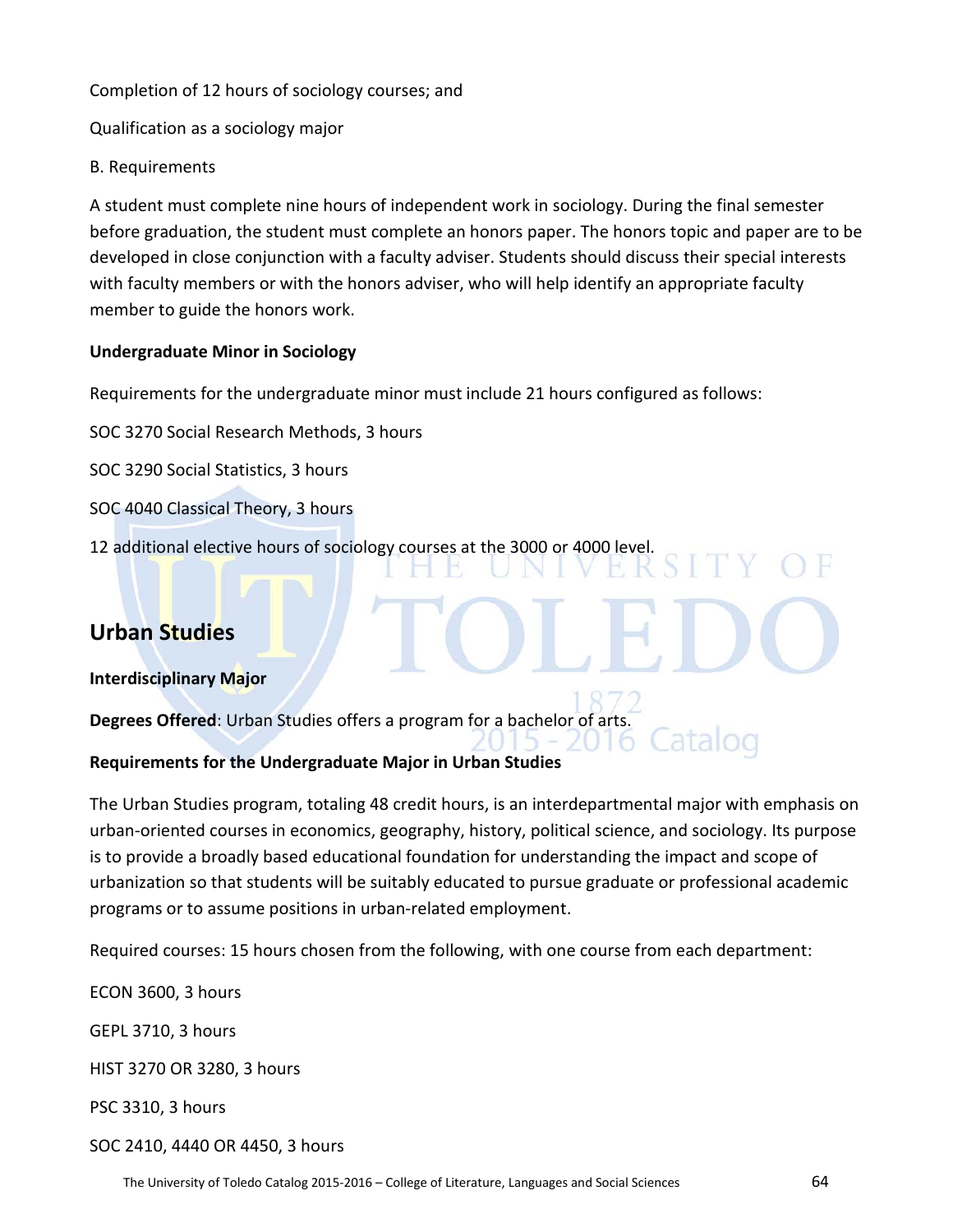12 hours chosen from any of these courses:

ECON 4050; GEPL 4530, 3460; HIST 3250, 3400, 3410; PSC 2300; SOC 3600, 3640, 4340, 4610.

One course in statistics (3 hours): ECON 2640, PSC 3110 or SOC 3290.4.

Students will consult with adviser to choose 18 hours of courses in fields related to Urban Studies.

# **Department of Women's and Gender Studies**

# **Interdisciplinary Major**

Asma Abdel Halim, Interim Chair and Adviser

**Degrees Offered**: Women's and Gender Studies offers a program for a bachelor of arts and a graduate certificate.

# **Requirements for the Undergraduate Major in Women's and Gender Studies**

Major, B. A. 33 hours (30 hours if double-major) E IINIVERSITY **Core Requirements**: 18 hours WGST 1150 Proseminar in Women's and Gender Studies I, 1 hour WGST 2150 Proseminar in Women's and Gender Studies II, 1 hour WGST 3010 Issues in Women's Studies, 3 hours 1872 WGST 4870 Feminisms (Feminist Theory), 3 hours  $2015$  -  $2016$  Catalog WGST 4890 Research & Methodologies, 4 hours WGST 4900 Senior Seminar, 3 hours WGST 4940 Praxis, 3 hours

**Electives:** 15 hours (12 hours if double-major)

All cross-listed WGST classes or courses with WGST numbers (that are not core-classes) count as WGST electives. In some cases, where relevant, courses with other department alpha-codes may count as electives at the discretion of the adviser or chair.

# **Requirements for the Undergraduate Minor in Women's and Gender Studies**

Minor in Women's and Gender Studies: 22 hours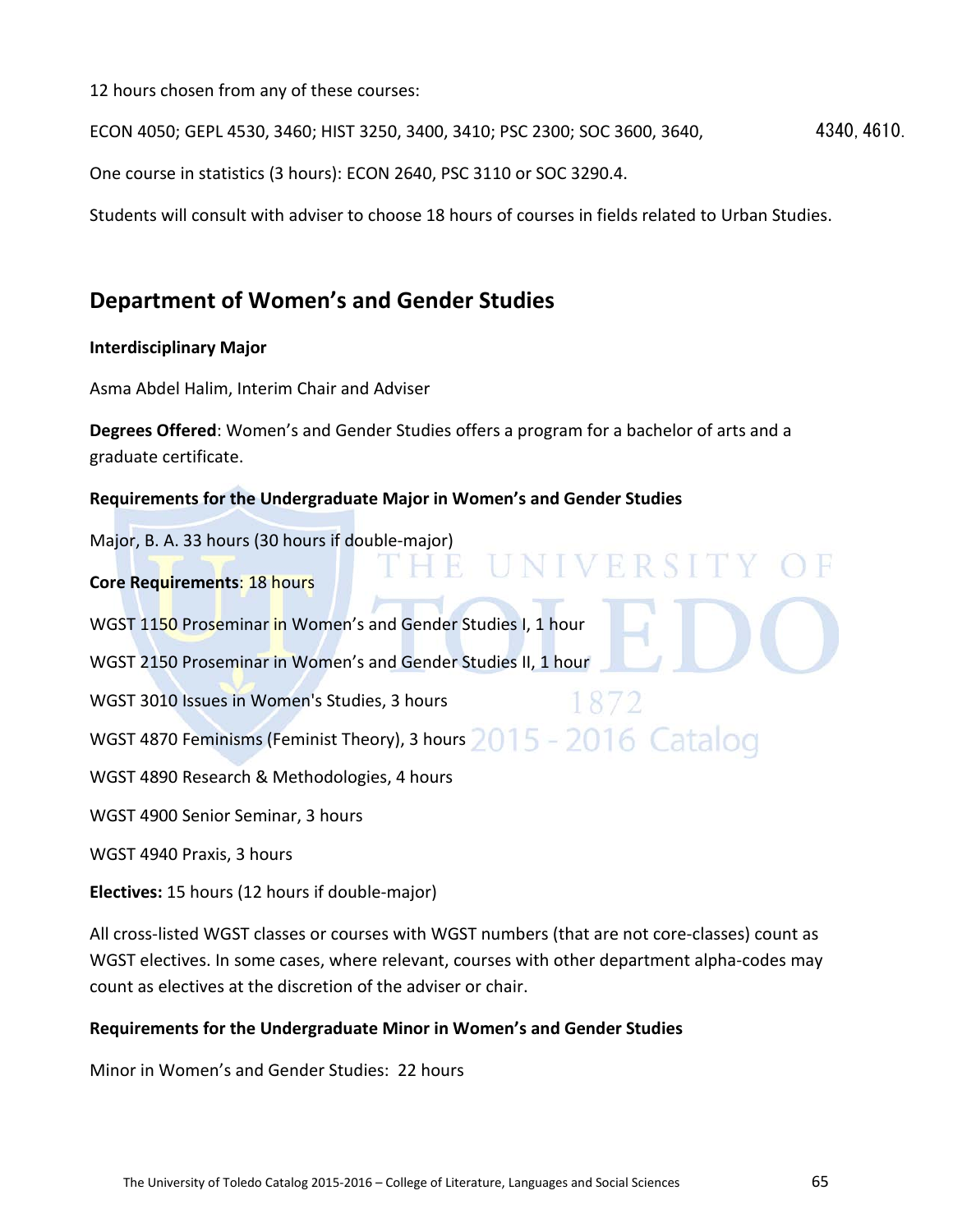#### **Core Requirements: 11 hours**

WGST 1150 Proseminar in Women and Gender Studies 1, 1 hour, OR WGST 2150 Proseminar in Women and Gender Studies 2, 1 hour.

WGST 3010 Issues in Women's Studies, 3 hours

WGST 4870 Feminisms (Feminist Theory), 3 hours

WGST 4890 Research & Methodologies, 4 hours

#### **Electives: 12 hours**

All cross-listed WGST classes or courses with WGST numbers (that are not core-classes) count as WGST electives. In some cases, where relevant, courses with other department alpha-codes may count as electives at the discretion of the adviser or chair.

#### **Requirements for the Undergraduate Minor in Sexuality Studies**

To complete the minor in Sexualities Studies, students must maintain a minimum GPA of 2.0 in the minor field, and complete 19 credits of coursework—10 of required core courses and 9 from a broad list of elective courses, subject to approval by the student's adviser and department chair.

H.

Required core:

WGST 2010: Introduction to Women's Studies, 3 cr.

WGST 4980: Queer Theory OR WGST 4780: Feminisms, 3 cr.

WGST 4890: Women's and Gender Studies Research and Methodologies, 4 cr.

Electives:

# 2015 - 2016 Catalog

H

WGST 2880: Queer Culture(s), 3 cr.

WGST 3200: Issues in LGBT Communities, 3 cr.

WGST 3550: Love, Sex, and Marriage, 3 cr.

WGST 3800: Sexual Politics, 3 cr.

WGST 4590: Law, Policy, and the Politics of Sexuality, 3 cr.

WGST 4780: Feminisms,\* 3 cr.

WGST 4980: Queer Theory\* 3 cr.

\*Only one of these may count as an elective. The other will be counted as part of the core requirements.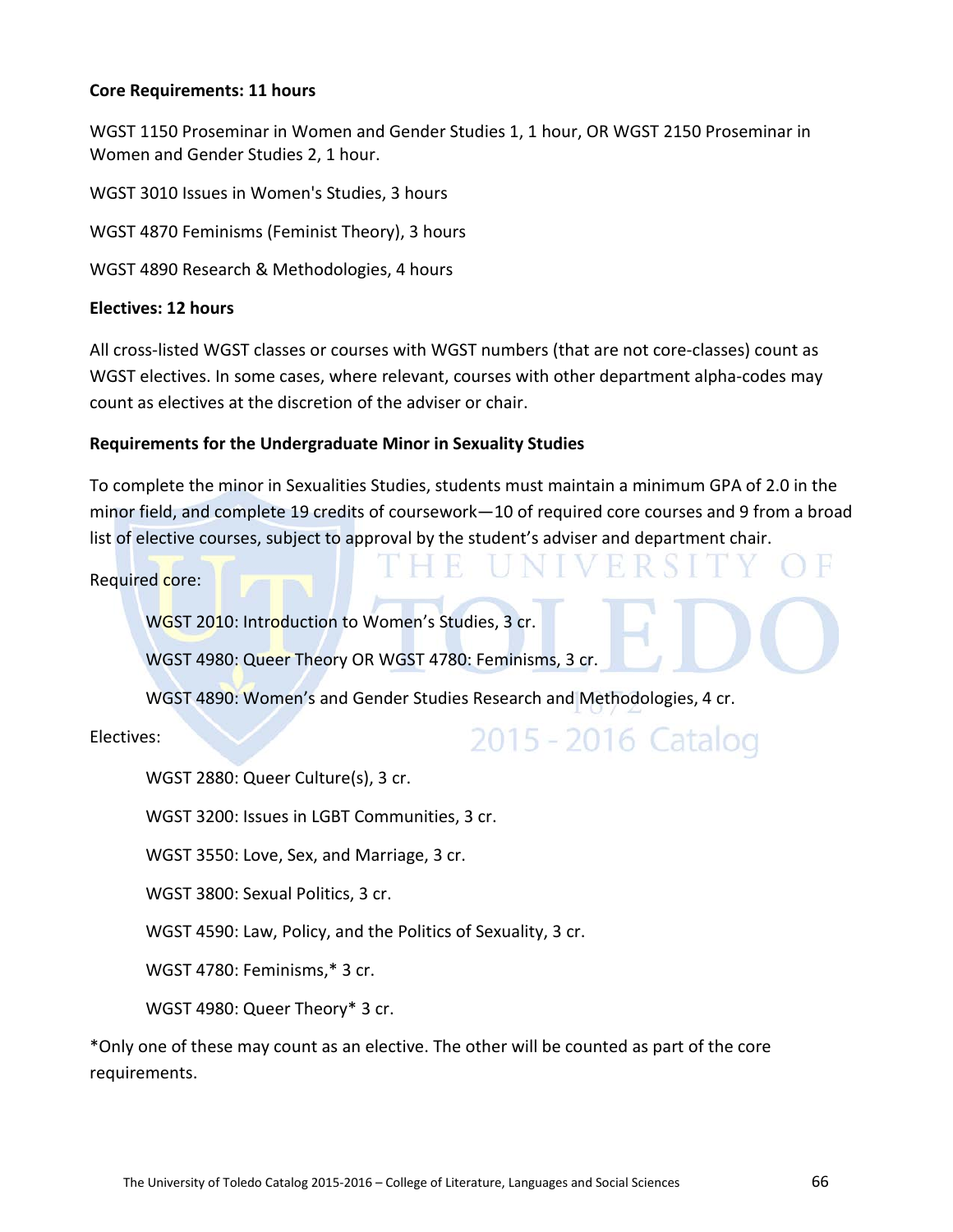# **WGST and Pre-Med**

Students interested in the Pre-Med program may major in WGST. The Pre-Med program is a career track, not an official academic major. All students enrolled in the pre-med program must also choose a major. In the past few years, an increasing number of students interested in health-related careers have chosen WGST as their major. Students with a particular interest in women's health and topics related to gender and healthcare may take the following: WGST 4810 Women's Health Care, WGST 4160 Health and Gender, and WGST 3980 Women and Disability in partial fulfillment of the Women's and Gender Studies major electives. In addition, WGST students pursuing the Pre-Med option will be assigned a mentor, from the medical profession, to provide guidance and advice as they develop their career goals. Students who would like to pursue the WGST and Pre-Med option should speak with the department adviser and the Pre-Med adviser.

# **WGST and Pre-Law**

Students interested in pursuing law school may major in WGST. Pre-Law is not a specific major at the University of Toledo. Students who would like to prepare them-selves for law school may choose any academic major. According to the American Bar Association students interested in attending law school should prepare themselves by gaining the following skills: Analytic / Problem Solving Skills, Critical Reading and Writing Skills, Oral Communication / Listening Abilities, General Research Skills, Task Organization / Management Skills. The WGST degree provides students with the opportunity to gain all of the skills recommended for the successful pursuit of a career in law. In addition, undergraduates in Women's and Gender Studies who wish to study legal ideas, institutions, and procedures from the perspective of gender may pursue a concentration in Law and Social Thought by taking the following: LST 2010, 2500 (2 hours), and 4900 in partial fulfillment of the women's and gender studies major electives, and LST 4940 (3 to 6 hours) to satisfy the women's and gender studies internship requirement. Students should meet with the department adviser to discuss their specific academic plan.

# **Concentrations:**

WGST has formal concentrations in Sexuality Studies and Law and Social Thought. Please speak to the department adviser for more information on these programs.

# **Honors in Women's and Gender Studies**

A student majoring in Women's and Gender Studies who is seeking departmental honors should make formal application near the end of the junior year. The following requirements must be met in order to earn the departmental honors designation at the time of graduation: 1) minimum cumulative GPA of 3.3 overall and 3.5 in WGST courses, 2) Two WGST 3000-4000-level elective courses and 3) WGST 4910 Thesis for three hours, an honors thesis, or a paper from a 4000-level class submitted for review by the department honors committee.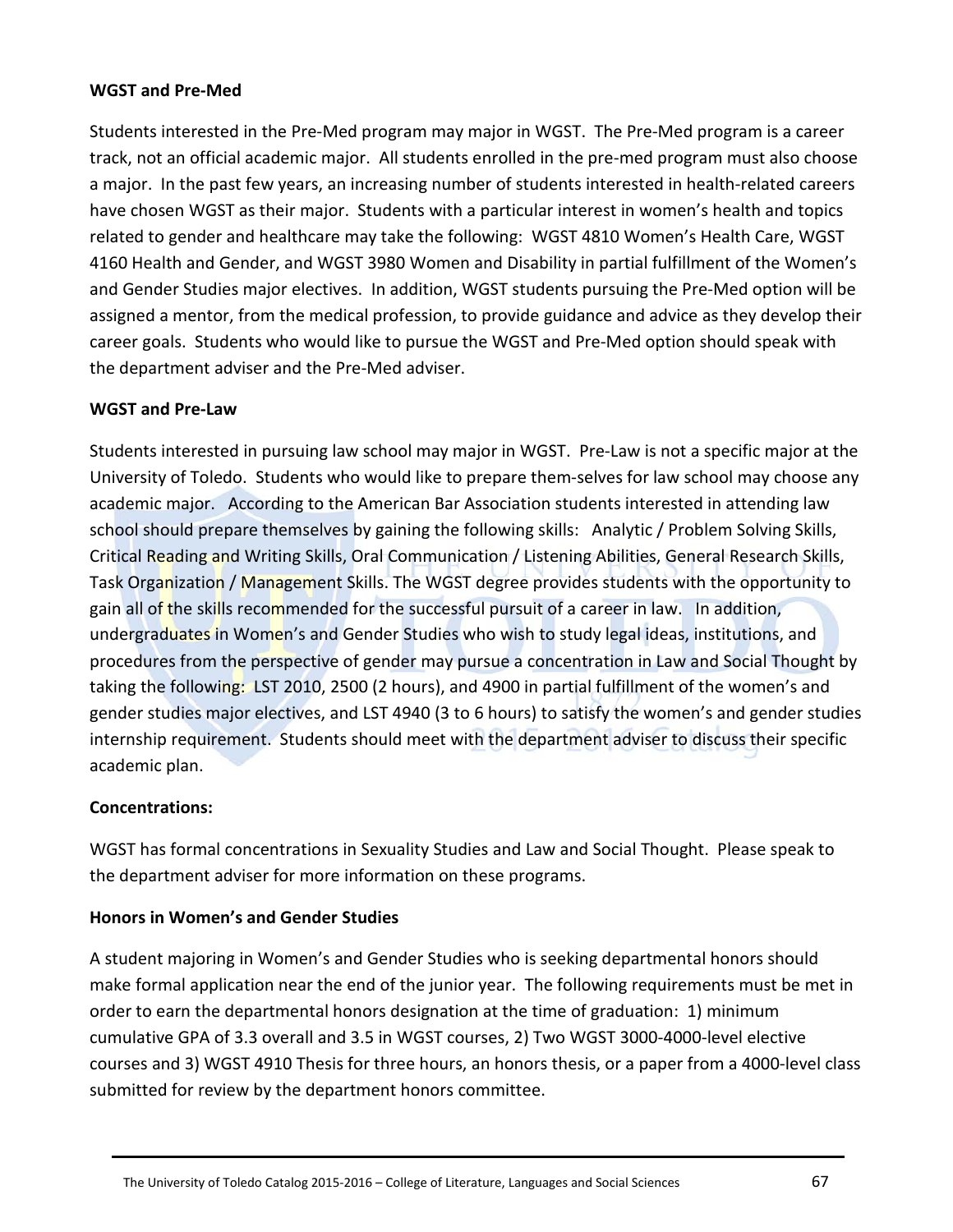# **College of Languages, Literature, and Social Sciences Faculty**

# **Disability Studies Program**

**Allyson Day**, 2014, Assistant Professor B.A., B.F.A., University of Maine at Farmington; M.A., Simmons College; Ph.D., Ohio State University

**James Ferris**, 2008, Professor and Ability Center of Greater Toledo Endowed Chair in Disability Studies B.A., Marquette University; M.A., University of Texas at Austin; Ph.D., Southern Illinois University at Carbondale

**Kim E. Nielsen**, 2012, Professor B.A., Macalester, M.A., Ph.D., Iowa

**Liat Ben-Moshe**, 2013, Assistant Professor B.A., Tel Aviv University; M.A., Ph.D. Syracuse University

# **Department of Economics**

**Olugbenga Ajilore**, 2003, Associate professor B.A., U.C. Berkeley, Ph.D., Claremont Graduate University

**Aliaksandr Amialchuk**, 2007, Associate professor B.A., Hrodno State University; M.A., National University Kyiv-Mohyla Academy; Ph.D., University of Houston

. FM

**IVERSITY OF** 

2015 - 2016 Catalog

**David C. Black**, 1990, Associate professor and Graduate adviser B.A., M.A., Ph.D., State University of New York - Buffalo

#### **Gene Hsin Chang**, 1989, Professor

B.A., Ph.D., Fudan University; M.A., University of California - Berkeley; M.A., Ph.D., University of Michigan

**Larry Cook**, 2006, Associate Lecturer B.A., M.A., The University of Toledo

**Michael R. Dowd**, 1989, Associate professor and Chair B.A., M.A., Ph.D., State University of New York - Buffalo

**Kevin Egan**, 2005, Associate professor B.A., Central College; Ph.D., Iowa State University

**Kristen Keith**, 1994, Associate professor and Undergraduate adviser B.A., University of Montana; M.A., Ph.D., The Ohio State University

**Oleg Smirnov**, 2006, Associate professor B.S. Novosibirsk State University; M.A., West Virginia University; Ph.D., West Virginia University Lecturers

The University of Toledo Catalog 2015-2016 – College of Literature, Languages and Social Sciences 68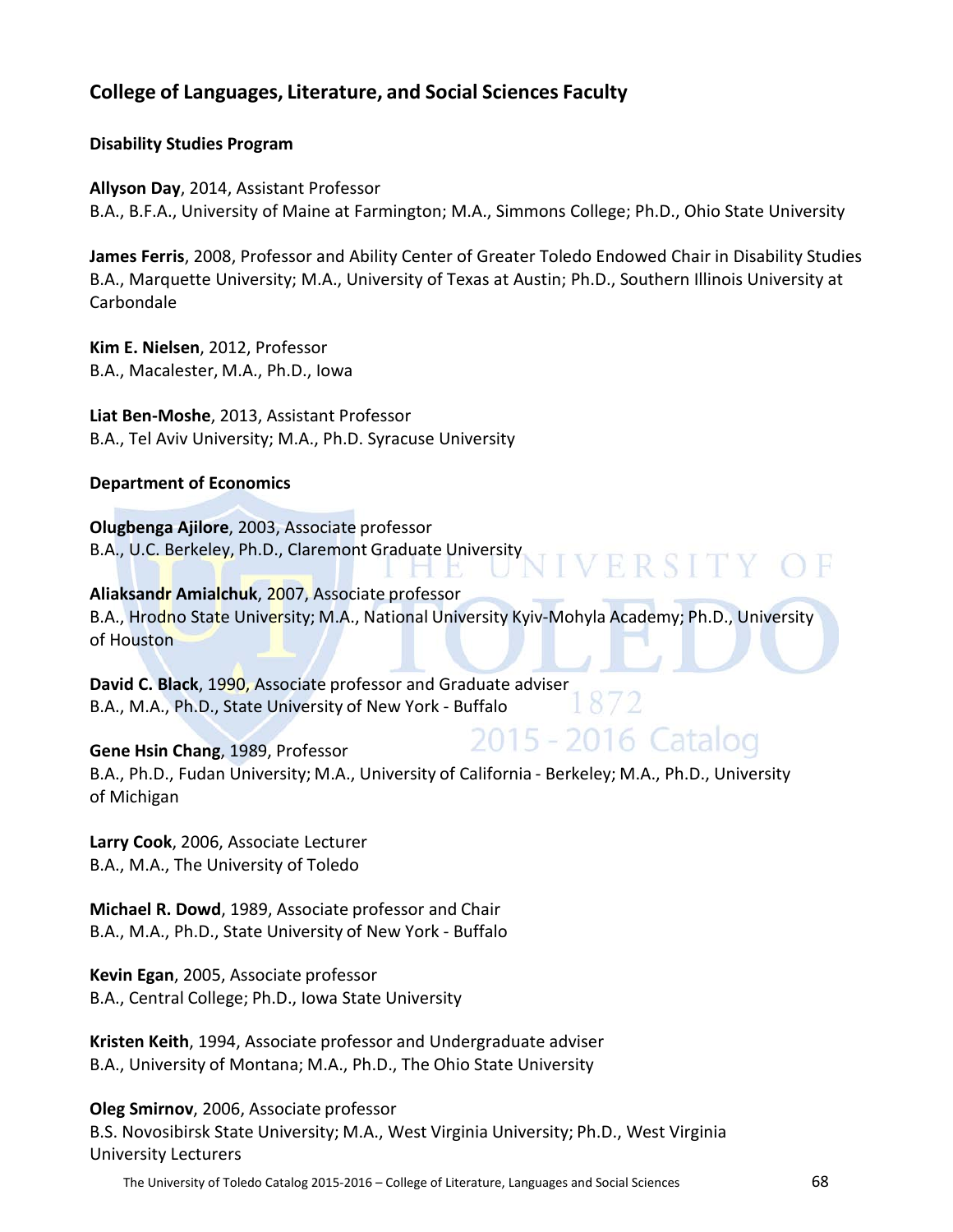Emeritus Faculty

**Julius Gylys**, 1967, Professor emeritus, 1993 B.S., M.B.A., University of Detroit; M.A., Ph.D., Wayne State University

**Michael Magura**, 1969, Professor emeritus, 1999 B.A., St. Vincent College; M.A., Ph.D., Boston College

**Raj Roy**, 1963, Professor emeritus, 1999 B.A., M.A., Calcutta University; Ph.D., Wayne State University

**Frederick Tank**, 1970, Associate Professor emeritus, 1999 B.B.A., University of Georgia; M.A., The University of Toledo; Ph.D., Wayne State University

**Steven Weiss**, 1968, Professor emeritus, 1999 B.A., M.A., Ph.D., University of Colorado

**Calman R. Winegarden**, 1962, Research Professor emeritus, 1989 B.S., American University; M.A., Ph.D., Case Western Reserve University

**Donald J. Yankovic**, 1968, Professor emeritus, 1989 B.A., Monmouth College; Ph.D., University of Pittsburgh

**Department of English Language and Literature**

**Elliot Adams, 2008, Associate Lecturer** B.A., M.A., University of Alabama; Ph.D., Bowling Green State University

2015 - 2016 Catalog **Elizabeth Anderson, 2015, Lecturer** BA Ohio State University, MA., University of Toledo

**Sheri Benton, 2012, Lecturer** B.A., M.A. University of Toledo

**C. Jane Bradley**, 1990, Professor B.A., University of Tennessee; M.A., Syracuse University; M.F.A., Vermont College

Marykay Bryan, 2004, Senior Lecturer B.A., M.A., The University of Akron

**Douglas W. Coleman**, 1989, Professor B.A., M.A., Ph.D., University of Florida

**Daniel Compora**, 1993, Associate professor A.S., Monroe County Community College; B.A., M.Ed., Ph.D., The University of Toledo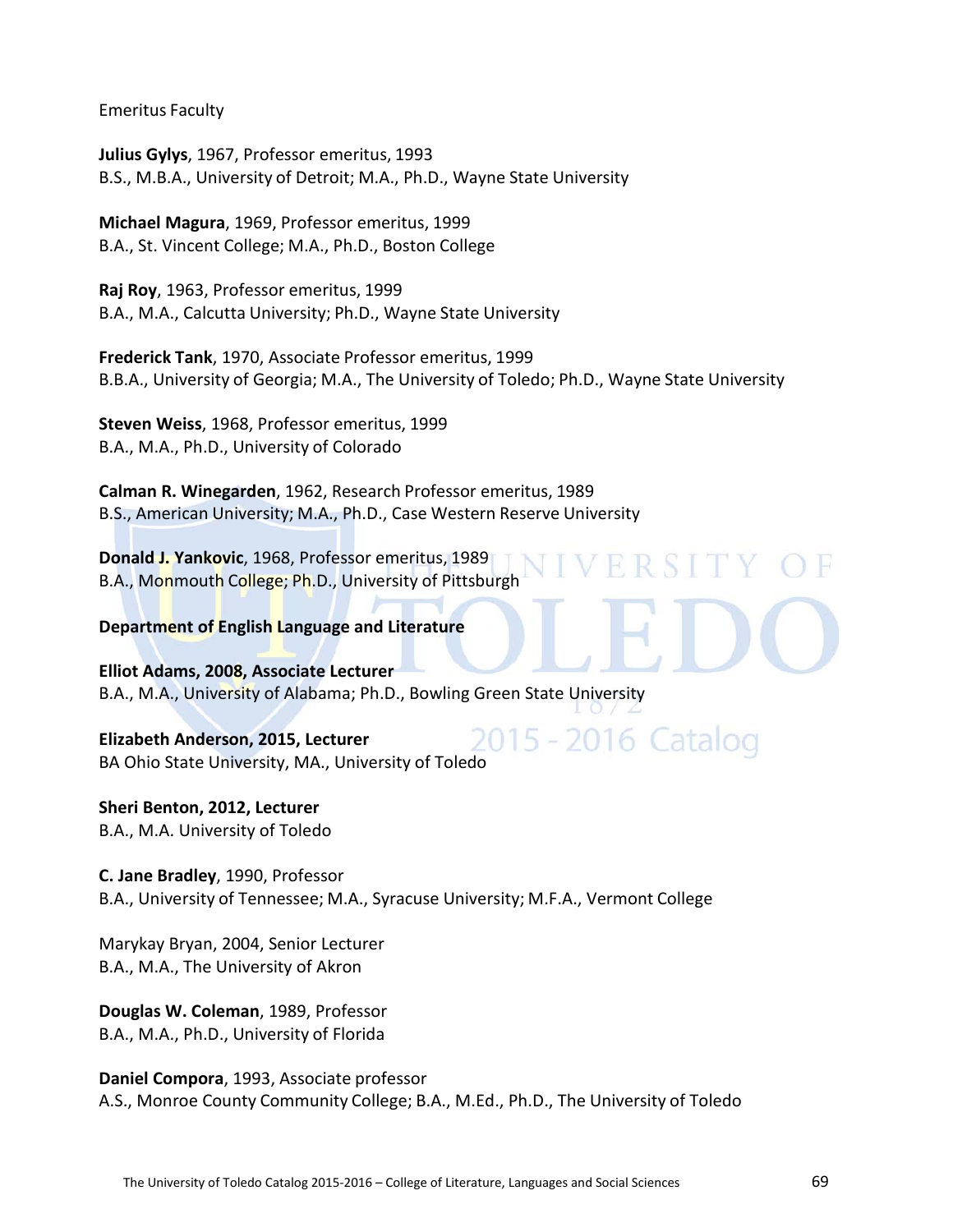**Paul Conner**, 2007, Associate Lecturer B.S., Indiana University Southeast; M.A., University of Louisville

**Deborah Coulter-Harris**, 2007, Associate Lecturer B.A., Fitchburg State College; M.A., Ph.D., University of Toledo

**Michelle Davidson**, 2004, Senior Lecturer B.A., M.A., The University of Toledo

**Michael S. Dubose**, 2005, Senior Lecturer B.A., M.A., University of North Florida, Ph.D., Bowling Green State University

 **Anthony Edgington**, 2005, Associate professor B.A., University of Pittsburg; M.A. Slippery Rock University; Ph.D., University of Louisville

**David L. Erben**, 1997, Assistant professor B.A., M.A., Ph.D., University of South Florida

**Christina M. Fitzgerald**, 2003, Professor B.A., Columbia University; M.A., Ph.D., University of California, Los Angeles

**William N. Free**, 1966, Professor B.A., Yale University; M.A., Indiana University; Ph.D., Yale University

**Timothy Geiger**, 1997, Professor, B.A., West Chester University of Pennsylvania; M.F.A., University of Alabama

**Melissa Valiska Gregory**, 2002, Associate professor B.A., College of Wooster; M.A., Ph.D., Indiana University

**Michael A. Hiser**, 1990, Senior lecturer B.A., M.A., The University of Toledo

**Susan E. Hoehing**, 1989, Senior lecturer B.A., Georgetown University; M.A., The University of Toledo

**Robert S. Imbur**, 2005, Senior Lecturer B.A., M.F.A., University of Notre Dame

**Kevin W. Jett**, 2003, Senior Lecturer B.A., M.A., Indiana State; Ph.D., The University of Toledo

**Rosemary Johnson-Kurek,** 2003, Senior Lecturer B.A., M.A., Bowling Green State University; Ph.D., The University of Toledo

**Laura S. Keller**, 2005, Senior Lecturer B.A., M.A., The University of Toledo

2016 Catalog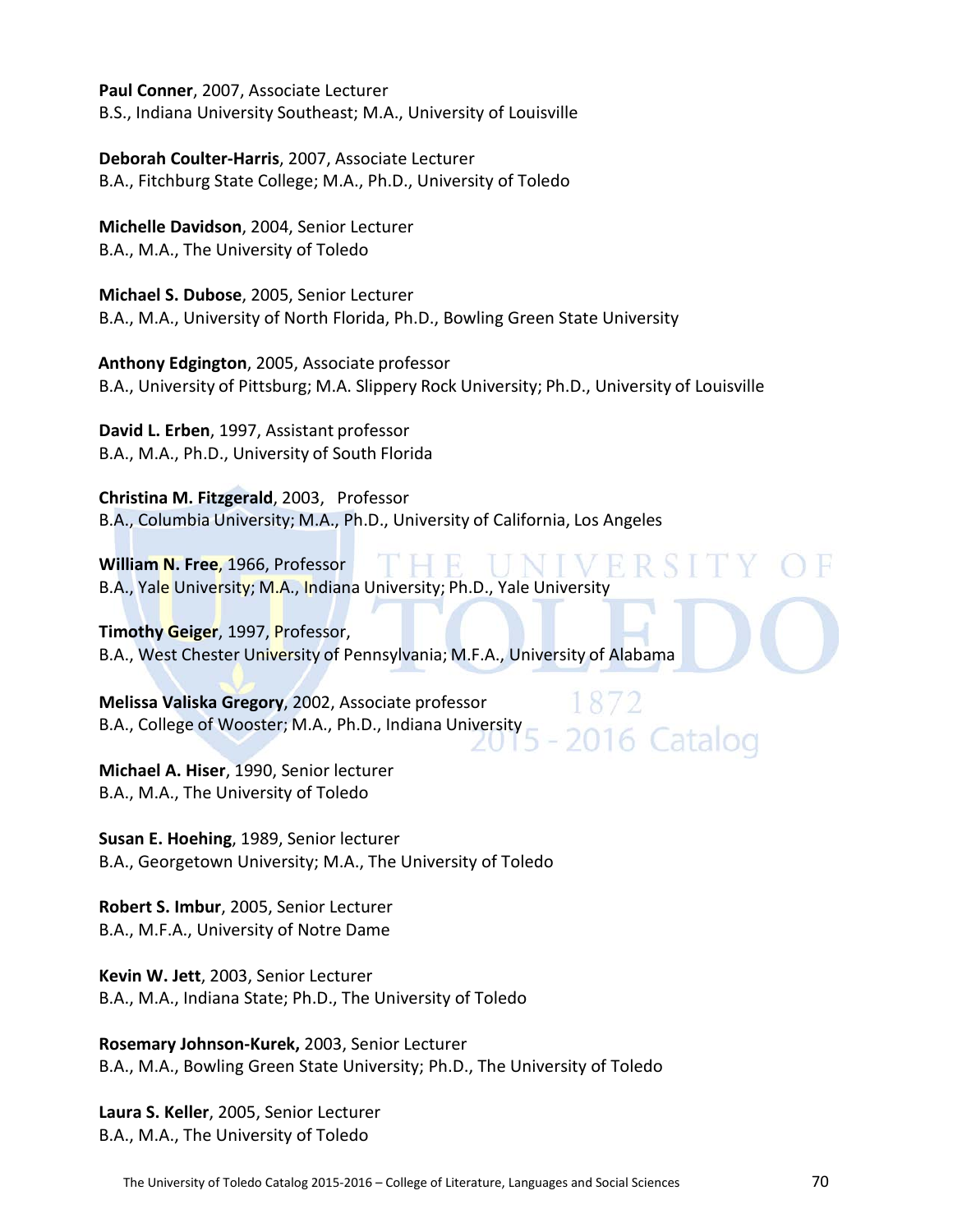**Sara Lundquist**, 1993, Associate professor and Chair B.A., Boston University; B.S., Virginia Commonwealth University; Ph.D., Boston College

**Kimberly Mack**, 2015, Assistant professor BFA New York University, MFA Antioch University, MA, Ph.D, University of California, Los Angeles

**Andrew Mattison**, 2005, Professor A.B., Vassar College, M.A., Ph.D., Brandeis University James Thomas Miller, 2013, Lecturer B.A. Mississippi State University, M.F.A., Southern Illinois University

**Stephanie J. Moldawsky**, 2003, Senior Lecturer B.A., M.A., The University of Toledo

**Carol Parsil**, 2012, Lecturer B.A., M.A., University of Toledo

**Deirdre Perlini**, 2015, Lecturer BA, DePaul University, MA, University of Toledo

**Sabrina Peters-Whitehead**, 2004, Senior Lecturer B.A., Carson-Newman College, M.A., Virginia Polytechnic and State University

**Michael V. Piotrowski,** 1988, Senior Lecturer B.A., Siena Heights College; M.A., The University of Toledo

**Melinda Reichelt**, 1997, Professor B.A., Anderson University; M.A., Ph.D., Purdue University

2015 - 2016 Catalog **Patricia M. Reid,** 1991, Senior Lecturer B.A., State University of New York - Plattsburg; M.A., State University of New York - Binghamton

**Russell J. Reising**, 1994, Professor B.A., M.A., Miami University; Ph.D., Northwestern University

**Parama Sarkar,** 2009, Associate professor B.A., Presidency College, India; M.A., Jadavpur University, India; Ph.D., Michigan State University

**Barbara Schneider**, 2001, Associate professor and Associate Dean, College of Languages, Literature, and Social Sciences B.A., Gonzaga University; M.A., Ph.D., Wayne State University

**Linda A. Schuller**, 1989, Senior Lecturer B.A., Kenyon College; M.A., Ph.D., The University of Toledo

**Suzanne E. Smith**, 1989, Senior Lecturer B.A., State University of New York - Brockport; M.A., The University of Toledo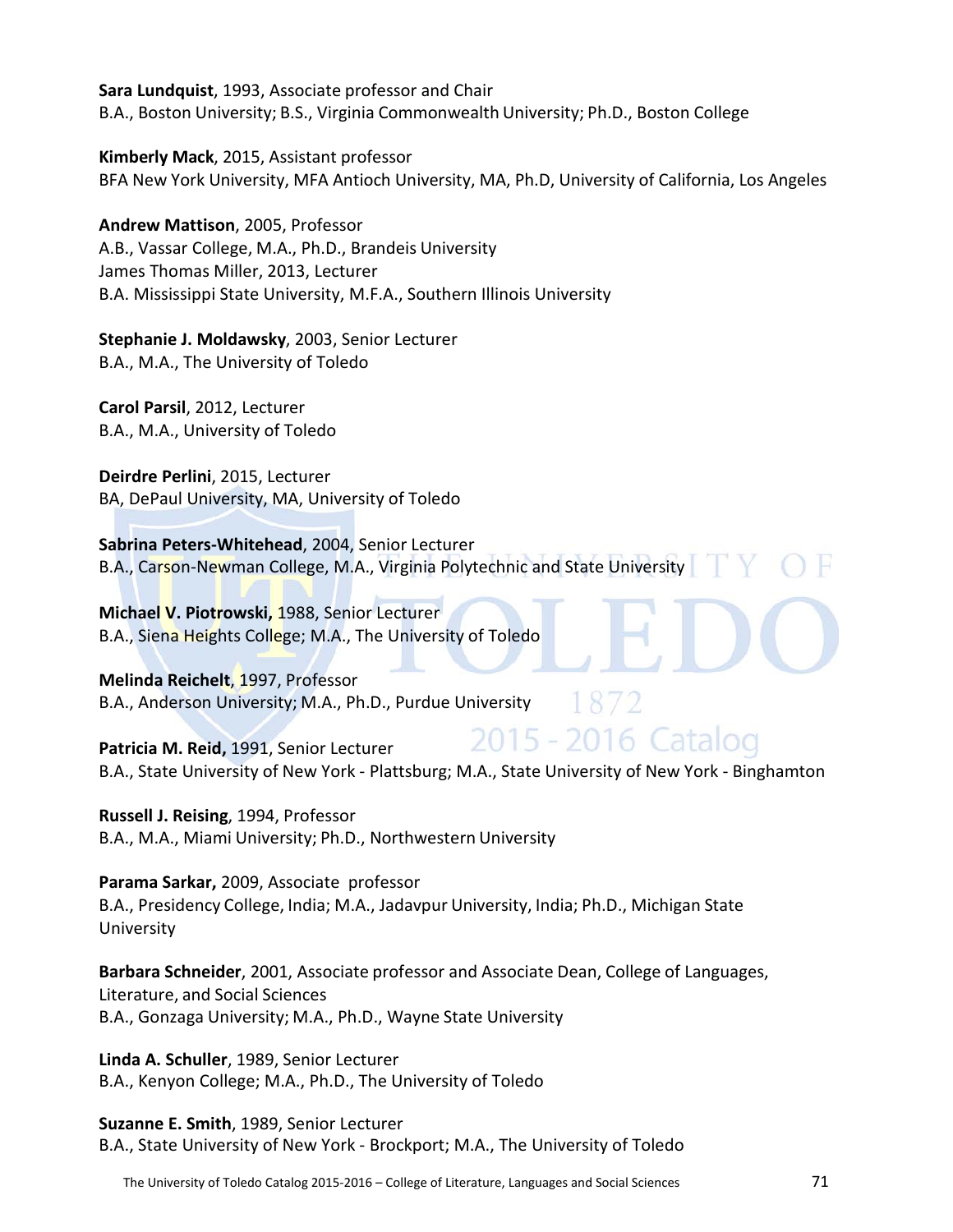**Paul Stabile**, 2013, Lecturer B.S. Saint Louis University, M.A., University of Missouri-St. Louis, Ph.D., Saint Louis University

**Skaidrite Stelzer**, 1985, Assistant professor B.A., M.A., Western Michigan University; Ph.D., Kent State University

**Benjamin Stroud**, 2011, Assistant professor B.A., University of Texas, Austin; M.A., M.F.A., Ph.D., University of Michigan

**Robert S. Turley**, 1989, Associate professor B.A., Oral Roberts University; M.A., University of Tulsa; Ph.D., Florida State University

**Mary B. Van Ness**, 1989, Senior Lecturer B.A., M.A., The University of Toledo

**Mary Beth Wetli,** 2014, Lecturer B.A., Villanova University; M.A., University of Notre Dame; Ph.D., University of Pennsylvania

**Paul W. Wise**, 2004, Senior Lecturer B.A., Northern Michigan University, M.A., Bowling Green State University, Ph.D., Michigan State University

**Sara J. Yaklin,** 2004, Senior Lecturer B.A., Hiram College; M.A., University of Toledo

**Lecturers** 

Emeritus and Superannuate Faculty

2015 - 2016 Catalog **Samir Abu-Absi**, 1968, Professor emeritus, 2006 B.A., American University of Beirut; M.A., Ph.D., Indiana University

**Harriet F. Adams**, 1972, Associate professor emeritus, 2000 A.B., M.A., Bryn Mawr College; Ph.D., The Ohio State University

**Thomas E. Barden**, 1976, Professor Emeritus 2013 B.A., M.A., Ph.D., University of Virginia

**Lawrence J. Dessner**, 1969, Professor emeritus, 1999 B.A., Yale University; M.A., Ph.D., New York University

**Ruth Friedman**, 1968, Professor emeritus, 1985 B.Ed., M.A., The University of Toledo

**Alfonso J. Grande**, 1964, Professor emeritus, 1990 B.A., M.A., Seton Hall University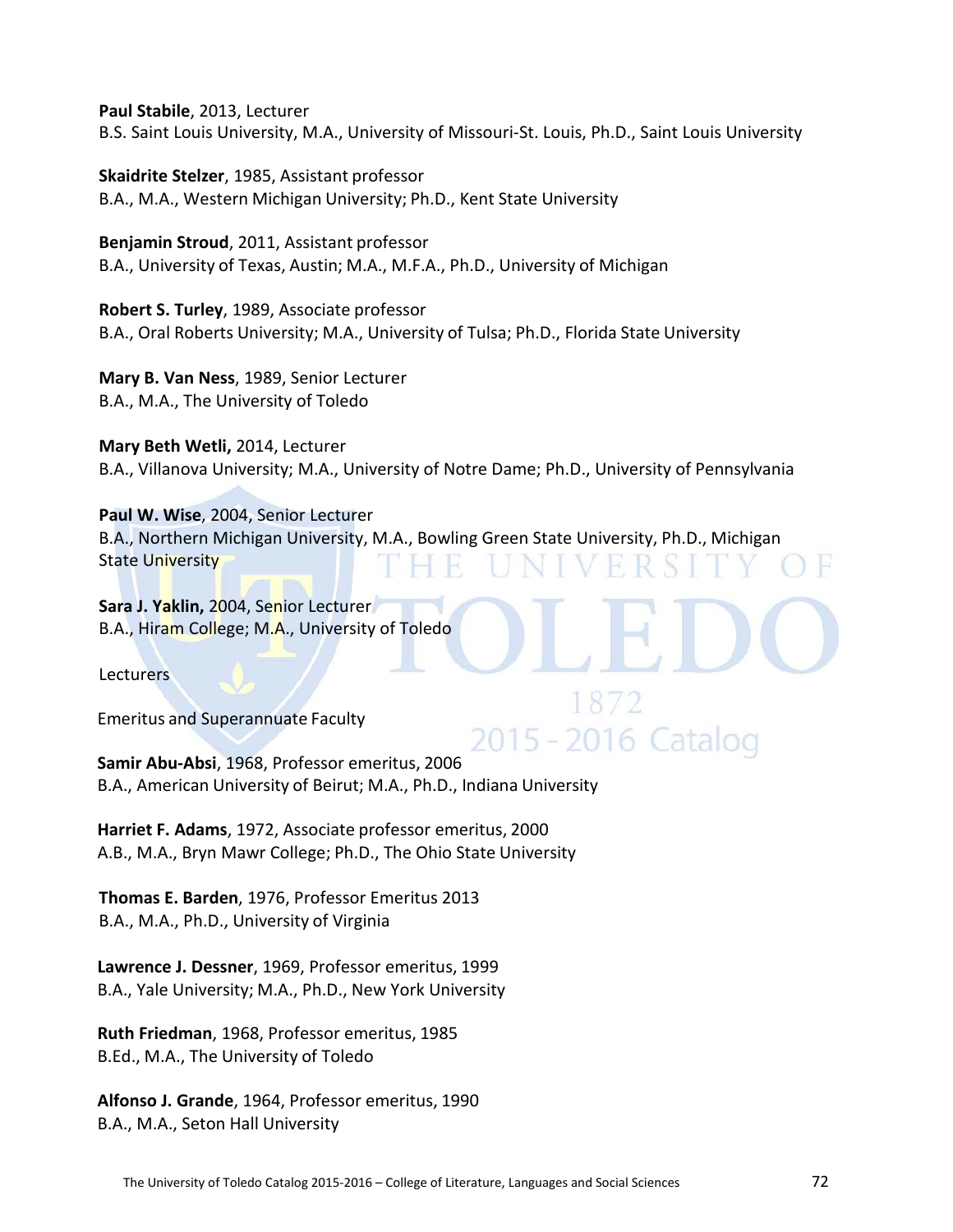**James K. Larson**, 1965, Associate professor emeritus, 1993 B.A., M.A., Columbia University

**Clarence B. Lindsay Jr.**, 1971, Professor emeritus, 2009 B.A., Illinois State University; Ph.D., University of Minnesota

**Joel A. Lipman**, 1975, Professor emeritus, 2012 B.S., J.D., University of Wisconsin; M.A., State University of New York - Buffalo

**William McDonald Jr.**, 1955, Professor emeritus, 1993 B.A., M.A., University of Alabama; Ph.D., Northwestern University

**Carol Nelson-Burns,** Associate professor emeritus, 2007 B.A., Mount Union College; M.A., Youngstown State University; Ph.D., University of Toledo

**Jon F. Patton**, 1968, Associate professor emeritus, 1999 B.A., Kent State University; M.A., University of Oregon; Ph.D., Ohio University

**Robert S. Rudolph**, 1965, Professor emeritus, 1999 B.A., Temple University; M.A., Ph.D., University of Wisconsin

**Dorothy Siegel**, 1977, Associate professor emeritus, 2010 B.A., Brandeis University; Ph.D., Massachusetts Institute of Technology

**David Q. Smith**, 1967, Associate professor emeritus, 1999 B.A., Columbia University; M.A., New York University; Ph.D., University of Illinois

**Guy A. Szuberla**, 1969, Professor emeritus, 1999 A.B., Purdue University; M.A., Roosevelt University; Ph.D., University of Minnesota **Herbert P. Zornow**, 1961, Associate professor emeritus, 1989 B.A., Wesleyan University; M.A., Yale University

**Matthew H. Wikander**, 1987, Professor Emeritus, 2014 B.A., Williams College; B.A., M.A., Cambridge University; Ph.D., University of Michigan

**Department of Foreign Languages**

**Katherine Best, 2004, Senior Lecturer B.S., M.A., Bowling Green State University**

**An Chung Cheng,** 1998, Associate professor of Spanish B.A., Fu Jen Catholic University; M.A., Ohio University; Ph.D., University of Illinois at Urbana - Champaign

**Kimberlie Colson**, 2007, Associate Lecturer B.A., Florida A&M; M.A., Purdue University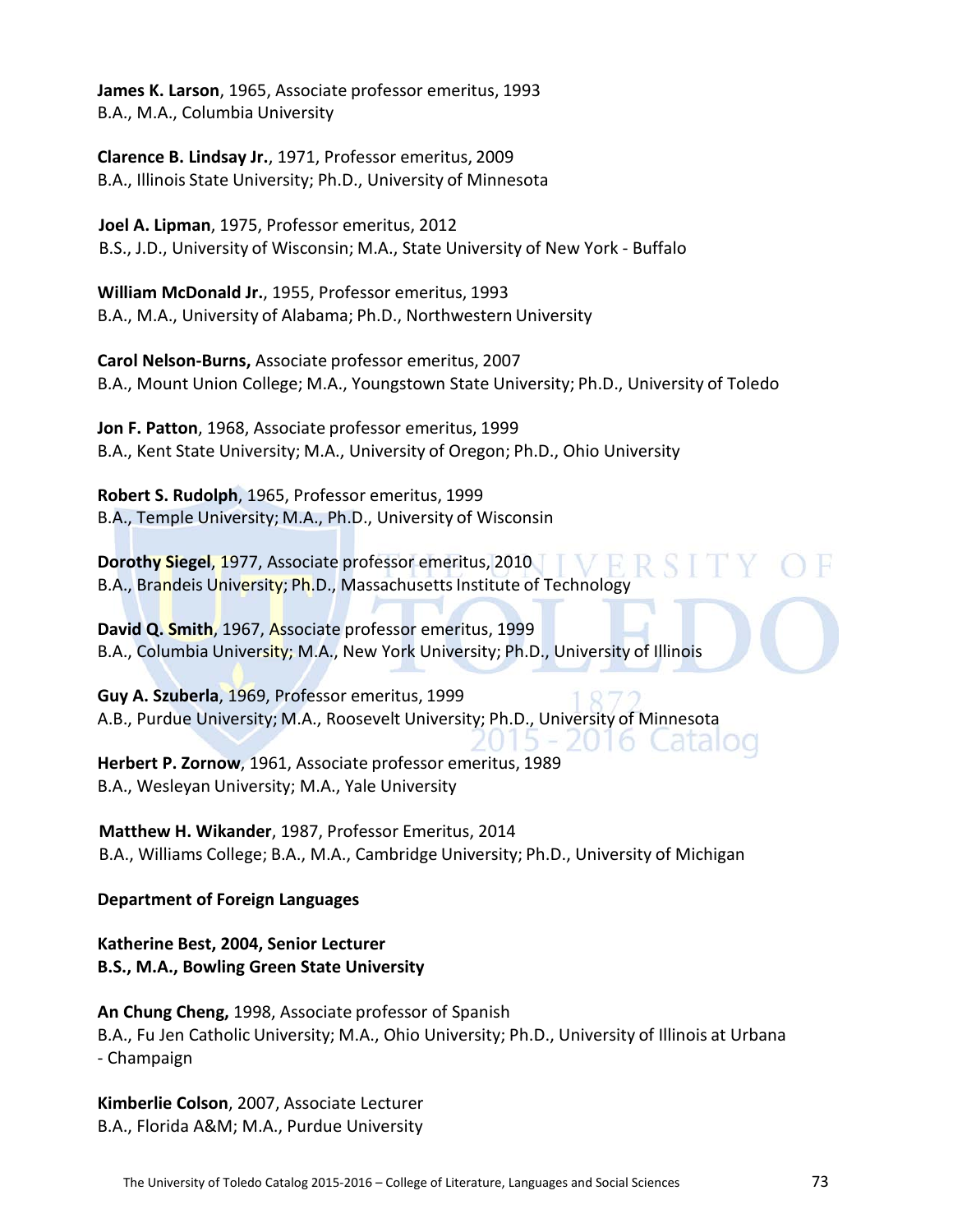**María Contreras**, 2008, Associate Lecturer B.A., University of Chihauhau, Mexico; M.A. University of Toledo

**Walter Denk**, Senior Lecturer. B.S., Northwestern University, ABD, Michigan State

**Warren Dick**, 2003, Senior Lecturer B.A., M.A., George Washington University; Ph.D., Ohio State University

**Friederike Emonds,** 1994, Associate professor of German M.A., Washington University; Ph.D., University of California – Davis

**Joseph Y. Hara**, 1990, Senior Lecturer B.A., Meiji Gakain University; Th.D., Lexington Theological Seminary

**Mary L. Hoak**, 2011, Lecturer

B.A.,Mercer University; M.A. (German), University of Georgia; M.A. (French), Middlebury College; Ph.D., University of Tennessee.

**Ruth Ann Hottell**, 1988, Professor and Chair B.A., Western Kentucky University; M.A., University of Louisville; Ph.D., University of Illinois at Urbana – Champaign

**Michael A. Kistner**, 1994, Senior Lecturer B.A., M.A., Bowling Green State University

**Oscar Lepeley**, 1996, Associate professor of Spanish B.A., Universidad de Santiago; M.A., Ph.D., University of Illinois at Urbana - Champaign

**Juan Martin**, 1994, Associate professor of Spanish 015 - 2016 Catalog B.A., Complutense University of Madrid; M.A., Ph.D., University of Southern California

**Mirta Parodi,** 2007, Associate Lecturer B.A., Universidad de la Republica (Montevideo); M.A., The University of Toledo

**Laurie Puszczewicz**, 2005, Associate Lecturer B.A., M.A., The University of Toledo

**Linda Rouillard**, 2001, Associate professor of French B.A., M.A.T., University of Vermont; Ph.D., University of Pittsburgh

**Gaby Semaan**, 2007, Assistant professor of Arabic B.A., Lebanese University; M.A., The University of Toledo; Ph.D., Bowling Green State University

Kath**leen Thompson-Casado,** 1993, Associate professor of Spanish B.A., M.A., Ph.D., The Ohio State University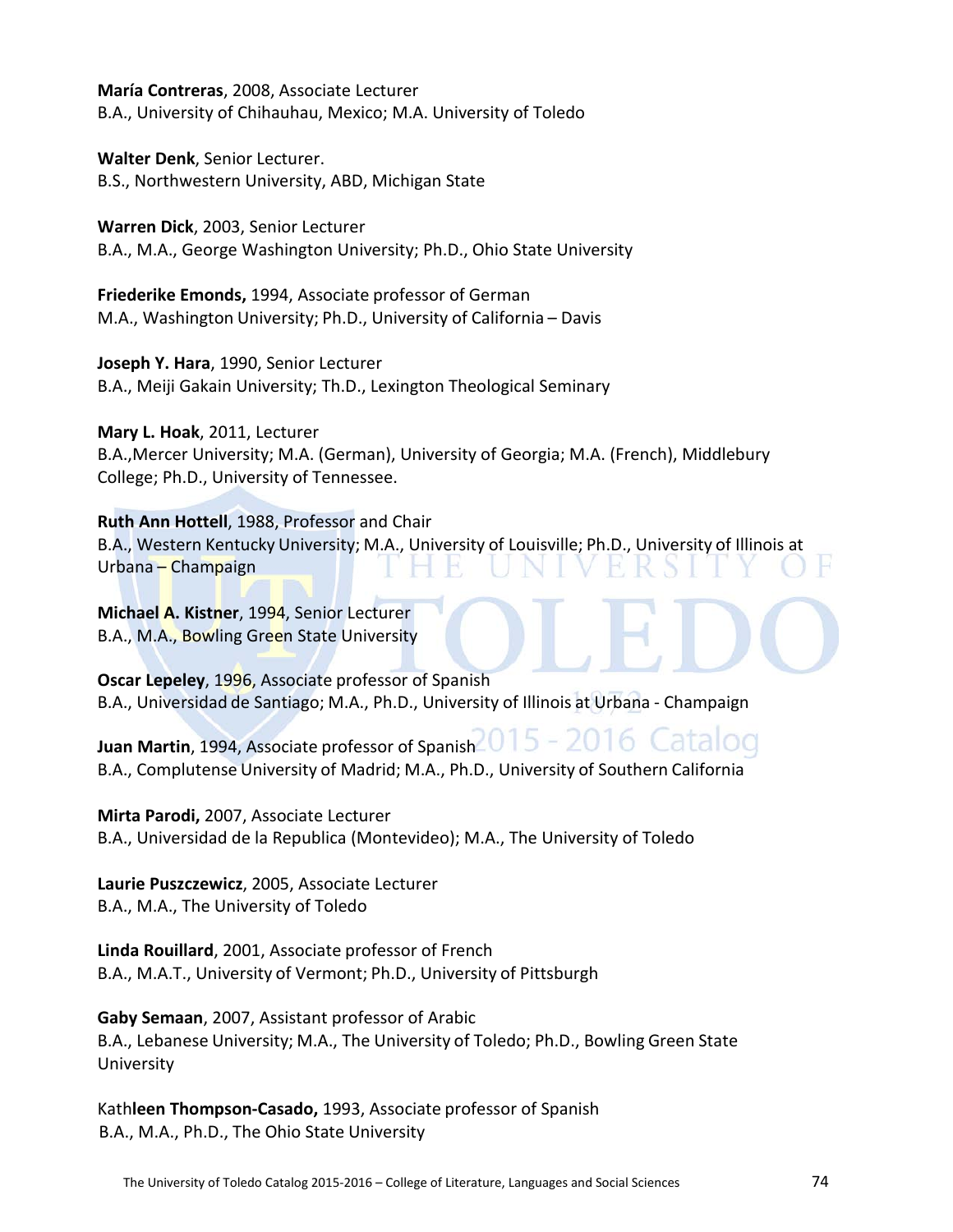**R. Bruce Way**, 2010, Associate Lecturer B.A., Kent State University, M.A., Ph.D., University of Toledo

**Cheryl Wessel,** 2003, Senior Lecturer B.A., Luther College; M.A., The University of Toledo

Lecturers

Emeritus Faculty

**Burley D. Channer,** 1970, Professor emeritus of German, 1993 B.A., University of Kansas; M.A., Middlebury College; Ph.D., The Ohio State University

**Andrew M. Chermak,** 1965, Assistant Professor emeritus of French, 1993 B.A., LaSalle College

**Mestre,** 1966, Professor emeritus of Spanish, 1983 B.A., B.Ed., The University of Toledo; M.A., Purdue University

**Juergen G. Mudrow,** 1966, Professor emeritus of German, 1993 B.S., Utah State University; M.A., University of Minnesota

**Guessler M. Normand,** 1970, Professor emeritus of French, 1999 Diplome, Universite d'Aix - Marseille; M.A., Ph.D., University of Kentucky

**Orlando M. Reyes-Cairo,** 1969, Professor emeritus of Spanish, 1989 B.A., University of South Dakota; M.A., University of Minnesota; Ph.D., University of Michigan

**Timothy M. Scanlan, 1970, Professor emeritus of French, 1999 016 Catalog** B.A., University of Akron; M.A., Ph.D., Case Western Reserve University

**Uta I. Schaub,** 1969, Professor emeritus of German, 1999 Staatsexamen, University of Heidelberg; Assessorexamen, Studienseminar Heidelberg; Ph.D., Rice University

H.

**Antonio Varela,** 1982, Associate professor of Spanish B.A., San Francisco State University; M.A., Ph.D., Indiana University

# **Department of Geography and Planning**

**Bhuiyan Alam**, 2006 Associate professor B.S., Bangladesh University of Engineering and Technology; M.S., Asian Institute of Technology, Bangkok; M.S., Ph.D., Florida State University

## **Kevin Czajkowski,** 1998, Professor

B.S., State University of New York at Oneonta; Ph.D., University of Michigan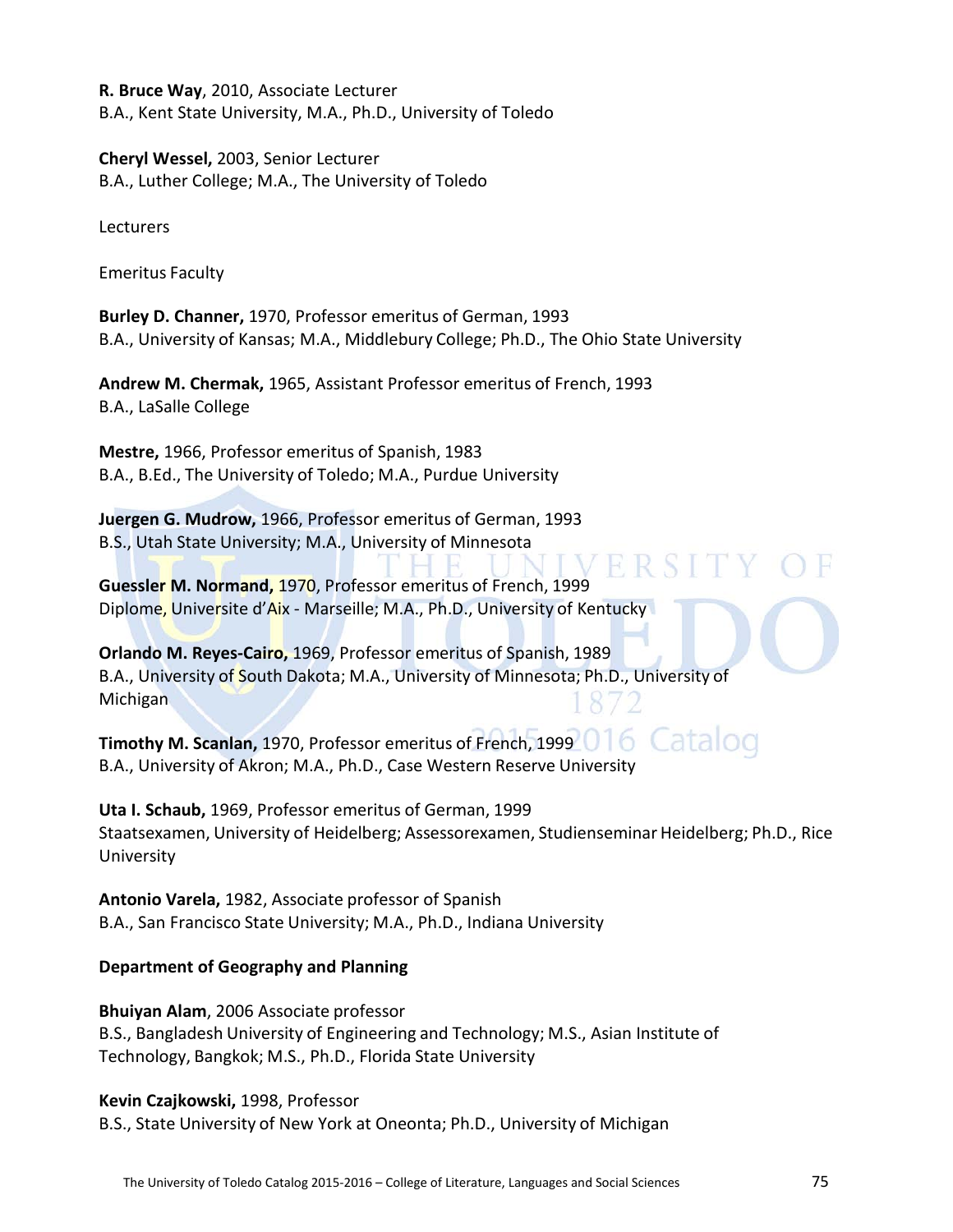**Daniel J. Hammel**, 2005, Professor

B.A., Kansas State University, M.A., Ph.D., University of Minnesota

**Patrick Lawrence,** 1999, Professor and Chair B.S., University of Guelph; M.A., Ph.D., University of Waterloo

**Neusa Hidalgo-Monroy McWilliams**, 2013. Lecturer. Ph.D.,University of California, Berkeley

**David J. Nemeth,** 1989, Professor B.A., M.A., California State University - Northridge; Ph.D., University of California – Los Angeles

**Neil Reid,** 1991, Professor and Director of the Urban Affairs Center B.A., M.A., University of Glasgow; M.A., Miami University; Ph.D., Arizona State University

**M. Beth Schlemper,** 2008, Assistant professor B.A., M.A., University of Missouri Columbia, Ph.D., University of Wisconsin Madison

**Sujata Shetty,** 2005, Associate professor B Arch. School of Planning and Architecture (New Delhi), MUP, Ph.D., University of Michigan

THE UNIVERSITY O

1872

2015 - 2016 Catalog

Lecturer

Emeritus Faculty

**Peter S. Lindquist,** 1988, Professor Emeritus

B.S., University of Wisconsin - Eau Claire; M.S.L.A., University of Wisconsin - Madison; Ph.D., University of Wisconsin – Milwaukee

**Department of History**

**Charles Beatty-Medina**, 2003, Associate professor and chair B.A., Hunter College of The City University of New York; M.A., Ph.D., Brown University

**Kristen Geamen**, 2014, Lecturer B.A., University of Delaware,: M.A., Ph.D., University of Southern California

**Chelsea Griffis**, 2015, Lecturer. M.A., Ph.D, University of Toledo

**Robert McCollough**, 2008, Associate Lecturer B.A., M.A., Ph.D., University of Toledo

**Todd Michney,** 2011, Assistant professor B.A., Case Western Reserve University, M.A., Ph.D., University of Minnesota

**Roberto Padilla**, 2009, Assistant professor B.A., M.A., San Francisco State University; Ph.D., The Ohio State University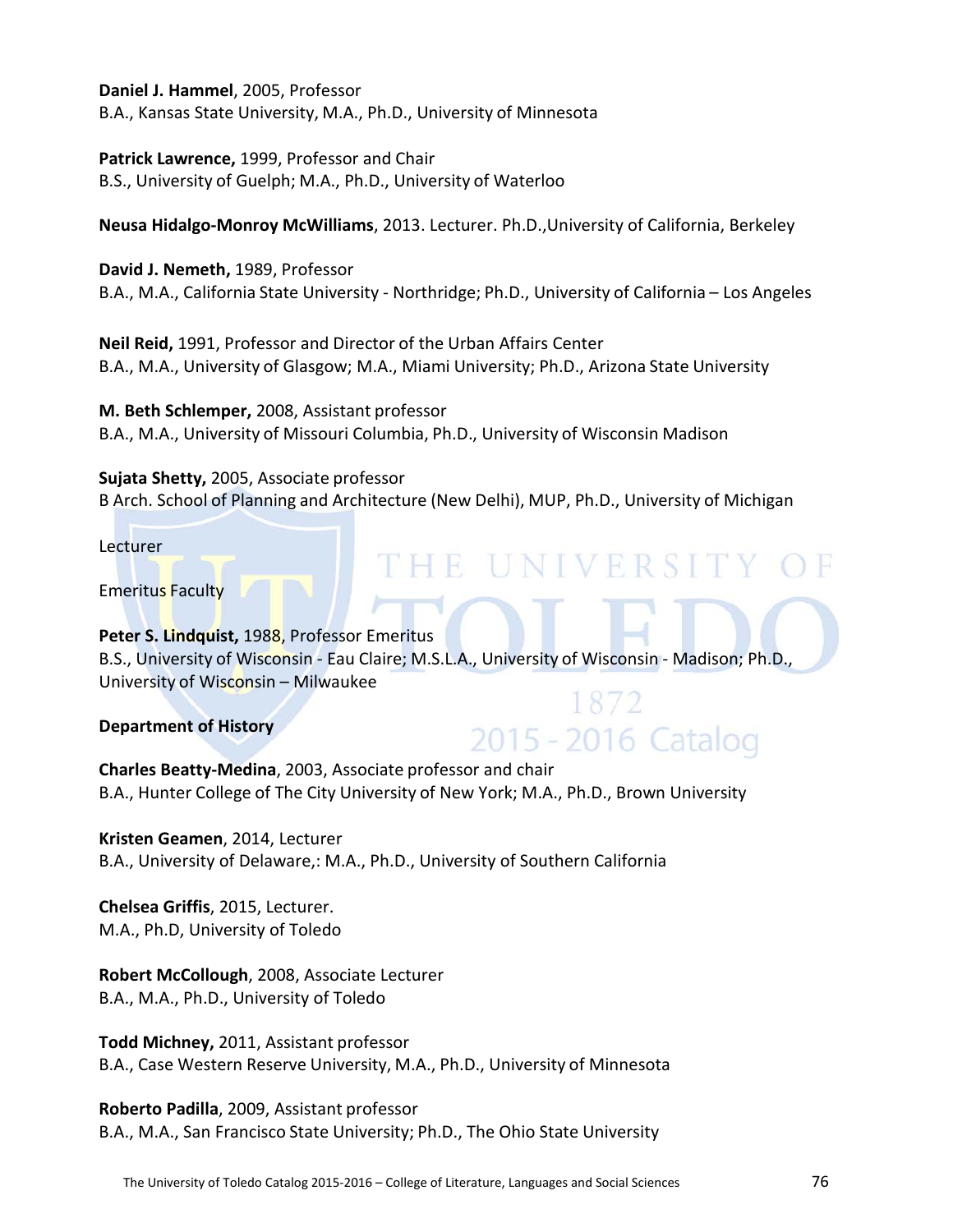**Amy Plugrad-Jakisch**, 2014, Associate Professor B.A., M.A., Ph.D., University at Buffalo (SUNY)

**Bruce Way,** 2010. Associate Lecturer. B.A., Kent State University, M.A., Ph.D., University of Toledo

Lecturers

Emeritus Faculty

**Richard E. Boyer**, 1964, professor emeritus, 1993 B.S.Ed., M.A., Northeast Missouri State College; Ph.D., University of Missouri

**Diane F. Britton,** 1986, in process B.A., M.A., University of Idaho; Ph.D., Washington State University

**Lorin Lee Cary**, 1968, Professor emeritus, 1989 B.A., Antioch College; M.A., Ph.D., University of Wisconsin **Alfred A. Cave**, 1973, Professor emeritus, 2007

B.A., Linfield College; M.A., Ph.D., University of Florida

**Charles N. Glaab,** 1968, Professor emeritus, 2006 B.Ph., M.A., University of North Dakota; Ph.D., University of Missouri

**William D. Hoover**, 1968, Professor emeritus, 2006 B.A., Muskingum College; M.A., Ph.D., University of Michigan

**Michael Jakobson**, 1991, Professor emeritus, 2010 B.A., M.A., Tel Aviv University; Ph.D., University of Minnesota Catalog

**Marvin L. Michael Kay,** 1971, Professor emeritus, 1992 B.A., Maryville College; Ph.D., University of Minnesota

**Peter Linebaugh**, 1994, in process B.A., Swarthmore College; M.A., Columbia University; Ph.D., University of Warwick

**William H. Longton,** 1968, Professor emeritus, 2003 B.A., University of Florida; M.A., Ph.D., University of North Carolina

**Ronald Lora**, 1967, Professor emeritus, 2006 B.S., Bluffton College; Ph.D., The Ohio State University

**Theodore Natsoulas,** 1980, Professor emeritus, 2005 B.A., City College of New York; M.A., University of Chicago; Ph.D., Syracuse University

**Bogdan C. Novak**, 1961, Professor emeritus, 1990 L.L.M., State University of Ljubljana; M.A., Loyola University; Ph.D., University of Chicago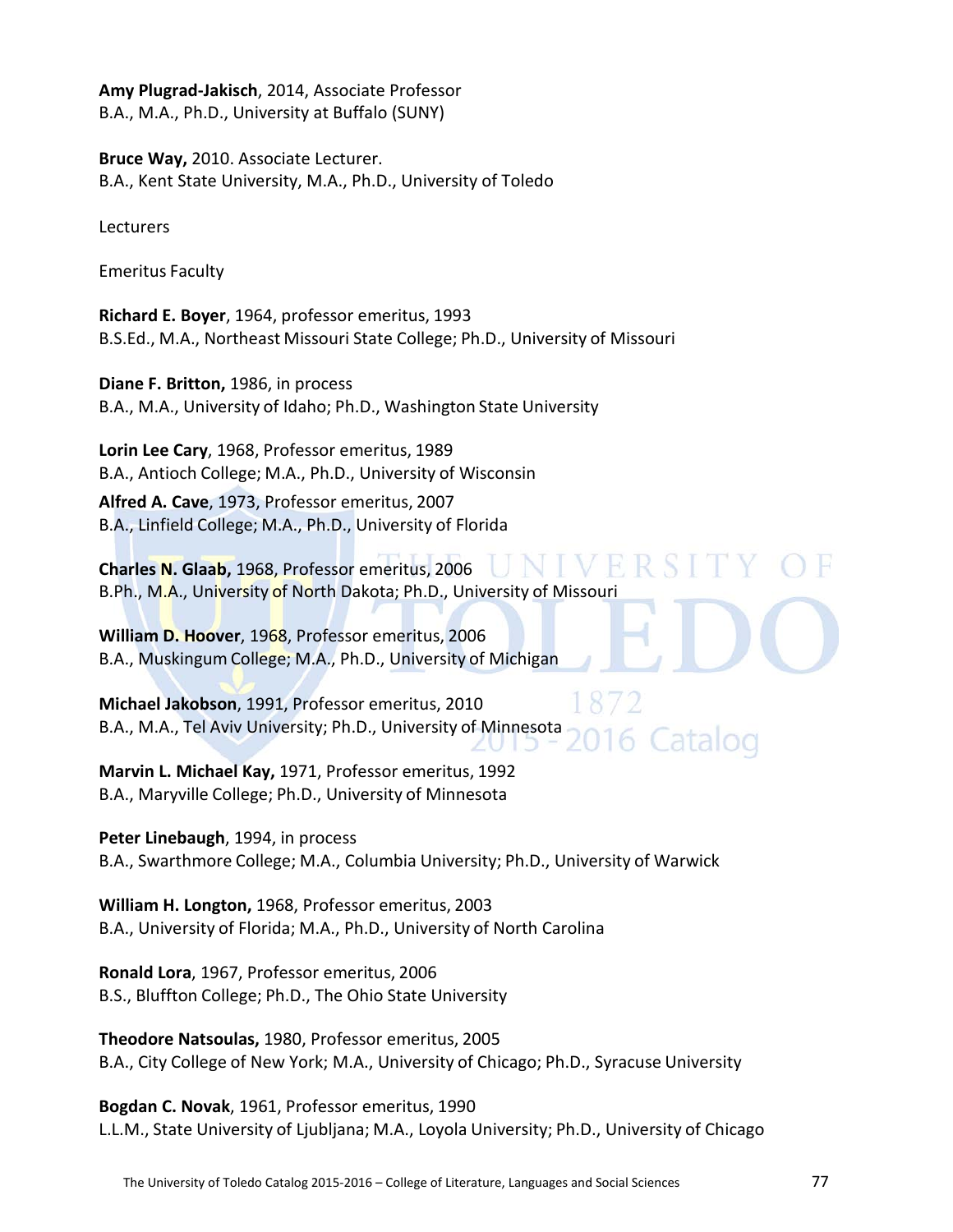**William J. O'Neal**, 1969, Professor B.A., in process St. Maynard College; M.A., Indiana University; Ph.D., University of Missouri

**Roger D. Ray**, 1969, Professor emeritus, 2006 B.A., Baylor University; Ph.D., Duke University

**Ivan C. Scott,** 1968, Professor emeritus, 1984 B.A., College of William and Mary; M.A., Ph.D., University of Pennsylvania

**Robert F. Smith**, 1969, Distinguished University Professor B.A., M.A., University of Arkansas; Ph.D., University of Wisconsin

**Arthur R. Steele,** 1957, Professor emeritus, 1979 B.A., University of California; M.A., University of New Mexico; Ph.D., Duke University

**Larry D. Wilcox**, 1968, Professor emeritus, 2009 B.A., Ohio University; M.A., Ph.D., University of Virginia

# **Department of Philosophy and Religious Studies**

**Ammon Allred**, 2011, Assistant professor BA, Brigham Young University, M.A., Ph.D., Villanova University. V R R S T T Y O F

**Ovamir Anjum**, 2009, Associate professor, Imam Khattab Endowed Chair of Islamic Studies B.E., University of Wisconsin-Madison; M.A., University of Chicago; M.S., Ph.D., University of Wisconsin, Madison

# **Nina Atanasova**, 2014, Lecturer

M.A., Sofia University; Ph.D., Bulgarian Academy of Science; M.A., University of Cincinatti; Ph.D., University of Cincinatti To Catalog

**James Campbell**, 1982, Distinguished University Professor, Retired B.A., Temple University; M.A., Ph.D., State University of New York - Stony Brook

**Jeanine Diller**, 2010, Associate professor B.A., Wheaton College; M.A. Syracuse University; Ph.D., University of Michigan

**Peter Feldmeier**, 2011, Thomas and Margaret Murray & James J. Bacik Professor of Catholic **Studies** B.A., Purdue University; M.A., University of St. Thomas; M.Div., St. Paul Seminary; Ph.D. Graduate Theological Union

**Ben Grazzini,** 2010, Associate lecturer B.A., Penn State University; M.A., Ph.D., The New School of Social Research

**Madeline Muntersbjorn**, 1994, Associate professor B.A., Carleton College; M.A., Ph.D., University of Pittsburgh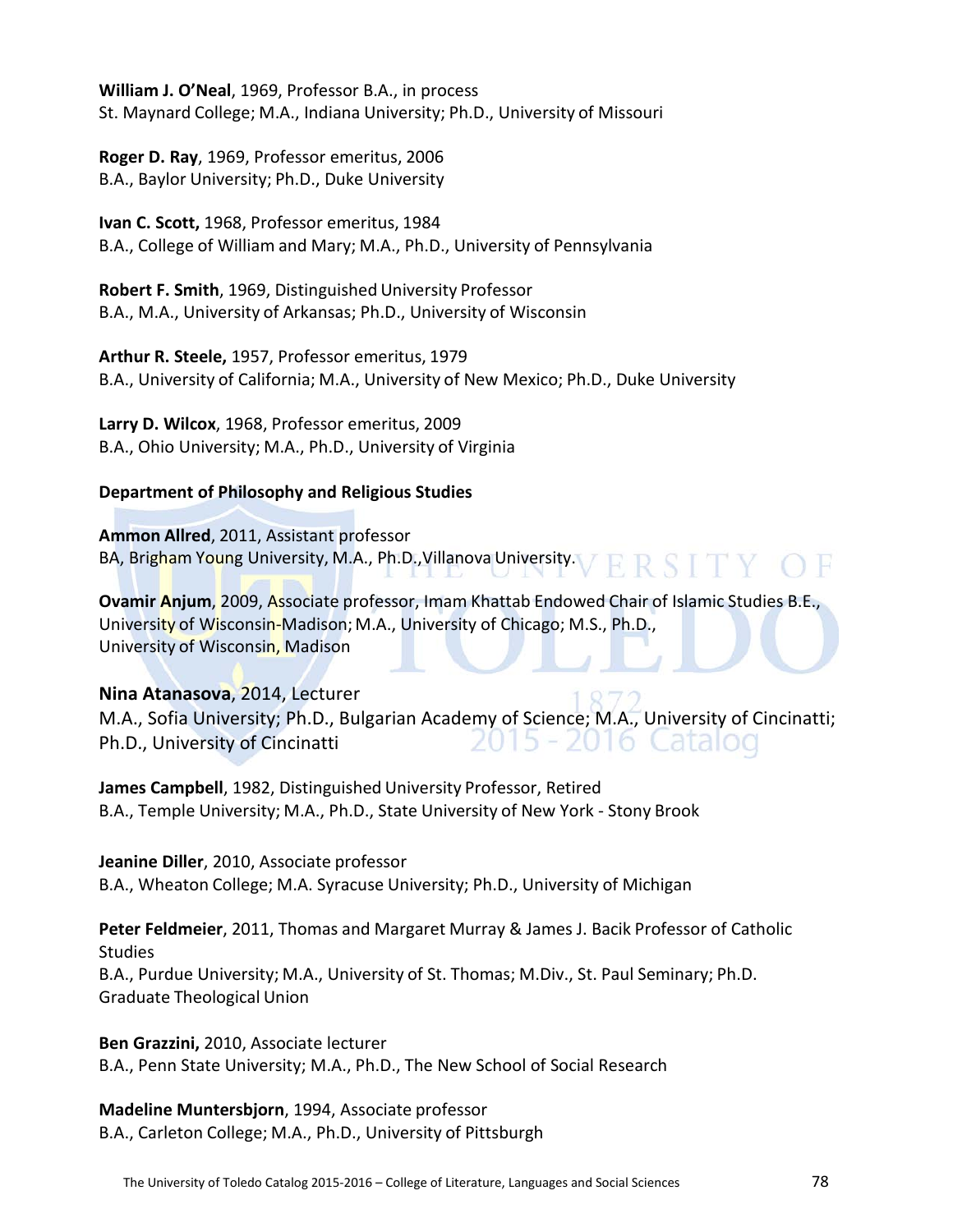**Susan M. Purviance**, 1988, Professor

B.A., M.A., Ph.D., University of California - Santa Barbara

**John Sarnecki**, 2002, Associate professor and Chair B.A., M.A., University of Calgary, Ph.D., Rutgers University

**Lecturers** 

Emeritus Faculty

**Charles V. Blatz**, 1989, Professor emeritus, 2012 B.A., University of Cincinnati; M.A., Ph.D., University of Michigan

**George P. Guthrie**, 1961, Professor emeritus, 1988 A.B., D.B., Ph.D., University of Chicago

**Thomas C. Mayberry**, 1969, Professor emeritus, 1989 B.A., M.A., Oklahoma State University; Ph.D., University of Washington

**Ramakrishna Puligandla**, 1966, Professor emeritus, 1993 B.S., M.Sc., Andhra University; M.S., Purdue University; A.M., University of South Dakota; Ph.D., Rice University

**Stephen S. Tigner**, 1965, Professor emeritus, 1990 B.A., University of Rochester; M.A., Ph.D., University of Michigan

**Department of Political Science and Public Administration**

**Jeffrey Broxmeyer**, 2015, Assistant professor  $1<sup>E</sup>$ B.A., University of Wisconsin-Madison, M.Phil., Ph.D., The Graduate Center-CU

**Jetsabe Caceres**, 2011, Assistant professor B.A., University of Puerto Rico; M.A., Ph.D., University of Florida

**Renee J. Heberle**, 1997, Professor, Co-Director of Law and Social Thought B.A., Brandeis University; M.A., Ph.D., University of Massachusetts- Amherst

**Samuel P. Nelson**, 2001, Associate professor and Chair. B.A., Northwestern University; M.A., Ph.D., University of Wisconsin - Madison

**Jami Taylor** 2009, Associate professor

B.A., M.P.A., Old Dominion University; M.L.I.S., University of North Carolina, Greensboro; Ph.D., North Carolina State University

**Michael Joel Voss**, 2015, Assistant professor B.A., University of North Carolina, Wilmington; M.A., Arcadia University; LL.M, Universiteit Utrecht School of Law, The Netherlands; Ph.D., University of Virginia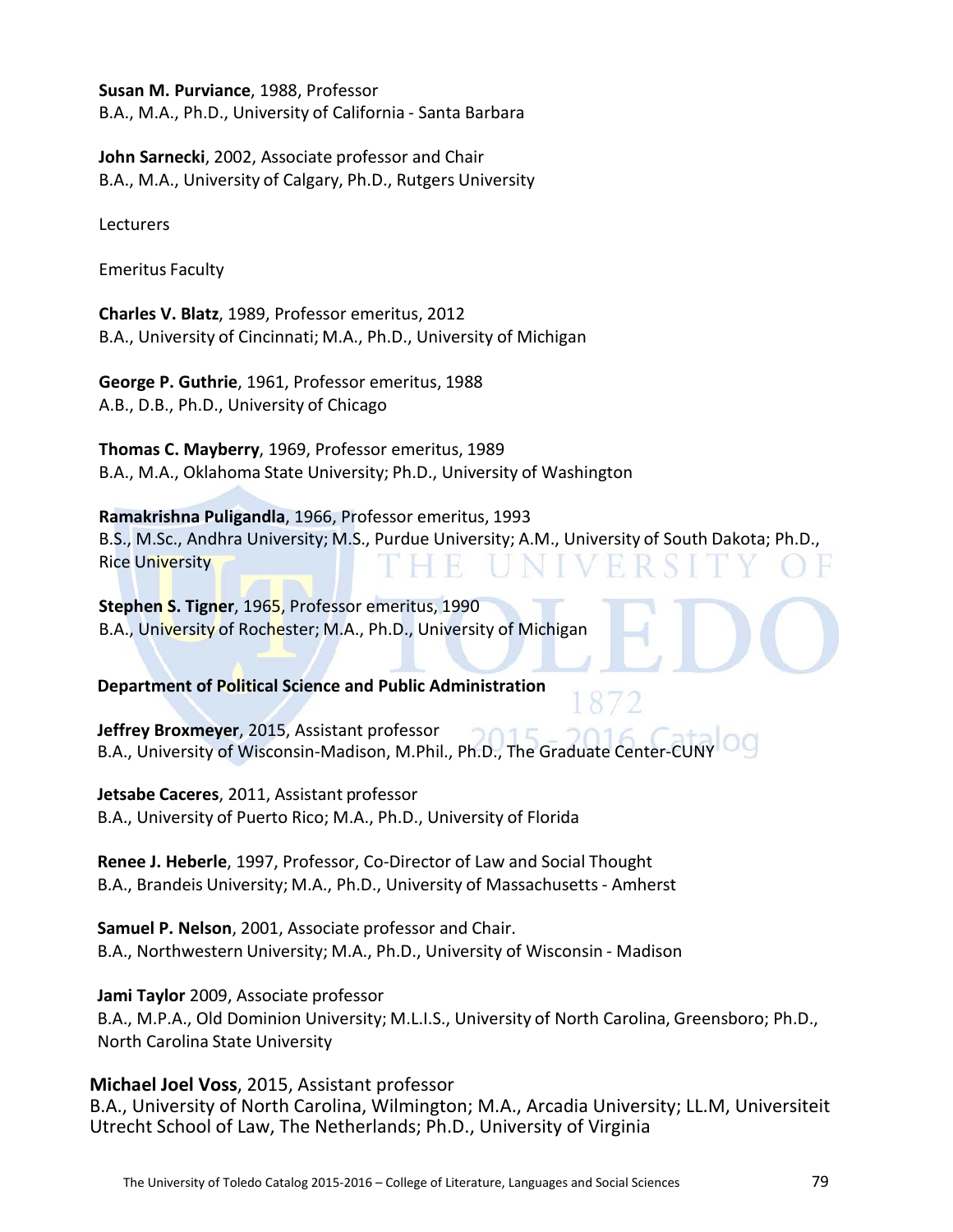Emeritus and Superannuate Faculty

**Lynn W. Bachelor**, 1988, Associate professor B.A., Mount Holyoke College; M.A., University of New Hampshire; Ph.D., University of Chicago

**Norman Blume**, 1956, Professor emeritus, 1983 B.A., University of Connecticut; M.A., Boston University; Ph.D., The Ohio State University

**Winfield S. Bollinger**, 1967, Professor emeritus, 1993 B.A., Ph.D., Syracuse University

**David H. Davis**, 1989, Professor B.A., Cornell University; M.A., Ph.D., Johns Hopkins University

**George P. Jan**, 1968, Professor emeritus, 1993 B.A., National Chengchi University; M.A., Southern Illinois University; Ph.D., New York University

F.

 $\left| \cdot \right|$ 

**FRSIT** 

**James W. Lindeen**, 1967, Professor emeritus, 2009 B.A., University of Omaha; M.A., Ph.D., University of Nebraska

**Sunday E. Ubokudom**, 1995, Professor B.S., Oklahoma State University; M.P.A., Ph.D., University of Kansas

**Ronald R. Randall**, 1970, Professor emeritus, 2006 B.A., University of Montana; Ph.D., University of Wisconsin

2016 Catalog  $15 -$ **Willard W. Smith**, 1961, Professor emeritus, 1989 B.A., Miami University; M.S.G.M., University of Denver

**Robert S. Sullivant**, 1973, Professor emeritus, 1990 A.B., M.A., University of California; Ph.D., University of Chicago

**Karl O. Vezner**, 1971, Professor emeritus, 1992 B.A., Valparaiso University; M.A., American University; Ph.D., University of North Carolina

**David S. Wilson**, 1970, Associate Professor emeritus, 2010 B.A., Dartmouth College; M.A., Ph.D., Cornell University

# **Department of Psychology**

**Wesley A. Bullock**, 1988, Associate professor B.A., M.S., Ph.D., University of Oklahoma

**Michael Caruso**, 1988, Associate professor B.A., M.A., The University of Akron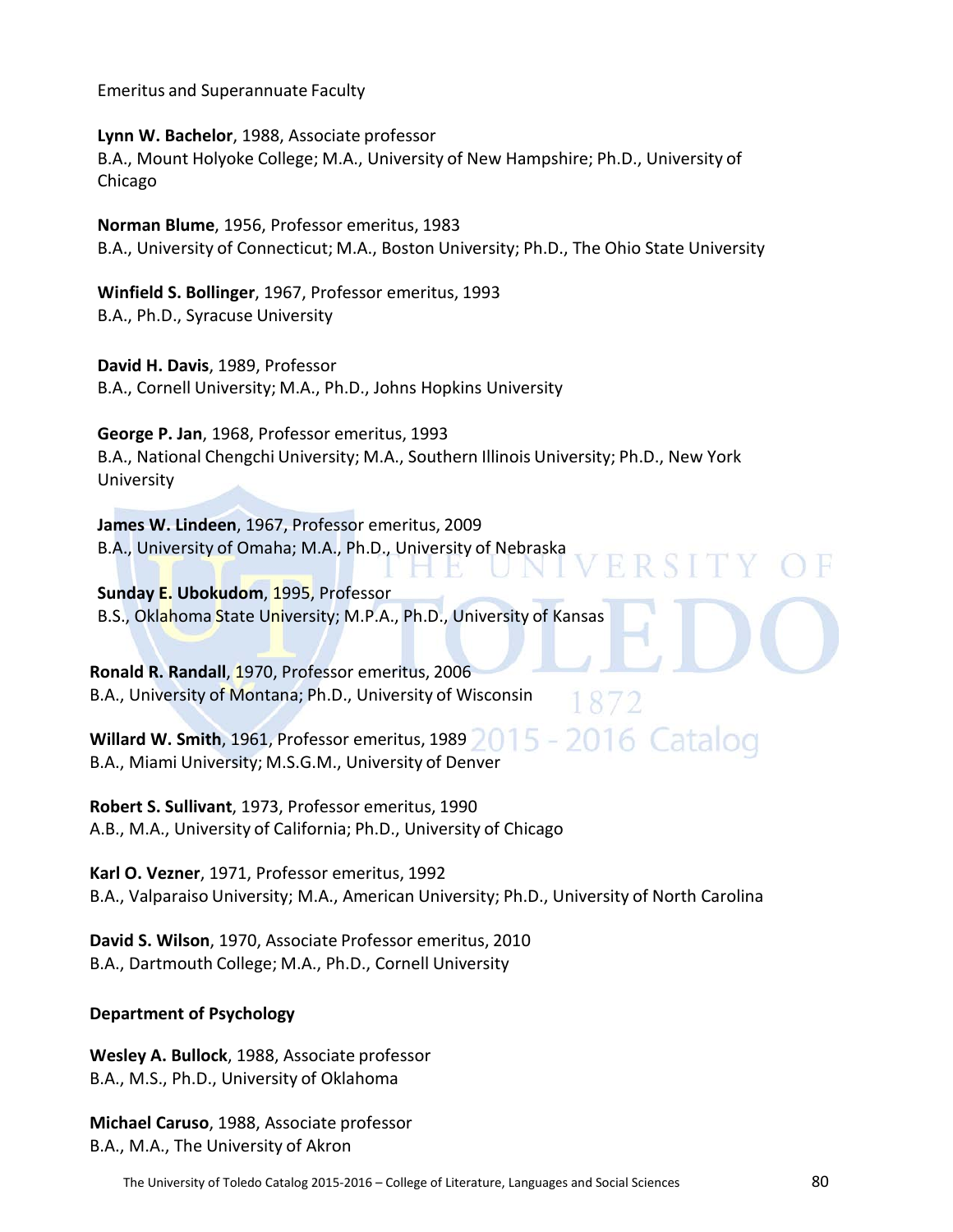**Stephen D. Christman**, 1989, Professor B.A., University of Michigan; Ph.D., University of California - Berkeley

**Jon D. Elhai, 2009,** Associate professor B.A., University of Delaware, M.S., Ph.D., Nova Southeastern University

**Sarah E. Francis**, 2014, Associate Professor B.A., Albany, SUNY; Ph.D., University of Hawaii at Manoa

**Andrew L. Geers**, 2001, Professor B.A., University of Cincinnati; M.S., Ph.D., Ohio University

**Henry E. Heffner**, 1987, Professor B.A., Trinity College; M.S., Ph.D., Florida State University

**Rickye S. Heffner**, 1987, Professor B.A., Vanderbilt University; M.S., Ph.D., Florida State University

**John D. Jasper**, 2001, Professor B.S., Kansas State University; M.A., Ph.D., University of Iowa

UNIVERSIT **Jason C. Levine,** 2012, Assistant professor B.A., Bowling Green State University, M.A., Ph.D., University of Wisconsin-Milwaukee

**Kamala London Newton**, 2005, Associate professor B.A., Grand Valley State University; M.S., Ph.D., University of Wyoming

**A. John McSweeny**, 2013. Professor and Interim Chair B.A., University of Wisconsin-Madison, M.A., Ph.D. Northern Illinois University, J.D., University of Toledo.

**Gregory J. Meyer**, 2003, Professor B.S., University of Illinois at Urbana - Champaign; M.S., Ph.D., Loyola University in Chicago

**Peter G. Mezo,** 2015, Assistant professor B.S., University of Toronto; Ph.D., University of Hawaii-Manoa

**Joni L. Mihura**, 1996, Associate professor B.S., M.S., Ph.D., Oklahoma State University

**Jason Rose**, 2009, Associate professor B.A., Purdue University; Ph.D., University of Iowa

**Mojisola F. Tiamiyu**, 1997, Associate professor B.Sc., Obafemi Awolowo University; M.Sc., University of Jos; Ph.D., University of Toronto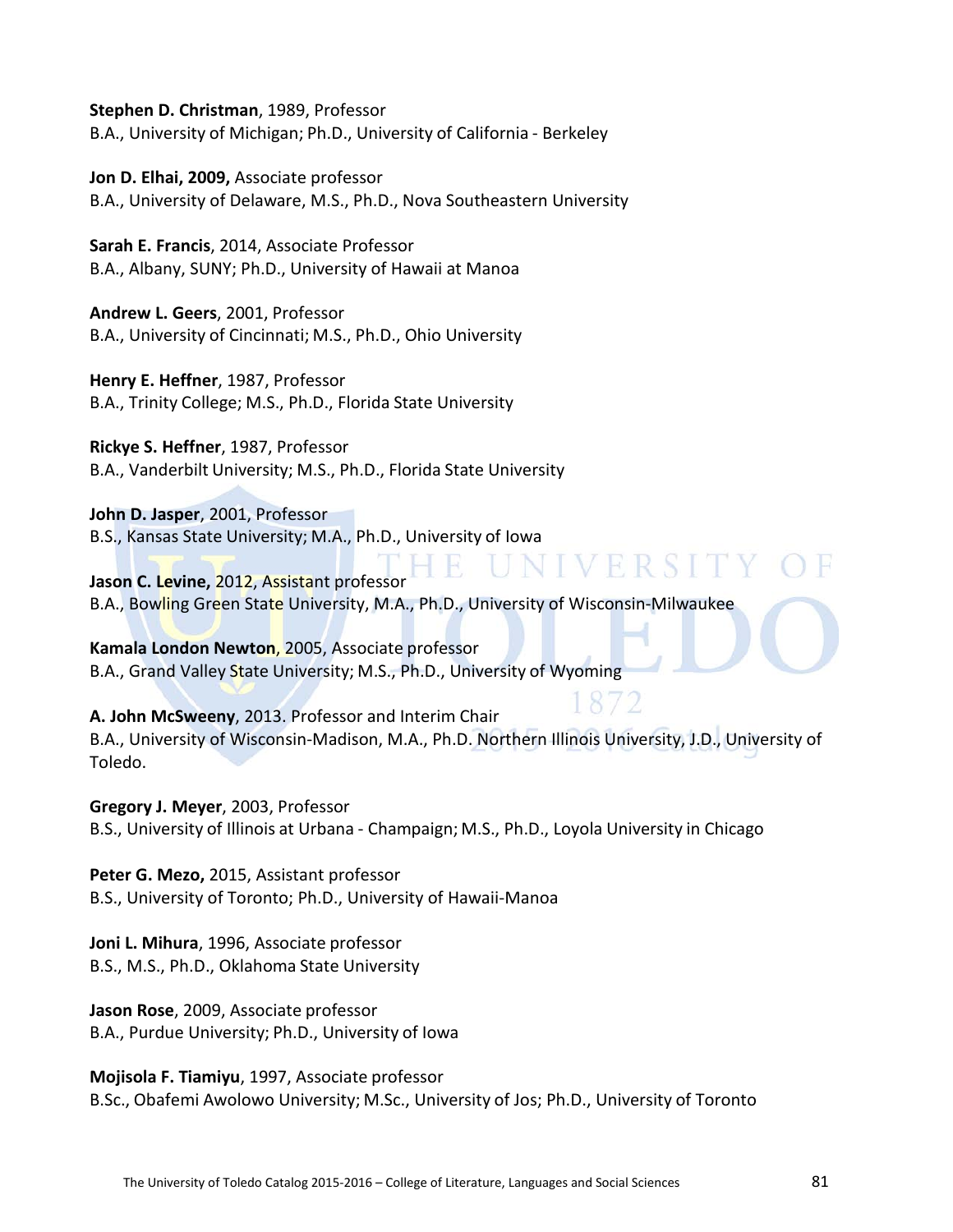Emeritus Faculty

**Harvard L. Armus**, 1960, Professor emeritus, 2009 A.B., New York University; A.M., Columbia University; Ph.D., State University of Iowa

**Jeanne Brockmyer**, 1995, Professor emeritus, 2010 B.A., Bucknell University; Ph.D., University of North Carolina

**David M. Del Castillo**, 1968, Professor emeritus, 1993 B.S., M.S., Ph.D., University of New Mexico

**Robert K. Elliot**t, 1978, Professor emeritus, 2006 B.A., University of California - Santa Cruz; M.A., Ph.D., University of California - Los Angeles

**Robert A. Haaf**, 1969, Professor emeritus, 2004 B.A., Gettysburg College; M.A., University of Maryland; Ph.D., University of Connecticut

**Walter McKeever**, 1990, Professor emeritus, 2003 B.A., Miami University; Ph.D., University of Rochester

**Albert B. Palmer Jr.**, 1965, Professor emeritus, 1993 B.A., Heidelberg College; M.S., New Mexico Highlands University; Ph.D., Southern Illinois University

**Stefan Slak**, 1967, Professor emeritus, 1993 Diplome, Universite de Paris; M.S., Lehigh University; Ph.D., Wayne State University

**Peg Hull Smith**, 1983, Associate Professor emeritus, 2007 B.A., M.A., Ph.D., The University of Toledo

# **Department of Sociology and Anthropology**

**Shahna Arps,** 2014, Lecturer. B.A., Ohio University-Athens, M.A. Ph.D., Ohio State University

**Melissa Baltus**, 2014, Assistant professor B.A., Minnesota State University-Morehead, M.A., Ph.D., University of Illinois at Urbana-Champaign

2015 - 2016 Catalog

**Patricia F. Case**, 2004, Associate professor and chair B.A., M.A., Ph.D., Wayne State University

**Barbara Coventry**, 1991, Associate professor B.A., Eureka College; M.S., Illinois State University; Ph.D., University of Illinois

**Dwight N. Haase**, 2007, Associate professor B.S.W., Purdue University; M.A., Clark University; Ph.D., University of Wisconsin-Madison

**Willie L. McKether**, 2006, Associate professor B.A., Grand Valley State University; M.B.A., Saginaw Valley State University; M.A., Ph.D., Wayne State University

The University of Toledo Catalog 2015-2016 – College of Literature, Languages and Social Sciences 82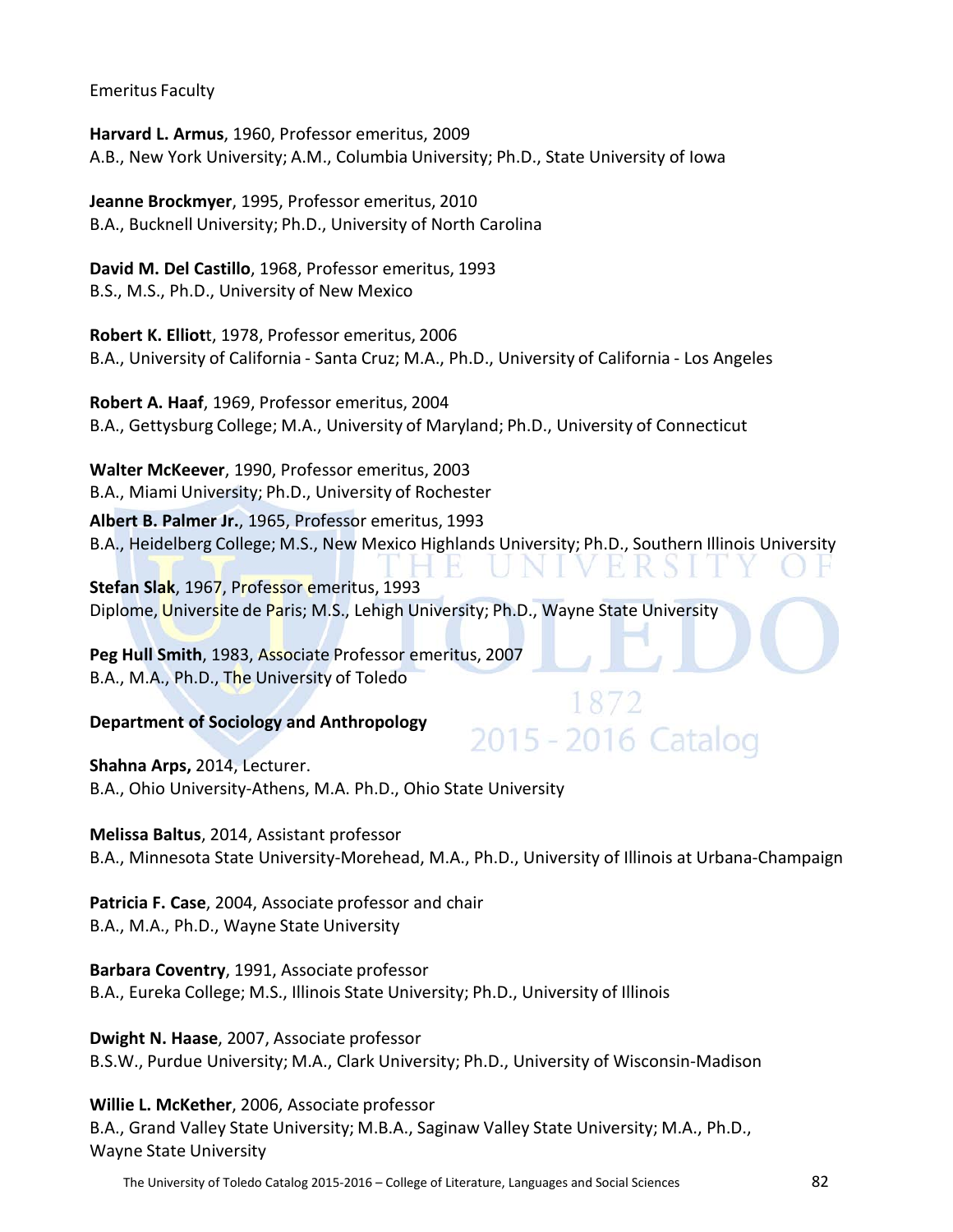**Seamus P. Metress**, 1969, Professor

B.S., University of Notre Dame; M.A., Columbia University; Ph.D., Indiana University

**Monita Mungo,** 2014, Lecturer B.A., Pepperdine University, M.A., Ph.D (ABD) Wayne State University

**Mark Sherry**, 2005, Associate professor B.A., M.A., Ph.D., The University of Queensland

**Angela Siner**, 1989, instructor B.A., Grambling State University; M.A., University of Southwest Louisiana

**Jerry Van Hoy**, 2000, Associate professor, Co-Director of Law and Social Thought, Director of Master of Liberal Studies B.A., University of California - Santa Cruz; M.A., Ph.D., Northwestern University

Emeritus Faculty

**Nadim Bitar**, 1969, Professor emeritus, 1990 B.A., M.A., Wayne State University; Ph.D., Sorbonne University of Paris

**Barbara K. Chesney**, 1989, Associate professor B.A., Mount St. Mary's College; M.A., Eastern Michigan University; M.P.H., Ph.D., University of **Michigan** 

**Robert E. Forman**, 1969, Professor emeritus, 1986 B.A., M.A., Ph.D., University of Minnesota

**Sidney J. Kaplan**, 1962, Professor emeritus, 1989 2015 - 2016 Catalog B.A., M.A., Boston University; Ph.D., Washington State University

**James A. King**, 1971, Professor emeritus, 1999 B.A., St. Procopius College; M.A., Ph.D., University of Notre Dame

**Marietta Morrissey**, 1989, Professor emeritus, 2012 B.A., University of Pittsburgh; M.A., Ph.D., Michigan State University

**Elias T. Nigem**, 1976, Associate professor, Professor emeritus, 2014 A.A., Los Angeles Valley College; B.A., M.A., California State University; Ph.D., Utah State University

**Neil M. Palmer**, 1967, Professor emeritus, 1991 B.S., B.A., M.A., The University of Texas; Ph.D., University of Iowa

**Ruth E. Searles**, 1969, Professor emeritus, 1991 B.A., Oberlin College; M.A., Ph.D., University of Michigan

## **Department of Women's and Gender Studies**

The University of Toledo Catalog 2015-2016 – College of Literature, Languages and Social Sciences 83

**RSITY**